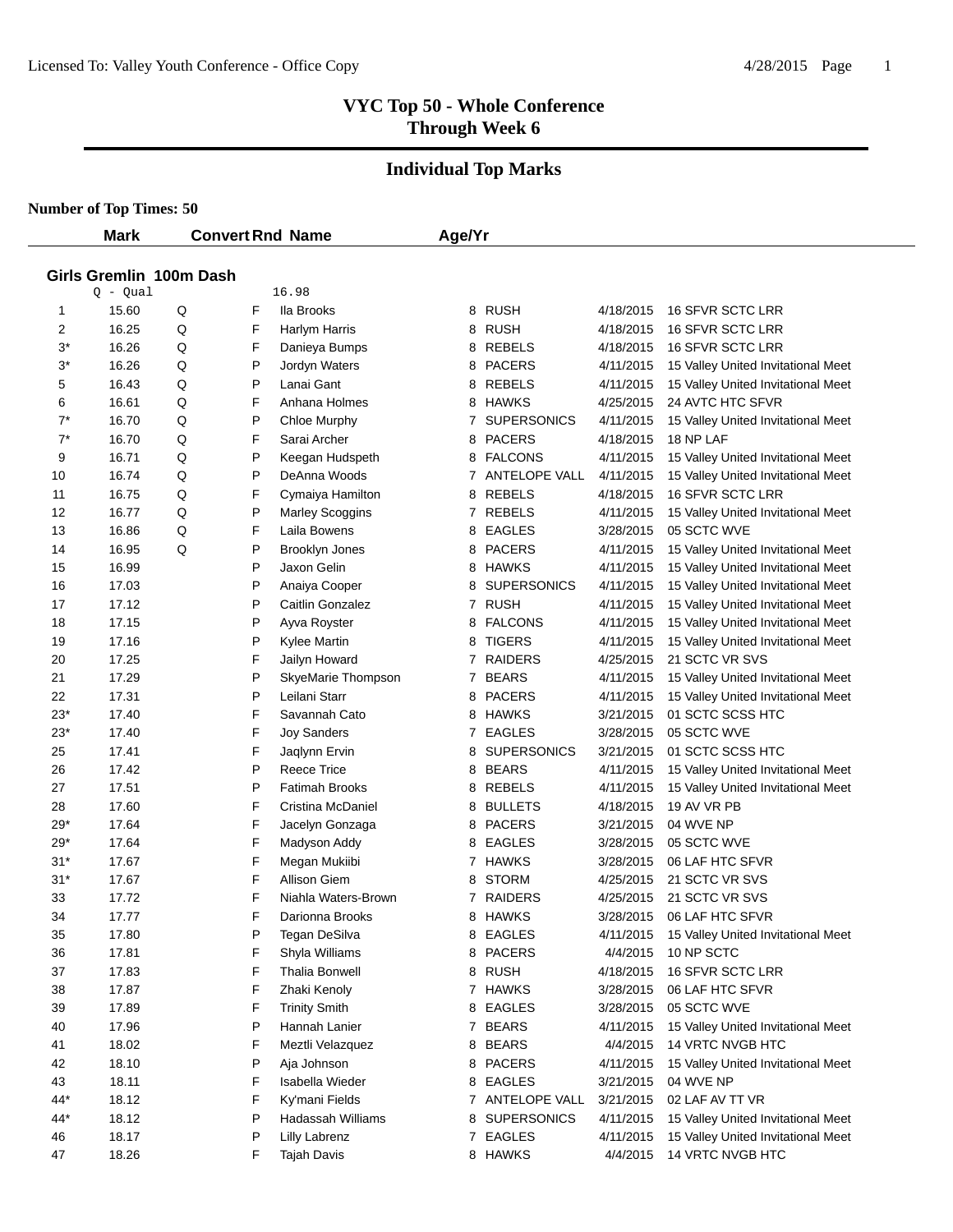#### **Individual Top Marks**

|          | <b>Mark</b>             |        |        | <b>Convert Rnd Name</b>               | Age/Yr |                                 |                        |                                    |
|----------|-------------------------|--------|--------|---------------------------------------|--------|---------------------------------|------------------------|------------------------------------|
| 48       | 18.28                   |        | F      | Addison Jean                          |        | 8 HAWKS                         | 4/18/2015              | 17 HTC WVE NVGB                    |
| 49       | 18.34                   |        | P      | Laila Ruzilia Dixon                   | 8      | <b>BEARS</b>                    | 4/11/2015              | 15 Valley United Invitational Meet |
| 50       | 18.36                   |        | P      | <b>Alanah Clemente</b>                | 8      | <b>PACERS</b>                   | 4/11/2015              | 15 Valley United Invitational Meet |
|          | Girls Gremlin 200m Dash |        |        |                                       |        |                                 |                        |                                    |
|          | $Q - Qual$              |        |        | 37.41                                 |        |                                 |                        |                                    |
| 1        | 32.00                   | Q      | F      | Shyla Williams                        | 8      | <b>PACERS</b>                   | 3/21/2015              | 04 WVE NP                          |
| 2        | 33.75                   | Q      | F      | Lanai Gant                            | 8      | <b>REBELS</b>                   | 4/18/2015              | <b>16 SFVR SCTC LRR</b>            |
| 3        | 34.80                   | Q      | F      | Madyson Addy                          | 8      | <b>EAGLES</b>                   | 3/21/2015              | 04 WVE NP                          |
| 4        | 35.05                   | Q      | F      | Cymaiya Hamilton                      | 8      | <b>REBELS</b>                   | 4/18/2015              | 16 SFVR SCTC LRR                   |
| 5        | 35.29                   | Q      | F      | Anhana Holmes                         | 8      | <b>HAWKS</b>                    | 4/11/2015              | 15 Valley United Invitational Meet |
| 6        | 35.34                   | Q      | F      | Jordyn Waters                         | 8      | <b>PACERS</b>                   | 4/18/2015              | 18 NP LAF                          |
| 7        | 35.42                   | Q      | F      | Ila Brooks                            | 8      | <b>RUSH</b>                     | 4/11/2015              | 15 Valley United Invitational Meet |
| 8        | 35.55                   | Q      | F      | Harlym Harris                         | 8      | <b>RUSH</b>                     | 3/28/2015              | 06 LAF HTC SFVR                    |
| 9        | 35.70                   | Q      | F      | Tegan DeSilva                         | 8      | <b>EAGLES</b>                   | 3/21/2015              | 04 WVE NP                          |
| 10       | 35.95                   | Q      | F      | DeAnna Woods                          | 7      | ANTELOPE VALL                   | 4/11/2015              | 15 Valley United Invitational Meet |
| 11       | 36.07                   | Q      | F      | Chloe Murphy                          | 7      | <b>SUPERSONICS</b>              | 4/18/2015              | 20 TT SCSS SVS                     |
| 12       | 36.35                   | Q      | F      | Keegan Hudspeth                       | 8      | <b>FALCONS</b>                  | 3/21/2015              | 02 LAF AV TT VR                    |
| $13*$    | 36.40                   | Q      | F      | Paris Barker                          | 8      | <b>ANTELOPE VALL</b>            | 4/11/2015              | 15 Valley United Invitational Meet |
| $13*$    | 36.40                   | Q      | F      | Kayla Martinez                        | 6      | <b>SUPERSONICS</b>              | 4/11/2015              | 15 Valley United Invitational Meet |
| $13*$    | 36.40                   | Q      | F      | Laila Bowens                          | 8      | <b>EAGLES</b>                   | 4/11/2015              | 15 Valley United Invitational Meet |
| 16       | 36.62                   | Q      | F      | Danieya Bumps                         | 8      | <b>REBELS</b>                   | 4/4/2015               | 13 LRR TT AV PB                    |
| 17       | 36.67                   | Q      | F      | <b>Marley Scoggins</b>                | 7      | <b>REBELS</b>                   | 4/4/2015               | 13 LRR TT AV PB                    |
| 18       | 36.68                   | Q      | F      | Jaqlynn Ervin                         | 8      | <b>SUPERSONICS</b>              | 3/21/2015              | 01 SCTC SCSS HTC                   |
| 19       | 36.72                   | Q      | F      | <b>Brooklyn Jones</b>                 | 8      | <b>PACERS</b>                   | 4/11/2015              | 15 Valley United Invitational Meet |
| 20       | 36.80                   | Q      | F      | Savannah Cato                         | 8      | <b>HAWKS</b>                    | 4/11/2015              | 15 Valley United Invitational Meet |
| 21       | 36.88                   | Q      | F      | Megan Mukiibi                         | 7      | <b>HAWKS</b>                    | 3/28/2015              | 06 LAF HTC SFVR                    |
| 22       | 37.00                   | Q      | F      | <b>Fatimah Brooks</b>                 | 8      | <b>REBELS</b>                   | 4/4/2015               | 13 LRR TT AV PB                    |
| 23<br>24 | 37.10<br>37.14          | Q<br>Q | F<br>F | <b>Lilly Labrenz</b>                  | 7      | <b>EAGLES</b><br><b>FALCONS</b> | 3/21/2015              | 04 WVE NP                          |
| 25       | 37.21                   | Q      | F      | Ayva Royster<br><b>Thalia Bonwell</b> | 8      | <b>RUSH</b>                     | 4/18/2015<br>3/28/2015 | 18 NP LAF<br>06 LAF HTC SFVR       |
| 26       | 37.36                   | Q      | F      | Anaiya Cooper                         | 8<br>8 | <b>SUPERSONICS</b>              | 4/11/2015              | 15 Valley United Invitational Meet |
| 27       | 37.39                   | Q      | F      | Caitlin Gonzalez                      | 7      | <b>RUSH</b>                     | 4/4/2015               | 12 SVS WVE SFVR                    |
| 28       | 37.45                   |        | F      | <b>Reece Trice</b>                    | 8      | <b>BEARS</b>                    | 4/18/2015              | 17 HTC WVE NVGB                    |
| 29       | 37.76                   |        | F      | Gabriela Holyfield                    | 8      | <b>PACERS</b>                   | 4/11/2015              | 15 Valley United Invitational Meet |
| 30       | 37.99                   |        | F      | Ky'mani Fields                        | 7      | <b>ANTELOPE VALL</b>            | 4/11/2015              | 15 Valley United Invitational Meet |
| 31       | 38.03                   |        | F      | <b>Madeline Gonzalez</b>              |        | 7 TIGERS                        | 4/18/2015              | 20 TT SCSS SVS                     |
| 32       | 38.24                   |        | F      | Jaxon Gelin                           |        | 8 HAWKS                         | 4/11/2015              | 15 Valley United Invitational Meet |
| 33       | 38.25                   |        | F      | Rylee Musgrove                        | 8      | <b>REBELS</b>                   | 4/11/2015              | 15 Valley United Invitational Meet |
| 34       | 38.35                   |        | F      | Cristina McDaniel                     | 8      | <b>BULLETS</b>                  | 4/4/2015               | 13 LRR TT AV PB                    |
| 35       | 38.58                   |        | F      | Tatiara Jones                         | 7      | <b>SPARTANS</b>                 | 4/25/2015              | 21 SCTC VR SVS                     |
| 36       | 38.62                   |        | F      | Meztli Velazquez                      | 8      | <b>BEARS</b>                    | 4/18/2015              | 17 HTC WVE NVGB                    |
| $37*$    | 38.70                   |        | F      | Coco Chanel Mitchell                  | 5      | <b>RUSH</b>                     | 4/11/2015              | 15 Valley United Invitational Meet |
| $37*$    | 38.70                   |        | F      | Lina Onofre                           | 8      | <b>HAWKS</b>                    | 4/11/2015              | 15 Valley United Invitational Meet |
| $37*$    | 38.70                   |        | F      | Sasha DaCosta                         | 8      | <b>EAGLES</b>                   | 3/21/2015              | 04 WVE NP                          |
| 40       | 38.72                   |        | F      | SkyeMarie Thompson                    |        | 7 BEARS                         | 4/11/2015              | 15 Valley United Invitational Meet |
| 41       | 38.75                   |        | F      | Alaya Graves-Hogains                  | 6      | <b>STORM</b>                    | 4/25/2015              | 21 SCTC VR SVS                     |
| 42       | 38.76                   |        | F      | Sophia White                          | 8      | <b>FALCONS</b>                  | 4/18/2015              | 18 NP LAF                          |
| 43       | 38.94                   |        | F      | Jacelyn Gonzaga                       | 8      | PACERS                          | 4/4/2015               | 10 NP SCTC                         |
| 44       | 38.95                   |        | F      | Jailyn Howard                         |        | 7 RAIDERS                       | 4/18/2015              | 19 AV VR PB                        |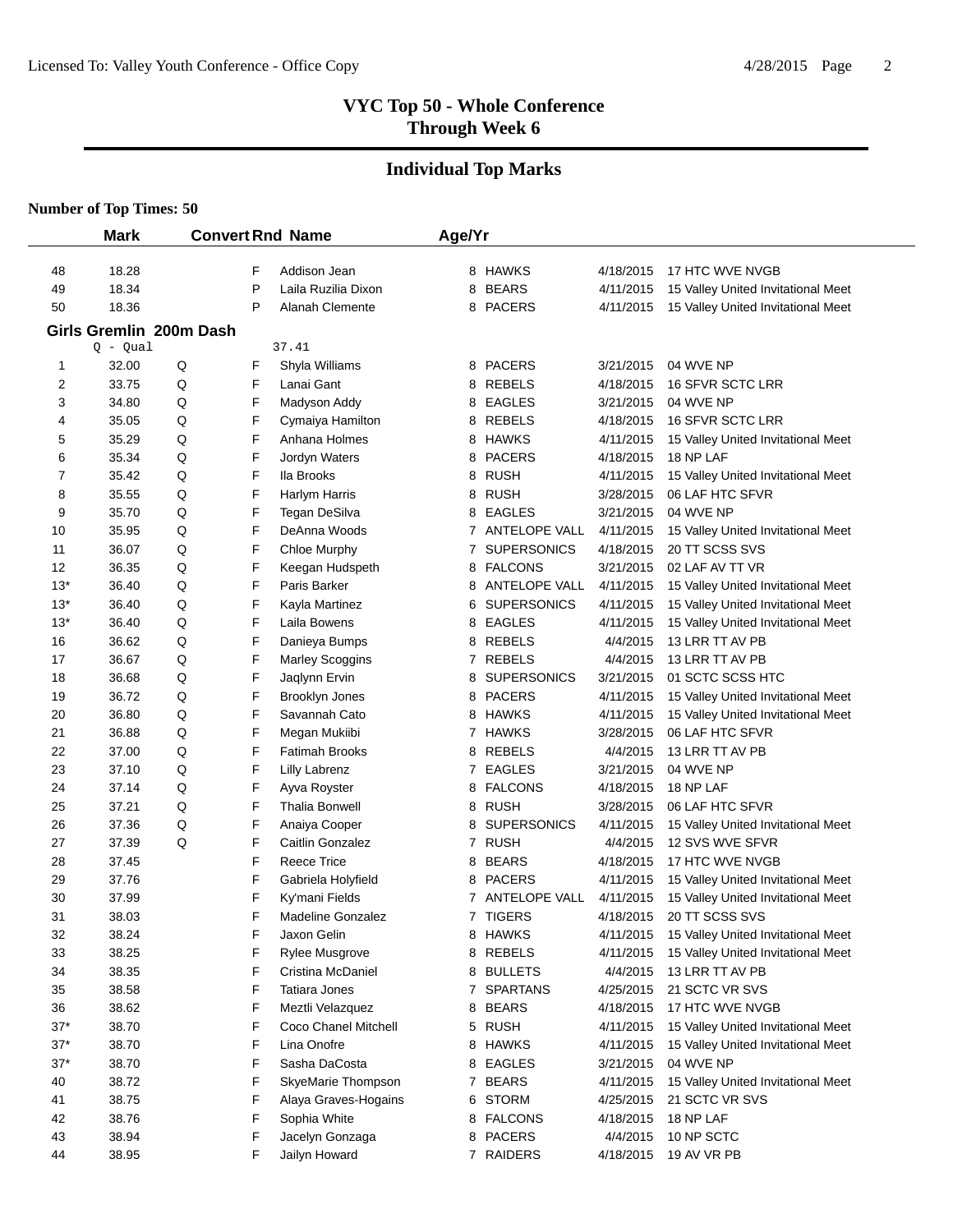#### **Individual Top Marks**

|          | <b>Mark</b>             |              |   | <b>Convert Rnd Name</b>                   | Age/Yr |   |                           |                        |                                                                          |
|----------|-------------------------|--------------|---|-------------------------------------------|--------|---|---------------------------|------------------------|--------------------------------------------------------------------------|
|          |                         |              | F |                                           |        |   | 7 EAGLES                  |                        |                                                                          |
| 45<br>46 | 39.15<br>39.28          |              | F | <b>Joy Sanders</b><br><b>Tajah Davis</b>  |        |   | 8 HAWKS                   | 4/18/2015<br>3/28/2015 | 17 HTC WVE NVGB<br>06 LAF HTC SFVR                                       |
|          |                         |              | F |                                           |        |   |                           |                        |                                                                          |
| 47       | 39.30<br>39.83          |              | F | <b>Kelsey Phillip</b><br>Jordin Lieberman |        |   | 8 EAGLES<br>8 HAWKS       | 3/21/2015<br>3/21/2015 | 04 WVE NP<br>01 SCTC SCSS HTC                                            |
| 48       |                         |              | F |                                           |        |   |                           |                        | 20 TT SCSS SVS                                                           |
| 49       | 40.18<br>40.31          |              | F | Jay'lah May<br>Sarai Archer               |        |   | 7 SUPERSONICS<br>8 PACERS | 4/18/2015              |                                                                          |
| 50       |                         |              |   |                                           |        |   |                           | 4/11/2015              | 15 Valley United Invitational Meet                                       |
|          | Girls Gremlin 400m Dash |              |   |                                           |        |   |                           |                        |                                                                          |
|          | Q - Qual                |              | F | 1:25.98                                   |        |   | 8 REBELS                  |                        |                                                                          |
| 1<br>2   | 1:18.29<br>1:22.21      | $\sf Q$<br>Q | F | Lanai Gant                                |        |   | 8 FALCONS                 | 4/11/2015<br>4/11/2015 | 15 Valley United Invitational Meet                                       |
| 3        | 1:23.12                 | Q            | F | Keegan Hudspeth<br>Danieya Bumps          |        |   | 8 REBELS                  | 4/18/2015              | 15 Valley United Invitational Meet<br>16 SFVR SCTC LRR                   |
| 4        | 1:23.20                 | Q            | F | Shyla Williams                            |        |   | 8 PACERS                  | 4/11/2015              |                                                                          |
| 5        | 1:23.33                 | Q            | F | Cymaiya Hamilton                          |        |   | 8 REBELS                  | 4/11/2015              | 15 Valley United Invitational Meet<br>15 Valley United Invitational Meet |
| 6        | 1:24.34                 | Q            | F | Laila Bowens                              |        | 8 | EAGLES                    | 3/21/2015              | 04 WVE NP                                                                |
| 7        | 1:24.85                 | Q            | F | <b>Thalia Bonwell</b>                     |        |   | 8 RUSH                    | 3/28/2015              | 06 LAF HTC SFVR                                                          |
| 8        | 1:24.90                 | Q            | F | <b>Fatimah Brooks</b>                     |        | 8 | <b>REBELS</b>             | 4/18/2015              | 16 SFVR SCTC LRR                                                         |
| 9        | 1:24.97                 | Q            | F | Harlym Harris                             |        | 8 | <b>RUSH</b>               | 4/4/2015               | 12 SVS WVE SFVR                                                          |
| 10       | 1:25.30                 | Q            | F | Anhana Holmes                             |        |   | 8 HAWKS                   | 3/28/2015              | 06 LAF HTC SFVR                                                          |
| 11       | 1:25.36                 | Q            | F | Jaqlynn Ervin                             |        | 8 | <b>SUPERSONICS</b>        | 4/18/2015              | 20 TT SCSS SVS                                                           |
| 12       | 1:25.40                 | Q            | F | Gabriela Holyfield                        |        |   | 8 PACERS                  | 4/25/2015              | 22 PB NP SCSS                                                            |
| 13       | 1:25.75                 | Q            | F | Caitlin Gonzalez                          |        |   | 7 RUSH                    | 3/28/2015              | 06 LAF HTC SFVR                                                          |
| 14       | 1:25.89                 | Q            | F | Sarai Archer                              |        | 8 | PACERS                    | 4/25/2015              | 22 PB NP SCSS                                                            |
| 15       | 1:25.98                 | Q            | F | Carolina Leon                             |        |   | 8 RAIDERS                 | 4/25/2015              | 21 SCTC VR SVS                                                           |
| 16       | 1:26.05                 |              | F | Cristina McDaniel                         |        |   | 8 BULLETS                 | 4/18/2015              | 19 AV VR PB                                                              |
| 17       | 1:26.08                 |              | F | DeAnna Woods                              |        |   | 7 ANTELOPE VALL           | 4/18/2015              | 19 AV VR PB                                                              |
| 18       | 1:26.77                 |              | F | <b>Marley Scoggins</b>                    |        |   | 7 REBELS                  | 4/18/2015              | 16 SFVR SCTC LRR                                                         |
| 19       | 1:27.03                 |              | F | Isabella Wieder                           |        |   | 8 EAGLES                  | 4/11/2015              | 15 Valley United Invitational Meet                                       |
| 20       | 1:27.47                 |              | F | Jaxon Gelin                               |        |   | 8 HAWKS                   | 4/4/2015               | 14 VRTC NVGB HTC                                                         |
| 21       | 1:27.49                 |              | F | <b>Madeline Gonzalez</b>                  |        |   | 7 TIGERS                  | 4/18/2015              | 20 TT SCSS SVS                                                           |
| 22       | 1:27.80                 |              | F | Megan Mukiibi                             |        |   | 7 HAWKS                   | 4/4/2015               | 14 VRTC NVGB HTC                                                         |
| 23       | 1:27.84                 |              | F | Jordin Lieberman                          |        |   | 8 HAWKS                   | 4/18/2015              | 17 HTC WVE NVGB                                                          |
| 24       | 1:28.74                 |              | F | Grace Morgan                              |        |   | 8 STORM                   | 4/18/2015              | 16 SFVR SCTC LRR                                                         |
| 25       | 1:29.84                 |              | F | lla Brooks                                |        | 8 | <b>RUSH</b>               | 3/28/2015              | 06 LAF HTC SFVR                                                          |
| 26       | 1:30.57                 |              | F | Emma Roggentien                           |        | 8 | <b>STORM</b>              | 3/28/2015              | 05 SCTC WVE                                                              |
| 27       | 1:31.19                 |              | F | Hannah Aina                               |        | 8 | <b>STORM</b>              | 4/18/2015              | 16 SFVR SCTC LRR                                                         |
| 28       | 1:31.26                 |              | F | Brooklyn Jones                            |        |   | 8 PACERS                  | 4/4/2015               | 10 NP SCTC                                                               |
| 29       | 1:31.44                 |              | F | Reece Trice                               |        |   | 8 BEARS                   | 4/4/2015               | 14 VRTC NVGB HTC                                                         |
| 30       | 1:31.49                 |              | F | Jacelyn Gonzaga                           |        |   | 8 PACERS                  | 4/18/2015              | 18 NP LAF                                                                |
| 31       | 1:31.54                 |              | F | Selah Adams                               |        |   | 8 HAWKS                   | 3/28/2015              | 06 LAF HTC SFVR                                                          |
| 32       | 1:31.71                 |              | F | Talya Sepand                              |        |   | 8 EAGLES                  | 4/18/2015              | 17 HTC WVE NVGB                                                          |
| 33       | 1:31.84                 |              | F | Anaiya Cooper                             |        |   | 8 SUPERSONICS             | 3/28/2015              | 07 NVGB SCSS                                                             |
| 34       | 1:31.85                 |              | F | Jay'lah May                               |        |   | 7 SUPERSONICS             | 4/18/2015              | 20 TT SCSS SVS                                                           |
| 35       | 1:31.99                 |              | F | Kylee Martin                              |        |   | 8 TIGERS                  | 4/18/2015              | 20 TT SCSS SVS                                                           |
| 36       | 1:32.21                 |              | F | Madyson Addy                              |        |   | 8 EAGLES                  | 3/21/2015              | 04 WVE NP                                                                |
| 37       | 1:32.26                 |              | F | <b>Hadassah Williams</b>                  |        |   | 8 SUPERSONICS             | 4/4/2015               | 11 LAF SCSS                                                              |
| $38*$    | 1:32.44                 |              | F | Jada Jones                                |        |   | 7 SUPERSONICS             | 3/21/2015              | 01 SCTC SCSS HTC                                                         |
| $38*$    | 1:32.44                 |              | F | Brianna Alvarado                          |        |   | 7 HAWKS                   | 4/18/2015              | 17 HTC WVE NVGB                                                          |
| 40       | 1:32.47                 |              | F | Kai Glover                                |        |   | 8 EAGLES                  | 4/11/2015              | 15 Valley United Invitational Meet                                       |
| 41       | 1:32.48                 |              | F | Ayla Ataya                                |        |   | 8 FALCONS                 | 3/21/2015              | 02 LAF AV TT VR                                                          |
|          |                         |              |   |                                           |        |   |                           |                        |                                                                          |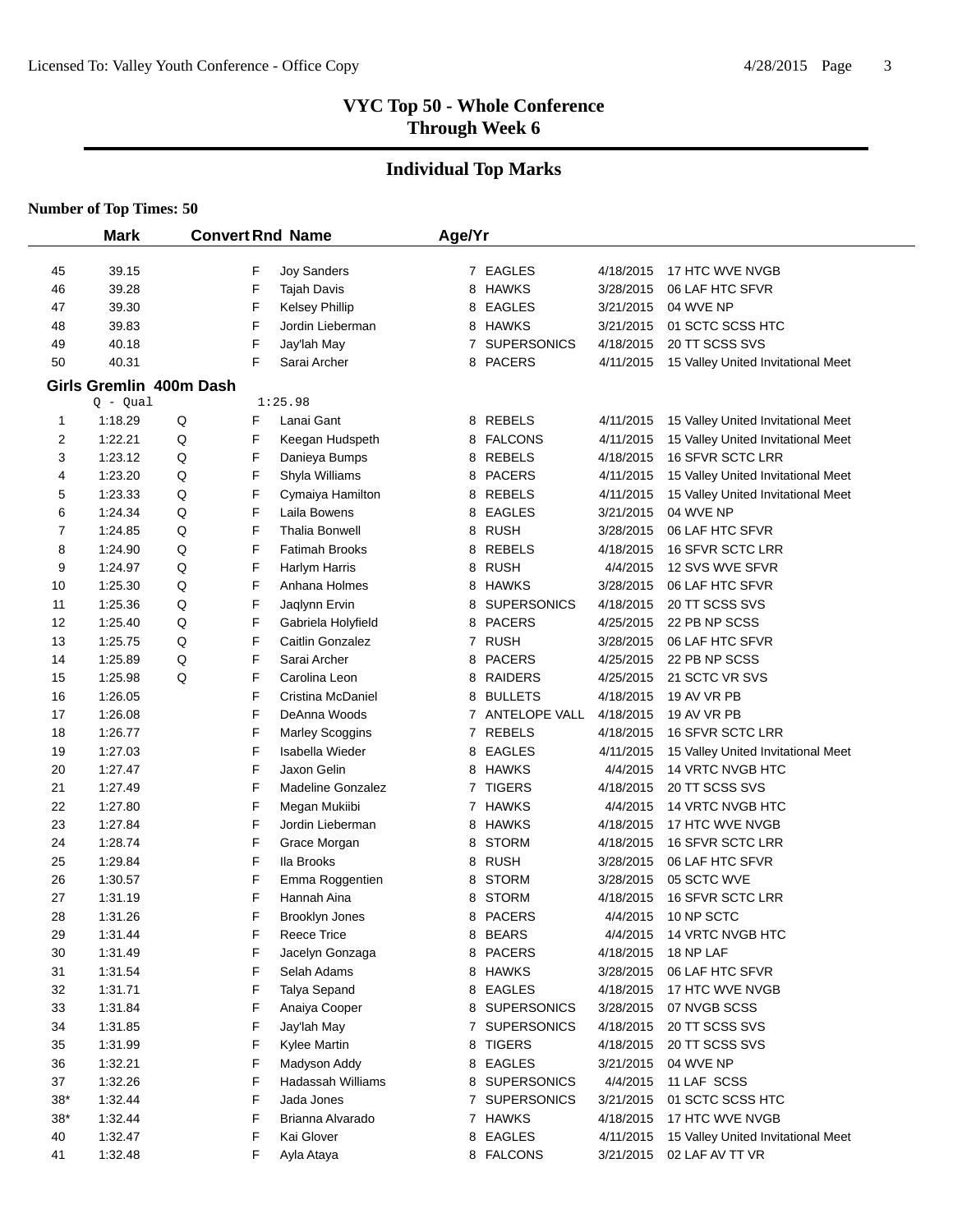# **Individual Top Marks**

|                      | <b>Mark</b>                          |        |        | <b>Convert Rnd Name</b>              | Age/Yr |                                 |                       |                                    |
|----------------------|--------------------------------------|--------|--------|--------------------------------------|--------|---------------------------------|-----------------------|------------------------------------|
|                      |                                      |        |        |                                      |        |                                 |                       |                                    |
| 42                   | 1:32.50                              |        | F      | <b>Isabelle Leon</b>                 |        | 8 RAIDERS                       | 4/4/2015              | 14 VRTC NVGB HTC                   |
| 43                   | 1:32.75                              |        | F      | Bella Giaffoglione                   | 8      | <b>SPARTANS</b>                 | 4/18/2015             | 20 TT SCSS SVS                     |
| 44                   | 1:32.84                              |        | F      | Kennedy Francesmith                  | 8      | RUSH                            | 4/4/2015              | 12 SVS WVE SFVR                    |
| 45                   | 1:32.97                              |        | F      | <b>Shannon Stuart</b>                | 8      | <b>HAWKS</b>                    | 4/18/2015             | 17 HTC WVE NVGB                    |
| 46                   | 1:33.26                              |        | F      | Jailyn Howard                        |        | 7 RAIDERS                       | 4/18/2015             | 19 AV VR PB                        |
| 47                   | 1:33.32                              |        | F      | Isabella Caldera                     | 8      | <b>PACERS</b>                   | 4/18/2015             | 18 NP LAF                          |
| 48                   | 1:33.65                              |        | F      | Ky'mani Fields                       |        | 7 ANTELOPE VALL                 | 4/25/2015             | 24 AVTC HTC SFVR                   |
| 49                   | 1:33.71                              |        | F<br>F | <b>Trinity Smith</b>                 | 8      | <b>EAGLES</b>                   | 4/18/2015             | 17 HTC WVE NVGB                    |
| 50                   | 1:33.80                              |        |        | Sasha DaCosta                        | 8      | <b>EAGLES</b>                   | 3/28/2015             | 05 SCTC WVE                        |
|                      | Girls Gremlin 800m Run<br>$Q - Qual$ |        |        | 3:27.98                              |        |                                 |                       |                                    |
|                      |                                      |        |        |                                      |        |                                 |                       |                                    |
| $\mathbf 1$<br>$2^*$ | 3:04.23                              | Q      | F      | Sarai Archer                         |        | 8 PACERS                        | 4/11/2015             | 15 Valley United Invitational Meet |
|                      | 3:11.32                              | Q      | F      | Jori Glover                          | 8      | EAGLES                          | 4/11/2015             | 15 Valley United Invitational Meet |
| $2^*$                | 3:11.32                              | Q      | F      | Gabriela Holyfield                   | 8      | <b>PACERS</b>                   | 4/11/2015             | 15 Valley United Invitational Meet |
| 4                    | 3:11.76                              | Q      | F      | Carolina Leon                        | 8      | <b>RAIDERS</b>                  | 4/25/2015             | 21 SCTC VR SVS                     |
| 5                    | 3:12.00                              | Q      | F      | Meztli Velazquez                     | 8      | <b>BEARS</b>                    | 4/25/2015             | 25 TT NVGB LRR                     |
| 6                    | 3:12.52                              | Q<br>Q | F<br>F | Jacelyn Gonzaga<br>Cristina McDaniel | 8      | <b>PACERS</b>                   | 3/21/2015             | 04 WVE NP                          |
| 7                    | 3:15.99                              |        | F      |                                      | 8      | <b>BULLETS</b>                  | 4/18/2015             | 19 AV VR PB                        |
| 8<br>9               | 3:16.64<br>3:17.22                   | Q<br>Q | F      | <b>Isabelle Leon</b>                 | 8<br>8 | <b>RAIDERS</b><br><b>PACERS</b> | 4/25/2015<br>4/4/2015 | 21 SCTC VR SVS<br>10 NP SCTC       |
| 10                   | 3:17.41                              | Q      | F      | Shyla Williams<br>Jazlyn Couch       |        | <b>FALCONS</b>                  | 3/28/2015             | 06 LAF HTC SFVR                    |
| 11                   | 3:18.44                              | Q      | F      | Caitlin Gonzalez                     | 8<br>7 | <b>RUSH</b>                     | 4/18/2015             | 16 SFVR SCTC LRR                   |
| 12                   | 3:20.47                              | Q      | F      | <b>Madeline Gonzalez</b>             | 7      | <b>TIGERS</b>                   |                       | 15 Valley United Invitational Meet |
| 13                   | 3:20.62                              | Q      | F      | Keegan Hudspeth                      | 8      | <b>FALCONS</b>                  | 4/11/2015<br>4/4/2015 | 11 LAF SCSS                        |
| 14                   | 3:20.76                              | Q      | F      | Ayla Ataya                           | 8      | <b>FALCONS</b>                  | 3/28/2015             | 06 LAF HTC SFVR                    |
| 15                   | 3:21.20                              | Q      | F      | Laila Bowens                         | 8      | <b>EAGLES</b>                   | 4/4/2015              | 12 SVS WVE SFVR                    |
| 16                   | 3:22.67                              | Q      | F      | Kennedy Francesmith                  | 8      | <b>RUSH</b>                     | 4/11/2015             | 15 Valley United Invitational Meet |
| 17                   | 3:23.04                              | Q      | F      | Selah Adams                          | 8      | <b>HAWKS</b>                    | 3/28/2015             | 06 LAF HTC SFVR                    |
| 18                   | 3:25.38                              | Q      | F      | <b>Fatimah Brooks</b>                | 8      | <b>REBELS</b>                   | 4/18/2015             | 16 SFVR SCTC LRR                   |
| 19                   | 3:29.86                              |        | F      | Talya Sepand                         | 8      | <b>EAGLES</b>                   | 4/18/2015             | 17 HTC WVE NVGB                    |
| 20                   | 3:32.27                              |        | F      | <b>Taylor White</b>                  |        | 7 HAWKS                         | 4/25/2015             | 24 AVTC HTC SFVR                   |
| 21                   | 3:34.43                              |        | F      | <b>Brooklyn Jones</b>                | 8      | <b>PACERS</b>                   | 3/28/2015             | 09 VR NP LRR                       |
| 22                   | 3:35.20                              |        | F      | Hannah Aina                          | 8      | <b>STORM</b>                    | 4/25/2015             | 21 SCTC VR SVS                     |
| 23                   | 3:38.70                              |        | F      | <b>Thalia Bonwell</b>                | 8      | <b>RUSH</b>                     | 4/4/2015              | 12 SVS WVE SFVR                    |
| 24                   | 3:40.00                              |        | F      | Kylee Martin                         | 8      | <b>TIGERS</b>                   | 4/25/2015             | 25 TT NVGB LRR                     |
| 25                   | 3:40.83                              |        | F      | Isabella Caldera                     | 8      | <b>PACERS</b>                   | 4/11/2015             | 15 Valley United Invitational Meet |
| 26                   | 3:41.41                              |        | F      | <b>Reece Trice</b>                   |        | 8 BEARS                         | 4/11/2015             | 15 Valley United Invitational Meet |
| 27                   | 3:43.00                              |        | F      | Marley Rebolledo-Ynostros            |        | 7 BEARS                         | 4/25/2015             | 25 TT NVGB LRR                     |
| 28                   | 3:46.67                              |        | F      | Emily Canham                         | 8      | <b>STORM</b>                    | 4/25/2015             | 21 SCTC VR SVS                     |
| 29                   | 3:49.02                              |        | F      | Shannon Stuart                       |        | 8 HAWKS                         | 4/18/2015             | 17 HTC WVE NVGB                    |
| 30                   | 3:51.08                              |        | F      | Anaiya Cooper                        |        | 8 SUPERSONICS                   | 3/21/2015             | 01 SCTC SCSS HTC                   |
| 31                   | 3:51.19                              |        | F      | Kennedy Vinson                       |        | 8 PACERS                        | 3/21/2015             | 04 WVE NP                          |
| 32                   | 3:53.09                              |        | F      | Hope Isavi                           |        | 8 PACERS                        | 4/11/2015             | 15 Valley United Invitational Meet |
| 33                   | 3:53.30                              |        | F      | Natalie Kinzler                      | 8      | <b>SPARTANS</b>                 | 4/4/2015              | 12 SVS WVE SFVR                    |
| 34                   | 3:54.92                              |        | F      | Tegan DeSilva                        |        | 8 EAGLES                        | 4/18/2015             | 17 HTC WVE NVGB                    |
| 35                   | 3:55.73                              |        | F      | Hannah Priem                         | 8      | <b>TIGERS</b>                   | 4/18/2015             | 20 TT SCSS SVS                     |
| 36                   | 3:55.99                              |        | F      | <b>Baeliy Stalnecker</b>             |        | 7 PACERS                        | 3/28/2015             | 09 VR NP LRR                       |
| 37                   | 3:57.83                              |        | F      | Abigail Canham                       | 6      | <b>STORM</b>                    | 4/25/2015             | 21 SCTC VR SVS                     |
| 38                   | 3:58.30                              |        | F      | <b>Bella Giaffoglione</b>            | 8      | SPARTANS                        | 4/4/2015              | 12 SVS WVE SFVR                    |
|                      |                                      |        |        |                                      |        |                                 |                       |                                    |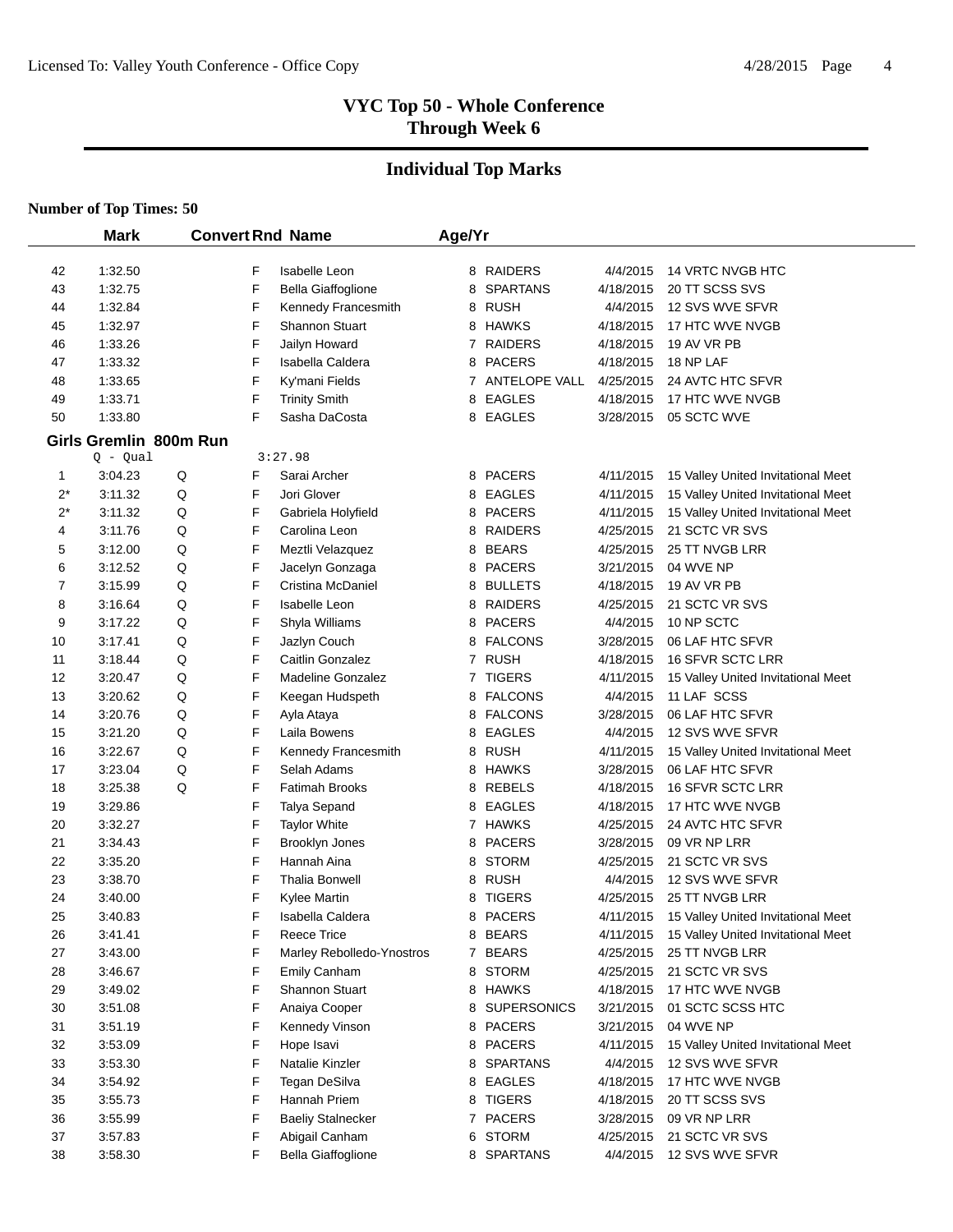# **Individual Top Marks**

|    | <b>Mark</b>             |   |   | <b>Convert Rnd Name</b>   | Age/Yr         |                 |           |                                    |  |
|----|-------------------------|---|---|---------------------------|----------------|-----------------|-----------|------------------------------------|--|
| 39 | 4:00.13                 |   | F | Rebecca Ng                |                | 7 STORM         | 4/18/2015 | 16 SFVR SCTC LRR                   |  |
| 40 | 4:03.06                 |   | F | Reagan Carpenter          | 6              | <b>STORM</b>    | 4/11/2015 | 15 Valley United Invitational Meet |  |
| 41 | 4:03.20                 |   | F | <b>Riley Cook</b>         | 8              | <b>SPARTANS</b> | 4/4/2015  | 12 SVS WVE SFVR                    |  |
| 42 | 4:07.60                 |   | F | Jalen Samuel              | 8              | <b>SPARTANS</b> | 4/4/2015  | 12 SVS WVE SFVR                    |  |
| 43 | 4:08.73                 |   | F | Saidee Sosa               |                | 7 PACERS        | 3/28/2015 | 09 VR NP LRR                       |  |
| 44 | 4:11.21                 |   | F | Phagchok Grant            |                | 7 PACERS        | 3/28/2015 | 09 VR NP LRR                       |  |
| 45 | 4:12.31                 |   | F | <b>Isabela Saenz</b>      | 8              | <b>BEARS</b>    | 4/11/2015 | 15 Valley United Invitational Meet |  |
| 46 | 4:12.83                 |   | F | Alexandra Laing           | 6              | <b>SPARTANS</b> | 4/11/2015 | 15 Valley United Invitational Meet |  |
| 47 | 4:15.27                 |   | F | Sanaiyah Perkins          | 6              | <b>PACERS</b>   | 3/28/2015 | 09 VR NP LRR                       |  |
| 48 | 4:16.06                 |   | F | Elsa Benga                | 6              | <b>PACERS</b>   | 4/4/2015  | 10 NP SCTC                         |  |
| 49 | 4:16.97                 |   | F | Angelina Smith            |                | 7 PACERS        | 4/11/2015 | 15 Valley United Invitational Meet |  |
| 50 | 4:17.91                 |   | F | Jenna O'Sullivan          | 7              | <b>STORM</b>    | 3/21/2015 | 01 SCTC SCSS HTC                   |  |
|    | Girls Gremlin 1500m Run |   |   |                           |                |                 |           |                                    |  |
|    | $Q - Qual$              |   |   | 6:59.28                   |                |                 |           |                                    |  |
| 1  | 6:08.69                 | Q | F | Carolina Leon             |                | 8 RAIDERS       | 3/28/2015 | 09 VR NP LRR                       |  |
| 2  | 6:22.48                 | Q | F | Meztli Velazquez          | 8              | <b>BEARS</b>    | 4/11/2015 | 15 Valley United Invitational Meet |  |
| 3  | 6:22.75                 | Q | F | Sarai Archer              | 8              | <b>PACERS</b>   | 4/18/2015 | 18 NP LAF                          |  |
| 4  | 6:29.33                 | Q | F | Jacelyn Gonzaga           | 8              | <b>PACERS</b>   | 4/11/2015 | 15 Valley United Invitational Meet |  |
| 5  | 6:30.15                 | Q | F | <b>Madeline Gonzalez</b>  |                | 7 TIGERS        | 4/11/2015 | 15 Valley United Invitational Meet |  |
| 6  | 6:31.02                 | Q | F | Gabriela Holyfield        | 8              | <b>PACERS</b>   | 4/4/2015  | 10 NP SCTC                         |  |
| 7  | 6:39.69                 | Q | F | <b>Isabelle Leon</b>      | 8              | <b>RAIDERS</b>  | 4/25/2015 | 21 SCTC VR SVS                     |  |
| 8  | 6:44.21                 | Q | F | Laila Bowens              | 8              | <b>EAGLES</b>   | 4/25/2015 | 23 WVE LAF                         |  |
| 9  | 6:45.84                 | Q | F | Jori Glover               | 8              | EAGLES          | 4/11/2015 | 15 Valley United Invitational Meet |  |
| 10 | 6:46.24                 | Q | F | Caitlin Gonzalez          | 7              | <b>RUSH</b>     | 4/4/2015  | 12 SVS WVE SFVR                    |  |
| 11 | 6:53.10                 | Q | F | <b>Emily Canham</b>       | 8              | <b>STORM</b>    | 4/25/2015 | 21 SCTC VR SVS                     |  |
| 12 | 6:54.50                 | Q | F | Kennedy Francesmith       | 8              | <b>RUSH</b>     | 4/25/2015 | 24 AVTC HTC SFVR                   |  |
| 13 | 6:54.97                 | Q | F | Ayla Ataya                | 8              | <b>FALCONS</b>  | 4/25/2015 | 23 WVE LAF                         |  |
| 14 | 6:55.80                 | Q | F | Hannah Aina               | 8              | <b>STORM</b>    | 3/28/2015 | 05 SCTC WVE                        |  |
| 15 | 7:02.56                 |   | F | Isabella Caldera          | 8              | <b>PACERS</b>   | 3/28/2015 | 09 VR NP LRR                       |  |
| 16 | 7:06.33                 |   | F | Angelina Smith            | 7              | <b>PACERS</b>   | 3/28/2015 | 09 VR NP LRR                       |  |
| 17 | 7:07.00                 |   | F | Kylee Martin              | 8              | <b>TIGERS</b>   | 4/25/2015 | 25 TT NVGB LRR                     |  |
| 18 | 7:07.26                 |   | F | Sidney Stella             | 6              | <b>STORM</b>    | 4/25/2015 | 21 SCTC VR SVS                     |  |
| 19 | 7:14.74                 |   | F | Jailyn Howard             | $\overline{7}$ | <b>RAIDERS</b>  | 4/25/2015 | 21 SCTC VR SVS                     |  |
| 20 | 7:18.70                 |   | F | Selah Adams               | 8              | HAWKS           | 3/21/2015 | 01 SCTC SCSS HTC                   |  |
| 21 | 7:19.33                 |   | F | Mikaila Whitman           | 8              | <b>STORM</b>    | 4/25/2015 | 21 SCTC VR SVS                     |  |
| 22 | 7:28.44                 |   | F | Jenna O'Sullivan          |                | 7 STORM         | 3/28/2015 | 05 SCTC WVE                        |  |
| 23 | 7:37.58                 |   | F | <b>Faith Givens</b>       |                | 6 STORM         | 4/25/2015 | 21 SCTC VR SVS                     |  |
| 24 | 7:38.74                 |   | F | Reagan Carpenter          |                | 6 STORM         | 4/25/2015 | 21 SCTC VR SVS                     |  |
| 25 | 7:39.49                 |   | F | <b>Baeliy Stalnecker</b>  |                | 7 PACERS        | 4/25/2015 | 22 PB NP SCSS                      |  |
| 26 | 7:40.30                 |   | F | Marley Rebolledo-Ynostros |                | 6 BEARS         | 3/21/2015 | 03 NVGB LRR PB SVS SFVR            |  |
| 27 | 7:42.20                 |   | F | <b>Scarlett Fernandez</b> |                | 6 STORM         | 4/4/2015  | 10 NP SCTC                         |  |
| 28 | 7:49.09                 |   | F | Hope Isavi                |                | 8 PACERS        | 4/4/2015  | 10 NP SCTC                         |  |
| 29 | 7:55.32                 |   | F | Sophia Cuteno             |                | 8 RAIDERS       | 4/18/2015 | 19 AV VR PB                        |  |
| 30 | 8:10.99                 |   | F | Kennedy Vinson            |                | 8 PACERS        | 3/28/2015 | 09 VR NP LRR                       |  |
| 31 | 8:12.37                 |   | F | Kendall Morgan            |                | 5 RAIDERS       | 4/25/2015 | 21 SCTC VR SVS                     |  |
| 32 | 8:13.56                 |   | F | Jalen Samuel              |                | 8 SPARTANS      | 4/11/2015 | 15 Valley United Invitational Meet |  |
| 33 | 8:17.56                 |   | F | Megan Bertola             |                | 7 STORM         | 4/25/2015 | 21 SCTC VR SVS                     |  |
| 34 | 8:20.89                 |   | F | Hannah Priem              | 8              | <b>TIGERS</b>   | 4/11/2015 | 15 Valley United Invitational Meet |  |
| 35 | 8:22.29                 |   | F | Arielle Greene            |                | 7 STORM         | 4/4/2015  | 10 NP SCTC                         |  |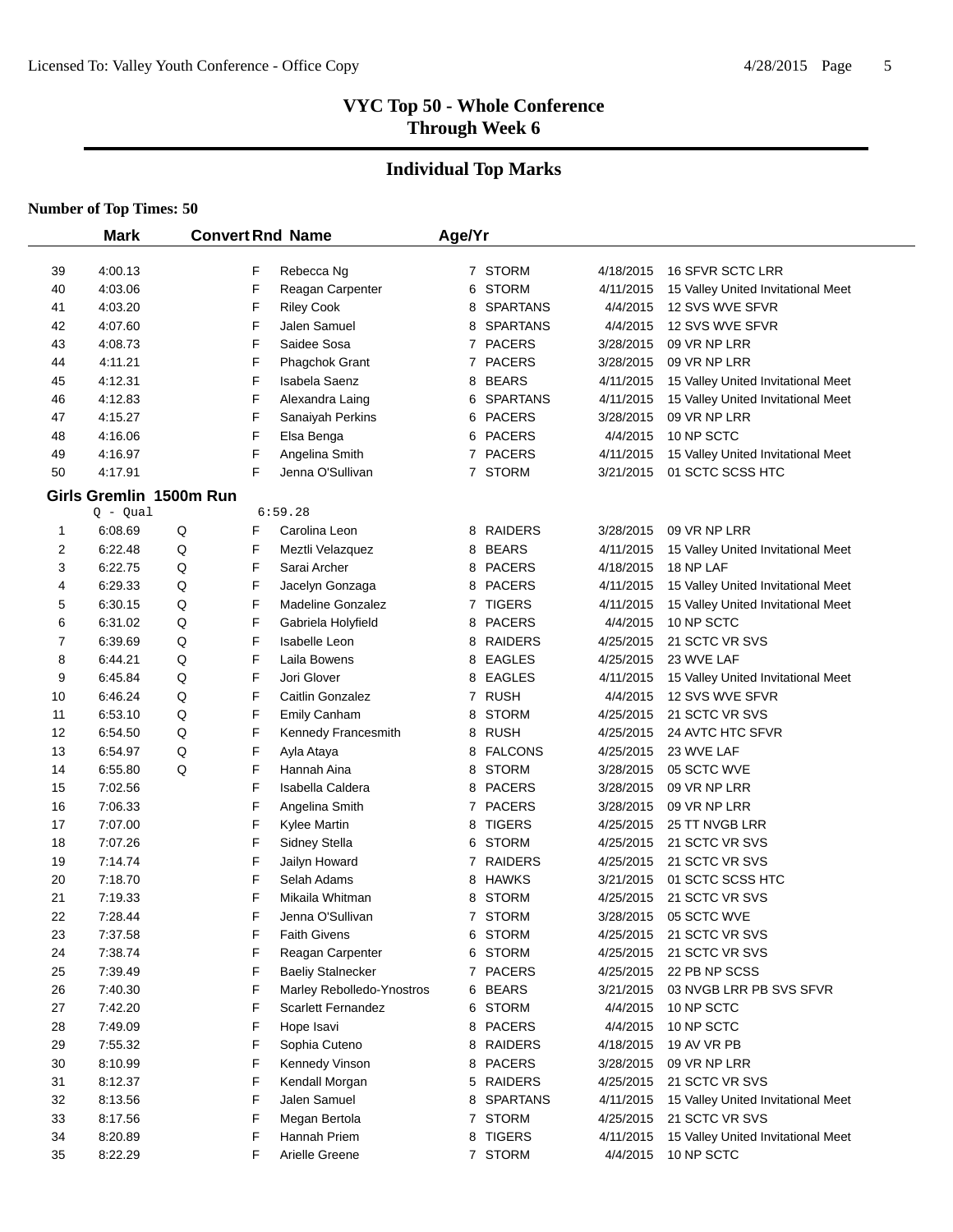# **Individual Top Marks**

|           | <b>Mark</b>          |                  |   | <b>Convert Rnd Name</b>   | Age/Yr |                 |           |                                    |
|-----------|----------------------|------------------|---|---------------------------|--------|-----------------|-----------|------------------------------------|
|           |                      |                  |   |                           |        |                 |           |                                    |
| 36        | 8:25.24              |                  | F | Sanaiyah Perkins          |        | 6 PACERS        | 4/25/2015 | 22 PB NP SCSS                      |
| 37        | 8:26.21              |                  | F | Jocelyn Reyes             |        | 6 BEARS         | 4/18/2015 | 17 HTC WVE NVGB                    |
| 38        | 8:26.35              |                  | F | <b>Faith Galvan</b>       |        | 8 BEARS         | 4/4/2015  | 14 VRTC NVGB HTC                   |
| 39        | 8:30.76              |                  | F | Anahi Chandler            |        | 6 TIGERS        | 4/4/2015  | 13 LRR TT AV PB                    |
| 40        | 8:39.00              |                  | F | Kathy Pineda              |        | 7 BEARS         | 4/25/2015 | 25 TT NVGB LRR                     |
| 41        | 8:45.52              |                  | F | Emma Lucero               |        | 8 BEARS         | 4/18/2015 | 17 HTC WVE NVGB                    |
| 42        | 8:49.01              |                  | F | <b>Pilar Guidry</b>       |        | 7 STORM         | 4/4/2015  | 10 NP SCTC                         |
| 43        | 9:07.53              |                  | F | Amerie Jimenez-Jones      |        | 6 TIGERS        | 4/4/2015  | 13 LRR TT AV PB                    |
| 44        | 9:10.32              |                  | F | Christina Parquette       |        | 8 PACERS        | 4/11/2015 | 15 Valley United Invitational Meet |
| 45        | 9:24.40              |                  | F | Isabela Saenz             |        | 7 BEARS         | 3/21/2015 | 03 NVGB LRR PB SVS SFVR            |
| 46        | 9:31.26              |                  | F | Valeria Arechiga          |        | 7 BEARS         | 4/4/2015  | 14 VRTC NVGB HTC                   |
| 47        | 9:40.47              |                  | F | Bethanie Vasquez          |        | 8 PACERS        | 3/21/2015 | 04 WVE NP                          |
| 48        | 10:00.00             |                  | F | Jadah Chin                |        | 5 TIGERS        | 4/25/2015 | 25 TT NVGB LRR                     |
| 49        | 10:43.67             |                  | F | Jasmine Thompson          |        | 6 PACERS        | 3/21/2015 | 04 WVE NP                          |
| 50        | 10:53.90             |                  | F | <b>Elizabeth Bartlett</b> |        | 6 BEARS         | 4/4/2015  | 14 VRTC NVGB HTC                   |
|           | <b>Girls Gremlin</b> | <b>Long Jump</b> |   |                           |        |                 |           |                                    |
|           | $Q - Qual$           |                  |   | $8 - 11.75$               |        |                 |           |                                    |
| 1         | 10-01.75             | $\sf Q$          | F | Jordyn Waters             |        | 8 PACERS        | 3/28/2015 | 09 VR NP LRR                       |
| 2         | 9-07.50              | Q                | F | Leilani Starr             |        | 8 PACERS        | 4/18/2015 | 18 NP LAF                          |
| 3         | 9-05.00              | Q                | F | Caitlin Gonzalez          |        | 7 RUSH          | 4/25/2015 | 24 AVTC HTC SFVR                   |
| 4         | 9-04.75              | Q                | F | <b>Allison Giem</b>       |        | 8 STORM         | 3/28/2015 | 05 SCTC WVE                        |
| $5^*$     | 9-01.00              | Q                | F | Anhana Holmes             |        | 8 HAWKS         | 4/4/2015  | 14 VRTC NVGB HTC                   |
| $5^\star$ | 9-01.00              | Q                | F | Zhaki Kenoly              |        | 7 HAWKS         | 4/4/2015  | 14 VRTC NVGB HTC                   |
| 7         | 9-00.00              | Q                | F | <b>Trinity Smith</b>      |        | 8 EAGLES        | 4/25/2015 | 23 WVE LAF                         |
| 8         | 8-09.50              |                  | F | Alanah Clemente           |        | 8 PACERS        | 3/28/2015 | 09 VR NP LRR                       |
| 9         | 8-08.00              |                  | F | SkyeMarie Thompson        |        | 7 BEARS         | 4/25/2015 | 25 TT NVGB LRR                     |
| 10        | 8-07.50              |                  | F | Sarah Zadourian           |        | 8 FALCONS       | 4/4/2015  | 11 LAF SCSS                        |
| 11        | 8-06.00              |                  | F | Ayva Royster              |        | 8 FALCONS       | 4/4/2015  | 11 LAF SCSS                        |
| $12*$     | 8-05.50              |                  | F | <b>Lilly Labrenz</b>      |        | 7 EAGLES        | 4/25/2015 | 23 WVE LAF                         |
| $12*$     | 8-05.50              |                  | F | Brianna Alvarado          |        | 7 HAWKS         | 4/18/2015 | 17 HTC WVE NVGB                    |
| 14        | 8-03.00              |                  | F | Keegan Hudspeth           |        | 8 FALCONS       | 4/18/2015 | 18 NP LAF                          |
| 15        | 8-01.50              |                  | F | Jacelyn Gonzaga           |        | 8 PACERS        | 4/18/2015 | 18 NP LAF                          |
| 16        | 8-01.25              |                  | F | DeAnna Woods              |        | 7 ANTELOPE VALL | 4/18/2015 | 19 AV VR PB                        |
| 17        | 7-11.50              |                  | F | Isabella Wieder           |        | 8 EAGLES        | 3/28/2015 | 05 SCTC WVE                        |
| 18        | 7-11.25              |                  | F | Payton Simmons            |        | 7 FALCONS       | 3/28/2015 | 06 LAF HTC SFVR                    |
| $19*$     | 7-11.00              |                  | F | <b>Thalia Bonwell</b>     |        | 8 RUSH          | 4/25/2015 | 24 AVTC HTC SFVR                   |
| $19*$     | 7-11.00              |                  | F | Jalen Samuel              |        | 8 SPARTANS      | 4/11/2015 | 15 Valley United Invitational Meet |
| $19*$     | 7-11.00              |                  | F | Ila Brooks                |        | 7 RUSH          | 3/21/2015 | 03 NVGB LRR PB SVS SFVR            |
| $19*$     | 7-11.00              |                  | F | Jenna O'Sullivan          |        | 7 STORM         | 4/4/2015  | 10 NP SCTC                         |
| 23        | 7-09.50              |                  | F | Aja Johnson               |        | 8 PACERS        | 4/18/2015 | 18 NP LAF                          |
| 24        | 7-08.00              |                  | F | Anahi Chandler            |        | 6 TIGERS        | 4/4/2015  | 13 LRR TT AV PB                    |
| $25*$     | 7-07.00              |                  | F | Madyson Addy              |        | 8 EAGLES        | 4/18/2015 | 17 HTC WVE NVGB                    |
| $25*$     | 7-07.00              |                  | F | Jazlyn Couch              |        | 8 FALCONS       | 4/18/2015 | 18 NP LAF                          |
| 27        | 7-06.00              |                  | F | Faith Galvan              |        | 8 BEARS         | 4/4/2015  | 14 VRTC NVGB HTC                   |
| $28*$     | 7-05.00              |                  | F | <b>Elizabeth Bartlett</b> |        | 6 BEARS         | 4/4/2015  | 14 VRTC NVGB HTC                   |
| $28*$     | 7-05.00              |                  | F | Addison Jean              |        | 8 HAWKS         | 4/4/2015  | 14 VRTC NVGB HTC                   |
| $28*$     | 7-05.00              |                  | F | Sidney Stella             |        | 6 STORM         | 3/21/2015 | 01 SCTC SCSS HTC                   |
| $28*$     | 7-05.00              |                  | F | Tegan DeSilva             |        | 8 EAGLES        | 4/11/2015 | 15 Valley United Invitational Meet |
| 32        | 7-04.75              |                  | F | Elsa Benga                |        | 6 PACERS        | 3/28/2015 | 09 VR NP LRR                       |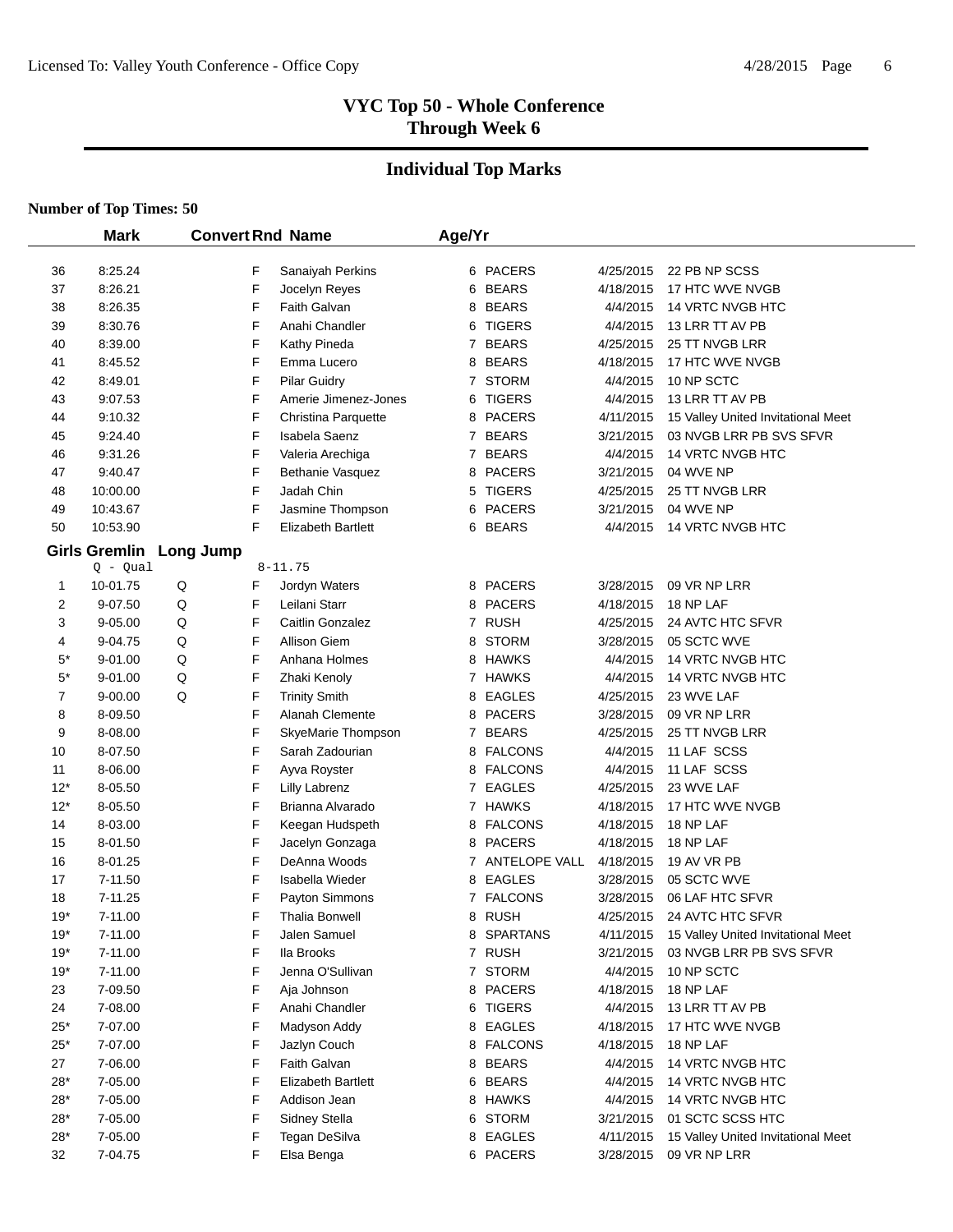# **Individual Top Marks**

#### **Number of Top Times: 50**

 $\overline{\phantom{0}}$ 

|       | <b>Mark</b>            |   |   | <b>Convert Rnd Name</b>  | Age/Yr         |                    |           |                                    |
|-------|------------------------|---|---|--------------------------|----------------|--------------------|-----------|------------------------------------|
|       |                        |   |   |                          |                |                    |           |                                    |
| 33    | 7-04.50                |   | F | Skylar Greene            |                | 8 EAGLES           | 4/4/2015  | 12 SVS WVE SFVR                    |
| $34*$ | 7-03.00                |   | F | Christina Parquette      | 8              | PACERS             | 4/11/2015 | 15 Valley United Invitational Meet |
| $34*$ | 7-03.00                |   | F | Kayla Hargrove           | 8              | <b>STORM</b>       | 4/25/2015 | 21 SCTC VR SVS                     |
| $34*$ | 7-03.00                |   | F | Ayla Ataya               | 8              | <b>FALCONS</b>     | 3/21/2015 | 02 LAF AV TT VR                    |
| 37    | 7-02.50                |   | F | Meztli Velazquez         | 8              | <b>BEARS</b>       | 4/25/2015 | 25 TT NVGB LRR                     |
| 38    | 7-02.00                |   | F | <b>Bluet Geary</b>       | 8              | <b>HAWKS</b>       | 4/18/2015 | 17 HTC WVE NVGB                    |
| 39    | 7-01.25                |   | F | Chloe Davis              |                | 7 STORM            | 3/28/2015 | 05 SCTC WVE                        |
| $40*$ | 7-01.00                |   | F | <b>Joy Sanders</b>       | $\overline{7}$ | EAGLES             | 3/28/2015 | 05 SCTC WVE                        |
| $40*$ | 7-01.00                |   | F | <b>Madeline Gonzalez</b> |                | 7 TIGERS           | 4/4/2015  | 13 LRR TT AV PB                    |
| 42    | 7-00.00                |   | F | Justine Anderson         | 8              | <b>FALCONS</b>     | 4/18/2015 | 18 NP LAF                          |
| 43    | 6-11.00                |   | F | Elizabeth Fletcher       | 8              | <b>STORM</b>       | 3/21/2015 | 01 SCTC SCSS HTC                   |
| 44*   | 6-10.00                |   | F | <b>Tari Starnes</b>      | 8              | <b>BEARS</b>       | 4/4/2015  | 14 VRTC NVGB HTC                   |
| 44*   | $6 - 10.00$            |   | F | <b>Baeliy Stalnecker</b> | 7              | <b>PACERS</b>      | 4/11/2015 | 15 Valley United Invitational Meet |
| 44*   | 6-10.00                |   | F | Hannah Lanier            | 7              | <b>BEARS</b>       | 4/18/2015 | 17 HTC WVE NVGB                    |
| 44*   | 6-10.00                |   | F | <b>Madison Griggs</b>    | 6              | <b>PACERS</b>      | 3/21/2015 | 04 WVE NP                          |
| 48    | 6-09.50                |   | F | Grace Morgan             | 8              | <b>STORM</b>       | 3/28/2015 | 05 SCTC WVE                        |
| 49    | 6-09.00                |   | F | Kai Glover               | 8              | EAGLES             | 4/4/2015  | 12 SVS WVE SFVR                    |
| 50    | 6-08.00                |   | F | Amerie Jimenez-Jones     | 6              | <b>TIGERS</b>      | 4/4/2015  | 13 LRR TT AV PB                    |
|       | Girls Bantam 100m Dash |   |   |                          |                |                    |           |                                    |
|       | Q - Qual               |   |   | 15.75                    |                |                    |           |                                    |
| 1     | 14.20                  | Q | F | Nevaeh Williams          |                | 10 SUPERSONICS     | 4/11/2015 | 15 Valley United Invitational Meet |
| 2     | 14.22                  | Q | F | Mikaela Warr             | 9              | <b>REBELS</b>      | 4/11/2015 | 15 Valley United Invitational Meet |
| 3     | 14.44                  | Q | Ρ | Salma Benga              |                | 10 PACERS          | 4/11/2015 | 15 Valley United Invitational Meet |
| 4     | 14.48                  | Q | F | <b>Nedovia Matthews</b>  |                | 10 EAGLES          | 3/28/2015 | 05 SCTC WVE                        |
| 5     | 14.52                  | Q | F | Milaan Gordon            |                | 10 STORM           | 3/28/2015 | 05 SCTC WVE                        |
| 6     | 14.72                  | Q | P | Isabella Spencer         | 9              | <b>RUSH</b>        | 4/11/2015 | 15 Valley United Invitational Meet |
| 7     | 14.74                  | Q | P | Zoey Igbinigie           | 9              | <b>RUSH</b>        | 4/11/2015 | 15 Valley United Invitational Meet |
| 8     | 14.81                  | Q | P | Timia Cea                | 9              | ANTELOPE VALL      | 4/11/2015 | 15 Valley United Invitational Meet |
| 9     | 14.84                  | Q | F | Angelina Teymouri        | 9              | <b>STORM</b>       | 3/21/2015 | 01 SCTC SCSS HTC                   |
| 10    | 14.89                  | Q | F | Gisele Thompson          | 10             | EAGLES             | 3/21/2015 | 04 WVE NP                          |
| 11    | 14.98                  | Q | P | Anaya Tryon              | 9              | ANTELOPE VALL      | 4/11/2015 | 15 Valley United Invitational Meet |
| $12*$ | 15.06                  | Q | F | Stevie Carmona           | 10             | EAGLES             | 3/28/2015 | 05 SCTC WVE                        |
| $12*$ | 15.06                  | Q | F | Cherrysh Tryon           |                | 10 ANTELOPE VALL   | 3/21/2015 | 02 LAF AV TT VR                    |
| 14    | 15.27                  | Q | P | Amaya Hammons            |                | 10 PACERS          | 4/11/2015 | 15 Valley United Invitational Meet |
| 15    | 15.33                  | Q | F | <b>Baylee Walker</b>     | 10             | <b>REBELS</b>      | 4/18/2015 | 16 SFVR SCTC LRR                   |
| 16    | 15.35                  | Q | F | Natalia Simpson          |                | 10 STORM           | 4/25/2015 | 21 SCTC VR SVS                     |
| 17    | 15.38                  | Q | P | Gabriella Caldwell       |                | 9 PACERS           | 4/11/2015 | 15 Valley United Invitational Meet |
| 18    | 15.46                  | Q | P | Queenelizabeth Perkins   |                | 10 EAGLES          | 4/11/2015 | 15 Valley United Invitational Meet |
| 19    | 15.48                  | Q | F | Victoria Davis           |                | 10 STORM           | 3/28/2015 | 05 SCTC WVE                        |
| 20    | 15.53                  | Q | Ρ | Laila Jamison            | 9              | <b>SUPERSONICS</b> | 4/11/2015 | 15 Valley United Invitational Meet |
| 21    | 15.54                  | Q | F | Mackenzie Hale           |                | 9 HAWKS            | 3/28/2015 | 06 LAF HTC SFVR                    |
| 22    | 15.56                  | Q | F | Maliyah Cooper           | 9              | <b>SUPERSONICS</b> | 3/21/2015 | 01 SCTC SCSS HTC                   |
| 23    | 15.57                  | Q | P | Rebecca Demonteverde     |                | 9 FALCONS          | 4/11/2015 | 15 Valley United Invitational Meet |
| $24*$ | 15.71                  | Q | F | Havyn Rolle              |                | 9 PACERS           | 3/21/2015 | 04 WVE NP                          |
| $24*$ | 15.71                  | Q | F | Zariah Walker            | 9              | <b>SUPERSONICS</b> | 3/21/2015 | 01 SCTC SCSS HTC                   |
| $24*$ | 15.71                  | Q | Ρ | Camryn Francesmith       |                | 9 RUSH             | 4/11/2015 | 15 Valley United Invitational Meet |
| 27    | 15.72                  | Q | Ρ | Kayah Wilmore            | 9              | <b>PACERS</b>      | 4/11/2015 | 15 Valley United Invitational Meet |
| 28    | 15.78                  |   | P | Zinia Polido             | 9              | HAWKS              | 4/11/2015 | 15 Valley United Invitational Meet |
| $29*$ | 15.79                  |   | F | Destiny Ford             |                | 9 RAIDERS          | 3/21/2015 | 02 LAF AV TT VR                    |
|       |                        |   |   |                          |                |                    |           |                                    |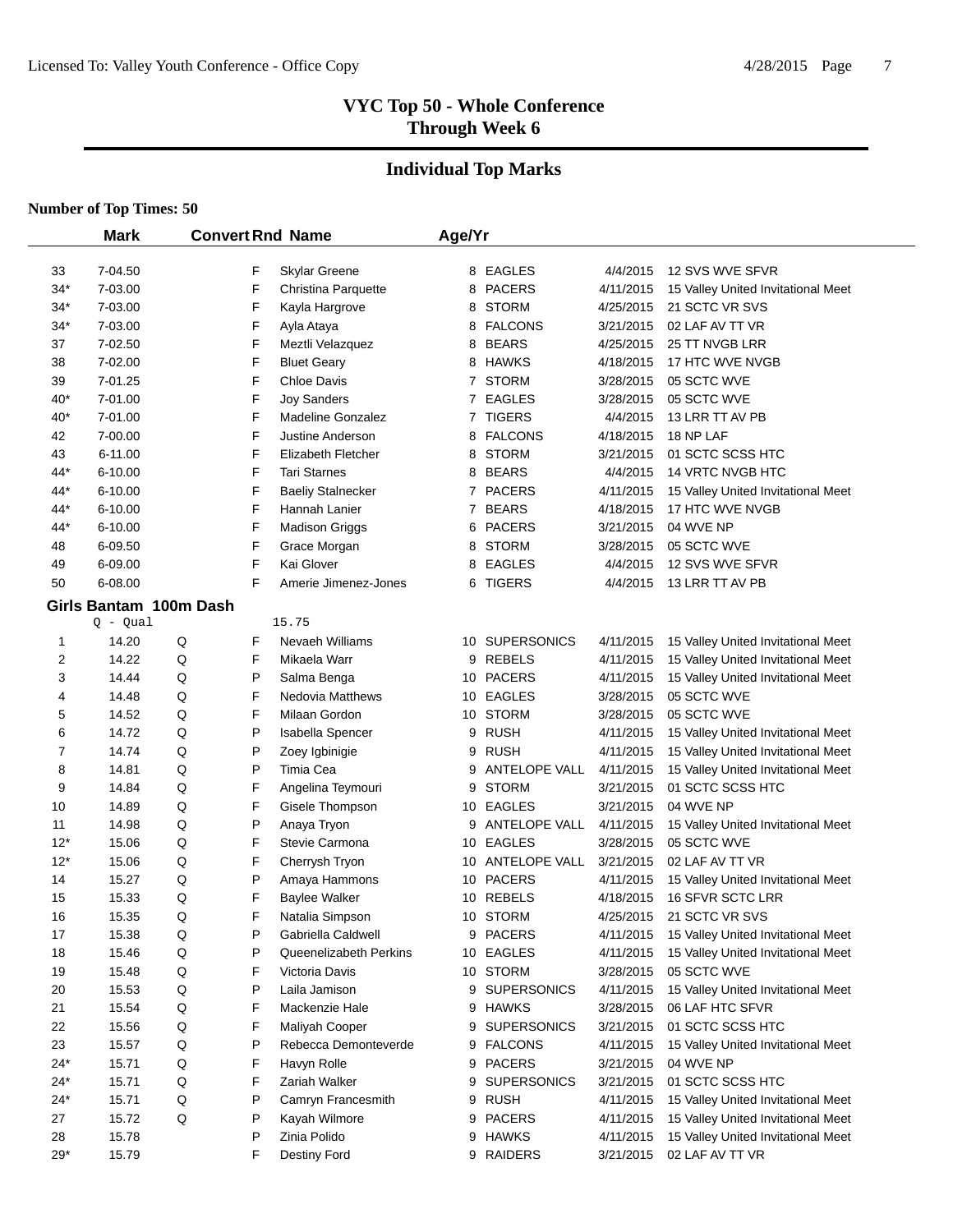# **Individual Top Marks**

|                | <b>Mark</b>            |         |   | <b>Convert Rnd Name</b> | Age/Yr |                    |           |                                    |
|----------------|------------------------|---------|---|-------------------------|--------|--------------------|-----------|------------------------------------|
| $29*$          | 15.79                  |         | F | Sophia Samuelson        |        | 10 FALCONS         | 3/21/2015 | 02 LAF AV TT VR                    |
| 31             | 15.82                  |         | F | Meagan Humphries        | 9      | <b>STORM</b>       | 3/21/2015 | 01 SCTC SCSS HTC                   |
| 32             | 15.84                  |         | F | Laylani Ivy             |        | 10 TIGERS          | 3/21/2015 | 02 LAF AV TT VR                    |
| 33             | 15.85                  |         | F | Zoe Thomas              |        | 10 RAIDERS         | 4/25/2015 | 21 SCTC VR SVS                     |
| 34             | 15.88                  |         | F | Kelly Avila             |        | 10 STORM           | 3/21/2015 | 01 SCTC SCSS HTC                   |
| 35             | 15.92                  |         | F | <b>Faith Bishop</b>     |        | 10 EAGLES          | 3/21/2015 | 04 WVE NP                          |
| 36             | 15.94                  |         | P | Miye Kodama             | 9      | <b>EAGLES</b>      | 4/11/2015 | 15 Valley United Invitational Meet |
| 37             | 15.99                  |         | F | Grace Acevedo           | 9      | <b>REBELS</b>      | 4/18/2015 | 16 SFVR SCTC LRR                   |
| 38             | 16.00                  |         | F | Eden Babineaux          |        | 10 REBELS          | 4/18/2015 | 16 SFVR SCTC LRR                   |
| 39             | 16.02                  |         | F | Jayla Pugh              | 9      | <b>RUSH</b>        | 3/28/2015 | 06 LAF HTC SFVR                    |
| 40             | 16.08                  |         | F | Kylah Hyatt             |        | 10 RAIDERS         | 3/21/2015 | 02 LAF AV TT VR                    |
| 41             | 16.11                  |         | P | Desta Bailey            | 9      | <b>EAGLES</b>      | 4/11/2015 | 15 Valley United Invitational Meet |
| 42             | 16.14                  |         | P | Gelissa Welch           | 9      | <b>PACERS</b>      | 4/11/2015 | 15 Valley United Invitational Meet |
| 43             | 16.15                  |         | P | <b>Madison Brooks</b>   |        | 10 EAGLES          | 4/11/2015 | 15 Valley United Invitational Meet |
| 44*            | 16.19                  |         | P | Arianna Lewis           | 9      | <b>SUPERSONICS</b> | 4/11/2015 | 15 Valley United Invitational Meet |
| 44*            | 16.19                  |         | P | India Richmond          | 9      | <b>HAWKS</b>       | 4/11/2015 | 15 Valley United Invitational Meet |
| 46             | 16.24                  |         | F | Nevaeh Brown            |        | 10 REBELS          | 4/18/2015 | 16 SFVR SCTC LRR                   |
| 47             | 16.26                  |         | F | Erin Black              | 9      | EAGLES             | 3/21/2015 | 04 WVE NP                          |
| 48             | 16.36                  |         | P | Brianna Webber          | 9      | <b>SUPERSONICS</b> | 4/11/2015 | 15 Valley United Invitational Meet |
| 49             | 16.37                  |         | P | Jayda Conley            |        | 10 PACERS          | 4/11/2015 | 15 Valley United Invitational Meet |
| $50*$          | 16.40                  |         | F | <b>Brooke Manskar</b>   |        | 10 STORM           | 4/18/2015 | 16 SFVR SCTC LRR                   |
| $50*$          | 16.40                  |         | F | Jasmine Thomas          | 9      | <b>RUSH</b>        | 4/18/2015 | 16 SFVR SCTC LRR                   |
| $50*$          | 16.40                  |         | F | Natalia Gerovian        |        | 10 PACERS          | 4/18/2015 | 18 NP LAF                          |
|                | Girls Bantam 200m Dash |         |   |                         |        |                    |           |                                    |
|                | Q - Qual               |         |   | 33.40                   |        |                    |           |                                    |
| 1              | 29.79                  | Q       | F | Milaan Gordon           |        | 10 STORM           | 4/25/2015 | 21 SCTC VR SVS                     |
| $\overline{2}$ | 29.94                  | Q       | F | <b>Nedovia Matthews</b> |        | 10 EAGLES          | 3/28/2015 | 05 SCTC WVE                        |
| 3              | 30.08                  | Q       | F | Gisele Thompson         |        | 10 EAGLES          | 4/4/2015  | 12 SVS WVE SFVR                    |
| 4              | 30.43                  | Q       | F | Nevaeh Williams         |        | 10 SUPERSONICS     | 4/4/2015  | 11 LAF SCSS                        |
| 5              | 30.70                  | Q       | F | Angelina Teymouri       | 9      | <b>STORM</b>       | 4/25/2015 | 21 SCTC VR SVS                     |
| 6              | 30.73                  | Q       | F | Haley Wilkinson         |        | 10 EAGLES          | 4/4/2015  | 12 SVS WVE SFVR                    |
| 7              | 30.97                  | Q       | F | Zoey Igbinigie          | 9      | <b>RUSH</b>        | 4/4/2015  | 12 SVS WVE SFVR                    |
| 8              | 31.58                  | Q       | F | Mikaela Warr            | 9      | <b>REBELS</b>      | 4/11/2015 | 15 Valley United Invitational Meet |
| 9              | 31.77                  | Q       | F | Stevie Carmona          |        | 10 EAGLES          | 3/28/2015 | 05 SCTC WVE                        |
| 10             | 31.78                  | Q       | F | Queenelizabeth Perkins  | 10     | <b>EAGLES</b>      | 3/28/2015 | 05 SCTC WVE                        |
| 11             | 32.03                  | Q       | F | Zariah Walker           | 9      | <b>SUPERSONICS</b> | 4/18/2015 | 20 TT SCSS SVS                     |
| 12             | 32.04                  | Q       | F | <b>Baylee Walker</b>    |        | 10 REBELS          | 4/11/2015 | 15 Valley United Invitational Meet |
| 13             | 32.07                  | Q       | F | Cherrysh Tryon          |        | 10 ANTELOPE VALL   | 4/4/2015  | 13 LRR TT AV PB                    |
| 14             | 32.63                  | Q       | F | Laylani Ivy             |        | 10 TIGERS          | 4/18/2015 | 20 TT SCSS SVS                     |
| 15             | 32.68                  | Q       | F | Havyn Rolle             |        | 9 PACERS           | 3/21/2015 | 04 WVE NP                          |
| 16             | 32.77                  | Q       | F | Laila Jamison           |        | 9 SUPERSONICS      | 4/11/2015 | 15 Valley United Invitational Meet |
| 17             | 32.80                  | Q       | F | Maliyah Cooper          |        | 9 SUPERSONICS      | 4/11/2015 | 15 Valley United Invitational Meet |
| 18             | 32.85                  | Q       | F | Jayla Pugh              |        | 9 RUSH             | 4/18/2015 | 16 SFVR SCTC LRR                   |
| 19             | 33.04                  | Q       | F | Grace Acevedo           |        | 9 REBELS           | 4/18/2015 | 16 SFVR SCTC LRR                   |
| 20             | 33.06                  | Q       | F | Isabella Nelson         |        | 10 FALCONS         | 3/21/2015 | 02 LAF AV TT VR                    |
| 21             | 33.09                  | Q       | F | Kayah Wilmore           |        | 9 PACERS           | 4/18/2015 | 18 NP LAF                          |
| 22             | 33.13                  | Q       | F | Timia Cea               |        | 9 ANTELOPE VALL    | 3/28/2015 | 08 TT AV PB SVS                    |
| 23             | 33.19                  | Q       | F | <b>Kylie Cantey</b>     |        | 10 PACERS          | 4/18/2015 | 18 NP LAF                          |
| 24             | 33.21                  | $\sf Q$ | F | Kaitlyn Creighton       |        | 10 FALCONS         | 4/18/2015 | 18 NP LAF                          |
|                |                        |         |   |                         |        |                    |           |                                    |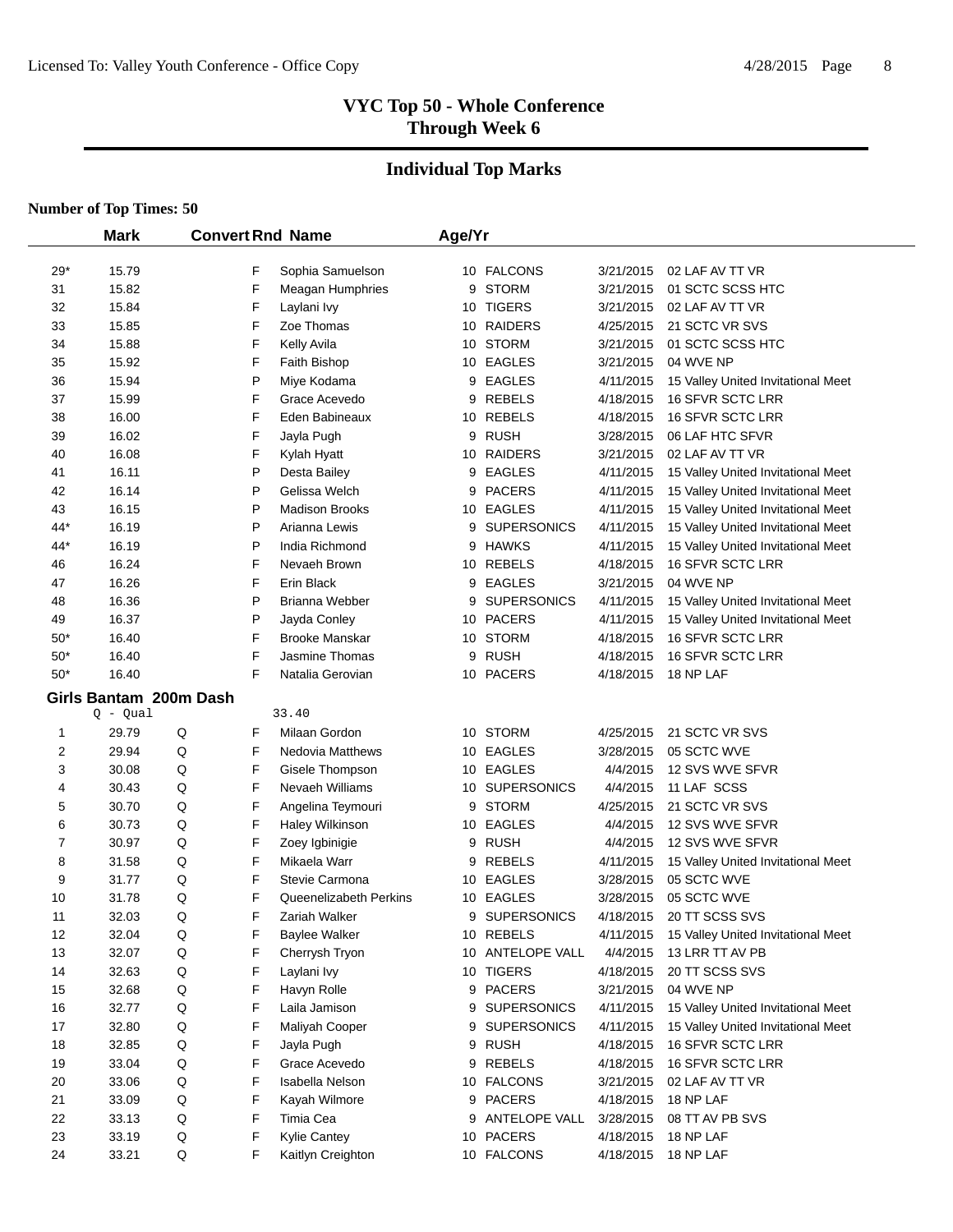#### **Individual Top Marks**

|          | <b>Mark</b>            |   | <b>Convert Rnd Name</b> |                                      | Age/Yr |                              |                        |                                                   |
|----------|------------------------|---|-------------------------|--------------------------------------|--------|------------------------------|------------------------|---------------------------------------------------|
|          |                        |   |                         |                                      |        |                              |                        |                                                   |
| 25       | 33.23                  | Q | F                       | Amaya Hammons                        |        | 10 PACERS<br>9 ANTELOPE VALL | 4/4/2015               | 10 NP SCTC                                        |
| 26       | 33.31                  | Q | F                       | Anaya Tryon                          |        |                              | 4/11/2015              | 15 Valley United Invitational Meet                |
| 27       | 33.35                  | Q | F<br>F                  | Salma Benga                          |        | 10 PACERS<br>10 REBELS       | 3/21/2015              | 04 WVE NP                                         |
| 28       | 33.41                  |   | F                       | Eden Babineaux                       |        |                              | 4/18/2015              | 16 SFVR SCTC LRR                                  |
| 29       | 33.62                  |   | F                       | Isabella Spencer                     |        | 9 RUSH<br>9 STORM            | 4/11/2015              | 15 Valley United Invitational Meet<br>05 SCTC WVE |
| 30<br>31 | 33.69<br>33.74         |   | F                       | Meagan Humphries<br>Sophia Samuelson |        | 10 FALCONS                   | 3/28/2015<br>4/18/2015 | 18 NP LAF                                         |
| 32       | 33.82                  |   | F                       | Destiny Ford                         | 9      | <b>RAIDERS</b>               | 4/25/2015              | 21 SCTC VR SVS                                    |
| 33       | 33.85                  |   | F                       | Kaili Cato                           |        | 10 HAWKS                     | 4/11/2015              | 15 Valley United Invitational Meet                |
| 34       | 33.96                  |   | F                       | Rebecca Demonteverde                 |        | 9 FALCONS                    | 4/18/2015              | 18 NP LAF                                         |
| 35       | 33.98                  |   | F                       | Thalia Holyfield                     |        | 9 PACERS                     | 4/4/2015               | 10 NP SCTC                                        |
| 36       | 34.04                  |   | F                       | Zoe Thomas                           |        | 10 RAIDERS                   | 4/25/2015              | 21 SCTC VR SVS                                    |
| 37       | 34.10                  |   | F                       | Camryn Francesmith                   |        | 9 RUSH                       | 4/4/2015               | 12 SVS WVE SFVR                                   |
| 38       | 34.19                  |   | F                       | Zoey Fuentes                         |        | 10 TIGERS                    | 4/4/2015               | 13 LRR TT AV PB                                   |
| 39       | 34.21                  |   | F                       | Kylah Hyatt                          |        | 10 RAIDERS                   | 4/25/2015              | 21 SCTC VR SVS                                    |
| 40       | 34.29                  |   | F                       | Desta Bailey                         |        | 9 EAGLES                     | 4/18/2015              | 17 HTC WVE NVGB                                   |
| 41       | 34.37                  |   | F                       | Mackenzie Hale                       |        | 9 HAWKS                      | 4/18/2015              | 17 HTC WVE NVGB                                   |
| 42       | 34.42                  |   | F                       | Gabriella Caldwell                   |        | 9 PACERS                     | 4/18/2015              | 18 NP LAF                                         |
| 43       | 34.63                  |   | F                       | Faith Bishop                         |        | 10 EAGLES                    | 4/25/2015              | 23 WVE LAF                                        |
| 44       | 34.82                  |   | F                       | Miye Kodama                          |        | 9 EAGLES                     | 3/28/2015              | 05 SCTC WVE                                       |
| 45       | 34.97                  |   | F                       | Elycia Canela                        |        | 9 REBELS                     | 4/4/2015               | 13 LRR TT AV PB                                   |
| 46       | 35.01                  |   | F                       | Lauren Smith                         | 9      | EAGLES                       | 3/28/2015              | 05 SCTC WVE                                       |
| 47*      | 35.11                  |   | F                       | Jasmine Thomas                       |        | 9 RUSH                       | 4/4/2015               | 12 SVS WVE SFVR                                   |
| $47*$    | 35.11                  |   | F                       | Nevaeh Grisby                        |        | 9 ANTELOPE VALL              | 4/11/2015              | 15 Valley United Invitational Meet                |
| 49       | 35.15                  |   | F                       | Brianna Webber                       |        | 9 SUPERSONICS                | 4/18/2015              | 20 TT SCSS SVS                                    |
| 50       | 35.25                  |   | F                       | Angelina Lopez                       |        | 9 EAGLES                     | 4/4/2015               | 12 SVS WVE SFVR                                   |
|          | Girls Bantam 400m Dash |   |                         |                                      |        |                              |                        |                                                   |
|          | $Q - Qual$             |   |                         | 1:17.55                              |        |                              |                        |                                                   |
| 1        | 1:09.06                | Q | F                       | Milaan Gordon                        |        | 10 STORM                     | 4/25/2015              | 21 SCTC VR SVS                                    |
| 2        | 1:09.17                | Q | F                       | Gisele Thompson                      |        | 10 EAGLES                    | 3/28/2015              | 05 SCTC WVE                                       |
| 3        | 1:11.10                | Q | F                       | Haley Wilkinson                      |        | 10 EAGLES                    | 3/28/2015              | 05 SCTC WVE                                       |
| 4        | 1:11.30                | Q | F                       | Angelina Teymouri                    |        | 9 STORM                      | 3/21/2015              | 01 SCTC SCSS HTC                                  |
| 5        | 1:11.67                | Q | F                       | Amaya Hammons                        |        | 10 PACERS                    | 4/11/2015              | 15 Valley United Invitational Meet                |
| 6        | 1:12.32                | Q | F                       | Zoey Igbinigie                       |        | 9 RUSH                       | 4/4/2015               | 12 SVS WVE SFVR                                   |
| 7        | 1:12.78                | Q | F                       | Cheyenne Tsuang                      |        | 10 PACERS                    | 4/18/2015              | 18 NP LAF                                         |
| 8        | 1:12.96                | Q | F                       | Kelly Avila                          |        | 10 STORM                     | 4/11/2015              | 15 Valley United Invitational Meet                |
| 9        | 1:13.06                | Q | F                       | Nedovia Matthews                     |        | 10 EAGLES                    | 3/21/2015              | 04 WVE NP                                         |
| 10       | 1:13.21                | Q | F                       | Faith Bishop                         |        | 10 EAGLES                    | 4/4/2015               | 12 SVS WVE SFVR                                   |
| 11       | 1:13.30                | Q | F                       | Laylani Ivy                          |        | 10 TIGERS                    | 4/18/2015              | 20 TT SCSS SVS                                    |
| 12       | 1:14.46                | Q | F                       | Nevaeh Williams                      |        | 10 SUPERSONICS               | 3/28/2015              | 07 NVGB SCSS                                      |
| 13       | 1:15.05                | Q | F                       | Zariah Walker                        |        | 9 SUPERSONICS                | 4/11/2015              | 15 Valley United Invitational Meet                |
| 14       | 1:15.15                | Q | F                       | Anaya Tryon                          |        | 9 ANTELOPE VALL              | 4/18/2015              | 19 AV VR PB                                       |
| 15       | 1:15.32                | Q | F                       | Kylie Cantey                         |        | 10 PACERS                    | 4/11/2015              | 15 Valley United Invitational Meet                |
| 16       | 1:15.36                | Q | F                       | Zaida Velazquez                      |        | 10 BEARS                     | 3/28/2015              | 07 NVGB SCSS                                      |
| 17       | 1:15.44                | Q | F                       | Maliyah Cooper                       | 9      | <b>SUPERSONICS</b>           | 3/28/2015              | 07 NVGB SCSS                                      |
| 18       | 1:16.30                | Q | F                       | Jayla Pugh                           |        | 9 RUSH                       | 4/18/2015              | 16 SFVR SCTC LRR                                  |
| 19       | 1:16.96                | Q | F                       | Karis Zavala                         |        | 10 FALCONS                   | 4/18/2015              | 18 NP LAF                                         |
| 20       | 1:17.03                | Q | F                       | Kaitlyn Creighton                    |        | 10 FALCONS                   | 3/21/2015              | 02 LAF AV TT VR                                   |
| 21       | 1:17.07                | Q | F                       | Eden Babineaux                       |        | 10 REBELS                    | 4/4/2015               | 13 LRR TT AV PB                                   |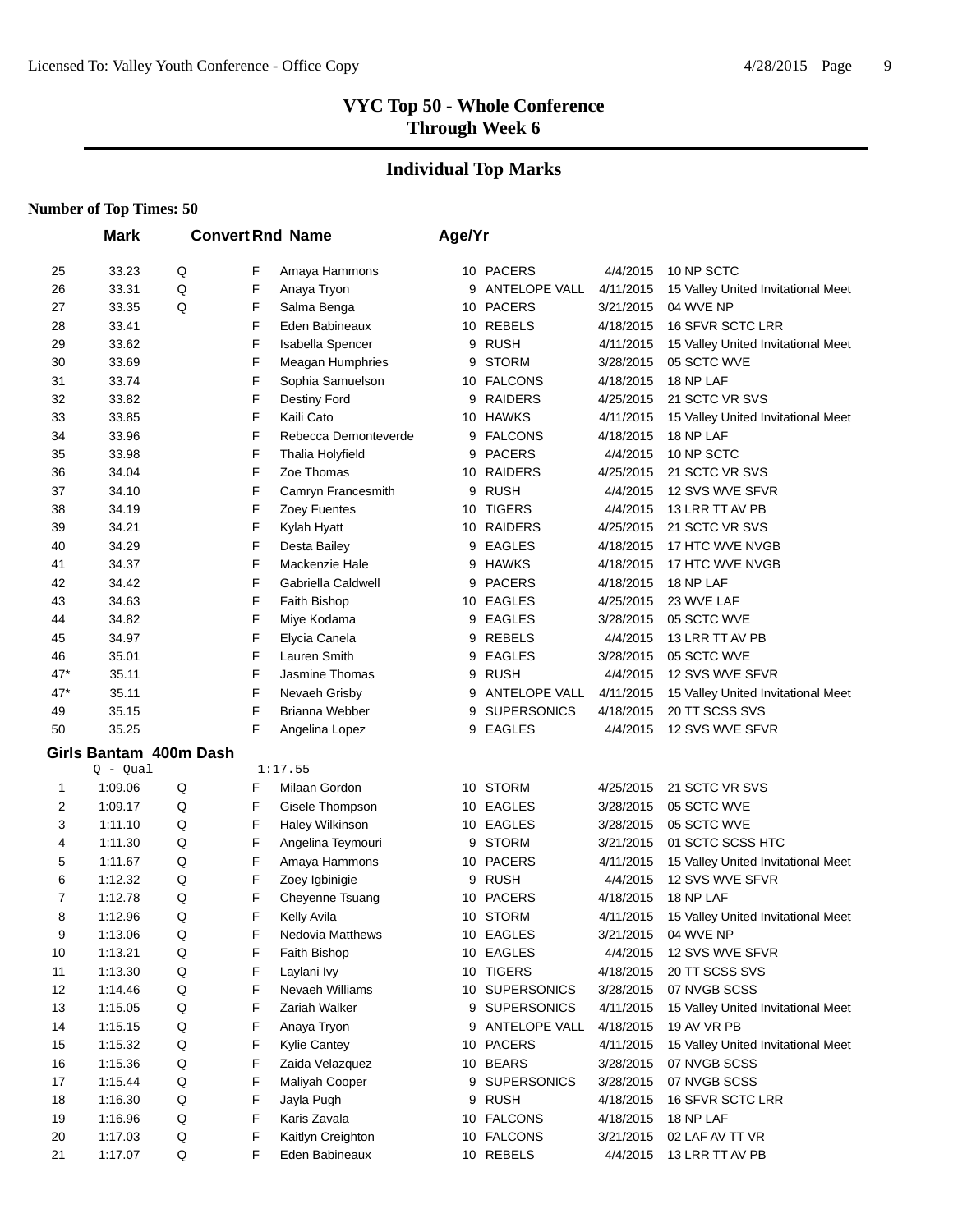# **Individual Top Marks**

|       | <b>Mark</b>           |   |   | <b>Convert Rnd Name</b> | Age/Yr |                  |           |                                    |
|-------|-----------------------|---|---|-------------------------|--------|------------------|-----------|------------------------------------|
|       |                       |   |   |                         |        |                  |           |                                    |
| 22    | 1:17.16               | Q | F | <b>Hamilton Grashel</b> |        | 10 PACERS        | 4/18/2015 | 18 NP LAF                          |
| 23    | 1:17.20               | Q | F | <b>Baylee Walker</b>    |        | 10 REBELS        | 4/4/2015  | 13 LRR TT AV PB                    |
| 24    | 1:17.91               |   | F | Thalia Holyfield        |        | 9 PACERS         | 4/25/2015 | 22 PB NP SCSS                      |
| 25    | 1:18.43               |   | F | Naima Salazar           |        | 10 PACERS        | 3/21/2015 | 04 WVE NP                          |
| 26    | 1:18.62               |   | F | Desta Bailey            | 9      | <b>EAGLES</b>    | 4/18/2015 | 17 HTC WVE NVGB                    |
| 27    | 1:19.11               |   | F | Stevie Carmona          |        | 10 EAGLES        | 4/4/2015  | 12 SVS WVE SFVR                    |
| 28    | 1:19.37               |   | F | Mackenzie Hale          |        | 9 HAWKS          | 3/28/2015 | 06 LAF HTC SFVR                    |
| 29    | 1:19.54               |   | F | Kylah Hyatt             |        | 10 RAIDERS       | 3/21/2015 | 02 LAF AV TT VR                    |
| 30    | 1:19.61               |   | F | Zoe Thomas              |        | 10 RAIDERS       | 4/18/2015 | 19 AV VR PB                        |
| 31    | 1:20.24               |   | F | Grace Acevedo           | 9      | REBELS           | 4/18/2015 | 16 SFVR SCTC LRR                   |
| 32    | 1:20.31               |   | F | Queenelizabeth Perkins  |        | 10 EAGLES        | 3/21/2015 | 04 WVE NP                          |
| 33    | 1:20.51               |   | F | Angelina Lopez          |        | 9 EAGLES         | 4/4/2015  | 12 SVS WVE SFVR                    |
| 34    | 1:20.96               |   | F | Lauren Smith            |        | 9 EAGLES         | 3/28/2015 | 05 SCTC WVE                        |
| 35    | 1:21.02               |   | F | Salma Benga             |        | 10 PACERS        | 3/21/2015 | 04 WVE NP                          |
| 36    | 1:21.11               |   | F | Zoey Fuentes            |        | 10 TIGERS        | 4/4/2015  | 13 LRR TT AV PB                    |
| 37    | 1:21.23               |   | F | Cherrysh Tryon          |        | 10 ANTELOPE VALL | 3/21/2015 | 02 LAF AV TT VR                    |
| 38    | 1:21.40               |   | F | Miye Kodama             | 9      | <b>EAGLES</b>    | 4/25/2015 | 23 WVE LAF                         |
| 39    | 1:21.41               |   | F | Skylar Adams            |        | 10 REBELS        | 4/11/2015 | 15 Valley United Invitational Meet |
| 40    | 1:21.52               |   | F | Jayda Conley            |        | 10 PACERS        | 4/11/2015 | 15 Valley United Invitational Meet |
| $41*$ | 1:21.81               |   | F | Destiny Ford            |        | 9 RAIDERS        | 4/18/2015 | 19 AV VR PB                        |
| 41*   | 1:21.81               |   | F | Una Panich              |        | 10 FALCONS       | 4/11/2015 | 15 Valley United Invitational Meet |
| 43    | 1:22.06               |   | F | Gabriella Caldwell      |        | 9 PACERS         | 4/18/2015 | 18 NP LAF                          |
| 44    | 1:22.07               |   | F | Meagan Humphries        |        | 9 STORM          | 3/28/2015 | 05 SCTC WVE                        |
| 45    | 1:22.11               |   | F | Zoe Ray                 | 9      | ANTELOPE VALL    | 4/25/2015 | 24 AVTC HTC SFVR                   |
| 46    | 1:22.25               |   | F | Ayiana Brazile          | 9      | <b>PACERS</b>    | 4/11/2015 | 15 Valley United Invitational Meet |
| 47    | 1:22.29               |   | F | Sara Aina               |        | 10 STORM         | 3/28/2015 | 05 SCTC WVE                        |
| 48    | 1:22.72               |   | F | Amia Witt               |        | 10 FALCONS       | 4/18/2015 | 18 NP LAF                          |
| 49    | 1:22.97               |   | F | Brianna Campbell        |        | 9 STORM          | 4/4/2015  | 10 NP SCTC                         |
| 50    | 1:23.18               |   | F | Kaydence Becker         |        | 10 REBELS        | 4/11/2015 | 15 Valley United Invitational Meet |
|       | Girls Bantam 800m Run |   |   |                         |        |                  |           |                                    |
|       | Q - Qual              |   |   | 3:05.00                 |        |                  |           |                                    |
| 1     | 2:38.40               | Q | F | Gisele Thompson         |        | 10 EAGLES        | 3/21/2015 | 04 WVE NP                          |
| 2     | 2:41.03               | Q | F | Haley Wilkinson         |        | 10 EAGLES        | 4/11/2015 | 15 Valley United Invitational Meet |
| 3     | 2:45.00               | Q | F | Kamryn Grossman         |        | 10 STORM         | 4/25/2015 | 21 SCTC VR SVS                     |
| 4     | 2:50.30               | Q | F | Cheyenne Tsuang         |        | 10 PACERS        | 3/21/2015 | 04 WVE NP                          |
| 5     | 2:52.33               | Q | F | Kelly Avila             |        | 10 STORM         | 4/11/2015 | 15 Valley United Invitational Meet |
| 6     | 2:53.05               | Q | F | Naima Salazar           |        | 10 PACERS        | 3/28/2015 | 09 VR NP LRR                       |
| 7     | 2:54.76               | Q | F | Thalia Holyfield        |        | 9 PACERS         | 4/25/2015 | 22 PB NP SCSS                      |
| 8     | 2:55.41               | Q | F | Payton Godsey           |        | 9 EAGLES         | 4/18/2015 | 17 HTC WVE NVGB                    |
| 9     | 2:58.10               | Q | F | Fiona Le                |        | 10 EAGLES        | 4/18/2015 | 17 HTC WVE NVGB                    |
| 10    | 3:00.26               | Q | F | Amaya Hammons           |        | 10 PACERS        | 4/18/2015 | 18 NP LAF                          |
| 11    | 3:01.87               | Q | F | Melinda Dang            |        | 10 STORM         | 4/25/2015 | 21 SCTC VR SVS                     |
| 12    | 3:03.31               | Q | F | Jordyn Toon             |        | 10 STORM         | 3/21/2015 | 01 SCTC SCSS HTC                   |
| 13    | 3:04.02               | Q | F | Kylie Cantey            |        | 10 PACERS        | 4/25/2015 | 22 PB NP SCSS                      |
| 14    | 3:04.22               | Q | F | Kaitlyn Creighton       |        | 10 FALCONS       | 3/28/2015 | 06 LAF HTC SFVR                    |
| 15    | 3:05.00               | Q | F | Amara Shields           |        | 9 STORM          | 4/25/2015 | 21 SCTC VR SVS                     |
| 16    | 3:06.31               |   | F | <b>Baylee Walker</b>    |        | 10 REBELS        | 4/18/2015 | <b>16 SFVR SCTC LRR</b>            |
| 17    | 3:06.41               |   | F | Zaida Velazquez         |        | 10 BEARS         | 4/18/2015 | 17 HTC WVE NVGB                    |
| 18    | 3:07.27               |   | F | Karis Zavala            |        | 10 FALCONS       | 4/18/2015 | 18 NP LAF                          |
|       |                       |   |   |                         |        |                  |           |                                    |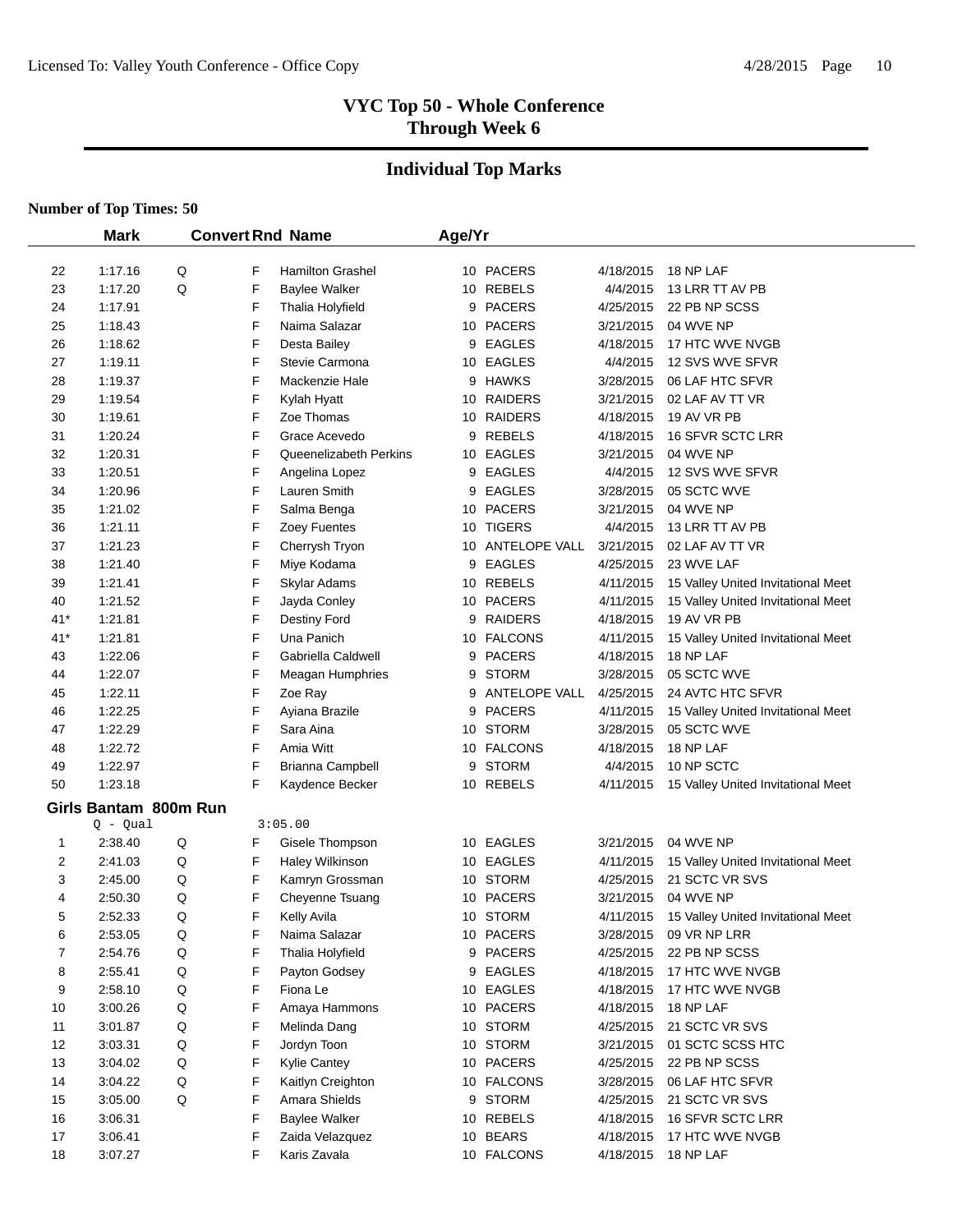# **Individual Top Marks**

|    | <b>Mark</b>            |              | <b>Convert Rnd Name</b> | Age/Yr |                    |           |                                    |
|----|------------------------|--------------|-------------------------|--------|--------------------|-----------|------------------------------------|
|    |                        |              |                         |        |                    |           |                                    |
| 19 | 3:07.99                | F            | Nevaeh Williams         |        | 10 SUPERSONICS     | 3/21/2015 | 01 SCTC SCSS HTC                   |
| 20 | 3:08.26                | F            | Zariah Walker           | 9      | <b>SUPERSONICS</b> | 3/21/2015 | 01 SCTC SCSS HTC                   |
| 21 | 3:08.43                | F            | Sara Aina               |        | 10 STORM           | 4/25/2015 | 21 SCTC VR SVS                     |
| 22 | 3:09.28                | F            | Kaydence Becker         |        | 10 REBELS          | 4/11/2015 | 15 Valley United Invitational Meet |
| 23 | 3:10.00                | F            | Grace Acevedo           |        | 9 REBELS           | 4/25/2015 | 25 TT NVGB LRR                     |
| 24 | 3:10.03                | F            | Anaya Tryon             | 9      | ANTELOPE VALL      | 4/18/2015 | 19 AV VR PB                        |
| 25 | 3:10.48                | F            | Ayiana Brazile          |        | 9 PACERS           | 4/11/2015 | 15 Valley United Invitational Meet |
| 26 | 3:10.98                | F            | Mckenna Dunn            |        | 9 HAWKS            | 3/28/2015 | 06 LAF HTC SFVR                    |
| 27 | 3:12.33                | F            | Angelina Lopez          | 9      | <b>EAGLES</b>      | 4/25/2015 | 23 WVE LAF                         |
| 28 | 3:13.30                | F            | Kylah Hyatt             |        | 10 RAIDERS         | 4/4/2015  | 14 VRTC NVGB HTC                   |
| 29 | 3:13.55                | F            | Tialaika Stanley        |        | 9 HAWKS            | 4/11/2015 | 15 Valley United Invitational Meet |
| 30 | 3:14.59                | F            | Lauryn Martinez         | 9      | <b>TIGERS</b>      | 4/4/2015  | 13 LRR TT AV PB                    |
| 31 | 3:14.75                | F            | Brianna Campbell        | 9      | <b>STORM</b>       | 3/28/2015 | 05 SCTC WVE                        |
| 32 | 3:16.15                | F            | Ke'Auni Brokenbough     |        | 10 BULLETS         | 4/18/2015 | 19 AV VR PB                        |
| 33 | 3:17.57                | F            | Savannah Bingham        |        | 10 STORM           | 4/4/2015  | 10 NP SCTC                         |
| 34 | 3:18.37                | F            | Adriana Bautista        |        | 9 EAGLES           | 4/11/2015 | 15 Valley United Invitational Meet |
| 35 | 3:18.40                | F            | Kalista Madison         | 9      | <b>STORM</b>       | 4/25/2015 | 21 SCTC VR SVS                     |
| 36 | 3:20.20                | F            | Nevaeh Brown            |        | 10 REBELS          | 4/4/2015  | 13 LRR TT AV PB                    |
| 37 | 3:20.69                | F            | <b>Braelyn Waldeck</b>  |        | 10 STORM           | 4/18/2015 | 16 SFVR SCTC LRR                   |
| 38 | 3:21.05                | F            | Laylani Ivy             |        | 10 TIGERS          | 3/21/2015 | 02 LAF AV TT VR                    |
| 39 | 3:21.10                | F            | Gabriella Caldwell      |        | 9 PACERS           | 3/21/2015 | 04 WVE NP                          |
| 40 | 3:21.43                | F            | Jasmine Kinzler         |        | 10 SPARTANS        | 4/18/2015 | 20 TT SCSS SVS                     |
| 41 | 3:21.65                | F            | Miah Rivas              |        | 10 EAGLES          | 4/18/2015 | 17 HTC WVE NVGB                    |
| 42 | 3:21.97                | F            | Campbell Arnold         |        | 10 RAIDERS         | 4/25/2015 | 21 SCTC VR SVS                     |
| 43 | 3:23.04                | F            | <b>Hamilton Grashel</b> |        | 10 PACERS          | 3/28/2015 | 09 VR NP LRR                       |
| 44 | 3:24.69                | F            | Zoey Fuentes            |        | 10 TIGERS          | 3/28/2015 | 08 TT AV PB SVS                    |
| 45 | 3:24.73                | F            | Imaya Salazar-Nahle     |        | 9 PACERS           | 4/11/2015 | 15 Valley United Invitational Meet |
| 46 | 3:24.74                | F            | Havyn Rolle             |        | 9 PACERS           | 4/18/2015 | 18 NP LAF                          |
| 47 | 3:24.84                | F            | Faith Bishop            |        | 10 EAGLES          | 4/25/2015 | 23 WVE LAF                         |
| 48 | 3:25.08                | F            | Maliyah Cooper          |        | 9 SUPERSONICS      | 3/21/2015 | 01 SCTC SCSS HTC                   |
| 49 | 3:25.13                | F            | Vaidehi Bhardwaj        |        | 10 ANTELOPE VALL   | 3/21/2015 | 02 LAF AV TT VR                    |
| 50 | 3:26.28                | F            | <b>Madison Cruz</b>     |        | 10 STORM           | 4/18/2015 | 16 SFVR SCTC LRR                   |
|    | Girls Bantam 1500m Run |              |                         |        |                    |           |                                    |
|    | $Q - Qual$             |              | 6:10.30                 |        |                    |           |                                    |
| 1  | 5:26.76                | Q<br>F       | Haley Wilkinson         |        | 10 EAGLES          | 3/21/2015 | 04 WVE NP                          |
| 2  | 5:29.29                | Q<br>F       | Kamryn Grossman         |        | 10 STORM           | 4/18/2015 | <b>16 SFVR SCTC LRR</b>            |
| 3  | 5:30.76                | Q<br>F       | Naima Salazar           |        | 10 PACERS          | 4/11/2015 | 15 Valley United Invitational Meet |
| 4  | 5:31.84                | F<br>Q       | Gisele Thompson         |        | 10 EAGLES          | 4/4/2015  | 12 SVS WVE SFVR                    |
| 5  | 5:41.84                | F<br>Q       | Cheyenne Tsuang         |        | 10 PACERS          | 4/18/2015 | 18 NP LAF                          |
| 6  | 5:45.45                | F<br>Q       | Payton Godsey           |        | 9 EAGLES           | 3/28/2015 | 05 SCTC WVE                        |
| 7  | 5:49.99                | F<br>Q       | Kelly Avila             |        | 10 STORM           | 4/18/2015 | 16 SFVR SCTC LRR                   |
| 8  | 5.50.60                | F<br>Q       | Jordyn Toon             |        | 10 STORM           | 3/28/2015 | 05 SCTC WVE                        |
| 9  | 5:56.91                | F<br>Q       | Fiona Le                |        | 10 EAGLES          | 4/25/2015 | 23 WVE LAF                         |
| 10 | 5.59.33                | F<br>Q       | Savannah Bingham        |        | 10 STORM           | 4/25/2015 | 21 SCTC VR SVS                     |
| 11 | 5.59.77                | F<br>Q       | Melinda Dang            |        | 10 STORM           | 4/18/2015 | 16 SFVR SCTC LRR                   |
| 12 | 5.59.82                | F<br>Q       | Grace Knudson           |        | 9 STORM            | 4/25/2015 | 21 SCTC VR SVS                     |
| 13 | 6:06.04                | F<br>Q       | Sara Aina               |        | 10 STORM           | 4/18/2015 | 16 SFVR SCTC LRR                   |
| 14 | 6:07.63                | Q<br>F       | Amara Shields           |        | 9 STORM            | 3/28/2015 | 05 SCTC WVE                        |
| 15 | 6:08.03                | $\sf Q$<br>F | <b>Kylie Cantey</b>     |        | 10 PACERS          | 3/28/2015 | 09 VR NP LRR                       |
|    |                        |              |                         |        |                    |           |                                    |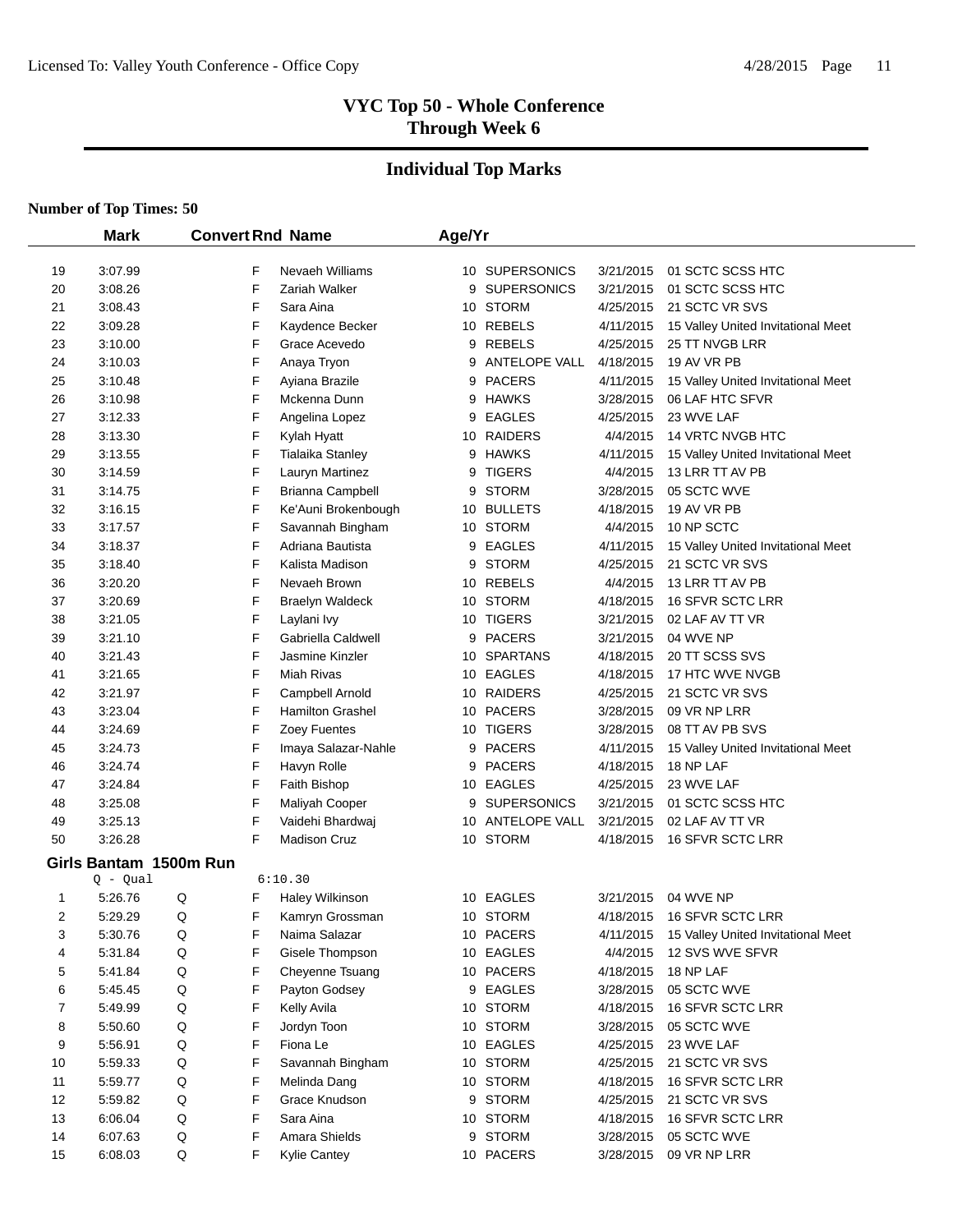# **Individual Top Marks**

|             | <b>Mark</b>         |                  |   | <b>Convert Rnd Name</b>   | Age/Yr |                  |           |                                    |
|-------------|---------------------|------------------|---|---------------------------|--------|------------------|-----------|------------------------------------|
| 16          | 6:08.45             | Q                | F | Thalia Holyfield          |        | 9 PACERS         | 3/21/2015 | 04 WVE NP                          |
| 17          | 6:09.00             | Q                | F | Zaida Velazquez           |        | 10 BEARS         | 4/25/2015 | 25 TT NVGB LRR                     |
| 18          | 6:09.61             | Q                | F | Amaya Hammons             |        | 10 PACERS        | 3/28/2015 | 09 VR NP LRR                       |
| 19          | 6:13.24             |                  | F | <b>Braelyn Waldeck</b>    |        | 10 STORM         | 3/21/2015 | 01 SCTC SCSS HTC                   |
| 20          | 6:14.17             |                  | F | Brianna Campbell          | 9      | <b>STORM</b>     | 4/25/2015 | 21 SCTC VR SVS                     |
| 21          | 6:15.00             |                  | F | Kaydence Becker           |        | 10 REBELS        | 4/25/2015 | 25 TT NVGB LRR                     |
| 22          | 6:19.98             |                  | F | Kalista Madison           |        | 9 STORM          | 4/25/2015 | 21 SCTC VR SVS                     |
| 23          | 6:21.92             |                  | F | Lauryn Martinez           | 9      | <b>TIGERS</b>    | 4/4/2015  | 13 LRR TT AV PB                    |
| 24          | 6:24.48             |                  | F | Mckenna Dunn              |        | 9 HAWKS          | 4/25/2015 | 24 AVTC HTC SFVR                   |
| 25          | 6:29.00             |                  | F | Laylani Ivy               |        | 10 TIGERS        | 4/25/2015 | 25 TT NVGB LRR                     |
| 26          | 6:32.65             |                  | F | Sophia Buccieri           |        | 10 EAGLES        | 4/18/2015 | 17 HTC WVE NVGB                    |
| 27          | 6:33.76             |                  | F | Vanessa Martinez          |        | 9 PACERS         | 3/28/2015 | 09 VR NP LRR                       |
| 28          | 6:34.31             |                  | F | <b>Madison Cruz</b>       |        | 10 STORM         | 4/18/2015 | 16 SFVR SCTC LRR                   |
| 29          | 6:42.79             |                  | F | Jayda Conley              |        | 10 PACERS        | 3/28/2015 | 09 VR NP LRR                       |
| 30          | 6:47.00             |                  | F | Zoey Fuentes              |        | 10 TIGERS        | 4/25/2015 | 25 TT NVGB LRR                     |
| 31          | 6:48.05             |                  | F | Adriana Bautista          | 9      | <b>EAGLES</b>    | 4/11/2015 | 15 Valley United Invitational Meet |
| 32          | 6:49.03             |                  | F | Ella Stepan               |        | 10 STORM         | 3/21/2015 | 01 SCTC SCSS HTC                   |
| 33          | 6:49.23             |                  | F | Grace Acevedo             | 8      | <b>REBELS</b>    | 3/21/2015 | 03 NVGB LRR PB SVS SFVR            |
| 34          | 6:49.55             |                  | F | Jaiden Espinoza           | 9      | <b>PACERS</b>    | 4/18/2015 | 18 NP LAF                          |
| 35          | 6:49.89             |                  | F | Kayla Lopez               | 9      | <b>PACERS</b>    | 3/28/2015 | 09 VR NP LRR                       |
| 36          | 6:51.81             |                  | F | Imaya Salazar-Nahle       |        | 9 PACERS         | 4/18/2015 | 18 NP LAF                          |
| 37          | 6:54.12             |                  | F | Gabriella Caldwell        |        | 9 PACERS         | 3/21/2015 | 04 WVE NP                          |
| 38          | 6:59.80             |                  | F | <b>Mallory Smith</b>      | 9      | <b>STORM</b>     | 4/4/2015  | 10 NP SCTC                         |
| 39          | 7:02.67             |                  | F | Ayiana Brazile            | 9      | <b>PACERS</b>    | 3/28/2015 | 09 VR NP LRR                       |
| 40          | 7:10.55             |                  | F | Ashley Sandoval           |        | 10 STORM         | 4/25/2015 | 21 SCTC VR SVS                     |
| 41          | 7:12.55             |                  | F | Mikayla Campbell          | 9      | <b>PACERS</b>    | 4/4/2015  | 10 NP SCTC                         |
| 42          | 7:14.00             |                  | F | Dayana Plascencia         |        | 10 BEARS         | 4/25/2015 | 25 TT NVGB LRR                     |
| 43          | 7:16.90             |                  | F | <b>Emerie Miles</b>       |        | 9 PACERS         | 4/11/2015 | 15 Valley United Invitational Meet |
| 44          | 7:19.26             |                  | F | Miranda Garcia            |        | 10 PACERS        | 4/25/2015 | 22 PB NP SCSS                      |
| 45          | 7:26.48             |                  | F | Havyn Rolle               |        | 9 PACERS         | 4/25/2015 | 22 PB NP SCSS                      |
| 46          | 7:28.69             |                  | F | <b>Madison Stalnecker</b> |        | 9 PACERS         | 3/28/2015 | 09 VR NP LRR                       |
| 47          | 7:30.39             |                  | F | Phoebe Chavez             |        | 10 EAGLES        | 4/18/2015 | 17 HTC WVE NVGB                    |
| 48          | 7:33.61             |                  | F | Erica Simon               |        | 10 PACERS        | 4/4/2015  | 10 NP SCTC                         |
| 49          | 7:35.11             |                  | F | Lindsey Nakazawa          |        | 10 STORM         | 3/28/2015 | 05 SCTC WVE                        |
| 50          | 7:35.15             |                  | F | Teagan Finegan            |        | 9 PACERS         | 3/28/2015 | 09 VR NP LRR                       |
|             | <b>Girls Bantam</b> | <b>High Jump</b> |   |                           |        |                  |           |                                    |
|             | $Q - Qual$          |                  |   | $3 - 04.00$               |        |                  |           |                                    |
| 1           | 4-02.00             | Q                | F | Victoria Davis            |        | 10 STORM         | 4/18/2015 | 16 SFVR SCTC LRR                   |
| 2           | 4-00.00             | Q                | F | Amia Witt                 |        | 10 FALCONS       | 4/4/2015  | 11 LAF SCSS                        |
| 3           | 3-06.00             | Q                | F | Meagan Humphries          |        | 9 STORM          | 4/25/2015 | 21 SCTC VR SVS                     |
| 4           | 3-05.00             | Q                | F | Timia Cea                 |        | 9 ANTELOPE VALL  | 3/21/2015 | 02 LAF AV TT VR                    |
| $5^*$       | 3-04.00             | Q                | F | Zaida Velazquez           |        | 10 BEARS         | 4/25/2015 | 25 TT NVGB LRR                     |
| $5^*$       | 3-04.00             | Q                | F | Nevaeh Brown              |        | 10 REBELS        | 4/25/2015 | 25 TT NVGB LRR                     |
| $5^*$       | 3-04.00             | Q                | F | Salma Benga               |        | 10 PACERS        | 4/11/2015 | 15 Valley United Invitational Meet |
| $5^{\star}$ | 3-04.00             | Q                | F | Queenelizabeth Perkins    |        | 10 EAGLES        | 4/25/2015 | 23 WVE LAF                         |
| 9*          | 3-02.00             |                  | F | <b>Maetzy Torres</b>      |        | 10 STORM         | 4/25/2015 | 21 SCTC VR SVS                     |
| 9*          | 3-02.00             |                  | F | Elon Cooper               |        | 10 STORM         | 4/25/2015 | 21 SCTC VR SVS                     |
| $9*$        | 3-02.00             |                  | F | Amia Tate                 |        | 10 ANTELOPE VALL | 4/11/2015 | 15 Valley United Invitational Meet |
| $12*$       | 3-00.00             |                  | F | Cameron Nelsen            |        | 10 REBELS        | 4/18/2015 | 16 SFVR SCTC LRR                   |
|             |                     |                  |   |                           |        |                  |           |                                    |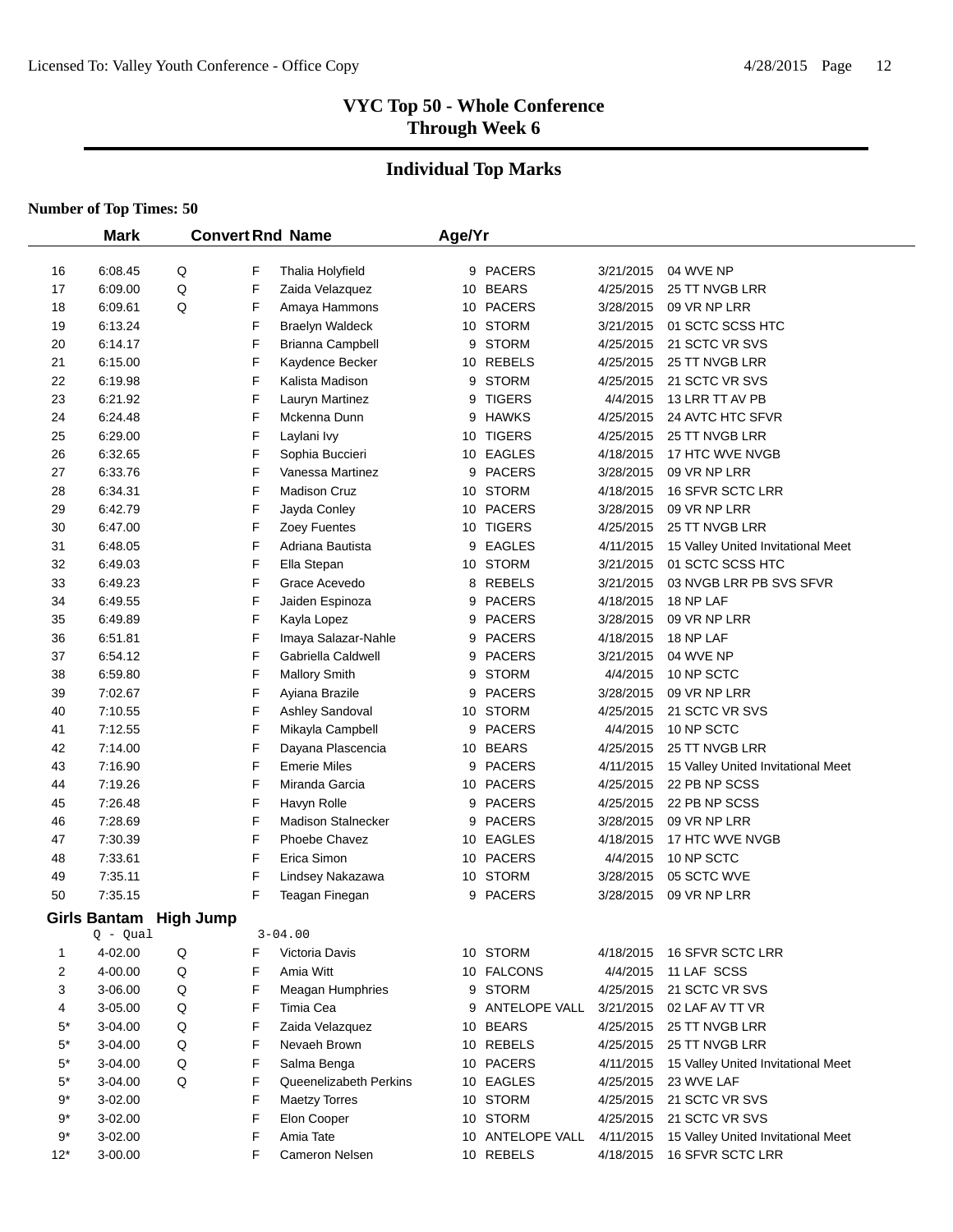# **Individual Top Marks**

|              | <b>Mark</b>                |                  |   | <b>Convert Rnd Name</b>   | Age/Yr |                      |           |                                    |
|--------------|----------------------------|------------------|---|---------------------------|--------|----------------------|-----------|------------------------------------|
|              |                            |                  |   |                           |        |                      |           | <b>14 VRTC NVGB HTC</b>            |
| $12*$        | 3-00.00                    |                  | F | Lindsey Maldonado         |        | 9 BEARS              | 4/4/2015  |                                    |
|              | Girls Bantam<br>$Q - Qual$ | <b>Long Jump</b> |   | $10 - 09.50$              |        |                      |           |                                    |
| $\mathbf{1}$ | 11-08.00                   | Q                | F | Timia Cea                 |        | 9 ANTELOPE VALL      | 4/11/2015 | 15 Valley United Invitational Meet |
| 2            | 11-07.00                   | Q                | F | Gisele Thompson           |        | 10 EAGLES            | 4/18/2015 | 17 HTC WVE NVGB                    |
| 3            | 11-04.75                   | Q                | F | Victoria Davis            |        | 10 STORM             | 4/4/2015  | 10 NP SCTC                         |
| 4            | 11-04.25                   | Q                | F | Kaitlyn Creighton         |        | 10 FALCONS           | 4/18/2015 | 18 NP LAF                          |
| 5            | 11-03.50                   | Q                | F | Meagan Humphries          | 9      | <b>STORM</b>         | 3/21/2015 | 01 SCTC SCSS HTC                   |
| 6            | 11-03.00                   | Q                | F | Payton Godsey             | 9      | <b>EAGLES</b>        | 4/18/2015 | 17 HTC WVE NVGB                    |
| 7            | 11-00.00                   | Q                | F | <b>Madison Stalnecker</b> |        | 9 PACERS             | 3/21/2015 | 04 WVE NP                          |
| 8            | 10-11.50                   | Q                | F | Cameron Nelsen            |        | 10 REBELS            | 4/4/2015  | 13 LRR TT AV PB                    |
| 9            | 10-11.00                   | Q                | F | Destiny Ford              |        | 9 RAIDERS            | 4/4/2015  | 14 VRTC NVGB HTC                   |
| 10           | 10-08.75                   |                  | F | Milaan Gordon             |        | 10 STORM             | 3/21/2015 | 01 SCTC SCSS HTC                   |
| 11           | 10-08.00                   |                  | F | Gabriella Caldwell        |        | 9 PACERS             | 4/4/2015  | 10 NP SCTC                         |
| 12           | 10-03.00                   |                  | F | Erin Black                | 9      | <b>EAGLES</b>        | 3/21/2015 | 04 WVE NP                          |
| 13           | 10-02.00                   |                  | F | <b>Madison Brooks</b>     |        | 10 EAGLES            | 4/25/2015 | 23 WVE LAF                         |
| 14           | 10-00.00                   |                  | F | Mckenna Dunn              |        | 9 HAWKS              | 4/18/2015 | 17 HTC WVE NVGB                    |
| 15           | 9-10.50                    |                  | F | Una Panich                |        | 10 FALCONS           | 4/18/2015 | 18 NP LAF                          |
| 16           | 9-10.00                    |                  | F | Zoe Ray                   |        | <b>ANTELOPE VALL</b> | 4/25/2015 | 24 AVTC HTC SFVR                   |
| $17*$        | 9-09.50                    |                  | F | Zoe Thomas                |        | 10 RAIDERS           | 4/25/2015 | 21 SCTC VR SVS                     |
| $17*$        | 9-09.50                    |                  | F | Zaida Velazquez           |        | 10 BEARS             | 4/18/2015 | 17 HTC WVE NVGB                    |
| 19           | 9-09.00                    |                  | F | Nevaeh Grisby             | 9      | ANTELOPE VALL        | 4/25/2015 | 24 AVTC HTC SFVR                   |
| 20           | 9-08.00                    |                  | F | Luna Wyatt                |        | 10 FALCONS           | 4/25/2015 | 23 WVE LAF                         |
| 21           | 9-05.00                    |                  | F | Briana Nodine             |        | 10 STORM             | 4/25/2015 | 21 SCTC VR SVS                     |
| 22           | 9-04.00                    |                  | F | Shyla Richardson          | 9      | <b>BEARS</b>         | 4/4/2015  | 14 VRTC NVGB HTC                   |
| 23           | 9-03.50                    |                  | F | <b>Piper Lastrapes</b>    | 9      | <b>FALCONS</b>       | 4/4/2015  | 11 LAF SCSS                        |
| 24*          | 9-03.25                    |                  | F | <b>Milan Perkins</b>      |        | 10 STORM             | 4/4/2015  | 10 NP SCTC                         |
| $24*$        | 9-03.25                    |                  | F | <b>Brooke Manskar</b>     |        | 10 STORM             | 4/4/2015  | 10 NP SCTC                         |
| $26*$        | 9-03.00                    |                  | F | <b>Emily Reinoso</b>      | 9      | <b>FALCONS</b>       | 4/25/2015 | 23 WVE LAF                         |
| $26*$        | 9-03.00                    |                  | F | Camryn Francesmith        | 9      | <b>RUSH</b>          | 4/25/2015 | 24 AVTC HTC SFVR                   |
| 28           | $9 - 02.50$                |                  | F | Jada Stewart              | 9      | <b>PACERS</b>        | 4/18/2015 | 18 NP LAF                          |
| $29*$        | 9-02.00                    |                  | F | Kayah Wilmore             | 9      | <b>PACERS</b>        | 3/21/2015 | 04 WVE NP                          |
| 29*          | $9 - 02.00$                |                  | F | Laylani Ivy               |        | 10 TIGERS            | 4/25/2015 | 25 TT NVGB LRR                     |
| 31           | $9 - 00.50$                |                  | F | Mackenzie Hale            | 9      | <b>HAWKS</b>         | 4/11/2015 | 15 Valley United Invitational Meet |
| $32*$        | 8-11.00                    |                  | F | Jolie Littlejohns         |        | 10 STORM             | 4/18/2015 | 16 SFVR SCTC LRR                   |
| $32*$        | 8-11.00                    |                  | F | Rebecca Serna             |        | 10 PACERS            | 3/21/2015 | 04 WVE NP                          |
| $32^*$       | 8-11.00                    |                  | F | Natasha Getzelman         |        | 10 STORM             | 4/18/2015 | 16 SFVR SCTC LRR                   |
| 35           | 8-10.50                    |                  | F | Natasha Lorenzo           |        | 10 PACERS            | 4/4/2015  | 10 NP SCTC                         |
| 36*          | 8-09.50                    |                  | F | Alia Tate                 |        | 10 ANTELOPE VALL     | 4/4/2015  | 13 LRR TT AV PB                    |
| 36*          | 8-09.50                    |                  | F | Vaidehi Bhardwaj          |        | 10 ANTELOPE VALL     | 4/4/2015  | 13 LRR TT AV PB                    |
| 38*          | 8-07.00                    |                  | F | Elon Cooper               |        | 10 STORM             | 3/21/2015 | 01 SCTC SCSS HTC                   |
| 38*          | 8-07.00                    |                  | F | Chloe Ramirez             |        | 9 EAGLES             | 3/21/2015 | 04 WVE NP                          |
| $38*$        | 8-07.00                    |                  | F | <b>Charlotte Beck</b>     |        | 9 REBELS             | 3/28/2015 | 09 VR NP LRR                       |
| 41           | 8-06.00                    |                  | F | Desta Bailey              |        | 9 EAGLES             | 4/4/2015  | 12 SVS WVE SFVR                    |
| 42           | 8-05.75                    |                  | F | Jayda Conley              |        | 10 PACERS            | 4/4/2015  | 10 NP SCTC                         |
| 43           | 8-05.50                    |                  | F | Jasmine Thomas            |        | 9 RUSH               | 4/4/2015  | 12 SVS WVE SFVR                    |
| 44           | 8-05.00                    |                  | F | <b>Beautiful Roberts</b>  | 9      | <b>BEARS</b>         | 3/21/2015 | 03 NVGB LRR PB SVS SFVR            |
| 45           | 8-04.25                    |                  | F | Natalia Simpson           |        | 10 STORM             | 4/25/2015 | 21 SCTC VR SVS                     |
| 46           | 8-03.50                    |                  | F | Shayla Baer               |        | 9 FALCONS            | 4/4/2015  | 11 LAF SCSS                        |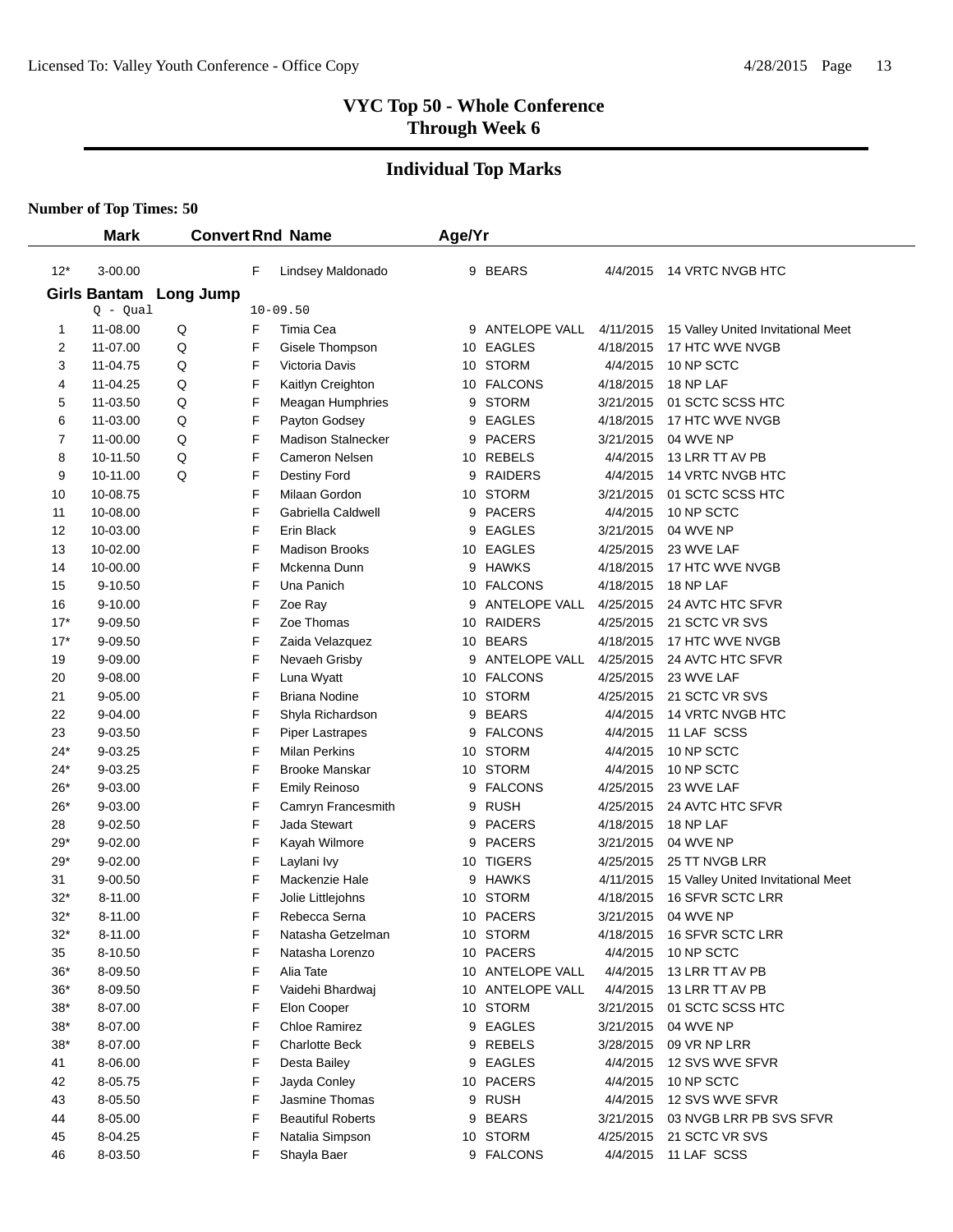# **Individual Top Marks**

|          | <b>Mark</b>          |                             |        | <b>Convert Rnd Name</b>   | Age/Yr |                        |                        |                                           |
|----------|----------------------|-----------------------------|--------|---------------------------|--------|------------------------|------------------------|-------------------------------------------|
|          |                      |                             |        |                           |        |                        |                        |                                           |
| 47       | 8-02.25              |                             | F      | Olivia Boylan             |        | 10 STORM               | 4/25/2015              | 21 SCTC VR SVS                            |
| 48       | 8-02.00              |                             | F      | Adriana Bautista          | 9      | <b>EAGLES</b>          | 4/4/2015               | 12 SVS WVE SFVR                           |
| 49*      | 8-01.00              |                             | F      | Marissa Halley            |        | 10 FALCONS             | 3/28/2015              | 06 LAF HTC SFVR                           |
| 49*      | 8-01.00              |                             | F      | Lahela Ray                | 9      | ANTELOPE VALL          | 4/25/2015              | 24 AVTC HTC SFVR                          |
| 49*      | 8-01.00              |                             | F      | Nicole Baranchuk          | 9      | <b>EAGLES</b>          | 4/25/2015              | 23 WVE LAF                                |
| 49*      | 8-01.00              |                             | F      | <b>Alexis Davis</b>       |        | 10 STORM               | 4/18/2015              | 16 SFVR SCTC LRR                          |
|          |                      | Girls Bantam Shot Put 6 lb. |        |                           |        |                        |                        |                                           |
|          | $Q - Qual$           |                             |        | $16 - 06.0015$            |        |                        |                        |                                           |
| 1        | 25-07.00             | Q                           | F      | Niallana Greer            |        | 10 SUPERSONICS         | 4/18/2015              | 20 TT SCSS SVS                            |
| 2        | 24-01.00             | Q                           | F      | <b>April Fontenette</b>   |        | 10 PACERS              | 3/21/2015              | 04 WVE NP                                 |
| 3        | 21-05.00             | Q                           | F      | Havyn Rolle               | 9      | <b>PACERS</b>          | 4/18/2015              | 18 NP LAF                                 |
| 4        | 20-05.00             | Q                           | F      | Kaylanee Crunk            |        | 10 ANTELOPE VALL       | 3/28/2015              | 08 TT AV PB SVS                           |
| 5        | 18-06.00             | Q<br>Q                      | F<br>F | A'Mia Early-Hiner         |        | 10 ANTELOPE VALL       | 4/11/2015              | 15 Valley United Invitational Meet        |
| 6        | 17-01.00             |                             |        | Rebecca Serna             |        | 10 PACERS<br>10 PACERS | 4/18/2015              | 18 NP LAF                                 |
| 7        | 16-02.00             |                             | F<br>F | Salma Benga               |        |                        | 4/25/2015              | 22 PB NP SCSS                             |
| 8        | 15-11.50             |                             | F      | Ella Stepan<br>Sara Aina  |        | 10 STORM<br>10 STORM   | 3/28/2015              | 05 SCTC WVE                               |
| 9        | 14-06.00<br>14-05.00 |                             | F      | Natalia Simpson           |        | 10 STORM               | 4/25/2015<br>4/18/2015 | 21 SCTC VR SVS<br><b>16 SFVR SCTC LRR</b> |
| 10       | 14-00.00             |                             | F      | Cameron Nelsen            |        | 10 REBELS              | 4/4/2015               | 13 LRR TT AV PB                           |
| 11<br>12 | 13-10.00             |                             | F      | Mia Alfaro                |        | 10 EAGLES              | 4/11/2015              | 15 Valley United Invitational Meet        |
| 13       | 13-09.50             |                             | F      | <b>Isabel Herrera</b>     |        | 10 PACERS              | 3/21/2015              | 04 WVE NP                                 |
| 14       | 13-09.00             |                             | F      | Nila Mia-Mildred Dixon    |        | 10 BEARS               | 4/18/2015              | 17 HTC WVE NVGB                           |
| $15*$    | 13-08.00             |                             | F      | <b>Milan Perkins</b>      |        | 10 STORM               | 4/18/2015              | 16 SFVR SCTC LRR                          |
| $15*$    | 13-08.00             |                             | F      | Jordyn Toon               |        | 10 STORM               | 4/18/2015              | 16 SFVR SCTC LRR                          |
| $17*$    | 13-06.00             |                             | F      | Victoria Davis            |        | 10 STORM               | 4/4/2015               | 10 NP SCTC                                |
| $17*$    | 13-06.00             |                             | F      | <b>Madison Cruz</b>       |        | 10 STORM               | 4/4/2015               | 10 NP SCTC                                |
| 19       | 13-05.50             |                             | F      | Savannah Bingham          |        | 10 STORM               | 4/18/2015              | 16 SFVR SCTC LRR                          |
| 20       | 13-04.75             |                             | F      | Zaida Velazquez           |        | 10 BEARS               | 3/28/2015              | 07 NVGB SCSS                              |
| $21*$    | 13-04.00             |                             | F      | Elycia Canela             | 9      | REBELS                 | 4/25/2015              | 25 TT NVGB LRR                            |
| $21*$    | 13-04.00             |                             | F      | Jessica Clemmons          | 9      | <b>SUPERSONICS</b>     | 3/28/2015              | 07 NVGB SCSS                              |
| 23       | 13-03.00             |                             | F      | Nevaeh Brown              |        | 10 REBELS              | 4/25/2015              | 25 TT NVGB LRR                            |
| 24       | 12-10.50             |                             | F      | <b>Madison Stalnecker</b> | 9      | <b>PACERS</b>          | 4/18/2015              | 18 NP LAF                                 |
| 25       | 12-07.00             |                             | F      | Jayah May                 | 9      | <b>SUPERSONICS</b>     | 4/18/2015              | 20 TT SCSS SVS                            |
| 26       | 12-06.00             |                             | F      | Stella Pascarelli         | 10     | <b>STORM</b>           | 4/4/2015               | 10 NP SCTC                                |
| $27*$    | 12-05.00             |                             | F      | Cynthia Herrera           | 9      | <b>STORM</b>           | 4/11/2015              | 15 Valley United Invitational Meet        |
| $27*$    | 12-05.00             |                             | F      | Alixandra Beltran         | 9      | <b>EAGLES</b>          | 4/18/2015              | 17 HTC WVE NVGB                           |
| 29       | 12-03.00             |                             | F      | Guadalupe Carrillo        |        | 9 BEARS                | 3/21/2015              | 03 NVGB LRR PB SVS SFVR                   |
| 30       | 12-02.75             |                             | F      | Luna Sanchez              | 9      | <b>BULLETS</b>         | 4/18/2015              | 19 AV VR PB                               |
| 31       | 11-11.50             |                             | F      | Rhyanna Miranda           |        | 9 TIGERS               | 3/21/2015              | 02 LAF AV TT VR                           |
| 32       | 11-10.00             |                             | F      | Journey Ross              |        | 9 STORM                | 4/4/2015               | 10 NP SCTC                                |
| 33       | 11-09.00             |                             | F      | Erin Black                |        | 9 EAGLES               | 4/18/2015              | 17 HTC WVE NVGB                           |
| 34       | 11-07.00             |                             | F      | Mila Mahadevan            |        | 9 HAWKS                | 4/4/2015               | 14 VRTC NVGB HTC                          |
| $35*$    | 11-06.75             |                             | F      | Isabella Meza             |        | 10 STORM               | 3/21/2015              | 01 SCTC SCSS HTC                          |
| $35*$    | 11-06.75             |                             | F      | <b>Beautiful Roberts</b>  |        | 10 BEARS               | 4/18/2015              | 17 HTC WVE NVGB                           |
| 37       | 11-03.00             |                             | F      | <b>Alexis Davis</b>       |        | 10 STORM               | 3/28/2015              | 05 SCTC WVE                               |
| 38       | 11-01.50             |                             | F      | Ashley Johnson            |        | 9 STORM                | 4/18/2015              | 16 SFVR SCTC LRR                          |
| 39       | 10-10.50             |                             | F      | Mckenna Dunn              |        | 9 HAWKS                | 4/25/2015              | 24 AVTC HTC SFVR                          |
| $40*$    | 10-08.50             |                             | F      | Teagan Finegan            |        | 9 PACERS               | 4/18/2015              | 18 NP LAF                                 |
| $40*$    | 10-08.50             |                             | F      | Kayla Lopez               |        | 9 PACERS               | 3/21/2015              | 04 WVE NP                                 |
|          |                      |                             |        |                           |        |                        |                        |                                           |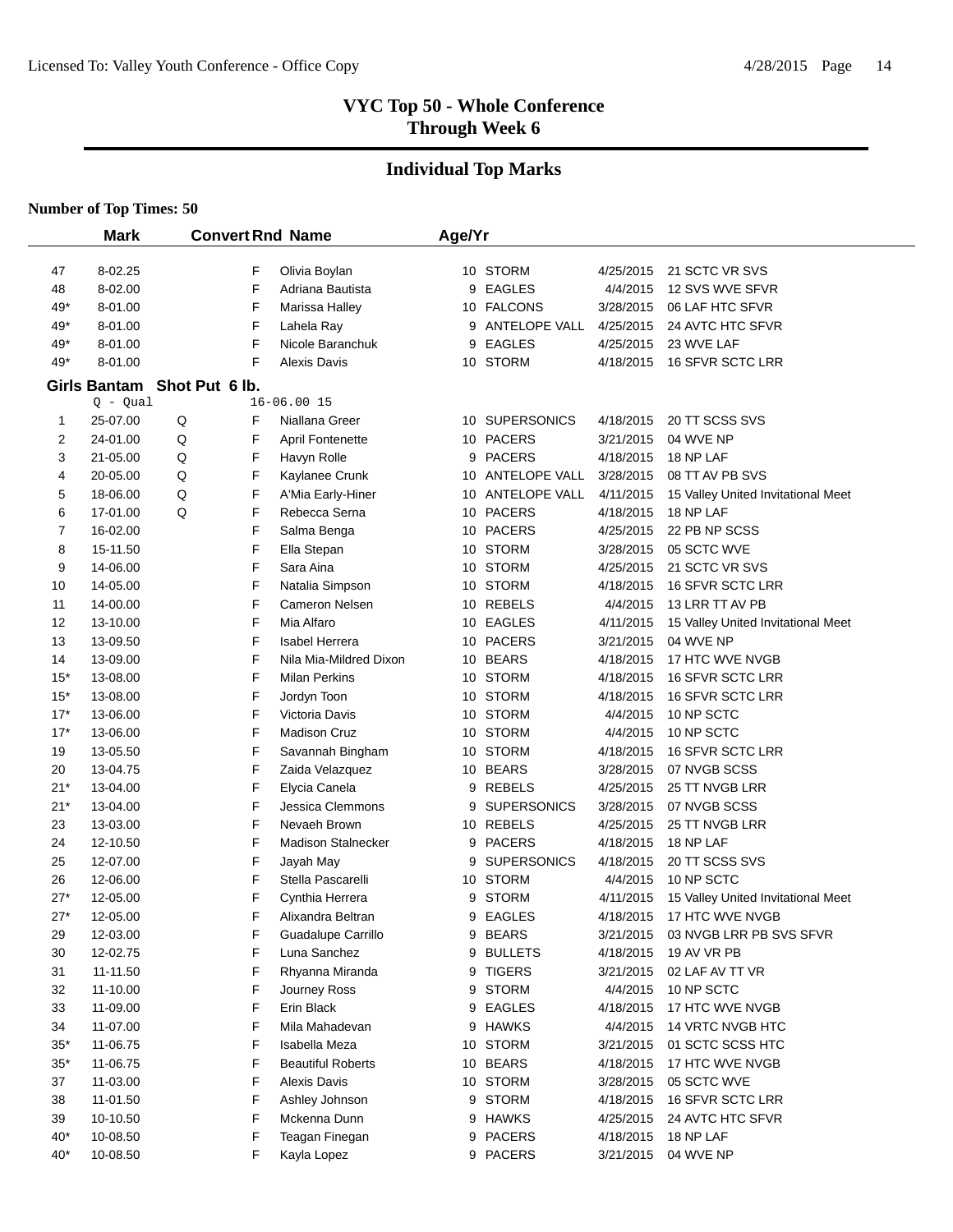# **Individual Top Marks**

|                | <b>Mark</b>                          |   |        | <b>Convert Rnd Name</b>               | Age/Yr |                                |                        |                                      |
|----------------|--------------------------------------|---|--------|---------------------------------------|--------|--------------------------------|------------------------|--------------------------------------|
|                |                                      |   |        |                                       |        |                                |                        |                                      |
| 42             | 10-04.00                             |   | F      | Shyla Richardson                      |        | 8 BEARS<br><b>STORM</b>        | 3/21/2015              | 03 NVGB LRR PB SVS SFVR              |
| 43             | 10-03.00                             |   | F<br>F | <b>Mallory Smith</b>                  | 9      |                                | 3/28/2015              | 05 SCTC WVE                          |
| 44             | $9 - 11.00$<br>9-09.50               |   | F      | Reagan Harrison<br>Makenna Harrison   | 9      | <b>STORM</b><br><b>STORM</b>   | 4/18/2015<br>4/18/2015 | 16 SFVR SCTC LRR<br>16 SFVR SCTC LRR |
| 45             |                                      |   | F      |                                       | 9      |                                | 4/4/2015               |                                      |
| 46<br>47       | 9-09.00<br>7-08.00                   |   | F      | Shyanee Goldsmith<br>Vanessa Martinez | 9      | <b>SUPERSONICS</b><br>9 PACERS |                        | 11 LAF SCSS<br>04 WVE NP             |
| 48             | 7-07.00                              |   | F      | Mya Florian                           |        | 9 PACERS                       | 3/21/2015              | 22 PB NP SCSS                        |
|                |                                      |   |        |                                       |        |                                | 4/25/2015              |                                      |
|                | Girls Midget 100m Dash<br>$Q - Qual$ |   |        | 14.20                                 |        |                                |                        |                                      |
| 1              | 13.32                                | Q | F      | <b>Torianna Vatcher</b>               |        | 12 STORM                       | 4/18/2015              | <b>16 SFVR SCTC LRR</b>              |
| $\overline{c}$ | 13.40                                | Q | F      | Stephana Powell                       |        | 12 RAIDERS                     | 3/21/2015              | 02 LAF AV TT VR                      |
| 3              | 13.43                                | Q | F      | Jayla Flowers                         |        | 12 FALCONS                     | 3/21/2015              | 02 LAF AV TT VR                      |
| 4*             | 13.48                                | Q | F      | Alero Soaris                          |        | 12 HAWKS                       | 4/11/2015              | 15 Valley United Invitational Meet   |
| 4*             | 13.48                                | Q | P      | Shamari Blanchard                     |        | 12 EAGLES                      | 4/11/2015              | 15 Valley United Invitational Meet   |
| 6              | 13.51                                | Q | F      | <b>LiNay Perry</b>                    |        | 12 REBELS                      | 4/18/2015              | 16 SFVR SCTC LRR                     |
| 7              | 13.52                                | Q | F      | Kiara Washington                      |        | 12 EAGLES                      | 4/25/2015              | 23 WVE LAF                           |
| 8              | 13.57                                | Q | F      | <b>Bella Witt</b>                     |        | 12 FALCONS                     | 3/21/2015              | 02 LAF AV TT VR                      |
| 9              | 13.58                                | Q | F      | Jasmyn Lewis                          |        | 12 ANTELOPE VALL               | 4/18/2015              | 19 AV VR PB                          |
| 10             | 13.72                                | Q | F      | Charisma Collins                      |        | 11 EAGLES                      | 3/28/2015              | 05 SCTC WVE                          |
| 11             | 13.82                                | Q | F      | Kaiya Stanley                         |        | 12 RUSH                        | 4/18/2015              | 16 SFVR SCTC LRR                     |
| $12*$          | 13.83                                | Q | F      | Kobi Wynne                            |        | 12 SUPERSONICS                 | 4/4/2015               | 11 LAF SCSS                          |
| $12*$          | 13.83                                | Q | F      | Ariana Rodriguez                      |        | 12 TIGERS                      | 3/21/2015              | 02 LAF AV TT VR                      |
| 14             | 13.92                                | Q | F      | Josephine White                       |        | 12 EAGLES                      | 4/25/2015              | 23 WVE LAF                           |
| 15             | 13.95                                | Q | F      | Alayna Rush                           |        | 12 STORM                       | 4/18/2015              | 16 SFVR SCTC LRR                     |
| 16             | 13.98                                | Q | F      | Jaden Brownlee                        |        | 12 BULLETS                     | 4/18/2015              | 19 AV VR PB                          |
| 17             | 13.99                                | Q | F      | Chloe Igbinigie                       |        | 12 RUSH                        | 4/18/2015              | 16 SFVR SCTC LRR                     |
| 18             | 14.01                                | Q | F      | Demi Green                            |        | 11 REBELS                      | 4/18/2015              | 16 SFVR SCTC LRR                     |
| 19             | 14.03                                | Q | F      | Aniyah Wyche                          |        | 12 HAWKS                       | 3/28/2015              | 06 LAF HTC SFVR                      |
| 20             | 14.05                                | Q | F      | Chanelle Mizrahi                      |        | 12 HAWKS                       | 3/21/2015              | 01 SCTC SCSS HTC                     |
| 21             | 14.09                                | Q | F      | Kelsey Schauble                       |        | 11 STORM                       | 4/25/2015              | 21 SCTC VR SVS                       |
| 22             | 14.12                                | Q | F      | <b>Toni Mack</b>                      |        | 12 PACERS                      | 4/18/2015              | 18 NP LAF                            |
| 23             | 14.18                                | Q | F      | Kaylen Fletcher                       |        | 11 EAGLES                      | 4/25/2015              | 23 WVE LAF                           |
| 24             | 14.19                                | Q | F      | Cienna Cruz                           |        | 12 STORM                       | 4/25/2015              | 21 SCTC VR SVS                       |
| $25*$          | 14.21                                |   | F      | Amaya Dawson                          |        | 11 EAGLES                      | 3/28/2015              | 05 SCTC WVE                          |
| $25*$          | 14.21                                |   | F      | Giovanna Lorenzo                      |        | 12 PACERS                      | 4/4/2015               | 10 NP SCTC                           |
| 27             | 14.32                                |   | F      | Jaylee Hall                           |        | 12 EAGLES                      | 4/25/2015              | 23 WVE LAF                           |
| 28             | 14.35                                |   | F      | Jazzy Davis                           |        | 12 RAIDERS                     | 3/21/2015              | 02 LAF AV TT VR                      |
| 29             | 14.36                                |   | F      | Anabell Lopez                         |        | 12 RAIDERS                     | 3/21/2015              | 02 LAF AV TT VR                      |
| 30             | 14.38                                |   | P      | Ajha Harris                           |        | 12 ANTELOPE VALL               | 4/11/2015              | 15 Valley United Invitational Meet   |
| 31             | 14.39                                |   | F      | Alyssa Thompson                       |        | 11 EAGLES                      | 4/4/2015               | 12 SVS WVE SFVR                      |
| 32             | 14.44                                |   | F      | Sasha Burchett                        |        | 12 EAGLES                      | 4/25/2015              | 23 WVE LAF                           |
| 33             | 14.50                                |   | F      | Niusha Ameri Seyahouei                |        | 11 EAGLES                      | 4/25/2015              | 23 WVE LAF                           |
| $34*$          | 14.51                                |   | F      | Kaliyah Franklin                      |        | 12 HAWKS                       | 3/28/2015              | 06 LAF HTC SFVR                      |
| $34*$          | 14.51                                |   | F      | <b>Brianna Butts</b>                  |        | 12 PACERS                      | 4/18/2015              | 18 NP LAF                            |
| $34*$          | 14.51                                |   | F      | <b>Grace Ming</b>                     |        | 11 STORM                       | 4/18/2015              | 16 SFVR SCTC LRR                     |
| 37             | 14.52                                |   | F      | Takai Mary Dixon                      |        | 12 BEARS                       | 4/18/2015              | 17 HTC WVE NVGB                      |
| 38             | 14.53                                |   | P      | Kai Alexa Marroquin                   |        | 11 FALCONS                     | 4/11/2015              | 15 Valley United Invitational Meet   |
| $39*$          | 14.54                                |   | F      | Nailah Bombata                        |        | 12 PACERS                      | 3/28/2015              | 09 VR NP LRR                         |
| $39*$          | 14.54                                |   | F      | Jasmin Dudley                         |        | 11 PACERS                      | 4/4/2015               | 10 NP SCTC                           |
|                |                                      |   |        |                                       |        |                                |                        |                                      |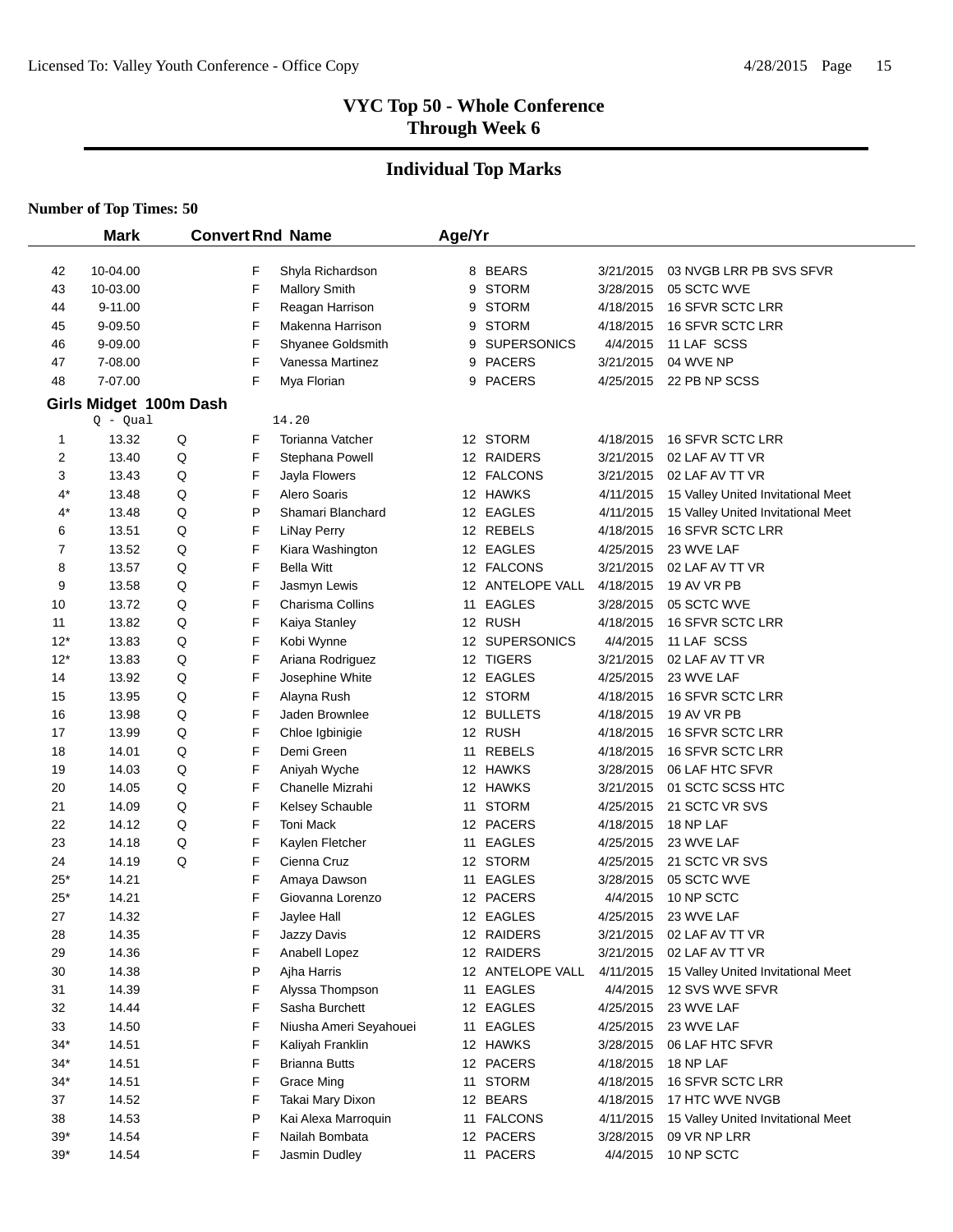# **Individual Top Marks**

|              | <b>Mark</b>                          |   |   | <b>Convert Rnd Name</b>               | Age/Yr |                  |                        |                                    |
|--------------|--------------------------------------|---|---|---------------------------------------|--------|------------------|------------------------|------------------------------------|
| $39*$        | 14.54                                |   | F |                                       |        | 11 EAGLES        |                        | 23 WVE LAF                         |
| $42*$        | 14.55                                |   | P | <b>Blessing Coulter</b><br>Sanai Cook |        | 11 STORM         | 4/25/2015<br>4/11/2015 | 15 Valley United Invitational Meet |
| $42*$        | 14.55                                |   | F | Lydia Benga                           |        | 12 PACERS        | 3/28/2015              | 09 VR NP LRR                       |
| 44           | 14.56                                |   | P | Zeniah Ellsworth                      |        | 11 ANTELOPE VALL | 4/11/2015              | 15 Valley United Invitational Meet |
| 45           | 14.57                                |   | F | Kendall Schauble                      | 11     | <b>STORM</b>     | 4/18/2015              | 16 SFVR SCTC LRR                   |
| 46           | 14.58                                |   | F | Grace Hale                            |        | 12 HAWKS         | 3/28/2015              | 06 LAF HTC SFVR                    |
| 47           | 14.59                                |   | F | Kylee McIntosh                        |        | 11 STORM         | 4/18/2015              | 16 SFVR SCTC LRR                   |
| 48           | 14.60                                |   | P | Milan Wright                          |        | 12 RUSH          | 4/11/2015              | 15 Valley United Invitational Meet |
| 49           | 14.67                                |   | F | Abbey Littlejohns                     |        | 12 STORM         | 3/21/2015              | 01 SCTC SCSS HTC                   |
| 50           | 14.68                                |   | F | Chidera Chukwumerije                  | 11     | <b>STORM</b>     | 4/4/2015               | 10 NP SCTC                         |
|              |                                      |   |   |                                       |        |                  |                        |                                    |
|              | Girls Midget 200m Dash<br>$Q - Qual$ |   |   | 29.85                                 |        |                  |                        |                                    |
| 1            | 27.23                                | Q | F | Torianna Vatcher                      |        | 12 STORM         | 4/18/2015              | 16 SFVR SCTC LRR                   |
| 2            | 27.34                                | Q | F | <b>LiNay Perry</b>                    |        | 12 REBELS        | 4/18/2015              | 16 SFVR SCTC LRR                   |
| 3            | 28.00                                | Q | F | <b>Bella Witt</b>                     |        | 12 FALCONS       | 4/25/2015              | 23 WVE LAF                         |
| 4            | 28.26                                | Q | F | Stephana Powell                       |        | 12 RAIDERS       | 3/21/2015              | 02 LAF AV TT VR                    |
| 5            | 28.27                                | Q | F | Kaiya Stanley                         |        | 12 RUSH          | 4/18/2015              | 16 SFVR SCTC LRR                   |
| 6            | 28.31                                | Q | F | Chanelle Mizrahi                      |        | 12 HAWKS         | 3/28/2015              | 06 LAF HTC SFVR                    |
| 7            | 28.42                                | Q | F | Shamari Blanchard                     |        | 12 EAGLES        | 4/11/2015              | 15 Valley United Invitational Meet |
| 8            | 28.46                                | Q | F | Ariana Rodriguez                      |        | 12 TIGERS        | 3/28/2015              | 08 TT AV PB SVS                    |
| 9            | 28.64                                | Q | F | Charisma Collins                      | 11     | <b>EAGLES</b>    | 4/11/2015              | 15 Valley United Invitational Meet |
| 10           | 28.78                                | Q | F | Alero Soaris                          |        | 12 HAWKS         | 3/28/2015              | 06 LAF HTC SFVR                    |
| 11           | 28.88                                | Q | F | Jasmyn Lewis                          |        | 12 ANTELOPE VALL | 3/28/2015              | 08 TT AV PB SVS                    |
| 12           | 28.97                                | Q | F | Jayla Flowers                         |        | 12 FALCONS       | 4/4/2015               | 11 LAF SCSS                        |
| 13           | 29.01                                | Q | F | Kobi Wynne                            |        | 12 SUPERSONICS   | 4/4/2015               | 11 LAF SCSS                        |
| 14           | 29.07                                | Q | F | Alayna Rush                           |        | 12 STORM         | 4/18/2015              | 16 SFVR SCTC LRR                   |
| 15           | 29.12                                | Q | F | Ryan Green                            |        | 12 REBELS        | 4/18/2015              | 16 SFVR SCTC LRR                   |
| 16           | 29.18                                | Q | F | Kaylen Fletcher                       |        | 11 EAGLES        | 4/18/2015              | 17 HTC WVE NVGB                    |
| 17           | 29.21                                | Q | F | Giovanna Lorenzo                      |        | 12 PACERS        | 4/18/2015              | 18 NP LAF                          |
| 18           | 29.26                                | Q | F | Kiara Washington                      |        | 12 EAGLES        | 3/28/2015              | 05 SCTC WVE                        |
| 19           | 29.39                                | Q | F | Chloe Igbinigie                       |        | 12 RUSH          | 4/4/2015               | 12 SVS WVE SFVR                    |
| 20           | 29.45                                | Q | F | Josephine White                       |        | 12 EAGLES        | 4/11/2015              | 15 Valley United Invitational Meet |
| 21           | 29.56                                | Q | F | <b>Brianna Butts</b>                  |        | 12 PACERS        | 4/18/2015              | 18 NP LAF                          |
| 22           | 29.60                                | Q | F | Karrina Mackey                        |        | 11 HAWKS         | 3/21/2015              | 01 SCTC SCSS HTC                   |
| 23           | 29.64                                | Q | F | <b>Toni Mack</b>                      |        | 12 PACERS        | 3/21/2015              | 04 WVE NP                          |
| 24           | 29.65                                | Q | F | Demi Green                            | 11     | <b>REBELS</b>    | 4/18/2015              | 16 SFVR SCTC LRR                   |
| 25           | 29.69                                | Q | F | Grace Ming                            |        | 11 STORM         | 4/25/2015              | 21 SCTC VR SVS                     |
| 26           | 29.75                                | Q | F | Jaylee Hall                           |        | 12 EAGLES        | 3/28/2015              | 05 SCTC WVE                        |
| 27           | 29.79                                | Q | F | Abbey Littlejohns                     |        | 12 STORM         | 4/18/2015              | 16 SFVR SCTC LRR                   |
| 28           | 29.84                                | Q | F | Cienna Cruz                           |        | 12 STORM         | 4/25/2015              | 21 SCTC VR SVS                     |
| $29*$        | 29.87                                |   | F | Audrey Field                          |        | 12 STORM         | 4/25/2015              | 21 SCTC VR SVS                     |
| $29^{\star}$ | 29.87                                |   | F | Jaden Brownlee                        |        | 12 BULLETS       | 3/28/2015              | 08 TT AV PB SVS                    |
| $31*$        | 29.94                                |   | F | Anabell Lopez                         |        | 12 RAIDERS       | 4/25/2015              | 21 SCTC VR SVS                     |
| $31*$        | 29.94                                |   | F | Alyssa Thompson                       |        | 11 EAGLES        | 3/21/2015              | 04 WVE NP                          |
| 33           | 29.99                                |   | F | Lauryn Milburn                        |        | 12 HAWKS         | 4/25/2015              | 24 AVTC HTC SFVR                   |
| 34           | 30.00                                |   | F | Denise Torres                         |        | 12 BEARS         | 4/4/2015               | 14 VRTC NVGB HTC                   |
| 35           | 30.14                                |   | F | Jazzy Davis                           |        | 12 RAIDERS       | 4/25/2015              | 21 SCTC VR SVS                     |
| 36           | 30.16                                |   | F | Lydia Benga                           |        | 12 PACERS        | 4/18/2015              | 18 NP LAF                          |
| 37           | 30.21                                |   | F | Lauren Hernandez                      |        | 12 RUSH          | 4/18/2015              | 16 SFVR SCTC LRR                   |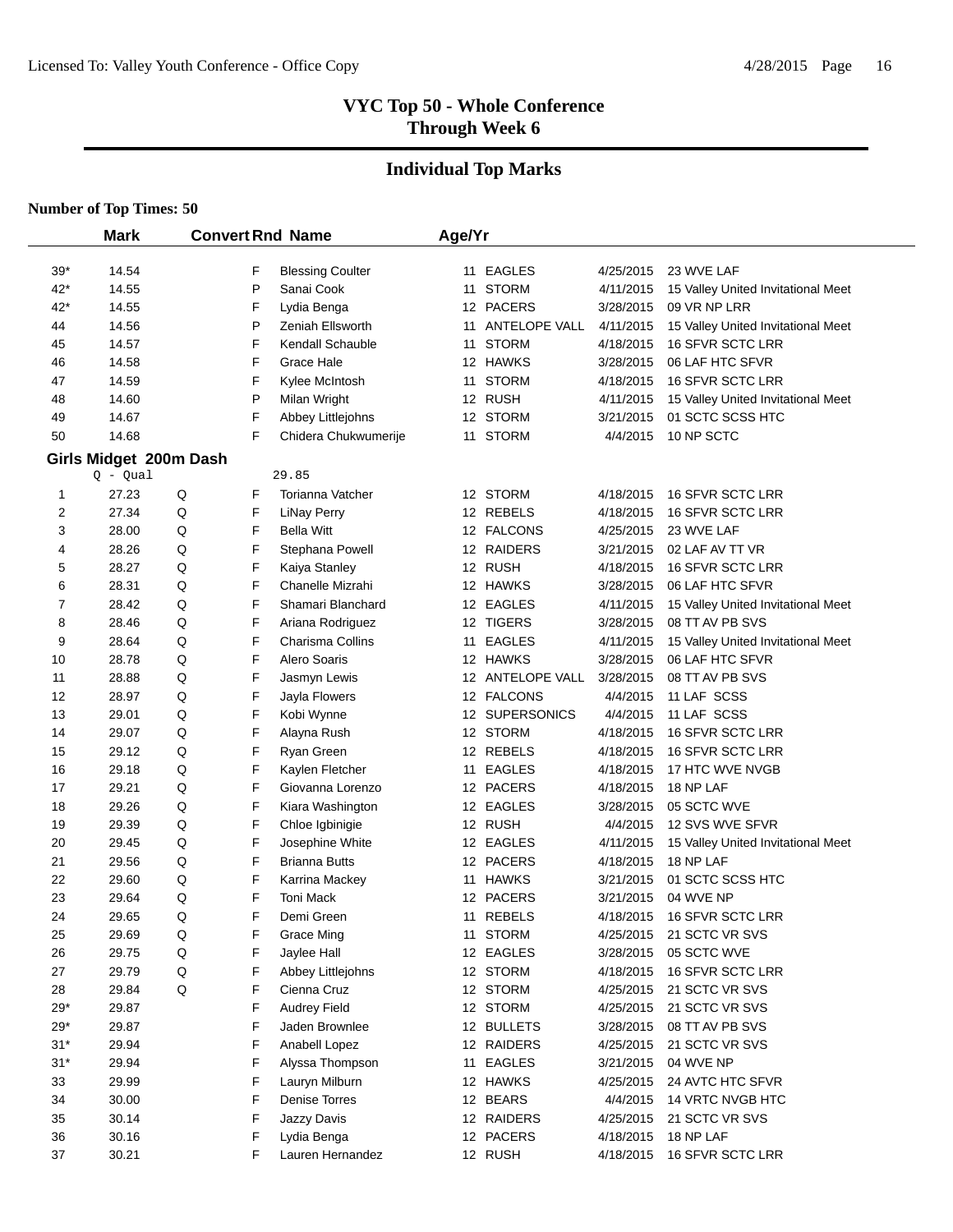# **Individual Top Marks**

#### **Number of Top Times: 50**

L.

|                | <b>Mark</b>                          | <b>Convert Rnd Name</b> |                            | Age/Yr |                    |           |                                    |
|----------------|--------------------------------------|-------------------------|----------------------------|--------|--------------------|-----------|------------------------------------|
| $38*$          | 30.23                                | F                       |                            |        | 12 ANTELOPE VALL   | 3/28/2015 | 08 TT AV PB SVS                    |
| $38*$          | 30.23                                | F                       | Ajha Harris<br>Zoe Schlaak |        | 11 FALCONS         | 4/18/2015 | 18 NP LAF                          |
| 40             | 30.38                                | F                       | Amaya Dawson               |        | 11 EAGLES          | 4/25/2015 | 23 WVE LAF                         |
| 41             | 30.45                                | F                       | Waynelle Ize-Iyamu         |        | 12 RUSH            | 4/4/2015  | 12 SVS WVE SFVR                    |
| 42             | 30.55                                | F                       | Zeniah Ellsworth           | 11     | ANTELOPE VALL      | 3/21/2015 | 02 LAF AV TT VR                    |
| 43             | 30.60                                | F                       | Kai Alexa Marroquin        | 11     | <b>FALCONS</b>     | 3/28/2015 | 06 LAF HTC SFVR                    |
| 44             | 30.63                                | F                       | Takai Mary Dixon           |        | 12 BEARS           | 4/11/2015 | 15 Valley United Invitational Meet |
| 45             | 30.67                                | F                       | <b>Blessing Coulter</b>    | 11     | <b>EAGLES</b>      | 4/4/2015  | 12 SVS WVE SFVR                    |
| 46             | 30.71                                | F                       | Jaylynn Wilia              |        | 12 FALCONS         | 4/18/2015 | 18 NP LAF                          |
| 47             | 30.77                                | F                       | Ryann Wyatt                | 11     | <b>SUPERSONICS</b> | 4/11/2015 | 15 Valley United Invitational Meet |
| 48             | 30.89                                | F                       | A'Shani Shackelford        | 11     | <b>HAWKS</b>       | 4/11/2015 | 15 Valley United Invitational Meet |
| 49             | 30.98                                | F                       | Michaela Aguirre           | 11     | <b>STORM</b>       | 4/18/2015 | 16 SFVR SCTC LRR                   |
| 50             | 31.15                                | F                       | Sofia Brito                | 11     | <b>EAGLES</b>      | 4/4/2015  | 12 SVS WVE SFVR                    |
|                |                                      |                         |                            |        |                    |           |                                    |
|                | Girls Midget 400m Dash<br>$Q - Qual$ |                         | 1:09.25                    |        |                    |           |                                    |
| $1^*$          | 1:03.70                              | F<br>Q                  | Charisma Collins           | 11     | <b>EAGLES</b>      | 3/21/2015 | 04 WVE NP                          |
| $1*$           | 1:03.70                              | Q<br>F                  | Ariana Rodriguez           |        | 12 TIGERS          | 4/11/2015 | 15 Valley United Invitational Meet |
| 3              | 1:03.83                              | Q<br>F                  | Natalia Quintero           |        | 12 EAGLES          | 4/18/2015 | 17 HTC WVE NVGB                    |
| 4              | 1:04.01                              | Q<br>F                  | <b>LiNay Perry</b>         |        | 12 REBELS          | 4/11/2015 | 15 Valley United Invitational Meet |
| 5              | 1:04.65                              | Q<br>F                  | Daniela Quintero           | 11     | <b>EAGLES</b>      | 4/18/2015 | 17 HTC WVE NVGB                    |
| 6              | 1:05.83                              | Q<br>F                  | Chanelle Mizrahi           |        | 12 HAWKS           | 4/18/2015 | 17 HTC WVE NVGB                    |
| $\overline{7}$ | 1:05.96                              | Q<br>F                  | Jayla Flowers              |        | 12 FALCONS         | 4/25/2015 | 23 WVE LAF                         |
| 8              | 1:06.19                              | Q<br>F                  | Alyssa Thompson            | 11     | <b>EAGLES</b>      | 4/11/2015 | 15 Valley United Invitational Meet |
| 9              | 1:06.22                              | Q<br>F                  | <b>Bella Witt</b>          |        | 12 FALCONS         | 4/11/2015 | 15 Valley United Invitational Meet |
| 10             | 1:06.71                              | Q<br>F                  | <b>Toni Mack</b>           |        | 12 PACERS          | 4/4/2015  | 10 NP SCTC                         |
| 11             | 1:06.84                              | F<br>Q                  | Karrina Mackey             | 11     | <b>HAWKS</b>       | 4/11/2015 | 15 Valley United Invitational Meet |
| 12             | 1:07.18                              | Q<br>F                  | Anabell Lopez              |        | 12 RAIDERS         | 4/11/2015 | 15 Valley United Invitational Meet |
| 13             | 1:07.21                              | F<br>Q                  | Kaylee Cottrell            |        | 12 PACERS          | 4/25/2015 | 22 PB NP SCSS                      |
| 14             | 1:07.40                              | F<br>Q                  | Stephana Powell            |        | 12 RAIDERS         | 4/4/2015  | 14 VRTC NVGB HTC                   |
| 15             | 1:07.42                              | F<br>Q                  | Demi Green                 | 11     | <b>REBELS</b>      | 4/4/2015  | 13 LRR TT AV PB                    |
| 16             | 1:07.54                              | F<br>Q                  | Shamari Blanchard          |        | 12 EAGLES          | 4/18/2015 | 17 HTC WVE NVGB                    |
| 17             | 1:07.63                              | F<br>Q                  | LiNya Perry                |        | 12 REBELS          | 4/18/2015 | 16 SFVR SCTC LRR                   |
| 18             | 1:08.04                              | Q<br>F                  | Kaylen Fletcher            | 11     | <b>EAGLES</b>      | 4/18/2015 | 17 HTC WVE NVGB                    |
| 19             | 1:08.76                              | F<br>Q                  | Amanda Anguiano            | 11     | <b>PACERS</b>      | 4/18/2015 | 18 NP LAF                          |
| 20             | 1:08.85                              | F<br>Q                  | Kiara Washington           |        | 12 EAGLES          | 4/4/2015  | 12 SVS WVE SFVR                    |
| 21             | 1:08.91                              | F<br>Q                  | <b>Denise Torres</b>       |        | 12 BEARS           | 4/18/2015 | 17 HTC WVE NVGB                    |
| 22             | 1:08.92                              | Q<br>F                  | <b>Grace Ming</b>          |        | 11 STORM           | 4/4/2015  | 10 NP SCTC                         |
| 23             | 1:08.93                              | F<br>Q                  | Ajha Harris                |        | 12 ANTELOPE VALL   | 4/11/2015 | 15 Valley United Invitational Meet |
| 24             | 1:08.96                              | F<br>Q                  | <b>Audrey Field</b>        |        | 12 STORM           | 4/18/2015 | 16 SFVR SCTC LRR                   |
| 25             | 1:09.00                              | F<br>Q                  | Isis Diaz                  |        | 11 PACERS          | 4/18/2015 | 18 NP LAF                          |
| 26             | 1:09.10                              | F<br>Q                  | Josephine White            |        | 12 EAGLES          | 4/4/2015  | 12 SVS WVE SFVR                    |
| 27             | 1:09.23                              | Q<br>F                  | Jasmyn Lewis               |        | 12 ANTELOPE VALL   | 4/18/2015 | 19 AV VR PB                        |
| 28             | 1:09.44                              | F                       | Michaela Aguirre           |        | 11 STORM           | 4/4/2015  | 10 NP SCTC                         |
| 29             | 1:09.48                              | F                       | Kai Alexa Marroquin        |        | 11 FALCONS         | 4/4/2015  | 11 LAF SCSS                        |
| 30             | 1:09.53                              | F                       | Waynelle Ize-Iyamu         |        | 12 RUSH            | 4/11/2015 | 15 Valley United Invitational Meet |
| 31             | 1:09.54                              | F                       | Danae Wolf                 |        | 12 STORM           | 4/18/2015 | 16 SFVR SCTC LRR                   |
| 32             | 1:09.63                              | F                       | <b>Brianna Butts</b>       |        | 12 PACERS          | 3/21/2015 | 04 WVE NP                          |
| 33             | 1:09.81                              | F                       | Ryan Green                 |        | 12 REBELS          | 4/18/2015 | 16 SFVR SCTC LRR                   |
| $34*$          | 1:09.83                              | F                       | Sofia Brito                |        | 11 EAGLES          | 4/25/2015 | 23 WVE LAF                         |
|                |                                      |                         |                            |        |                    |           |                                    |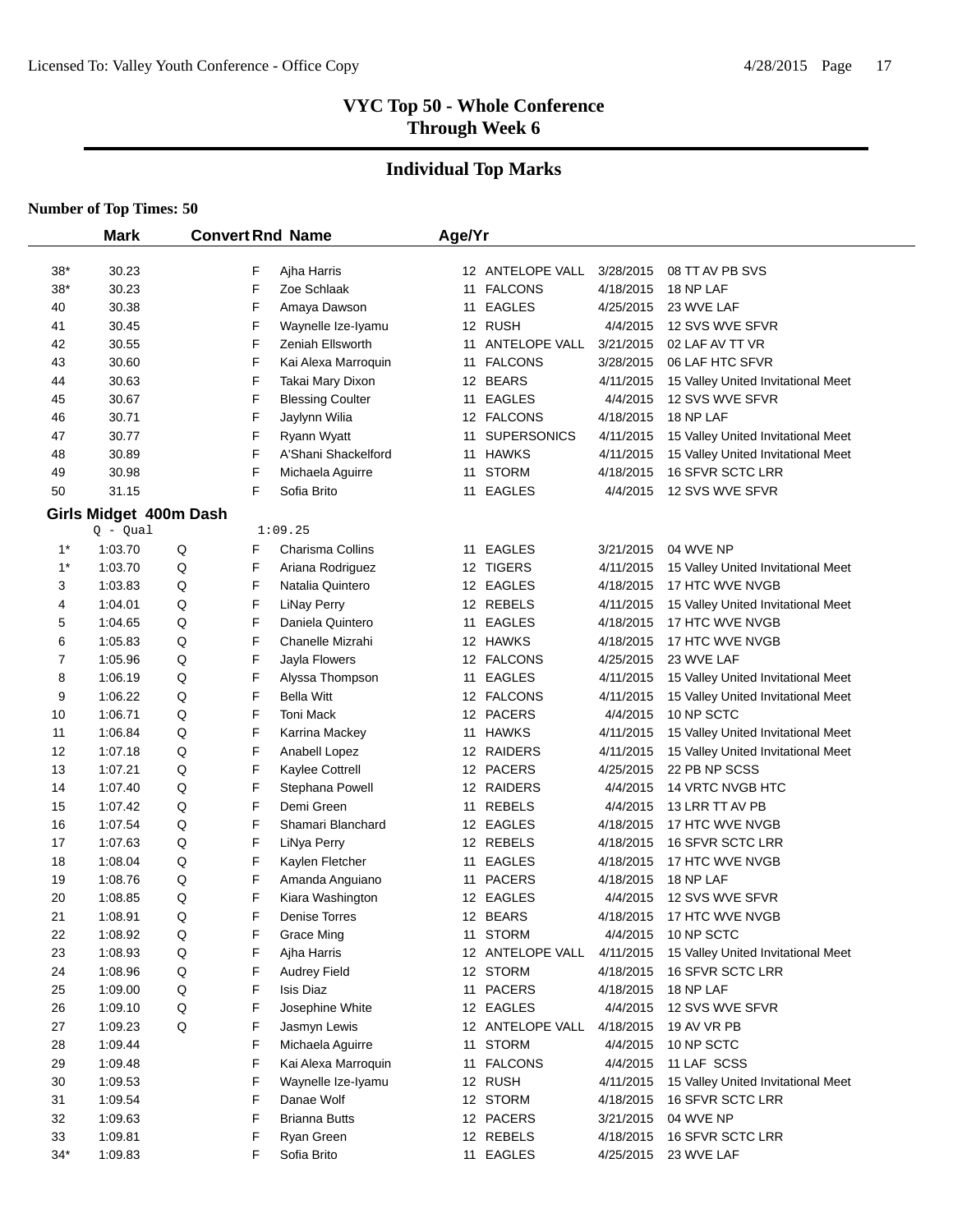# **Individual Top Marks**

|       | <b>Mark</b>                         | <b>Convert Rnd Name</b> |                          | Age/Yr |                  |           |                                    |
|-------|-------------------------------------|-------------------------|--------------------------|--------|------------------|-----------|------------------------------------|
| $34*$ | 1:09.83                             | F                       | <b>Caroline Bates</b>    |        | 12 EAGLES        | 4/18/2015 | 17 HTC WVE NVGB                    |
| 36    | 1:09.89                             | F                       | Izel Plascencia          |        | 11 PACERS        | 4/4/2015  | 10 NP SCTC                         |
| 37    | 1:09.99                             | F                       | Alero Soaris             |        | 12 HAWKS         | 4/25/2015 | 24 AVTC HTC SFVR                   |
| 38    | 1:10.22                             | F                       | Ryann Wyatt              |        | 11 SUPERSONICS   | 4/11/2015 | 15 Valley United Invitational Meet |
| 39    | 1:10.59                             | F                       | Takai Mary Dixon         |        | 12 BEARS         | 4/18/2015 | 17 HTC WVE NVGB                    |
| 40    | 1:10.71                             | F                       | Kaiya Stanley            |        | 12 RUSH          | 4/4/2015  | 12 SVS WVE SFVR                    |
| 41    | 1:10.86                             | F                       | <b>Brooke Hudspeth</b>   |        | 12 FALCONS       | 4/4/2015  | 11 LAF SCSS                        |
| 42    | 1:11.09                             | F                       | Maya Bowens              |        | 11 EAGLES        | 4/4/2015  | 12 SVS WVE SFVR                    |
| 43    | 1:11.44                             | F                       | Jaden Brownlee           |        | 12 BULLETS       | 3/28/2015 | 08 TT AV PB SVS                    |
| 44    | 1:11.71                             | F                       | Lydia Benga              |        | 12 PACERS        | 3/21/2015 | 04 WVE NP                          |
| 45    | 1:11.88                             | F                       | Natalia Puccio           |        | 12 EAGLES        | 3/21/2015 | 04 WVE NP                          |
| 46    | 1:11.98                             | F                       | Chidera Chukwumerije     |        | 11 STORM         | 4/25/2015 | 21 SCTC VR SVS                     |
| 47    | 1:11.99                             | F                       | Jasmin Dudley            |        | 11 PACERS        | 4/18/2015 | 18 NP LAF                          |
| 48    | 1:12.17                             | F                       | <b>Hannah Fredericks</b> |        | 12 STORM         | 3/28/2015 | 05 SCTC WVE                        |
| 49    | 1:12.41                             | F                       | Sarah Vasquez            |        | 12 EAGLES        | 4/18/2015 | 17 HTC WVE NVGB                    |
| 50    | 1:12.50                             | F                       | Zeniah Ellsworth         |        | 11 ANTELOPE VALL | 3/21/2015 | 02 LAF AV TT VR                    |
|       |                                     |                         |                          |        |                  |           |                                    |
|       | Girls Midget 800m Run<br>$Q - Qual$ |                         | 2:52.80                  |        |                  |           |                                    |
| 1     | 2:27.09                             | Q<br>F                  | Natalia Quintero         |        | 12 EAGLES        | 4/18/2015 | 17 HTC WVE NVGB                    |
| 2     | 2:28.38                             | Q<br>F                  | Daniela Quintero         | 11     | <b>EAGLES</b>    | 4/18/2015 | 17 HTC WVE NVGB                    |
| 3     | 2:35.08                             | Q<br>F                  | <b>Isabella Duarte</b>   |        | 12 STORM         | 4/18/2015 | 16 SFVR SCTC LRR                   |
| 4     | 2:37.14                             | F<br>Q                  | <b>Isis Diaz</b>         |        | 11 PACERS        | 4/18/2015 | 18 NP LAF                          |
| 5     | 2:38.65                             | F<br>Q                  | LiNya Perry              |        | 12 REBELS        | 3/28/2015 | 09 VR NP LRR                       |
| 6     | 2:38.82                             | F<br>Q                  | Amanda Anguiano          |        | 11 PACERS        | 4/18/2015 | 18 NP LAF                          |
| 7     | 2:38.93                             | F<br>Q                  | Alyssa Thompson          |        | 11 EAGLES        | 4/11/2015 | 15 Valley United Invitational Meet |
| 8     | 2:39.09                             | F<br>Q                  | Anabell Lopez            |        | 12 RAIDERS       | 4/11/2015 | 15 Valley United Invitational Meet |
| 9     | 2:40.09                             | F<br>Q                  | <b>Caroline Bates</b>    |        | 12 EAGLES        | 4/11/2015 | 15 Valley United Invitational Meet |
| 10    | 2:44.23                             | Q<br>F                  | Charisma Collins         |        | 11 EAGLES        | 3/28/2015 | 05 SCTC WVE                        |
| 11    | 2:46.00                             | F<br>Q                  | Demi Green               |        | 11 REBELS        | 4/25/2015 | 25 TT NVGB LRR                     |
| 12    | 2:46.18                             | F<br>Q                  | Natalia Puccio           |        | 12 EAGLES        | 3/21/2015 | 04 WVE NP                          |
| 13    | 2:46.68                             | F<br>Q                  | Izel Plascencia          |        | 11 PACERS        | 3/28/2015 | 09 VR NP LRR                       |
| 14    | 2:47.00                             | F<br>Q                  | Denise Torres            |        | 12 BEARS         | 4/25/2015 | 25 TT NVGB LRR                     |
| 15    | 2:47.42                             | F<br>Q                  | Sydney Olofe             |        | 12 PACERS        | 4/18/2015 | 18 NP LAF                          |
| 16    | 2:47.63                             | F<br>Q                  | Hayden Washington        |        | 11 STORM         | 4/18/2015 | 16 SFVR SCTC LRR                   |
| 17    | 2:48.71                             | F<br>Q                  | <b>Brooke Hudspeth</b>   |        | 12 FALCONS       | 4/11/2015 | 15 Valley United Invitational Meet |
| 18    | 2:48.79                             | F<br>Q                  | Maya Bowens              | 11     | <b>EAGLES</b>    | 4/11/2015 | 15 Valley United Invitational Meet |
| 19    | 2:49.23                             | Q<br>F                  | Ariana Rodriguez         |        | 12 TIGERS        | 3/21/2015 | 02 LAF AV TT VR                    |
| 20    | 2:49.72                             | F<br>Q                  | <b>Crystal Earl</b>      |        | 12 PACERS        | 4/18/2015 | 18 NP LAF                          |
| 21    | 2:49.74                             | F<br>Q                  | Adrianna Bingham         |        | 12 STORM         | 4/25/2015 | 21 SCTC VR SVS                     |
| 22    | 2:50.12                             | F<br>Q                  | Sandra Luna              |        | 12 EAGLES        | 4/11/2015 | 15 Valley United Invitational Meet |
| 23    | 2:50.26                             | F<br>Q                  | Jaedyn Stalnecker        |        | 11 PACERS        | 4/18/2015 | 18 NP LAF                          |
| 24    | 2:51.07                             | F<br>Q                  | Payton Hudspeth          |        | 11 FALCONS       | 4/18/2015 | 18 NP LAF                          |
| 25    | 2:52.26                             | F<br>Q                  | Karrina Mackey           |        | 11 HAWKS         | 3/28/2015 | 06 LAF HTC SFVR                    |
| 26    | 2:52.99                             | F                       | Nicole Mirzaian          |        | 11 FALCONS       | 4/25/2015 | 23 WVE LAF                         |
| 27    | 2:53.76                             | F                       | Michaela Aguirre         |        | 11 STORM         | 4/4/2015  | 10 NP SCTC                         |
| 28    | 2:54.97                             | F                       | Celia Vaughn             |        | 12 PACERS        | 4/4/2015  | 10 NP SCTC                         |
| 29    | 2:55.82                             | F                       | Maritza Acosta           |        | 12 SUPERSONICS   | 4/18/2015 | 20 TT SCSS SVS                     |
| 30    | 2:56.00                             | F                       | <b>LiNay Perry</b>       |        | 12 REBELS        | 4/25/2015 | 25 TT NVGB LRR                     |
| 31    | 2:56.51                             | F                       | Lydia Benga              |        | 12 PACERS        | 3/21/2015 | 04 WVE NP                          |
|       |                                     |                         |                          |        |                  |           |                                    |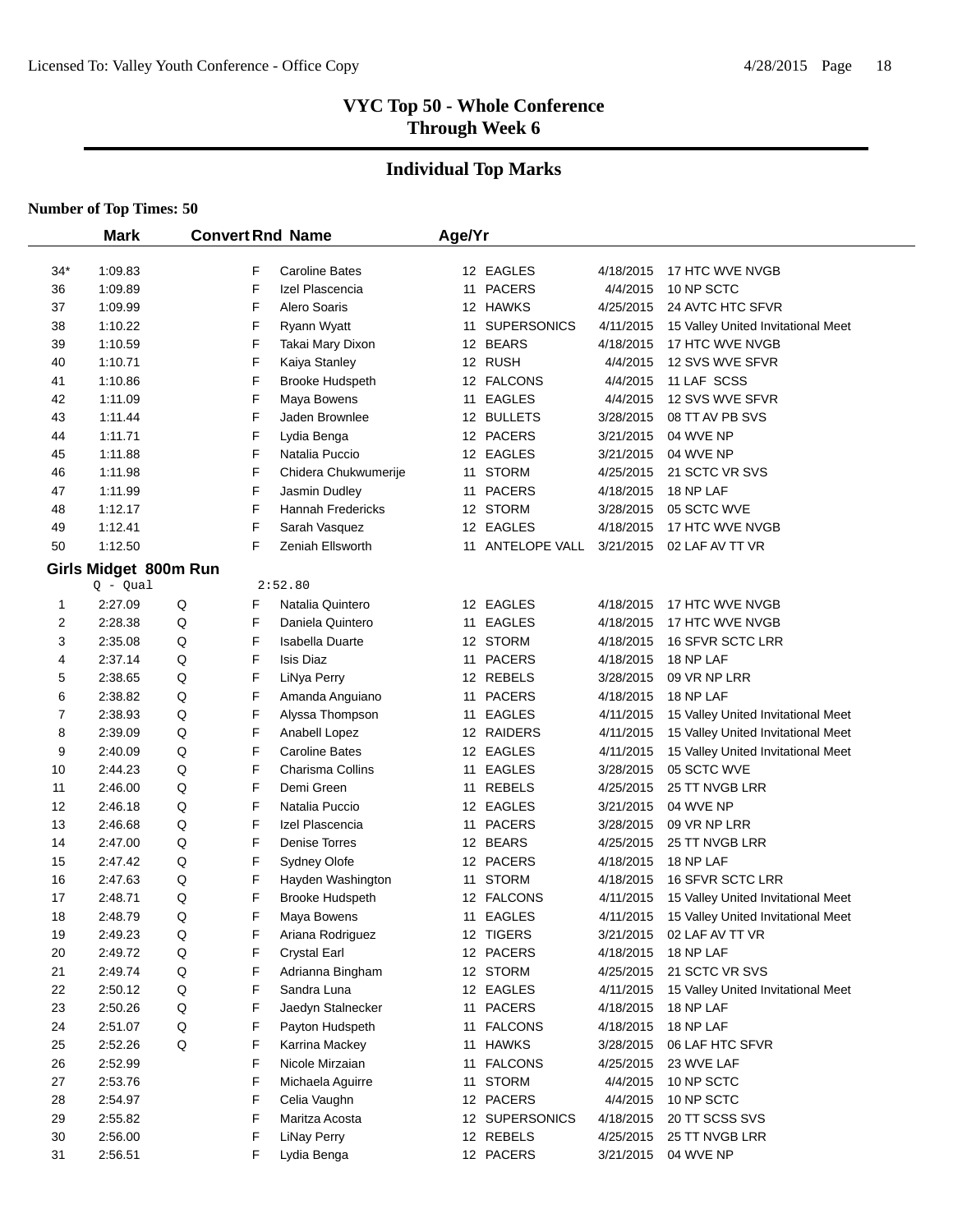# **Individual Top Marks**

|    | <b>Mark</b> |                        |   | <b>Convert Rnd Name</b>  | Age/Yr |                    |           |                                    |
|----|-------------|------------------------|---|--------------------------|--------|--------------------|-----------|------------------------------------|
|    |             |                        |   |                          |        |                    |           |                                    |
| 32 | 2:58.23     |                        | F | Leah Valles              |        | 12 STORM           | 4/18/2015 | 16 SFVR SCTC LRR                   |
| 33 | 2:59.71     |                        | F | <b>Emily Cruz</b>        |        | 11 STORM           | 4/25/2015 | 21 SCTC VR SVS                     |
| 34 | 3:01.40     |                        | F | Jocelyn Rodriquez        |        | 11 BEARS           | 4/18/2015 | 17 HTC WVE NVGB                    |
| 35 | 3:02.45     |                        | F | Jiselle Minor            |        | 11 BEARS           | 4/4/2015  | 14 VRTC NVGB HTC                   |
| 36 | 3:03.58     |                        | F | Natalia Juarez           |        | 11 STORM           | 4/4/2015  | 10 NP SCTC                         |
| 37 | 3:03.83     |                        | F | Jaylee Hall              |        | 12 EAGLES          | 4/4/2015  | 12 SVS WVE SFVR                    |
| 38 | 3:05.02     |                        | F | Shamari Blanchard        |        | 12 EAGLES          | 3/28/2015 | 05 SCTC WVE                        |
| 39 | 3:05.10     |                        | F | Avi Guzman               | 11     | <b>SUPERSONICS</b> | 4/4/2015  | 11 LAF SCSS                        |
| 40 | 3:05.40     |                        | F | Angela Rodriquez         |        | 12 RAIDERS         | 4/25/2015 | 21 SCTC VR SVS                     |
| 41 | 3:08.17     |                        | F | Toni Mack                |        | 12 PACERS          | 3/28/2015 | 09 VR NP LRR                       |
| 42 | 3:08.49     |                        | F | Helena Hawkins           |        | 11 PACERS          | 3/28/2015 | 09 VR NP LRR                       |
| 43 | 3:09.88     |                        | F | Kiara Washington         |        | 12 EAGLES          | 4/4/2015  | 12 SVS WVE SFVR                    |
| 44 | 3:10.55     |                        | F | Alissa Lara              |        | 11 RAIDERS         | 3/21/2015 | 02 LAF AV TT VR                    |
| 45 | 3:11.08     |                        | F | Janessa Morse            |        | 11 PACERS          | 4/11/2015 | 15 Valley United Invitational Meet |
| 46 | 3:11.22     |                        | F | Laisetta Rachal          |        | 12 ANTELOPE VALL   | 4/11/2015 | 15 Valley United Invitational Meet |
| 47 | 3:11.51     |                        | F | Joanna Gropper           |        | 11 FALCONS         | 4/18/2015 | 18 NP LAF                          |
| 48 | 3:11.56     |                        | F | Faith Baca               |        | 12 REBELS          | 4/4/2015  | 13 LRR TT AV PB                    |
| 49 | 3:11.70     |                        | F | Ryann Wyatt              |        | 11 SUPERSONICS     | 3/28/2015 | 07 NVGB SCSS                       |
| 50 | 3:14.45     |                        | F | Joy Nakazawa             |        | 12 STORM           | 3/28/2015 | 05 SCTC WVE                        |
|    |             | Girls Midget 1500m Run |   |                          |        |                    |           |                                    |
|    | $Q - Qual$  |                        |   | 5:44.40                  |        |                    |           |                                    |
| 1  | 5:04.81     | Q                      | F | Natalia Quintero         |        | 12 EAGLES          | 4/4/2015  | 12 SVS WVE SFVR                    |
| 2  | 5:06.95     | Q                      | F | Daniela Quintero         |        | 11 EAGLES          | 3/28/2015 | 05 SCTC WVE                        |
| 3  | 5:08.81     | Q                      | F | Isabella Duarte          |        | 12 STORM           | 4/18/2015 | 16 SFVR SCTC LRR                   |
| 4  | 5:19.83     | Q                      | F | <b>Isis Diaz</b>         |        | 11 PACERS          | 4/11/2015 | 15 Valley United Invitational Meet |
| 5  | 5:22.30     | Q                      | F | Jada Turner              |        | 12 HAWKS           | 3/28/2015 | 06 LAF HTC SFVR                    |
| 6  | 5:25.20     | Q                      | F | <b>Caroline Bates</b>    |        | 12 EAGLES          | 4/11/2015 | 15 Valley United Invitational Meet |
| 7  | 5:27.78     | Q                      | F | LiNya Perry              |        | 12 REBELS          | 4/11/2015 | 15 Valley United Invitational Meet |
| 8  | 5:30.30     | Q                      | F | Sydney Olofe             |        | 12 PACERS          | 4/11/2015 | 15 Valley United Invitational Meet |
| 9  | 5:31.15     | Q                      | F | Jaedyn Stalnecker        |        | 11 PACERS          | 4/18/2015 | 18 NP LAF                          |
| 10 | 5:32.16     | Q                      | F | Amanda Anguiano          |        | 11 PACERS          | 3/28/2015 | 09 VR NP LRR                       |
| 11 | 5:32.87     | Q                      | F | <b>Crystal Earl</b>      |        | 12 PACERS          | 4/25/2015 | 22 PB NP SCSS                      |
| 12 | 5:37.10     | Q                      | F | Hayden Washington        |        | 11 STORM           | 4/11/2015 | 15 Valley United Invitational Meet |
| 13 | 5:39.60     | Q                      | F | <b>Hannah Fredericks</b> |        | 12 STORM           | 4/4/2015  | 10 NP SCTC                         |
| 14 | 5:40.32     | Q                      | F | Jenna Rashkovsky         |        | 12 PACERS          | 4/4/2015  | 10 NP SCTC                         |
| 15 | 5:40.62     | Q                      | F | Izel Plascencia          |        | 11 PACERS          | 3/28/2015 | 09 VR NP LRR                       |
| 16 | 5:41.00     | Q                      | F | Ariana Rodriguez         |        | 12 TIGERS          | 4/25/2015 | 25 TT NVGB LRR                     |
| 17 | 5:41.80     | Q                      | F | Kaylee Cottrell          |        | 12 PACERS          | 4/4/2015  | 10 NP SCTC                         |
| 18 | 5:41.98     | Q                      | F | Sandra Luna              |        | 12 EAGLES          | 4/25/2015 | 23 WVE LAF                         |
| 19 | 5:43.41     | Q                      | F | Maritza Acosta           |        | 12 SUPERSONICS     | 4/18/2015 | 20 TT SCSS SVS                     |
| 20 | 5:47.68     |                        | F | <b>Emily Cruz</b>        |        | 11 STORM           | 4/25/2015 | 21 SCTC VR SVS                     |
| 21 | 5:48.16     |                        | F | Celia Vaughn             |        | 12 PACERS          | 4/4/2015  | 10 NP SCTC                         |
| 22 | 5:48.39     |                        | F | Adrianna Bingham         |        | 12 STORM           | 3/21/2015 | 01 SCTC SCSS HTC                   |
| 23 | 5:52.67     |                        | F | Leah Valles              |        | 12 STORM           | 4/18/2015 | 16 SFVR SCTC LRR                   |
| 24 | 5:53.53     |                        | F | Nicole Mirzaian          |        | 11 FALCONS         | 4/25/2015 | 23 WVE LAF                         |
| 25 | 5:59.55     |                        | F | Jiselle Minor            |        | 11 BEARS           | 4/18/2015 | 17 HTC WVE NVGB                    |
| 26 | 6:04.04     |                        | F | Aleesa Stepan            |        | 12 STORM           | 3/28/2015 | 05 SCTC WVE                        |
| 27 | 6:04.86     |                        | F | Faith Baca               |        | 12 REBELS          | 4/18/2015 | 16 SFVR SCTC LRR                   |
| 28 | 6:05.69     |                        | F | Lydia Benga              |        | 12 PACERS          | 4/4/2015  | 10 NP SCTC                         |
|    |             |                        |   |                          |        |                    |           |                                    |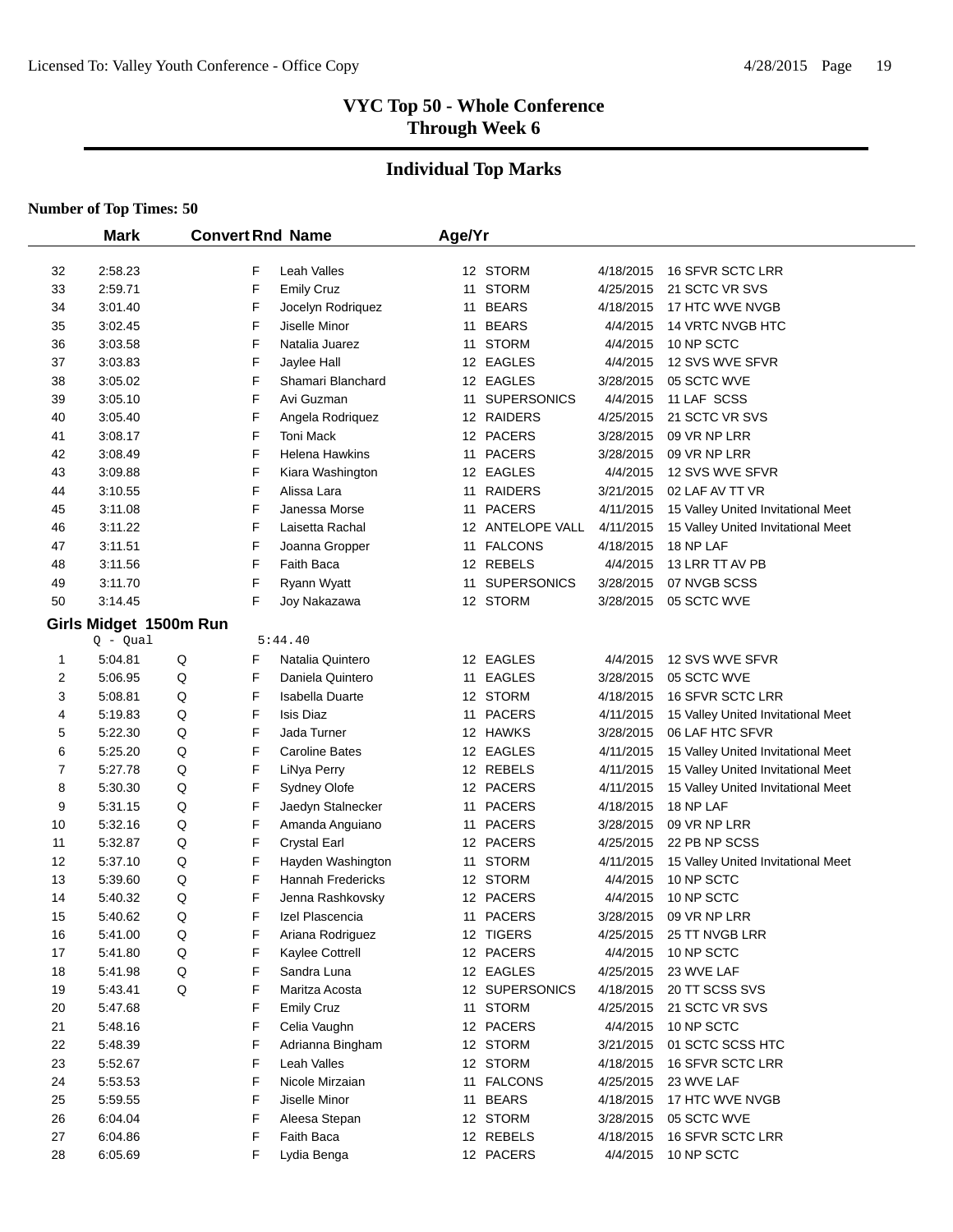#### **Individual Top Marks**

|    | <b>Mark</b>                          |   |   | <b>Convert Rnd Name</b>  | Age/Yr |                |           |                                    |
|----|--------------------------------------|---|---|--------------------------|--------|----------------|-----------|------------------------------------|
| 29 | 6:10.30                              |   | F | Natalie Grider           |        | 11 REBELS      | 4/4/2015  | 13 LRR TT AV PB                    |
| 30 | 6:14.76                              |   | F | Naomi Buccieri           |        | 12 EAGLES      | 4/18/2015 | 17 HTC WVE NVGB                    |
| 31 | 6:16.24                              |   | F | Helena Hawkins           |        | 11 PACERS      | 4/11/2015 | 15 Valley United Invitational Meet |
| 32 | 6:17.60                              |   | F | Natalia Juarez           |        | 11 STORM       | 4/18/2015 | 16 SFVR SCTC LRR                   |
| 33 | 6:18.23                              |   | F | Abigail Rojas            |        | 11 SPARTANS    | 3/28/2015 | 08 TT AV PB SVS                    |
| 34 | 6:20.73                              |   | F | Mirabella Aguirre        |        | 11 STORM       | 4/4/2015  | 10 NP SCTC                         |
| 35 | 6:21.24                              |   | F | <b>Hailey Rodin</b>      |        | 11 STORM       | 4/18/2015 | 16 SFVR SCTC LRR                   |
| 36 | 6:29.90                              |   | F | Toni Mack                |        | 12 PACERS      | 3/28/2015 | 09 VR NP LRR                       |
| 37 | 6:32.71                              |   | F | Hope Diana               |        | 11 SPARTANS    | 3/21/2015 | 03 NVGB LRR PB SVS SFVR            |
| 38 | 6:39.03                              |   | F | Julietta Huerta          |        | 12 PACERS      | 3/28/2015 | 09 VR NP LRR                       |
| 39 | 6:39.26                              |   | F | Ariel Garcia             | 11     | <b>PACERS</b>  | 3/28/2015 | 09 VR NP LRR                       |
| 40 | 6:39.29                              |   | F | Racquel Martinez         | 11     | <b>PACERS</b>  | 3/28/2015 | 09 VR NP LRR                       |
| 41 | 6:47.00                              |   | F | Alyssa Lopez             |        | 11 TIGERS      | 4/25/2015 | 25 TT NVGB LRR                     |
| 42 | 6:49.41                              |   | F | Jamie Lee                |        | 12 STORM       | 4/11/2015 | 15 Valley United Invitational Meet |
| 43 | 6:55.11                              |   | F | Talia Natterson          |        | 12 RUSH        | 4/18/2015 | 16 SFVR SCTC LRR                   |
| 44 | 6:57.00                              |   | F | Kayla Gutierrez          |        | 12 TIGERS      | 4/25/2015 | 25 TT NVGB LRR                     |
| 45 | 6:57.73                              |   | F | Avi Guzman               |        | 11 SUPERSONICS | 4/11/2015 | 15 Valley United Invitational Meet |
| 46 | 7:05.00                              |   | F | Nia Marshall             |        | 11 TIGERS      | 4/25/2015 | 25 TT NVGB LRR                     |
| 47 | 7:10.57                              |   | F | Mimi Landes              |        | 11 RUSH        | 4/11/2015 | 15 Valley United Invitational Meet |
| 48 | 7:17.00                              |   | F | Jahnie Hoffman           |        | 11 TIGERS      | 4/25/2015 | 25 TT NVGB LRR                     |
| 49 | 7:28.46                              |   | F | Julissa Martinez         |        | 11 PACERS      | 4/4/2015  | 10 NP SCTC                         |
| 50 | 7:32.00                              |   | F | Vevianna Kaelin          |        | 11 TIGERS      | 4/25/2015 | 25 TT NVGB LRR                     |
|    |                                      |   |   |                          |        |                |           |                                    |
|    | Girls Midget 3000m Run<br>$Q - Qual$ |   |   | 13:23.75                 |        |                |           |                                    |
| 1  | 10:33.00                             | Q | F | Natalia Quintero         |        | 12 EAGLES      | 4/4/2015  | 12 SVS WVE SFVR                    |
| 2  | 10:36.44                             | Q | F | Daniela Quintero         |        | 11 EAGLES      | 4/25/2015 | 23 WVE LAF                         |
| 3  | 11:07.49                             | Q | F | Isis Diaz                |        | 11 PACERS      | 4/25/2015 | 22 PB NP SCSS                      |
| 4  | 11:13.60                             | Q | F | <b>Isabella Duarte</b>   |        | 12 STORM       | 3/21/2015 | 01 SCTC SCSS HTC                   |
| 5  | 11:40.30                             | Q | F | Jaedyn Stalnecker        |        | 11 PACERS      | 4/4/2015  | 10 NP SCTC                         |
| 6  | 11:52.57                             | Q | F | Hayden Washington        |        | 11 STORM       | 4/25/2015 | 21 SCTC VR SVS                     |
| 7  | 11:52.78                             | Q | F | <b>Crystal Earl</b>      |        | 12 PACERS      | 4/18/2015 | 18 NP LAF                          |
| 8  | 12:02.30                             | Q | F | Kaylee Cottrell          |        | 12 PACERS      | 3/21/2015 | 04 WVE NP                          |
| 9  | 12:05.70                             | Q | F | <b>Hannah Fredericks</b> |        | 12 STORM       | 3/21/2015 | 01 SCTC SCSS HTC                   |
| 10 | 12:12.28                             | Q | F | Jenna Rashkovsky         |        | 12 PACERS      | 4/11/2015 | 15 Valley United Invitational Meet |
| 11 | 12:16.13                             | Q | F | Celia Vaughn             |        | 12 PACERS      | 4/18/2015 | 18 NP LAF                          |
| 12 | 12:19.94                             | Q | F | Nicole Mirzaian          | 11     | <b>FALCONS</b> | 4/18/2015 | 18 NP LAF                          |
| 13 | 12:26.62                             | Q | F | LiNya Perry              |        | 12 REBELS      | 4/25/2015 | 25 TT NVGB LRR                     |
| 14 | 12:34.28                             | Q | F | Maritza Acosta           |        | 12 SUPERSONICS | 3/21/2015 | 01 SCTC SCSS HTC                   |
| 15 | 12:41.20                             | Q | F | Hope Diana               |        | 12 SPARTANS    | 4/11/2015 | 15 Valley United Invitational Meet |
| 16 | 12:42.99                             | Q | F | <b>Emily Cruz</b>        |        | 11 STORM       | 4/18/2015 | 16 SFVR SCTC LRR                   |
| 17 | 12:45.56                             | Q | F | Aleesa Stepan            |        | 12 STORM       | 4/18/2015 | <b>16 SFVR SCTC LRR</b>            |
| 18 | 12:51.80                             | Q | F | Sandra Luna              |        | 12 EAGLES      | 3/21/2015 | 04 WVE NP                          |
| 19 | 13:00.08                             | Q | F | Natalie Grider           |        | 11 REBELS      | 4/25/2015 | 25 TT NVGB LRR                     |
| 20 | 13:00.77                             | Q | F | Faith Baca               |        | 12 REBELS      | 4/25/2015 | 25 TT NVGB LRR                     |
| 21 | 13:05.92                             | Q | F | Izel Plascencia          |        | 11 PACERS      | 4/11/2015 | 15 Valley United Invitational Meet |
| 22 | 13:12.28                             | Q | F | Julietta Huerta          |        | 12 PACERS      | 4/18/2015 | 18 NP LAF                          |
| 23 | 13:18.62                             | Q | F | Leah Valles              |        | 12 STORM       | 4/11/2015 | 15 Valley United Invitational Meet |
| 24 | 13:19.18                             | Q | F | Adrianna Bingham         |        | 12 STORM       | 3/28/2015 | 05 SCTC WVE                        |
| 25 | 13:58.45                             |   | F | Abigail Rojas            |        | 11 SPARTANS    | 4/25/2015 | 21 SCTC VR SVS                     |
|    |                                      |   |   |                          |        |                |           |                                    |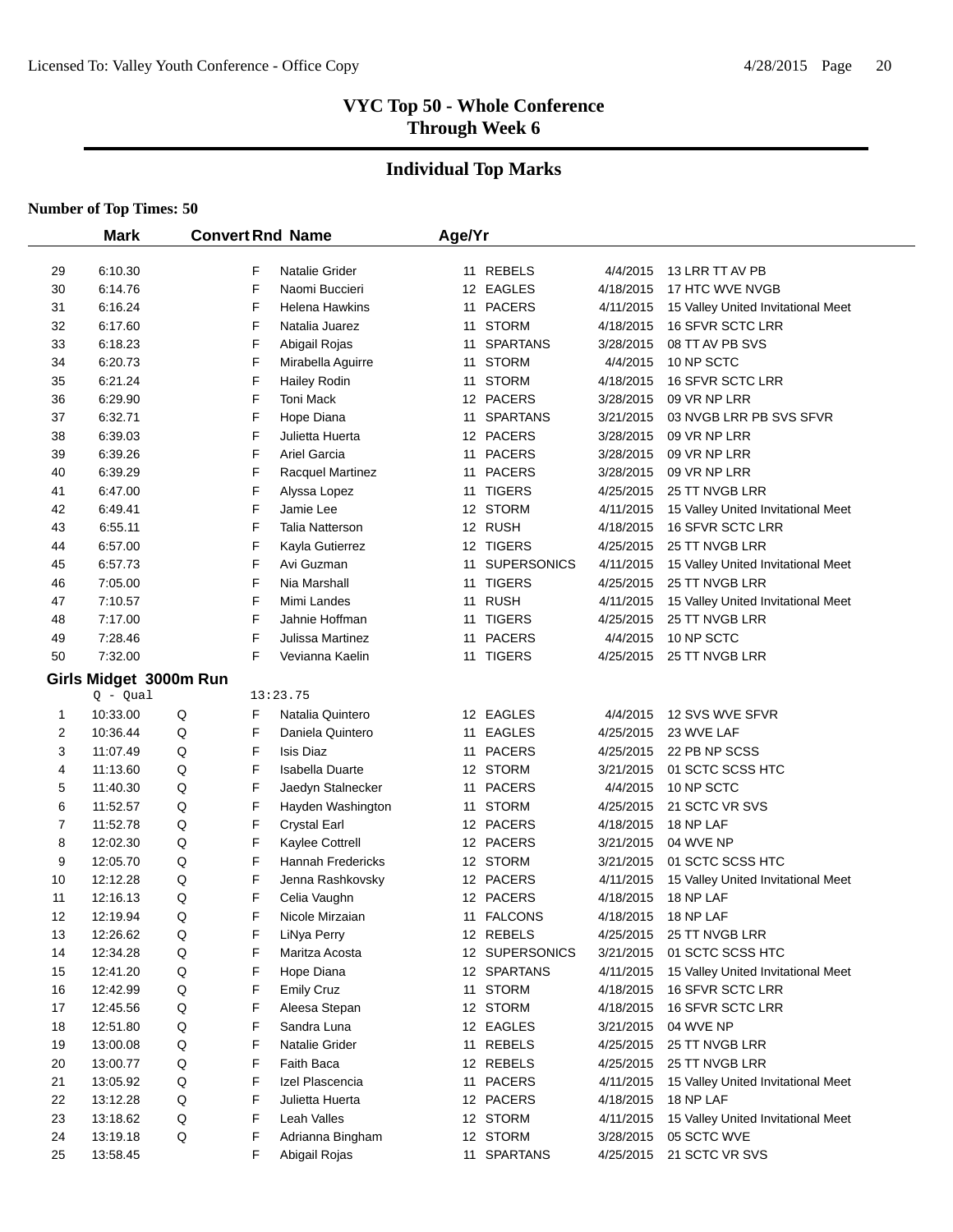# **Individual Top Marks**

|          | <b>Mark</b>                          |   |        | <b>Convert Rnd Name</b>      | Age/Yr |                        |                        |                                    |
|----------|--------------------------------------|---|--------|------------------------------|--------|------------------------|------------------------|------------------------------------|
|          |                                      |   |        |                              |        |                        |                        |                                    |
| 26       | 14:12.35                             |   | F      | Ariel Garcia                 |        | 11 PACERS              | 3/28/2015              | 09 VR NP LRR                       |
| 27       | 14:17.32                             |   | F      | Lydia Benga                  |        | 12 PACERS              | 4/18/2015              | 18 NP LAF                          |
| 28       | 14:31.10                             |   | F      | Jamie Lee                    |        | 12 STORM               | 4/18/2015              | 16 SFVR SCTC LRR                   |
| 29       | 14:56.80                             |   | F      | Rheanna Ellerbrock           |        | 11 STORM               | 4/25/2015              | 21 SCTC VR SVS                     |
| 30       | 14:57.64                             |   | F      | Avi Guzman                   |        | 11 SUPERSONICS         | 4/25/2015              | 22 PB NP SCSS                      |
| 31       | 16:03.63                             |   | F      | Charlee Leatherberry         |        | 12 STORM               | 3/21/2015              | 01 SCTC SCSS HTC                   |
|          | Girls Midget 80m Hurdles 30"         |   |        |                              |        |                        |                        |                                    |
|          | $Q - Qual$                           |   |        | 16.70 15                     |        |                        |                        |                                    |
| 1        | 13.99                                | Q | F      | <b>Toni Mack</b>             |        | 12 PACERS              | 4/18/2015              | 18 NP LAF                          |
| 2        | 14.75                                | Q | F      | <b>Bella Witt</b>            |        | 12 FALCONS             | 4/25/2015              | 23 WVE LAF                         |
| 3        | 15.01                                | Q | F      | Kendall Schauble             |        | 11 STORM               | 3/28/2015              | 05 SCTC WVE                        |
| 4        | 15.57                                | Q | F      | Abbey Littlejohns            |        | 12 STORM               | 4/25/2015              | 21 SCTC VR SVS                     |
| 5        | 15.82                                | Q | F      | Natalie Lin                  |        | 12 STORM               | 4/18/2015              | 16 SFVR SCTC LRR                   |
| 6        | 15.95                                | Q | F      | <b>Blessing Coulter</b>      |        | 11 EAGLES              | 4/25/2015              | 23 WVE LAF                         |
| 7        | 16.40                                | Q | F      | Alayna Rush                  |        | 12 STORM               | 3/21/2015              | 01 SCTC SCSS HTC                   |
| 8        | 16.48                                | Q | F      | Emelie Baber                 |        | 12 PACERS              | 4/11/2015              | 15 Valley United Invitational Meet |
| 9        | 16.58                                | Q | F      | Danae Wolf                   |        | 12 STORM               | 3/28/2015              | 05 SCTC WVE                        |
| 10       | 16.76                                |   | F      | Grace Ming                   |        | 11 STORM               | 3/21/2015              | 01 SCTC SCSS HTC                   |
| 11       | 16.80                                |   | F      | Jasmin Dudley                |        | 11 PACERS              | 4/18/2015              | 18 NP LAF                          |
| 12       | 16.84                                |   | F      | Giovanna Lorenzo             |        | 12 PACERS              | 4/25/2015              | 22 PB NP SCSS                      |
| 13<br>14 | 17.06<br>17.15                       |   | F<br>F | Jazzy Davis<br>Jada Williams |        | 12 RAIDERS<br>12 BEARS | 4/25/2015<br>4/18/2015 | 21 SCTC VR SVS<br>17 HTC WVE NVGB  |
| 15       | 17.38                                |   | F      | Reagan Fernandez             |        | 12 STORM               | 4/25/2015              | 21 SCTC VR SVS                     |
| 16       | 17.78                                |   | F      | Mia Anguiano                 |        | 12 PACERS              | 3/28/2015              | 09 VR NP LRR                       |
| 17       | 17.79                                |   | F      | Lydia Benga                  |        | 12 PACERS              | 3/28/2015              | 09 VR NP LRR                       |
| 18       | 18.15                                |   | F      | Kendall Thompson             |        | 12 STORM               | 3/21/2015              | 01 SCTC SCSS HTC                   |
| 19       | 18.31                                |   | F      | <b>Hailey Warner</b>         |        | 12 ANTELOPE VALL       | 4/18/2015              | 19 AV VR PB                        |
| 20       | 19.49                                |   | F      | Kasey Prieto                 |        | 12 STORM               | 4/25/2015              | 21 SCTC VR SVS                     |
| 21       | 19.54                                |   | F      | <b>Brook Sanders</b>         |        | 12 STORM               | 3/21/2015              | 01 SCTC SCSS HTC                   |
| 22       | 21.02                                |   | F      | Sanai Cook                   |        | 11 STORM               | 3/28/2015              | 05 SCTC WVE                        |
|          |                                      |   |        |                              |        |                        |                        |                                    |
|          | Girls Midget High Jump<br>$Q - Qual$ |   |        | $4 - 01.00$                  |        |                        |                        |                                    |
| 1        | 4-09.00                              | Q | F      | Kendall Schauble             | 11     | <b>STORM</b>           | 4/25/2015              | 21 SCTC VR SVS                     |
| $2^*$    | 4-08.00                              | Q | F      | Waynelle Ize-Iyamu           |        | 12 RUSH                | 4/11/2015              | 15 Valley United Invitational Meet |
| $2^*$    | 4-08.00                              | Q | F      | <b>Krystina Fields</b>       | 11     | <b>EAGLES</b>          | 3/21/2015              | 04 WVE NP                          |
| $4^*$    | 4-04.00                              | Q | F      | Toni Mack                    |        | 12 PACERS              | 4/18/2015              | 18 NP LAF                          |
| $4^*$    | 4-04.00                              | Q | F      | Lydia Benga                  |        | 12 PACERS              | 4/11/2015              | 15 Valley United Invitational Meet |
| 6        | 4-03.00                              | Q | F      | Takai Mary Dixon             |        | 12 BEARS               | 3/28/2015              | 07 NVGB SCSS                       |
| 7        | 4-02.00                              | Q | F      | Chloe Igbinigie              |        | 12 RUSH                | 4/4/2015               | 12 SVS WVE SFVR                    |
| 8        | 4-01.00                              | Q | F      | Keira Ward                   |        | 11 EAGLES              | 4/11/2015              | 15 Valley United Invitational Meet |
| 9        | 3-10.00                              |   | F      | Devyn Black                  | 11     | <b>EAGLES</b>          | 4/18/2015              | 17 HTC WVE NVGB                    |
| $10^*$   | 3-08.00                              |   | F      | Maya Bowens                  | 11     | <b>EAGLES</b>          | 4/18/2015              | 17 HTC WVE NVGB                    |
| $10^*$   | 3-08.00                              |   | F      | Celia Vaughn                 |        | 12 PACERS              | 4/18/2015              | 18 NP LAF                          |
| $12*$    | 3-06.00                              |   | F      | <b>Hailey Warner</b>         |        | 12 ANTELOPE VALL       | 3/21/2015              | 02 LAF AV TT VR                    |
| $12*$    | 3-06.00                              |   | F      | Emelie Baber                 |        | 12 PACERS              | 3/21/2015              | 04 WVE NP                          |
| $14*$    | 3-02.00                              |   | F      | Ahminah Bailey               | 11     | EAGLES                 | 4/11/2015              | 15 Valley United Invitational Meet |
| $14*$    | 3-02.00                              |   | F      | Meric Berrendaffan           | 11     | <b>STORM</b>           | 3/28/2015              | 05 SCTC WVE                        |
| $14*$    | 3-02.00                              |   | F      | <b>Brianna Barnes</b>        | 11     | <b>EAGLES</b>          | 4/11/2015              | 15 Valley United Invitational Meet |
| $14*$    | 3-02.00                              |   | F      | Jada Williams                |        | 11 BEARS               | 3/21/2015              | 03 NVGB LRR PB SVS SFVR            |
|          |                                      |   |        |                              |        |                        |                        |                                    |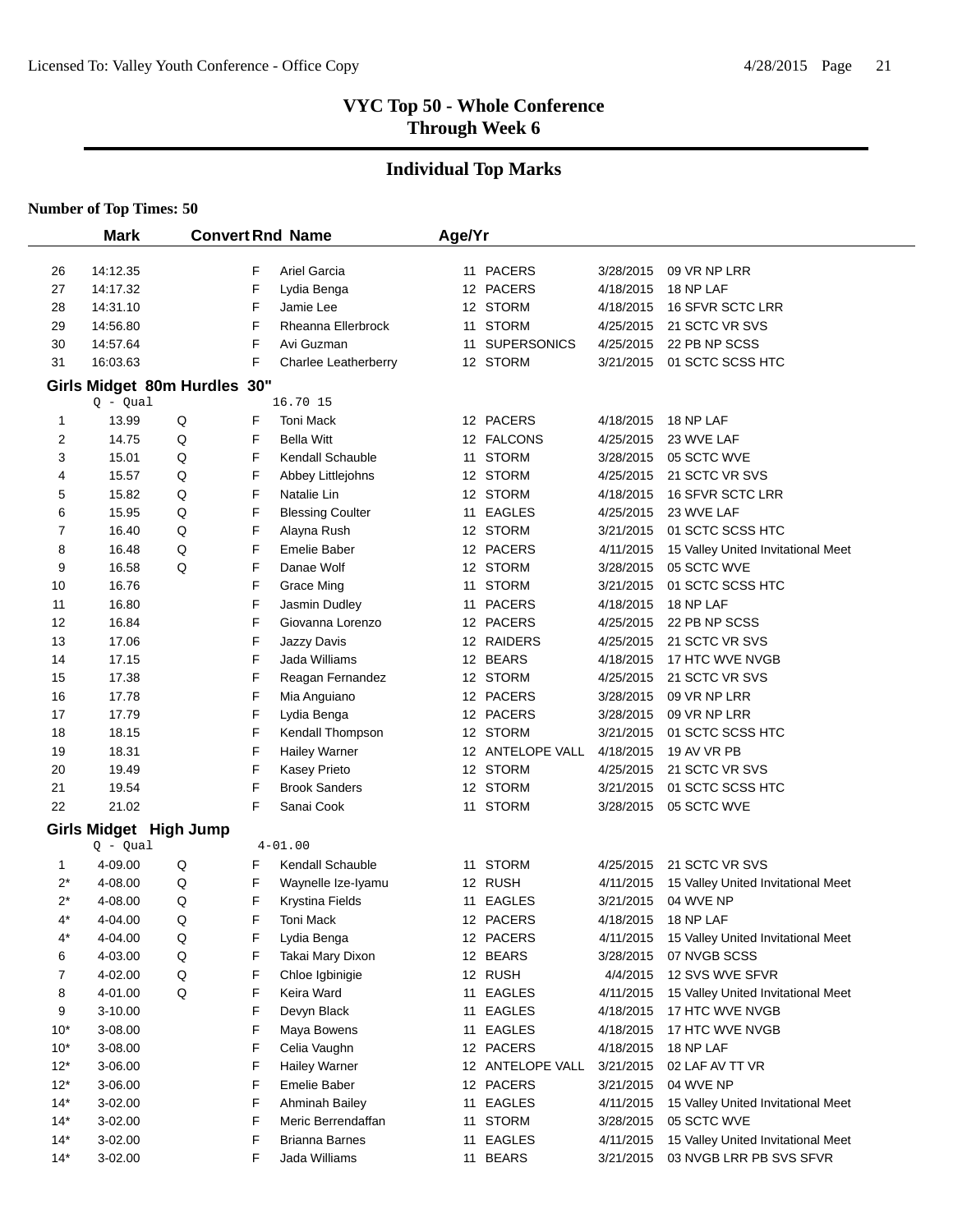# **Individual Top Marks**

**Number of Top Times: 50**

 $\overline{\phantom{0}}$ 

|             | <b>Mark</b> |                        |   | <b>Convert Rnd Name</b> | Age/Yr |                  |           |                                    |
|-------------|-------------|------------------------|---|-------------------------|--------|------------------|-----------|------------------------------------|
|             |             |                        |   |                         |        |                  |           |                                    |
|             |             | Girls Midget Long Jump |   |                         |        |                  |           |                                    |
|             | $Q - Qual$  |                        |   | $12 - 03.00$            |        |                  |           |                                    |
| 1           | 15-04.50    | Q                      | F | Jasmyn Lewis            |        | 12 ANTELOPE VALL | 4/11/2015 | 15 Valley United Invitational Meet |
| 2           | 15-02.00    | Q                      | F | Jayla Flowers           |        | 12 FALCONS       | 4/11/2015 | 15 Valley United Invitational Meet |
| 3           | 13-11.00    | Q                      | F | Jailah Collins          |        | 12 HAWKS         | 3/28/2015 | 06 LAF HTC SFVR                    |
| 4           | 13-06.00    | Q                      | F | Josephine White         |        | 12 EAGLES        | 3/21/2015 | 04 WVE NP                          |
| 5           | 13-03.00    | Q                      | F | Krystina Fields         | 11     | <b>EAGLES</b>    | 3/21/2015 | 04 WVE NP                          |
| 6           | 13-02.00    | Q                      | F | Kaylen Fletcher         | 11     | <b>EAGLES</b>    | 4/18/2015 | 17 HTC WVE NVGB                    |
| 7           | 13-01.00    | Q                      | F | Kobi Wynne              |        | 12 SUPERSONICS   | 4/18/2015 | 20 TT SCSS SVS                     |
| $8*$        | 12-10.50    | Q                      | F | <b>Bella Witt</b>       |        | 12 FALCONS       | 3/28/2015 | 06 LAF HTC SFVR                    |
| $8*$        | 12-10.50    | Q                      | F | Kaiya Stanley           |        | 12 RUSH          | 4/11/2015 | 15 Valley United Invitational Meet |
| 10          | 12-09.00    | Q                      | F | Lydia Benga             |        | 12 PACERS        | 4/25/2015 | 22 PB NP SCSS                      |
| $11*$       | 12-08.00    | Q                      | F | Abbey Littlejohns       |        | 12 STORM         | 3/21/2015 | 01 SCTC SCSS HTC                   |
| $11*$       | 12-08.00    | Q                      | F | <b>Brooke Hudspeth</b>  |        | 12 FALCONS       | 4/25/2015 | 23 WVE LAF                         |
| 13          | 12-07.00    | Q                      | F | Maya Bowens             |        | 11 EAGLES        | 4/11/2015 | 15 Valley United Invitational Meet |
| 14          | 12-06.00    | Q                      | F | <b>Toni Mack</b>        |        | 12 PACERS        | 4/4/2015  | 10 NP SCTC                         |
| 15          | 12-05.50    | Q                      | F | Jaylynn Wilia           |        | 12 FALCONS       | 4/25/2015 | 23 WVE LAF                         |
| 16          | 12-03.50    | Q                      | F | Kate Fuetterer          |        | 11 FALCONS       | 4/25/2015 | 23 WVE LAF                         |
| 17          | 12-03.00    | Q                      | F | Alyssa Thompson         | 11     | <b>EAGLES</b>    | 3/21/2015 | 04 WVE NP                          |
| 18          | 12-02.00    |                        | F | Giovanna Lorenzo        |        | 12 PACERS        | 3/21/2015 | 04 WVE NP                          |
| 19          | 12-00.75    |                        | F | <b>Taylor Manskar</b>   |        | 12 STORM         | 3/28/2015 | 05 SCTC WVE                        |
| 20          | 11-06.00    |                        | F | Sophie Azim             |        | 12 EAGLES        | 4/18/2015 | 17 HTC WVE NVGB                    |
| 21          | 11-05.50    |                        | F | Mya Coleman             | 11     | <b>RUSH</b>      | 4/25/2015 | 24 AVTC HTC SFVR                   |
| 22          | 11-05.00    |                        | F | Nicole Martinez         | 11     | <b>HAWKS</b>     | 4/18/2015 | 17 HTC WVE NVGB                    |
| 23          | 11-02.25    |                        | F | <b>Shelby Greene</b>    | 11     | <b>EAGLES</b>    | 4/11/2015 | 15 Valley United Invitational Meet |
| 24          | 11-02.00    |                        | F | Keira Ward              | 11     | <b>EAGLES</b>    | 4/25/2015 | 23 WVE LAF                         |
| $25*$       | 11-00.50    |                        | F | Kylee McIntosh          | 11     | <b>STORM</b>     | 3/28/2015 | 05 SCTC WVE                        |
| $25^{\ast}$ | 11-00.50    |                        | F | <b>Sylvie Staley</b>    | 11     | <b>FALCONS</b>   | 4/25/2015 | 23 WVE LAF                         |
| 27          | 11-00.00    |                        | F | Janessa Morse           | 11     | <b>PACERS</b>    | 3/21/2015 | 04 WVE NP                          |
| 28          | 10-09.25    |                        | F | Isabella Allen          | 11     | <b>SPARTANS</b>  | 3/28/2015 | 08 TT AV PB SVS                    |
| $29*$       | 10-09.00    |                        | F | Ajha Harris             |        | 12 ANTELOPE VALL | 4/4/2015  | 13 LRR TT AV PB                    |
| $29*$       | 10-09.00    |                        | F | Kelly Helton            |        | 12 FALCONS       | 4/25/2015 | 23 WVE LAF                         |
| $31*$       | 10-08.00    |                        | F | Miranda Jenne           | 11     | <b>PACERS</b>    | 4/11/2015 | 15 Valley United Invitational Meet |
| $31*$       | 10-08.00    |                        | F | Payton Hudspeth         | 11     | <b>FALCONS</b>   | 4/25/2015 | 23 WVE LAF                         |
| 33          | 10-07.50    |                        | F | Julietta Huerta         |        | 12 PACERS        | 3/28/2015 | 09 VR NP LRR                       |
| 34          | 10-06.00    |                        | F | Ashtyn Wright           | 11     | <b>EAGLES</b>    | 3/21/2015 | 04 WVE NP                          |
| $35*$       | 10-05.00    |                        | F | Eva Syssoeva            |        | 12 EAGLES        | 3/21/2015 | 04 WVE NP                          |
| $35*$       | 10-05.00    |                        | F | Niusha Ameri Seyahouei  | 11     | <b>EAGLES</b>    | 4/25/2015 | 23 WVE LAF                         |
| 37          | 10-04.00    |                        | F | Ashley Rasplicka        |        | 12 STORM         | 4/11/2015 | 15 Valley United Invitational Meet |
| $38*$       | 10-03.00    |                        | F | Avi Guzman              |        | 11 SUPERSONICS   | 4/4/2015  | 11 LAF SCSS                        |
| $38*$       | 10-03.00    |                        | F | Zeniah Ellsworth        | 11     | ANTELOPE VALL    | 3/21/2015 | 02 LAF AV TT VR                    |
| $40*$       | 10-02.50    |                        | F | Sasha Burchett          |        | 12 EAGLES        | 3/21/2015 | 04 WVE NP                          |
| $40*$       | 10-02.50    |                        | F | Anyssa Dialogo          |        | 11 FALCONS       | 4/18/2015 | 18 NP LAF                          |
| $40*$       | 10-02.50    |                        | F | <b>Brooke Rivera</b>    |        | 11 FALCONS       | 4/18/2015 | 18 NP LAF                          |
| $43*$       | 10-01.75    |                        | F | Aleksandra Verga        |        | 11 FALCONS       | 3/28/2015 | 06 LAF HTC SFVR                    |
| $43*$       | 10-01.75    |                        | F | Maya Qiqieh             |        | 12 STORM         | 3/28/2015 | 05 SCTC WVE                        |
| 45          | 9-10.50     |                        | F | Alyssa Lopez            |        | 11 TIGERS        | 3/28/2015 | 08 TT AV PB SVS                    |
| 46          | 9-07.00     |                        | F | Elianna Zeichick        | 11     | RAIDERS          | 4/18/2015 | 19 AV VR PB                        |
| 47          | 9-06.75     |                        | F | Michaela Aguirre        |        | 11 STORM         | 3/21/2015 | 01 SCTC SCSS HTC                   |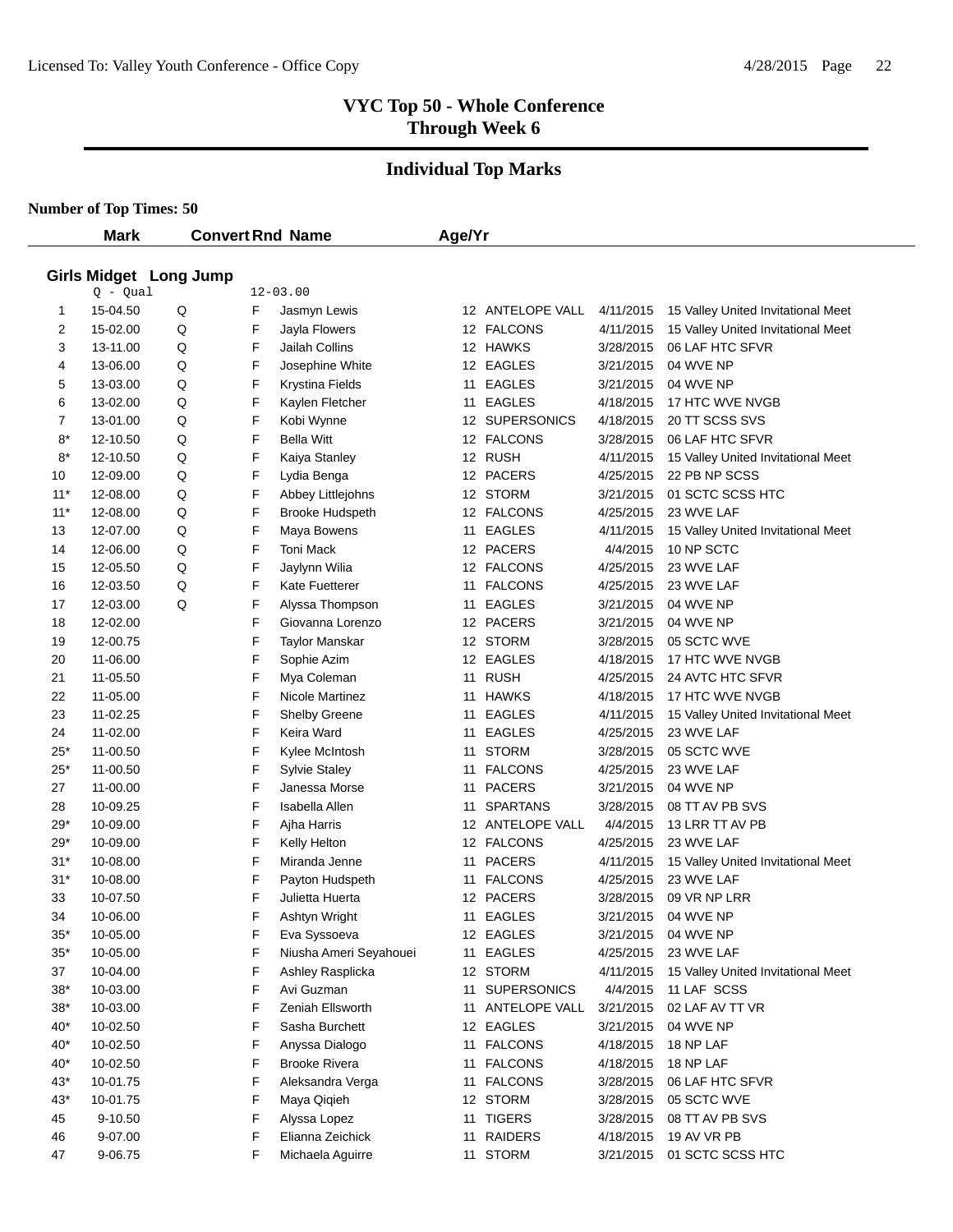# **Individual Top Marks**

|          | <b>Mark</b>          |                             |        | <b>Convert Rnd Name</b>                     | Age/Yr |                          |                        |                                    |
|----------|----------------------|-----------------------------|--------|---------------------------------------------|--------|--------------------------|------------------------|------------------------------------|
| 48       | 9-06.50              |                             | F      | Hailey Rodin                                |        | 11 STORM                 | 4/4/2015               | 10 NP SCTC                         |
| 49       | 9-05.00              |                             | F      | Natalia Juarez                              |        | 11 STORM                 | 3/21/2015              | 01 SCTC SCSS HTC                   |
| 50       | $9 - 02.75$          |                             | F      | <b>Scarlet Lastrapes</b>                    |        | 11 FALCONS               | 4/18/2015              | 18 NP LAF                          |
|          |                      | Girls Midget Shot Put 6 lb. |        |                                             |        |                          |                        |                                    |
|          | $Q - Qual$           |                             |        | $21 - 06.0015$                              |        |                          |                        |                                    |
| 1        | 36-02.00             | Q                           | F      | Kelsey Schauble                             |        | 11 STORM                 | 4/25/2015              | 21 SCTC VR SVS                     |
| 2        | 31-00.00             | Q                           | F      | Nailah Bombata                              |        | 12 PACERS                | 3/28/2015              | 09 VR NP LRR                       |
| 3        | 27-05.00             | Q                           | F      | Lauren Hernandez                            |        | 11 RUSH                  | 3/21/2015              | 03 NVGB LRR PB SVS SFVR            |
| 4        | 25-08.50             | Q                           | F      | Amya Berry                                  |        | 12 RUSH                  | 3/28/2015              | 06 LAF HTC SFVR                    |
| 5        | 25-07.00             | Q                           | F      | Tatiana Issaghoulian                        |        | 12 FALCONS               | 4/18/2015              | 18 NP LAF                          |
| 6        | 25-06.25             | Q                           | F      | Sabin Issaghoulian                          |        | 12 FALCONS               | 3/28/2015              | 06 LAF HTC SFVR                    |
| 7        | 25-05.00             | Q                           | F      | Maya Eleri                                  |        | 11 EAGLES                | 4/25/2015              | 23 WVE LAF                         |
| 8        | 23-08.00             | Q                           | F      | <b>Toni Mack</b>                            |        | 12 PACERS                | 4/25/2015              | 22 PB NP SCSS                      |
| 9        | 23-00.00             | Q                           | F      | Lydia Benga                                 |        | 12 PACERS                | 4/25/2015              | 22 PB NP SCSS                      |
| 10       | 22-02.50             | Q                           | F      | Sabriya Chandler                            |        | 12 REBELS                | 3/28/2015              | 09 VR NP LRR                       |
| 11       | 21-11.50             | Q                           | F      | Jada Williams                               |        | 12 BEARS                 | 4/25/2015              | 25 TT NVGB LRR                     |
| 12       | 21-08.25             | Q                           | F      | Erica Mirisch                               |        | 11 RUSH                  | 4/11/2015              | 15 Valley United Invitational Meet |
| 13       | 21-08.00             | Q                           | F      | Miranda Jenne                               |        | 11 PACERS                | 4/4/2015               | 10 NP SCTC                         |
| 14       | 21-01.00             |                             | F      | Keira Ward                                  |        | 11 EAGLES                | 4/25/2015              | 23 WVE LAF                         |
| 15       | 21-00.00             |                             | F      | A'Shani Shackelford                         |        | 11 HAWKS                 | 4/18/2015              | 17 HTC WVE NVGB                    |
| 16       | 20-06.00             |                             | F      | <b>Breann Sawa</b>                          |        | 12 STORM                 | 4/25/2015              | 21 SCTC VR SVS                     |
| 17       | 20-01.00             |                             | F      | DeVanny Guzman                              |        | 12 ANTELOPE VALL         | 3/28/2015              | 08 TT AV PB SVS                    |
| 18       | 19-09.50             |                             | F      | Gabrielle Vinzon                            |        | 11 BEARS                 | 4/25/2015              | 25 TT NVGB LRR                     |
| 19       | 19-07.00             |                             | F      | Kianna Rosby                                | 11     | ANTELOPE VALL            | 4/4/2015               | 13 LRR TT AV PB                    |
| 20       | 19-04.00             |                             | F      | Milagro Gatlin                              |        | 12 SUPERSONICS           | 4/4/2015               | 11 LAF SCSS                        |
| 21       | 19-00.00             |                             | F      | <b>Trisstan Harris</b>                      |        | 11 PACERS                | 3/28/2015              | 09 VR NP LRR                       |
| 22       | 18-04.00             |                             | F      | Jahnie Hoffman                              |        | 11 TIGERS                | 4/18/2015              | 20 TT SCSS SVS                     |
| 23       | 18-03.50             |                             | F      | Dasia Tolentino                             |        | 12 STORM                 | 4/18/2015              | 16 SFVR SCTC LRR                   |
| 24       | 17-06.00             |                             | F      | <b>Brook Sanders</b>                        |        | 12 STORM                 | 3/21/2015              | 01 SCTC SCSS HTC                   |
| 25       | 16-08.50             |                             | F      | Diana Rosales                               |        | 12 EAGLES                | 3/21/2015              | 04 WVE NP                          |
| 26       | 16-05.00             |                             | F      | Jaelynn Taylor                              |        | 11 SUPERSONICS           | 3/21/2015              | 01 SCTC SCSS HTC                   |
| 27       | 16-04.00             |                             | F      | Sophia Fitzpatrick                          |        | 11 STORM                 | 3/28/2015              | 05 SCTC WVE                        |
| 28       | 15-08.50             |                             | F      | Dacia Crawford-Love                         |        | 12 PACERS                | 3/21/2015              | 04 WVE NP                          |
| 29       | 15-06.50             |                             | F<br>F | Kyla Scott                                  |        | 11 PACERS                | 3/21/2015              | 04 WVE NP<br>25 TT NVGB LRR        |
| 30<br>31 | 15-06.00<br>15-05.50 |                             | F      | Cielo Sevilla                               | 11     | <b>BEARS</b><br>11 BEARS | 4/25/2015<br>4/25/2015 | 25 TT NVGB LRR                     |
| 32       | 15-05.00             |                             | F      | <b>Bailey Ryan Cox</b><br>Jezabelle Salcedo |        | 11 BEARS                 | 4/4/2015               | 14 VRTC NVGB HTC                   |
| 33       | 15-03.50             |                             | F      | Ximena Delgadillo                           |        | 11 PACERS                | 4/4/2015               | 10 NP SCTC                         |
| 34       | 15-00.00             |                             | F      | Ta'Lor Thomas                               |        | 12 ANTELOPE VALL         | 4/25/2015              | 24 AVTC HTC SFVR                   |
| 35       | 14-00.00             |                             | F      | Emma Valdez                                 | 11     | <b>BULLETS</b>           | 4/4/2015               | 13 LRR TT AV PB                    |
| 36       | 13-09.00             |                             | F      | Abygail Hernandez                           | 11     | <b>PACERS</b>            | 4/4/2015               | 10 NP SCTC                         |
| 37       | 13-00.00             |                             | F      | Shaya Godycki                               |        | 12 STORM                 | 4/4/2015               | 10 NP SCTC                         |
| 38       | 10-03.00             |                             | F      | Julissa Martinez                            |        | 11 PACERS                | 4/18/2015              | 18 NP LAF                          |
|          |                      |                             |        |                                             |        |                          |                        |                                    |
|          | $Q - Qual$           | Girls Youth 100m Dash       |        | 13.60                                       |        |                          |                        |                                    |
| 1        | 12.84                | Q                           | Ρ      | Morgan Hawkins                              |        | 14 ANTELOPE VALL         | 4/11/2015              | 15 Valley United Invitational Meet |
| 2        | 12.89                | Q                           | P      | <b>Hailey Hunt</b>                          |        | 14 RUSH                  | 4/11/2015              | 15 Valley United Invitational Meet |
| 3        | 12.94                | Q                           | F      | Sophia Grant                                |        | 13 RAIDERS               | 4/25/2015              | 21 SCTC VR SVS                     |
| 4        | 12.99                | Q                           | F      | Jazmin Jackson                              |        | 13 EAGLES                | 4/25/2015              | 23 WVE LAF                         |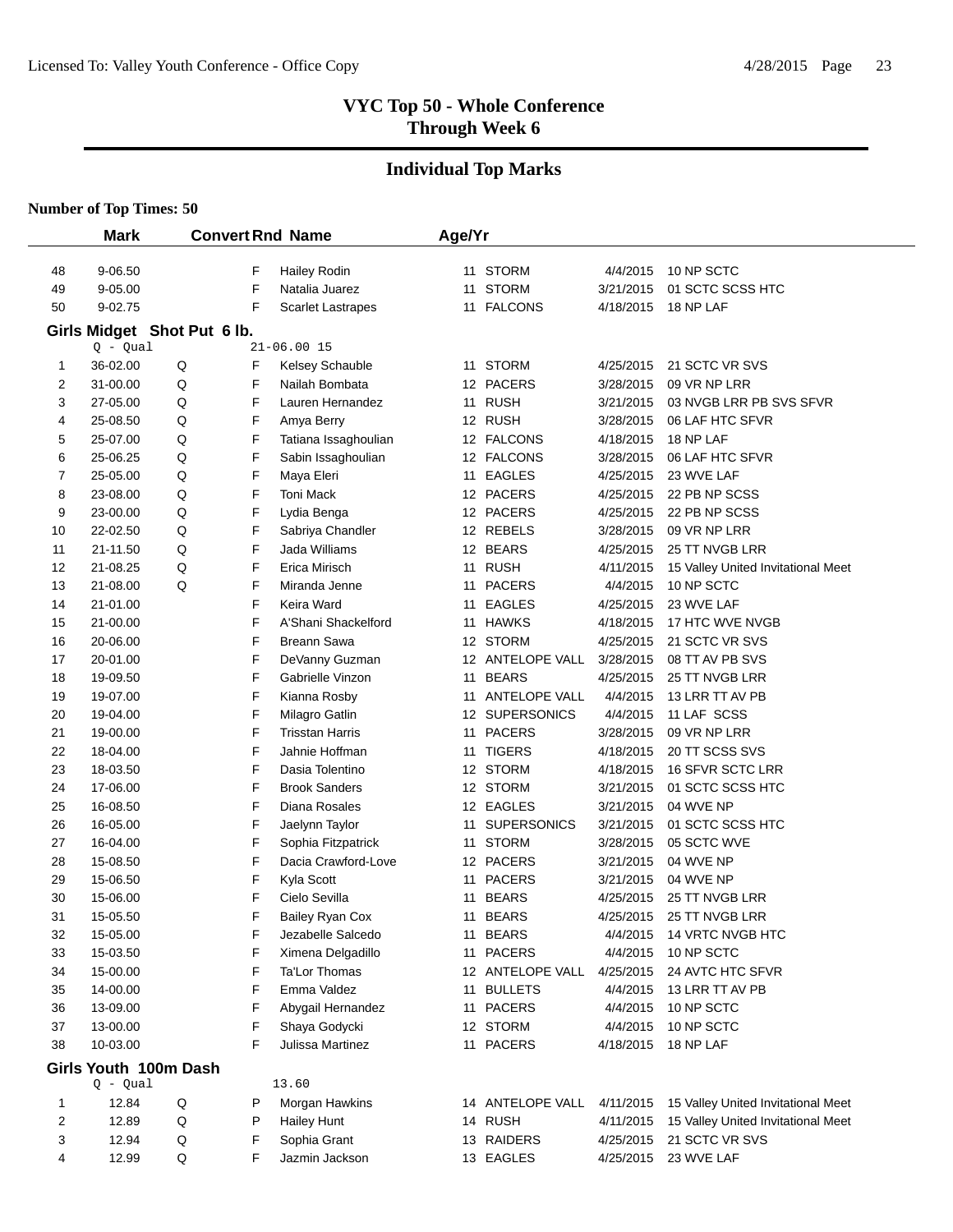# **Individual Top Marks**

|       | <b>Mark</b>           |   |   | <b>Convert Rnd Name</b> | Age/Yr |                  |           |                                    |
|-------|-----------------------|---|---|-------------------------|--------|------------------|-----------|------------------------------------|
| 5     | 13.04                 | Q | F | Janiah Brown            |        | 14 RAIDERS       | 4/25/2015 | 21 SCTC VR SVS                     |
| 6     | 13.12                 | Q | F | Shani Reed              |        | 14 EAGLES        | 4/18/2015 | 17 HTC WVE NVGB                    |
| 7     | 13.15                 | Q | F | Montana James           |        | 14 STORM         | 3/28/2015 | 05 SCTC WVE                        |
| 8     | 13.19                 | Q | P | Jolie Thymes            |        | 13 PACERS        | 4/11/2015 | 15 Valley United Invitational Meet |
| 9     | 13.21                 | Q | F | Samantha Patierno       |        | 13 EAGLES        | 4/25/2015 | 23 WVE LAF                         |
| 10    | 13.24                 | Q | F | <b>Madison Dietz</b>    |        | 13 RUSH          | 4/18/2015 | 16 SFVR SCTC LRR                   |
| 11    | 13.32                 | Q | P | DaJahnae Jackson        |        | 14 SUPERSONICS   | 4/11/2015 | 15 Valley United Invitational Meet |
| 12    | 13.40                 | Q | F | <b>Destiny Collins</b>  |        | 14 EAGLES        | 3/28/2015 | 05 SCTC WVE                        |
| 13    | 13.52                 | Q | P | Noelani Casey           |        | 13 SUPERSONICS   | 4/11/2015 | 15 Valley United Invitational Meet |
| 14    | 13.53                 | Q | P | Londyn Cole             |        | 13 RUSH          | 4/11/2015 | 15 Valley United Invitational Meet |
| 15    | 13.54                 | Q | F | Delaney Sherwood        |        | 13 STORM         | 4/25/2015 | 21 SCTC VR SVS                     |
| 16    | 13.55                 | Q | F | <b>Bailey Umans</b>     |        | 14 EAGLES        | 4/25/2015 | 23 WVE LAF                         |
| 17    | 13.56                 | Q | F | Jaszaya Pardue          |        | 14 BULLETS       | 4/25/2015 | 22 PB NP SCSS                      |
| 18    | 13.60                 | Q | F | Gianna Ros              |        | 14 RAIDERS       | 4/25/2015 | 21 SCTC VR SVS                     |
| 19    | 13.73                 |   | P | Cheyenne Tryon          |        | 14 ANTELOPE VALL | 4/11/2015 | 15 Valley United Invitational Meet |
| 20    | 13.81                 |   | F | Janae O'Neal            |        | 13 REBELS        | 4/4/2015  | 13 LRR TT AV PB                    |
| $21*$ | 13.85                 |   | P | Simone Miles            |        | 13 PACERS        | 4/11/2015 | 15 Valley United Invitational Meet |
| $21*$ | 13.85                 |   | P | <b>Trinity King</b>     |        | 14 RUSH          | 4/11/2015 | 15 Valley United Invitational Meet |
| 23    | 13.95                 |   | P | <b>Ashley Simmons</b>   |        | 13 PACERS        | 4/11/2015 | 15 Valley United Invitational Meet |
| 24    | 13.97                 |   | F | Anayah Roberts          |        | 13 BULLETS       | 4/25/2015 | 22 PB NP SCSS                      |
| 25    | 13.99                 |   | F | Dakota Grant            |        | 14 REBELS        | 4/18/2015 | <b>16 SFVR SCTC LRR</b>            |
| 26    | 14.00                 |   | F | Havana Thomas           |        | 13 EAGLES        | 4/4/2015  | 12 SVS WVE SFVR                    |
| 27    | 14.08                 |   | F | Kira Brown              |        | 14 EAGLES        | 4/25/2015 | 23 WVE LAF                         |
| 28    | 14.09                 |   | F | Carmen Martin           |        | 14 STORM         | 4/25/2015 | 21 SCTC VR SVS                     |
| 29    | 14.12                 |   | F | Daniela Flores          |        | 13 BULLETS       | 4/25/2015 | 22 PB NP SCSS                      |
| 30    | 14.14                 |   | F | Nichele Greer           |        | 13 SUPERSONICS   | 3/21/2015 | 01 SCTC SCSS HTC                   |
| 31    | 14.15                 |   | F | Kamryn Bouyett          |        | 14 EAGLES        | 4/25/2015 | 23 WVE LAF                         |
| 32    | 14.16                 |   | F | Journey Copeland        |        | 14 SUPERSONICS   | 4/25/2015 | 22 PB NP SCSS                      |
| 33    | 14.19                 |   | F | Chloe Mirisch           |        | 13 RUSH          | 4/18/2015 | 16 SFVR SCTC LRR                   |
| 34    | 14.20                 |   | P | Vanessa Ogbu            |        | 13 STORM         | 4/11/2015 | 15 Valley United Invitational Meet |
| 35    | 14.22                 |   | F | Hailey Golmon           |        | 14 SPARTANS      | 4/18/2015 | 20 TT SCSS SVS                     |
| 36    | 14.30                 |   | F | Iman Babineaux          |        | 13 REBELS        | 4/18/2015 | 16 SFVR SCTC LRR                   |
| 37    | 14.32                 |   | F | Kholanee Harris         |        | 13 ANTELOPE VALL | 4/18/2015 | 19 AV VR PB                        |
| $38*$ | 14.34                 |   | F | Sasha Godycki           |        | 14 STORM         | 4/18/2015 | 16 SFVR SCTC LRR                   |
| $38*$ | 14.34                 |   | F | Alexandra Grande        |        | 13 STORM         | 4/25/2015 | 21 SCTC VR SVS                     |
| 40    | 14.40                 |   | F | Miya Nakazawa           |        | 14 STORM         | 3/28/2015 | 05 SCTC WVE                        |
| 41*   | 14.41                 |   | F | Kai'Lynn Kelly          |        | 14 REBELS        | 4/18/2015 | 16 SFVR SCTC LRR                   |
| $41*$ | 14.41                 |   | F | <b>Ashley Maycott</b>   |        | 14 STORM         | 4/25/2015 | 21 SCTC VR SVS                     |
| 43    | 14.44                 |   | F | Alexis Owens            |        | 13 ANTELOPE VALL | 3/21/2015 | 02 LAF AV TT VR                    |
| 44    | 14.49                 |   | P | Ryann Patterson         |        | 13 ANTELOPE VALL | 4/11/2015 | 15 Valley United Invitational Meet |
| 45    | 14.55                 |   | P | Briana Johnson          |        | 14 FALCONS       | 4/11/2015 | 15 Valley United Invitational Meet |
| 46    | 14.58                 |   | P | Shyann Franklin         |        | 14 BEARS         | 4/11/2015 | 15 Valley United Invitational Meet |
| 47    | 14.63                 |   | F | Alaia Waters-Brown      |        | 14 RAIDERS       | 4/25/2015 | 21 SCTC VR SVS                     |
| 48*   | 14.69                 |   | F | Alexa Aguilar           |        | 14 STORM         | 4/25/2015 | 21 SCTC VR SVS                     |
| 48*   | 14.69                 |   | P | Mariah Brooks           |        | 14 REBELS        | 4/11/2015 | 15 Valley United Invitational Meet |
| 50    | 14.74                 |   | P | Chelsea Bran            |        | 14 PACERS        | 4/11/2015 | 15 Valley United Invitational Meet |
|       | Girls Youth 200m Dash |   |   |                         |        |                  |           |                                    |
|       | $Q - Qual$            |   |   | 28.30                   |        |                  |           |                                    |
| 1     | 26.36                 | Q | F | Sophia Grant            |        | 13 RAIDERS       | 4/25/2015 | 21 SCTC VR SVS                     |
|       |                       |   |   |                         |        |                  |           |                                    |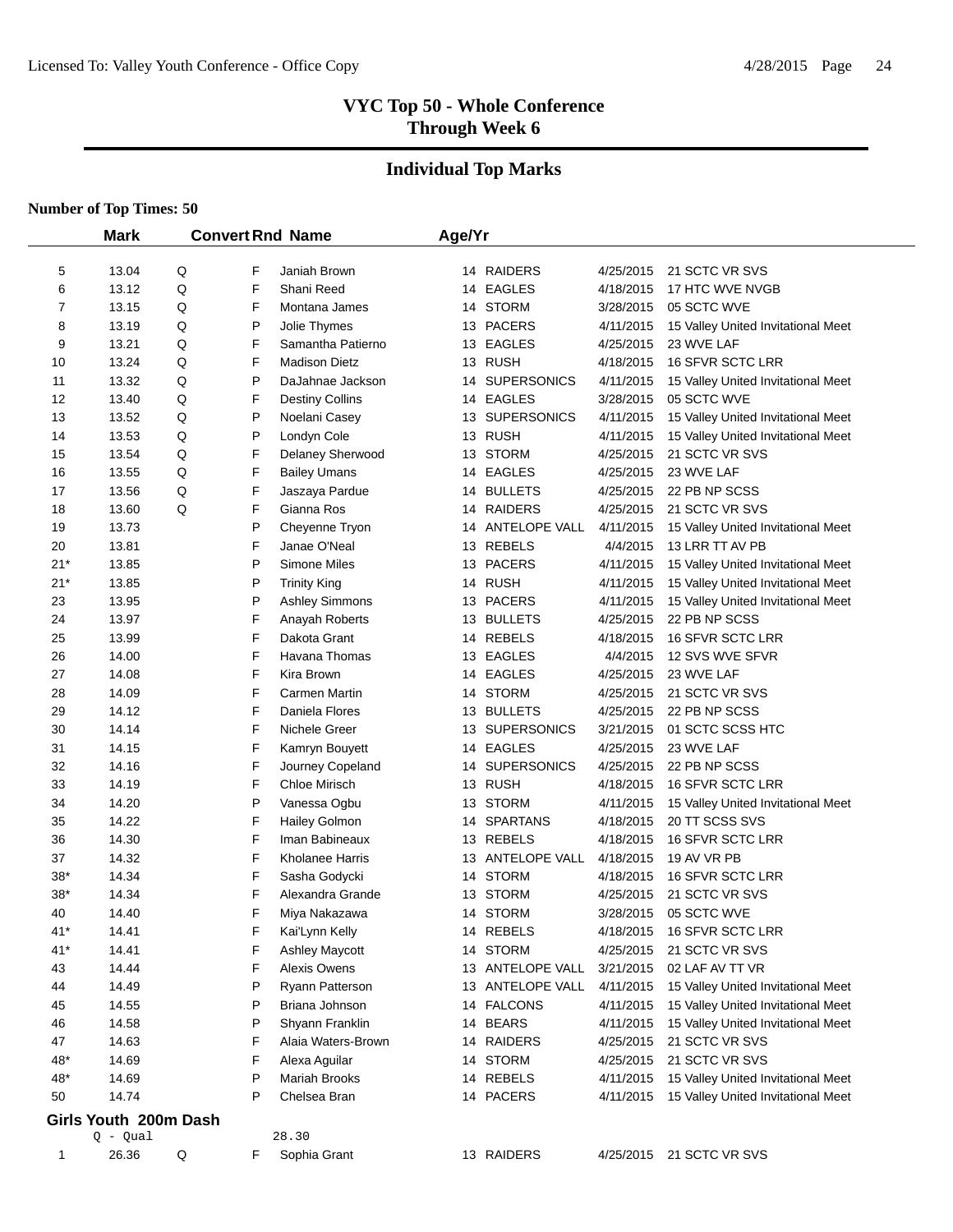# **Individual Top Marks**

|       | <b>Mark</b> |   | <b>Convert Rnd Name</b> |                        | Age/Yr |                  |           |                                    |
|-------|-------------|---|-------------------------|------------------------|--------|------------------|-----------|------------------------------------|
|       |             |   |                         |                        |        |                  |           |                                    |
| 2     | 26.48       | Q | F                       | Morgan Hawkins         |        | 14 ANTELOPE VALL | 3/28/2015 | 08 TT AV PB SVS                    |
| 3     | 26.72       | Q | F                       | <b>Hailey Hunt</b>     |        | 14 RUSH          | 4/4/2015  | 12 SVS WVE SFVR                    |
| 4     | 26.87       | Q | F                       | Janiah Brown           |        | 14 RAIDERS       | 4/25/2015 | 21 SCTC VR SVS                     |
| 5     | 26.95       | Q | F                       | <b>Madison Dietz</b>   |        | 13 RUSH          | 4/4/2015  | 12 SVS WVE SFVR                    |
| 6     | 27.09       | Q | F                       | Jazmin Jackson         |        | 13 EAGLES        | 4/11/2015 | 15 Valley United Invitational Meet |
| 7     | 27.16       | Q | F                       | DaJahnae Jackson       |        | 14 SUPERSONICS   | 4/18/2015 | 20 TT SCSS SVS                     |
| 8     | 27.27       | Q | F                       | Jaszaya Pardue         |        | 14 BULLETS       | 3/28/2015 | 08 TT AV PB SVS                    |
| 9     | 27.67       | Q | F                       | <b>Destiny Collins</b> |        | 14 EAGLES        | 4/11/2015 | 15 Valley United Invitational Meet |
| 10    | 27.69       | Q | F                       | Shani Reed             |        | 14 EAGLES        | 4/4/2015  | 12 SVS WVE SFVR                    |
| 11    | 27.80       | Q | F                       | Noelani Casey          |        | 13 SUPERSONICS   | 4/18/2015 | 20 TT SCSS SVS                     |
| 12    | 27.81       | Q | F                       | Janae O'Neal           |        | 13 REBELS        | 4/4/2015  | 13 LRR TT AV PB                    |
| 13    | 27.86       | Q | F                       | Samantha Patierno      |        | 13 EAGLES        | 4/4/2015  | 12 SVS WVE SFVR                    |
| 14    | 27.92       | Q | F                       | Antjuanyce Farmer      |        | 13 PACERS        | 4/11/2015 | 15 Valley United Invitational Meet |
| 15    | 28.08       | Q | F                       | Gabrielle Ellis        |        | 14 STORM         | 4/11/2015 | 15 Valley United Invitational Meet |
| 16    | 28.29       | Q | F                       | Delaney Sherwood       |        | 13 STORM         | 4/25/2015 | 21 SCTC VR SVS                     |
| 17    | 28.41       |   | F                       | Jolie Thymes           |        | 13 PACERS        | 4/4/2015  | 10 NP SCTC                         |
| 18    | 28.49       |   | F                       | Gianna Ros             |        | 14 RAIDERS       | 3/21/2015 | 02 LAF AV TT VR                    |
| 19    | 28.53       |   | F                       | Montana James          |        | 14 STORM         | 3/28/2015 | 05 SCTC WVE                        |
| 20    | 28.75       |   | F                       | Londyn Cole            |        | 13 RUSH          | 4/18/2015 | 16 SFVR SCTC LRR                   |
| 21    | 28.88       |   | F                       | Nichele Greer          |        | 13 SUPERSONICS   | 4/18/2015 | 20 TT SCSS SVS                     |
| 22    | 28.98       |   | F                       | Amaya Smith            |        | 14 SUPERSONICS   | 4/18/2015 | 20 TT SCSS SVS                     |
| 23    | 29.09       |   | F                       | Cheyenne Tryon         |        | 14 ANTELOPE VALL | 4/4/2015  | 13 LRR TT AV PB                    |
| 24    | 29.14       |   | F                       | Iman Babineaux         |        | 13 REBELS        | 4/18/2015 | 16 SFVR SCTC LRR                   |
| 25    | 29.20       |   | F                       | Sasha Godycki          |        | 14 STORM         | 4/18/2015 | 16 SFVR SCTC LRR                   |
| 26    | 29.28       |   | F                       | <b>Trinity King</b>    |        | 14 RUSH          | 4/11/2015 | 15 Valley United Invitational Meet |
| 27    | 29.35       |   | F                       | Havana Thomas          |        | 13 EAGLES        | 4/18/2015 | 17 HTC WVE NVGB                    |
| 28    | 29.40       |   | F                       | Kai'Lynn Kelly         |        | 14 REBELS        | 4/4/2015  | 13 LRR TT AV PB                    |
| 29    | 29.41       |   | F                       | Kira Brown             |        | 14 EAGLES        | 4/25/2015 | 23 WVE LAF                         |
| 30    | 29.58       |   | F                       | <b>Ashley Simmons</b>  |        | 13 PACERS        | 4/4/2015  | 10 NP SCTC                         |
| 31    | 29.62       |   | F                       | <b>Ashley Maycott</b>  |        | 14 STORM         | 4/25/2015 | 21 SCTC VR SVS                     |
| 32    | 29.71       |   | F                       | Ashley Cooper          |        | 14 REBELS        | 4/4/2015  | 13 LRR TT AV PB                    |
| 33    | 29.75       |   | F                       | Tanya Serna            |        | 14 PACERS        | 4/18/2015 | 18 NP LAF                          |
| 34    | 29.76       |   | F                       | Kholanee Harris        |        | 13 ANTELOPE VALL | 3/21/2015 | 02 LAF AV TT VR                    |
| 35    | 29.79       |   | F                       | Dakota Grant           |        | 14 REBELS        | 4/18/2015 | 16 SFVR SCTC LRR                   |
| 36    | 29.80       |   | F                       | Daniela Flores         |        | 13 BULLETS       | 3/28/2015 | 08 TT AV PB SVS                    |
| 37    | 29.91       |   | F                       | Simone Miles           |        | 13 PACERS        | 4/11/2015 | 15 Valley United Invitational Meet |
| 38    | 30.01       |   | F                       | Alexandra Grande       |        | 13 STORM         | 4/25/2015 | 21 SCTC VR SVS                     |
| 39    | 30.07       |   | F                       | Chloe Mirisch          |        | 13 RUSH          | 4/11/2015 | 15 Valley United Invitational Meet |
| 40    | 30.17       |   | F                       | Ryann Patterson        |        | 13 ANTELOPE VALL | 3/28/2015 | 08 TT AV PB SVS                    |
| 41    | 30.42       |   | F                       | Lamaya Robinson        |        | 13 PACERS        | 4/11/2015 | 15 Valley United Invitational Meet |
| 42    | 30.71       |   | F                       | Alexis Owens           |        | 13 ANTELOPE VALL | 3/21/2015 | 02 LAF AV TT VR                    |
| $43*$ | 30.78       |   | F                       | Lia Maldonado          |        | 13 BEARS         | 4/18/2015 | 17 HTC WVE NVGB                    |
| $43*$ | 30.78       |   | F                       | Akugbe Obazee          |        | 14 BULLETS       | 4/18/2015 | 19 AV VR PB                        |
| 45    | 30.93       |   | F                       | Kamryn Bouyett         |        | 14 EAGLES        | 4/18/2015 | 17 HTC WVE NVGB                    |
| 46    | 31.03       |   | F                       | Arantza Vilchis-Zarate |        | 13 FALCONS       | 4/18/2015 | 18 NP LAF                          |
| 47    | 31.11       |   | F                       | Journey Copeland       |        | 14 SUPERSONICS   | 4/4/2015  | 11 LAF SCSS                        |
| 48    | 31.12       |   | F                       | <b>Tahlia White</b>    |        | 14 FALCONS       | 4/18/2015 | 18 NP LAF                          |
| 49    | 31.23       |   | F                       | Alexa Aguilar          |        | 14 STORM         | 3/28/2015 | 05 SCTC WVE                        |
| 50    | 31.34       |   | F                       | Serena Broome          |        | 13 EAGLES        |           | 4/18/2015 17 HTC WVE NVGB          |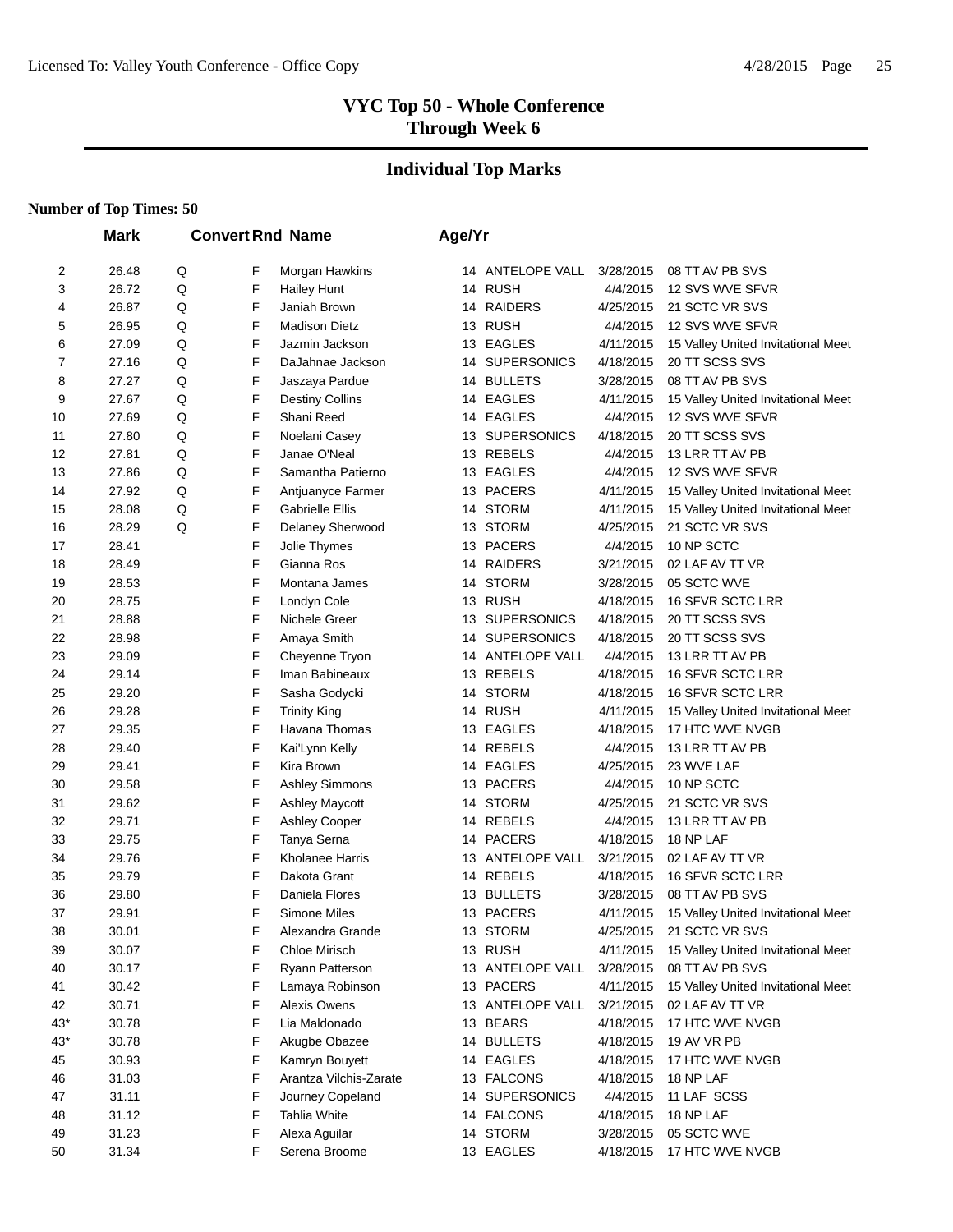#### **Individual Top Marks**

**Number of Top Times: 50**

 $\overline{\phantom{0}}$ 

|                       | <b>Mark</b> |   |   | <b>Convert Rnd Name</b> | Age/Yr |                  |           |                                    |  |  |  |
|-----------------------|-------------|---|---|-------------------------|--------|------------------|-----------|------------------------------------|--|--|--|
|                       |             |   |   |                         |        |                  |           |                                    |  |  |  |
| Girls Youth 400m Dash |             |   |   |                         |        |                  |           |                                    |  |  |  |
|                       | $Q - Qual$  |   |   | 1:06.20                 |        |                  |           |                                    |  |  |  |
| 1                     | 59.74       | Q | F | Sophia Grant            |        | 13 RAIDERS       | 4/11/2015 | 15 Valley United Invitational Meet |  |  |  |
| $\overline{2}$        | 59.88       | Q | F | Janiah Brown            |        | 14 RAIDERS       | 4/4/2015  | 14 VRTC NVGB HTC                   |  |  |  |
| 3                     | 1:00.98     | Q | F | Jaszaya Pardue          |        | 14 BULLETS       | 4/4/2015  | 13 LRR TT AV PB                    |  |  |  |
| 4                     | 1:01.66     | Q | F | Janae O'Neal            |        | 13 REBELS        | 4/11/2015 | 15 Valley United Invitational Meet |  |  |  |
| 5                     | 1:01.69     | Q | F | <b>Gabrielle Ellis</b>  |        | 14 STORM         | 4/11/2015 | 15 Valley United Invitational Meet |  |  |  |
| 6                     | 1:02.13     | Q | F | <b>Madison Dietz</b>    |        | 13 RUSH          | 4/11/2015 | 15 Valley United Invitational Meet |  |  |  |
| $\overline{7}$        | 1:02.49     | Q | F | <b>Hailey Golmon</b>    |        | 14 SPARTANS      | 4/18/2015 | 20 TT SCSS SVS                     |  |  |  |
| 8                     | 1:02.59     | Q | F | <b>Tori Waldeck</b>     |        | 13 STORM         | 4/18/2015 | <b>16 SFVR SCTC LRR</b>            |  |  |  |
| 9                     | 1:03.25     | Q | F | <b>Destiny Collins</b>  |        | 14 EAGLES        | 4/11/2015 | 15 Valley United Invitational Meet |  |  |  |
| 10                    | 1:04.20     | Q | F | Shelbi Schauble         |        | 14 STORM         | 3/28/2015 | 05 SCTC WVE                        |  |  |  |
| 11                    | 1:04.41     | Q | F | Iman Babineaux          |        | 13 REBELS        | 4/11/2015 | 15 Valley United Invitational Meet |  |  |  |
| 12                    | 1:04.86     | Q | F | Anayah Roberts          |        | 13 BULLETS       | 4/4/2015  | 13 LRR TT AV PB                    |  |  |  |
| $13*$                 | 1:05.87     | Q | F | Audra Coleman           |        | 13 REBELS        | 4/18/2015 | 16 SFVR SCTC LRR                   |  |  |  |
| $13*$                 | 1:05.87     | Q | F | Antjuanyce Farmer       |        | 13 PACERS        | 4/4/2015  | 10 NP SCTC                         |  |  |  |
| 15                    | 1:05.92     | Q | F | Havana Thomas           |        | 13 EAGLES        | 4/11/2015 | 15 Valley United Invitational Meet |  |  |  |
| 16                    | 1:06.21     |   | F | <b>Hailey Hunt</b>      |        | 14 RUSH          | 4/4/2015  | 12 SVS WVE SFVR                    |  |  |  |
| 17                    | 1:06.32     |   | F | Saporah Johnson         |        | 14 PACERS        | 4/25/2015 | 22 PB NP SCSS                      |  |  |  |
| $18*$                 | 1:06.44     |   | F | Tanya Serna             |        | 14 PACERS        | 4/18/2015 | 18 NP LAF                          |  |  |  |
| $18*$                 | 1:06.44     |   | F | <b>Ashley Simmons</b>   |        | 13 PACERS        | 4/18/2015 | 18 NP LAF                          |  |  |  |
| 20                    | 1:06.54     |   | F | Akugbe Obazee           |        | 14 BULLETS       | 4/18/2015 | 19 AV VR PB                        |  |  |  |
| 21                    | 1:06.59     |   | F | <b>Simone Miles</b>     |        | 13 PACERS        | 4/25/2015 | 22 PB NP SCSS                      |  |  |  |
| 22                    | 1:06.60     |   | F | Shani Reed              |        | 14 EAGLES        | 3/28/2015 | 05 SCTC WVE                        |  |  |  |
| 23                    | 1:06.94     |   | F | DaJahnae Jackson        |        | 14 SUPERSONICS   | 4/4/2015  | 11 LAF SCSS                        |  |  |  |
| 24                    | 1:07.04     |   | F | Lamaya Robinson         |        | 13 PACERS        | 4/11/2015 | 15 Valley United Invitational Meet |  |  |  |
| 25                    | 1:07.61     |   | F | Chloe Mirisch           |        | 13 RUSH          | 4/4/2015  | 12 SVS WVE SFVR                    |  |  |  |
| 26                    | 1:07.71     |   | F | Amaya Smith             |        | 14 SUPERSONICS   | 3/21/2015 | 01 SCTC SCSS HTC                   |  |  |  |
| 27                    | 1:07.86     |   | F | Daniela Flores          |        | 13 BULLETS       | 4/18/2015 | 19 AV VR PB                        |  |  |  |
| 28                    | 1:07.94     |   | F | Olivia Hernandez        |        | 13 PACERS        | 4/25/2015 | 22 PB NP SCSS                      |  |  |  |
| 29                    | 1:08.04     |   | F | Sienna Frye             |        | 13 STORM         | 4/25/2015 | 21 SCTC VR SVS                     |  |  |  |
| 30                    | 1:08.10     |   | F | Alexis Whitfield        |        | 13 EAGLES        | 4/4/2015  | 12 SVS WVE SFVR                    |  |  |  |
| 31                    | 1:08.40     |   | F | <b>Kholanee Harris</b>  |        | 13 ANTELOPE VALL | 4/18/2015 | 19 AV VR PB                        |  |  |  |
| 32                    | 1:08.79     |   | F | Nichele Greer           |        | 13 SUPERSONICS   | 4/25/2015 | 22 PB NP SCSS                      |  |  |  |
| 33                    | 1:09.01     |   | F | Morgan Hawkins          |        | 14 ANTELOPE VALL | 4/18/2015 | 19 AV VR PB                        |  |  |  |
| 34                    | 1:09.28     |   | F | Serena Broome           |        | 13 EAGLES        | 4/11/2015 | 15 Valley United Invitational Meet |  |  |  |
| 35                    | 1:09.36     |   | F | Cheyenne Tryon          |        | 14 ANTELOPE VALL | 4/25/2015 | 24 AVTC HTC SFVR                   |  |  |  |
| 36                    | 1:09.39     |   | F | Joyce Li                |        | 13 PACERS        | 4/18/2015 | 18 NP LAF                          |  |  |  |
| $37*$                 | 1:09.67     |   | F | Sasha Godycki           |        | 14 STORM         | 4/25/2015 | 21 SCTC VR SVS                     |  |  |  |
| $37*$                 | 1:09.67     |   | F | Celeste Clink           |        | 14 EAGLES        | 4/18/2015 | 17 HTC WVE NVGB                    |  |  |  |
| 39                    | 1:10.01     |   | F | Lia Maldonado           |        | 13 BEARS         | 4/4/2015  | 14 VRTC NVGB HTC                   |  |  |  |
| 40                    | 1:10.16     |   | F | Ryann Patterson         |        | 13 ANTELOPE VALL | 4/18/2015 | 19 AV VR PB                        |  |  |  |
| $41*$                 | 1:10.20     |   | F | Jolie Thymes            |        | 13 PACERS        | 4/18/2015 | 18 NP LAF                          |  |  |  |
| $41*$                 | 1:10.20     |   | F | Annika Anderson         |        | 13 FALCONS       | 4/18/2015 | 18 NP LAF                          |  |  |  |
| 43                    | 1:10.25     |   | F | Gianna Ros              |        | 14 RAIDERS       | 4/4/2015  | 14 VRTC NVGB HTC                   |  |  |  |
| 44                    | 1:10.50     |   | F | <b>Trinity King</b>     |        | 14 RUSH          | 4/4/2015  | 12 SVS WVE SFVR                    |  |  |  |
| 45                    | 1:10.64     |   | F | Sophia Gannon           |        | 13 STORM         | 4/25/2015 | 21 SCTC VR SVS                     |  |  |  |
| 46                    | 1:10.89     |   | F | Makenna Smollen         |        | 14 SPARTANS      | 3/28/2015 | 08 TT AV PB SVS                    |  |  |  |
| 47                    | 1:11.27     |   | F | <b>Brienna Burkett</b>  |        | 14 SPARTANS      | 4/25/2015 | 21 SCTC VR SVS                     |  |  |  |
|                       |             |   |   |                         |        |                  |           |                                    |  |  |  |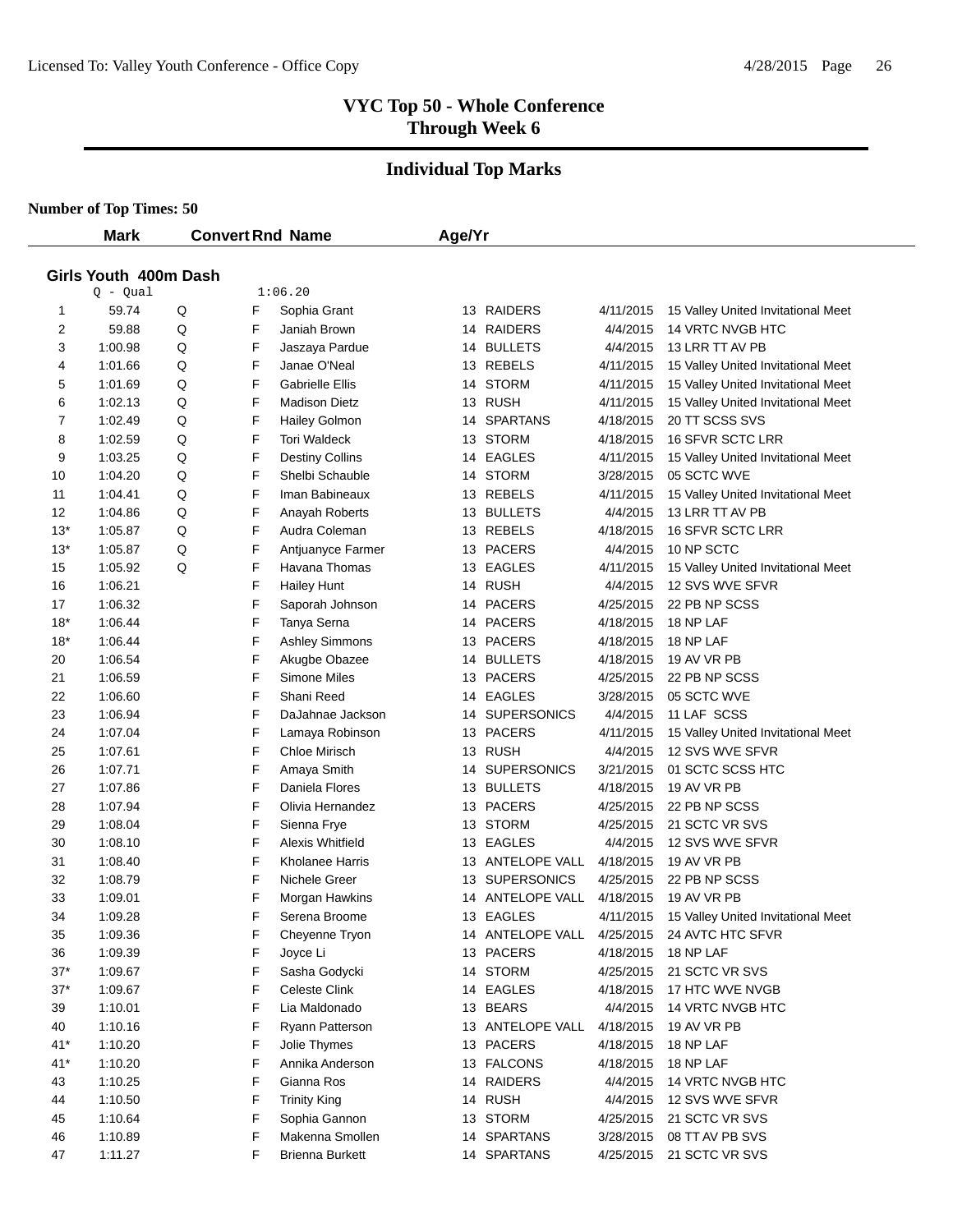# **Individual Top Marks**

|          | <b>Mark</b>          |   |        | <b>Convert Rnd Name</b>      | Age/Yr |                            |                        |                                                   |
|----------|----------------------|---|--------|------------------------------|--------|----------------------------|------------------------|---------------------------------------------------|
| 48       | 1:11.35              |   | F      | Kira Brown                   |        | 14 EAGLES                  | 4/4/2015               | 12 SVS WVE SFVR                                   |
| 49       | 1:11.41              |   | F      | Michelle Tsujimoto           |        | 13 HAWKS                   | 3/28/2015              | 06 LAF HTC SFVR                                   |
| 50       | 1:11.43              |   | F      | Alexis Owens                 |        | 13 ANTELOPE VALL           | 4/11/2015              | 15 Valley United Invitational Meet                |
|          | Girls Youth 800m Run |   |        |                              |        |                            |                        |                                                   |
|          | $Q - Qual$           |   |        | 2:39.35                      |        |                            |                        |                                                   |
| 1        | 2:20.86              | Q | F      | <b>Hailey Golmon</b>         |        | 14 SPARTANS                | 4/11/2015              | 15 Valley United Invitational Meet                |
| 2        | 2:22.97              | Q | F      | Janiah Brown                 |        | 14 RAIDERS                 | 4/18/2015              | 19 AV VR PB                                       |
| 3        | 2:29.58              | Q | F      | <b>Tori Waldeck</b>          | 13     | <b>STORM</b>               | 4/18/2015              | <b>16 SFVR SCTC LRR</b>                           |
| 4        | 2:31.63              | Q | F      | Jaszaya Pardue               |        | 14 BULLETS                 | 4/18/2015              | 19 AV VR PB                                       |
| 5        | 2:32.72              | Q | F      | Shelbi Schauble              |        | 14 STORM                   | 4/18/2015              | 16 SFVR SCTC LRR                                  |
| 6        | 2:32.78              | Q | F      | Audrey Dang                  |        | 13 STORM                   | 4/18/2015              | 16 SFVR SCTC LRR                                  |
| 7        | 2:33.02              | Q | F      | Kaela Berretta               |        | 13 STORM                   | 4/18/2015              | 16 SFVR SCTC LRR                                  |
| 8        | 2:35.38              | Q | F      | Audra Coleman                |        | 13 REBELS                  | 4/18/2015              | 16 SFVR SCTC LRR                                  |
| 9        | 2:37.76              | Q | F      | Olivia Hernandez             |        | 13 PACERS                  | 4/11/2015              | 15 Valley United Invitational Meet                |
| 10       | 2:38.46              | Q | F      | Sienna Frye                  |        | 13 STORM                   | 4/25/2015              | 21 SCTC VR SVS                                    |
| 11       | 2:38.86              | Q | F      | Amaya Aguilar                |        | 14 STORM                   | 4/18/2015              | 16 SFVR SCTC LRR                                  |
| 12       | 2:39.62              |   | F      | Serena Broome                |        | 13 EAGLES                  | 4/18/2015              | 17 HTC WVE NVGB                                   |
| 13       | 2:40.39              |   | F      | Maya Martinez                |        | 13 PACERS                  | 4/25/2015              | 22 PB NP SCSS                                     |
| 14       | 2:42.94              |   | F      | Mia Saunders                 |        | 13 FALCONS                 | 4/25/2015              | 23 WVE LAF                                        |
| 15       | 2:43.04              |   | F      | Saporah Johnson              |        | 14 PACERS                  | 4/18/2015              | 18 NP LAF                                         |
| 16       | 2:43.74              |   | F      | <b>Destiny Collins</b>       |        | 14 EAGLES                  | 4/18/2015              | 17 HTC WVE NVGB                                   |
| 17       | 2:44.00              |   | F      | Janae O'Neal                 |        | 13 REBELS                  | 4/25/2015              | 25 TT NVGB LRR                                    |
| 18       | 2:44.31              |   | F      | Sabrina Salcedo              |        | 14 BEARS                   | 4/11/2015              | 15 Valley United Invitational Meet                |
| 19       | 2:44.71              |   | F      | Stephanie Cobieya            |        | 14 PACERS                  | 4/4/2015               | 10 NP SCTC                                        |
| 20       | 2:45.99              |   | F      | Heaven Ramos                 |        | 14 RAIDERS                 | 3/21/2015              | 02 LAF AV TT VR                                   |
| 21       | 2:46.40              |   | F      | Annika Anderson              |        | 13 FALCONS                 | 4/11/2015              | 15 Valley United Invitational Meet                |
| 22       | 2:48.97              |   | F      | Sophia Gannon                |        | 13 STORM                   | 4/18/2015              | 16 SFVR SCTC LRR                                  |
| 23       | 2:49.31              |   | F      | Michelle Tsujimoto           |        | 13 HAWKS                   | 4/18/2015              | 17 HTC WVE NVGB                                   |
| 24       | 2:49.66              |   | F      | Kareena Tashjian             |        | 13 RAIDERS                 | 4/4/2015               | 14 VRTC NVGB HTC                                  |
| 25       | 2:50.83              |   | F      | Eliza Mancillas              | 14     | <b>BEARS</b>               | 4/18/2015              | 17 HTC WVE NVGB                                   |
| 26       | 2:52.67              |   | F      | Makenna Smollen              | 14     | <b>SPARTANS</b>            | 4/18/2015              | 20 TT SCSS SVS                                    |
| 27       | 2:52.77              |   | F      | Tanya Serna                  | 14     | <b>PACERS</b>              | 4/4/2015               | 10 NP SCTC                                        |
| 28       | 2:55.36              |   | F      | Kylie Rasplicka              |        | 14 STORM                   | 4/4/2015               | 10 NP SCTC                                        |
| 29       | 2:55.72              |   | F      | Sarah Benitez                |        | 13 STORM                   | 4/4/2015               | 10 NP SCTC                                        |
| 30       | 2:56.00              |   | F      | Iman Babineaux               | 13     | <b>REBELS</b>              | 4/25/2015              | 25 TT NVGB LRR                                    |
| 31       | 2:57.66              |   | F      | Alysa Branda                 |        | 14 STORM                   | 4/4/2015               | 10 NP SCTC                                        |
| 32       | 2:57.81              |   | F      | Melody Villar                |        | 13 PACERS                  | 3/21/2015              | 04 WVE NP                                         |
| 33       | 2:58.55              |   | F      | Lamaya Robinson              |        | 13 PACERS                  | 4/25/2015              | 22 PB NP SCSS                                     |
| 34       | 2:59.53              |   | F      | Amanda Lietz                 |        | 13 PACERS                  | 4/4/2015               | 10 NP SCTC                                        |
| 35       | 2:59.65              |   | F      | Rosa Linda Silva             |        | 14 BEARS                   | 4/18/2015              | 17 HTC WVE NVGB                                   |
| 36       | 3:00.04              |   | F      | Cheyenne Tryon               |        | 14 ANTELOPE VALL           | 4/25/2015              | 24 AVTC HTC SFVR                                  |
| 37       | 3:00.93              |   | F      | Miya Nakazawa                |        | 14 STORM                   | 3/28/2015<br>4/11/2015 | 05 SCTC WVE<br>15 Valley United Invitational Meet |
| 38       | 3:01.10              |   | F<br>F | Wenya Froling                |        | 13 SPARTANS                | 3/28/2015              | 07 NVGB SCSS                                      |
| 39       | 3:01.33              |   |        | DaJahnae Jackson             |        | 14 SUPERSONICS             |                        |                                                   |
| 40       | 3:02.47<br>3:05.20   |   | F<br>F | Noelani Casey<br>Riha Prasad |        | 13 SUPERSONICS<br>14 HAWKS | 3/21/2015<br>4/4/2015  | 01 SCTC SCSS HTC<br>14 VRTC NVGB HTC              |
| 41<br>42 | 3:06.66              |   | F      | Nichele Greer                |        | 13 SUPERSONICS             | 3/21/2015              | 01 SCTC SCSS HTC                                  |
| 43       | 3:08.87              |   | F      | <b>Brienna Burkett</b>       |        | 14 SPARTANS                | 4/4/2015               | 12 SVS WVE SFVR                                   |
| 44       | 3:19.15              |   | F      | Katrina Snyder               |        | 14 SPARTANS                | 3/28/2015              | 08 TT AV PB SVS                                   |
|          |                      |   |        |                              |        |                            |                        |                                                   |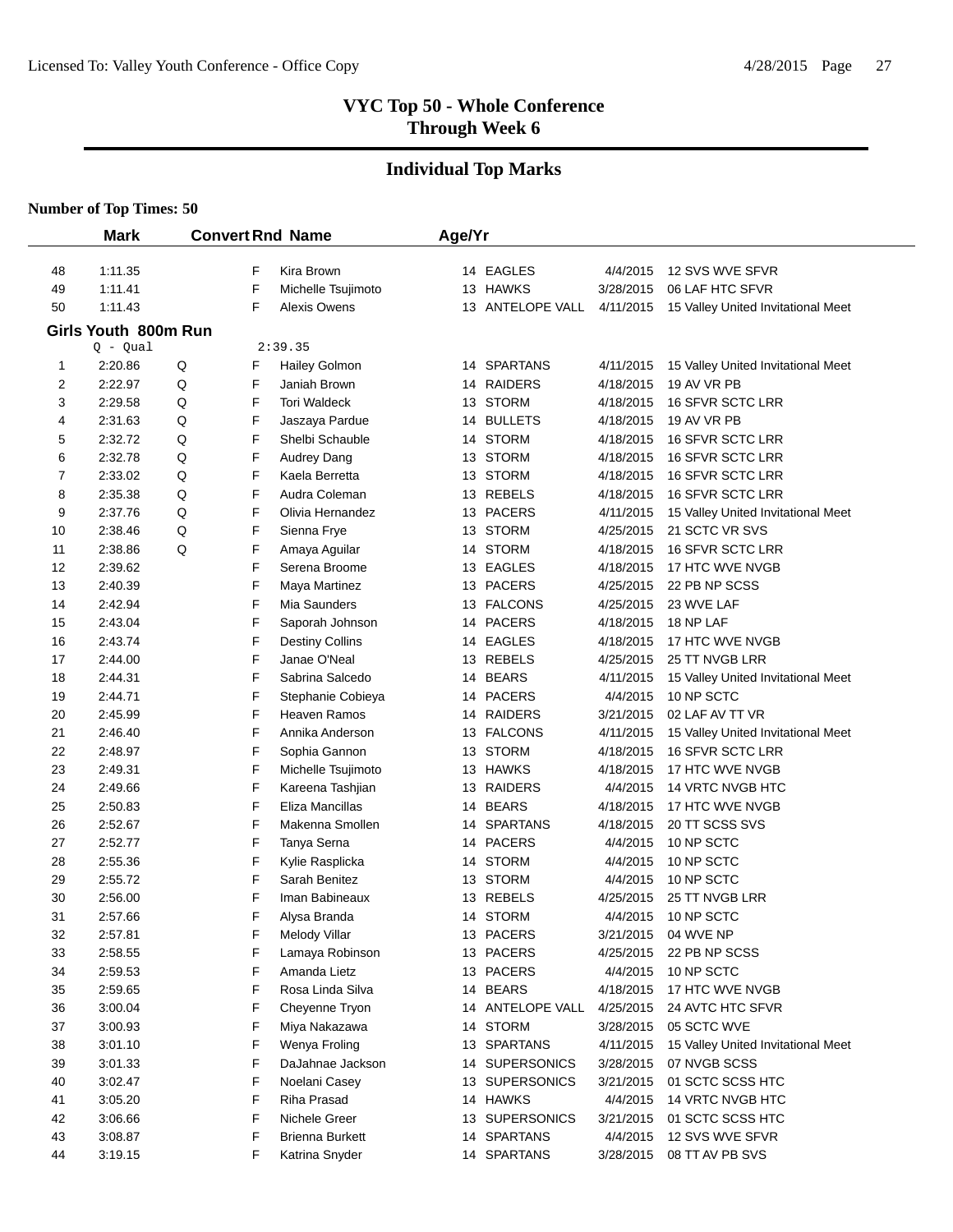#### **Individual Top Marks**

|                  | <b>Mark</b>           |        |        | <b>Convert Rnd Name</b>              | Age/Yr |                               |                        |                                                       |
|------------------|-----------------------|--------|--------|--------------------------------------|--------|-------------------------------|------------------------|-------------------------------------------------------|
|                  |                       |        |        |                                      |        |                               |                        |                                                       |
| 45<br>46         | 3:21.89<br>3:30.03    |        | F<br>F | Kaya Gretsch<br>Mariah Boaze         |        | 13 EAGLES<br>14 SUPERSONICS   | 3/21/2015<br>3/21/2015 | 04 WVE NP<br>01 SCTC SCSS HTC                         |
|                  |                       |        | F      |                                      |        |                               |                        |                                                       |
| 47               | 3:30.39<br>3:30.72    |        | F      | Samantha Lichstein                   |        | 13 SPARTANS<br>14 SPARTANS    | 4/11/2015<br>3/28/2015 | 15 Valley United Invitational Meet<br>08 TT AV PB SVS |
| 48               |                       |        | F      | Kaitlyn Haeussler                    |        |                               |                        |                                                       |
| 49               | 3:34.26<br>3:48.04    |        | F      | Journey Copeland<br>Celia Lanuza     |        | 14 SUPERSONICS<br>14 SPARTANS | 3/21/2015              | 01 SCTC SCSS HTC<br>20 TT SCSS SVS                    |
| 50               |                       |        |        |                                      |        |                               | 4/18/2015              |                                                       |
|                  | Girls Youth 1500m Run |        |        |                                      |        |                               |                        |                                                       |
|                  | $Q - Qual$            |        |        | 5:33.50                              |        | 14 SPARTANS                   |                        |                                                       |
| $\mathbf 1$<br>2 | 4:54.38<br>4:57.93    | Q<br>Q | F<br>F | Hailey Golmon<br><b>Tori Waldeck</b> |        | 13 STORM                      | 3/28/2015<br>4/25/2015 | 08 TT AV PB SVS<br>21 SCTC VR SVS                     |
| 3                | 5:02.88               | Q      | F      | Janiah Brown                         |        | 14 RAIDERS                    | 3/28/2015              | 09 VR NP LRR                                          |
| 4                | 5:12.44               | Q      | F      |                                      |        | 13 PACERS                     | 3/28/2015              | 09 VR NP LRR                                          |
| 5                | 5:15.31               | Q      | F      | Maya Martinez<br>Kaela Berretta      |        | 13 STORM                      | 4/25/2015              | 21 SCTC VR SVS                                        |
| 6                | 5:16.55               | Q      | F      | Audrey Dang                          |        | 13 STORM                      | 4/11/2015              | 15 Valley United Invitational Meet                    |
| 7                | 5:19.46               | Q      | F      | Sienna Frye                          |        | 13 STORM                      | 3/21/2015              | 01 SCTC SCSS HTC                                      |
| 8                | 5:28.03               | Q      | F      | Annika Anderson                      |        | 13 FALCONS                    | 4/18/2015              | 18 NP LAF                                             |
| 9                | 5:28.91               | Q      | F      | Mia Saunders                         |        | 13 FALCONS                    | 4/18/2015              | 18 NP LAF                                             |
| 10               | 5:29.14               | Q      | F      | Amaya Aguilar                        |        | 14 STORM                      | 4/25/2015              | 21 SCTC VR SVS                                        |
| 11               | 5:31.35               | Q      | F      | Olivia Hernandez                     |        | 13 PACERS                     | 4/18/2015              | 18 NP LAF                                             |
| 12               | 5:32.64               | Q      | F      | Stephanie Cobieya                    |        | 14 PACERS                     | 4/18/2015              | 18 NP LAF                                             |
| 13               | 5:33.26               | Q      | F      | Sabrina Salcedo                      |        | 14 BEARS                      | 4/11/2015              | 15 Valley United Invitational Meet                    |
| 14               | 5:39.00               |        | F      | Audra Coleman                        |        | 13 REBELS                     | 4/25/2015              | 25 TT NVGB LRR                                        |
| 15               | 5:40.24               |        | F      | Kylie Rasplicka                      |        | 14 STORM                      | 4/4/2015               | 10 NP SCTC                                            |
| 16               | 5:40.57               |        | F      | Sarah Benitez                        |        | 13 STORM                      | 4/25/2015              | 21 SCTC VR SVS                                        |
| 17               | 5:43.11               |        | F      | Shelbi Schauble                      |        | 14 STORM                      | 4/11/2015              | 15 Valley United Invitational Meet                    |
| 18               | 5:45.13               |        | F      | Kareena Tashjian                     |        | 13 RAIDERS                    | 4/25/2015              | 21 SCTC VR SVS                                        |
| 19               | 5:48.10               |        | F      | Michelle Tsujimoto                   |        | 13 HAWKS                      | 4/18/2015              | 17 HTC WVE NVGB                                       |
| 20               | 5:53.41               |        | F      | Eliza Mancillas                      |        | 14 BEARS                      | 4/18/2015              | 17 HTC WVE NVGB                                       |
| 21               | 5:54.98               |        | F      | Alysa Branda                         |        | 14 STORM                      | 4/4/2015               | 10 NP SCTC                                            |
| 22               | 6:11.36               |        | F      | Kayla Prieto                         |        | 14 STORM                      | 3/21/2015              | 01 SCTC SCSS HTC                                      |
| 23               | 6:11.82               |        | F      | <b>Grace Seper</b>                   |        | 14 STORM                      | 3/21/2015              | 01 SCTC SCSS HTC                                      |
| 24               | 6:17.63               |        | F      | Kaya Gretsch                         |        | 13 EAGLES                     | 3/28/2015              | 05 SCTC WVE                                           |
| 25               | 6:35.73               |        | F      | Jamie Garity                         |        | 13 PACERS                     | 3/28/2015              | 09 VR NP LRR                                          |
| 26               | 6:37.37               |        | F      | Alyssa Rodin                         |        | 13 STORM                      | 3/28/2015              | 05 SCTC WVE                                           |
| 27               | 7:13.78               |        | F      | Olivia Bates                         |        | 13 STORM                      | 4/4/2015               | 10 NP SCTC                                            |
|                  | Girls Youth 3000m Run |        |        |                                      |        |                               |                        |                                                       |
|                  | $Q - Qual$            |        |        | 12:59.00                             |        |                               |                        |                                                       |
| $\mathbf 1$      | 10:58.55              | Q      | F      | Janiah Brown                         |        | 14 RAIDERS                    | 4/4/2015               | 14 VRTC NVGB HTC                                      |
| 2                | 11:15.04              | Q      | F      | Hailey Golmon                        |        | 13 SPARTANS                   | 3/21/2015              | 03 NVGB LRR PB SVS SFVR                               |
| 3                | 11:24.80              | Q      | F      | Maya Martinez                        |        | 13 PACERS                     | 3/21/2015              | 04 WVE NP                                             |
| 4                | 11:27.00              | Q      | F      | Kaela Berretta                       |        | 13 STORM                      | 3/28/2015              | 05 SCTC WVE                                           |
| 5                | 11:27.20              | Q      | F      | Audrey Dang                          |        | 13 STORM                      | 3/28/2015              | 05 SCTC WVE                                           |
| 6                | 11:50.02              | Q      | F      | Stephanie Cobieya                    |        | 14 PACERS                     | 4/11/2015              | 15 Valley United Invitational Meet                    |
| 7                | 12:18.19              | Q      | F      | Sabrina Salcedo                      |        | 14 BEARS                      | 4/25/2015              | 25 TT NVGB LRR                                        |
| 8                | 12:18.85              | Q      | F      | Amaya Aguilar                        |        | 14 STORM                      | 3/28/2015              | 05 SCTC WVE                                           |
| 9                | 12:19.23              | Q      | F      | Kylie Rasplicka                      |        | 14 STORM                      | 4/18/2015              | 16 SFVR SCTC LRR                                      |
| 10               | 12:30.26              | Q      | F      | Mia Saunders                         |        | 13 FALCONS                    | 3/21/2015              | 02 LAF AV TT VR                                       |
| 11               | 12:41.49              | Q      | F      | Sarah Benitez                        |        | 13 STORM                      | 4/11/2015              | 15 Valley United Invitational Meet                    |
| 12               | 12:58.45              | Q      | F      | Eliza Mancillas                      |        | 14 BEARS                      | 4/4/2015               | 14 VRTC NVGB HTC                                      |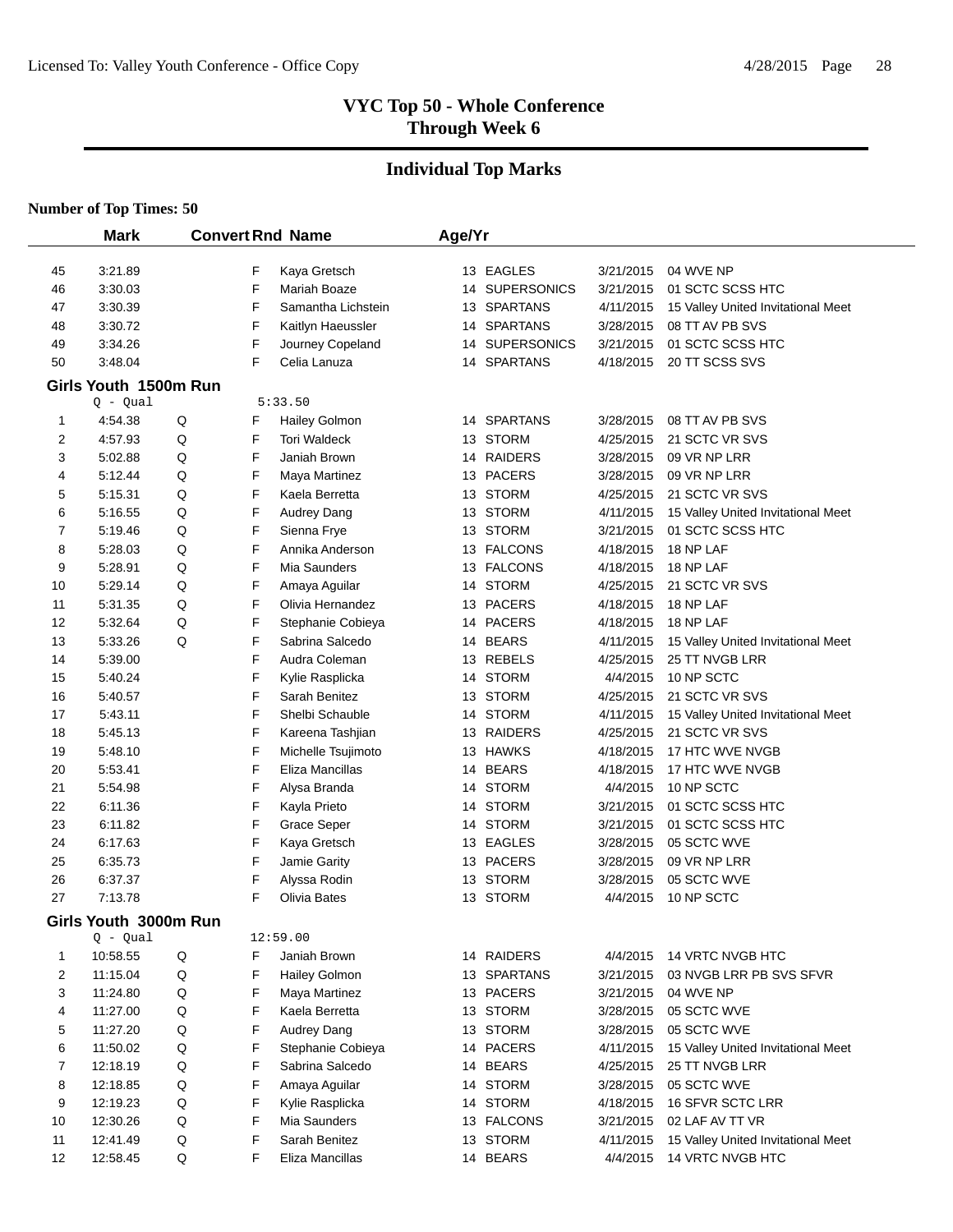#### **Individual Top Marks**

| <b>Mark</b> |                        | <b>Convert Rnd Name</b>      |        | Age/Yr                           |  |                             |                        |                                    |
|-------------|------------------------|------------------------------|--------|----------------------------------|--|-----------------------------|------------------------|------------------------------------|
|             |                        |                              |        |                                  |  |                             |                        |                                    |
| 13          | 13:00.76               |                              | F      | Kareena Tashjian                 |  | 13 RAIDERS                  | 4/11/2015              | 15 Valley United Invitational Meet |
| 14          | 13:26.18               |                              | F      | Alysa Branda                     |  | 14 STORM                    | 4/18/2015              | 16 SFVR SCTC LRR                   |
|             |                        | Girls Youth 100m Hurdles 30" |        |                                  |  |                             |                        |                                    |
|             | $Q - Qual$             |                              |        | 19.60 15                         |  |                             |                        |                                    |
| 1           | 16.83                  | Q                            | F      | Jazmin Jackson                   |  | 13 EAGLES                   | 4/18/2015              | 17 HTC WVE NVGB                    |
| 2           | 18.38                  | Q                            | F      | Chloe Mirisch                    |  | 13 RUSH                     | 4/18/2015              | 16 SFVR SCTC LRR                   |
| 3           | 19.25                  | Q                            | F      | Gianna Ros                       |  | 14 RAIDERS                  | 4/25/2015              | 21 SCTC VR SVS                     |
| 4<br>5      | 19.50<br>20.03         | Q                            | F<br>F | Nichele Greer<br>Samantha Larios |  | 13 SUPERSONICS<br>13 PACERS | 4/18/2015<br>4/18/2015 | 20 TT SCSS SVS<br>18 NP LAF        |
| 6           | 20.06                  |                              | F      | Amanda Lietz                     |  | 13 PACERS                   | 4/25/2015              | 22 PB NP SCSS                      |
| 7           | 20.15                  |                              | F      | Tanya Serna                      |  | 14 PACERS                   | 4/25/2015              | 22 PB NP SCSS                      |
| 8           | 20.24                  |                              | F      | Chelsea Bran                     |  | 14 PACERS                   | 4/18/2015              | 18 NP LAF                          |
| 9           | 20.44                  |                              | F      | Alexis Whitfield                 |  | 13 EAGLES                   | 4/18/2015              | 17 HTC WVE NVGB                    |
| 10          | 20.51                  |                              | F      | Shani Reed                       |  | 14 EAGLES                   | 3/28/2015              | 05 SCTC WVE                        |
| 11          | 20.55                  |                              | F      | Ashley Cooper                    |  | 14 REBELS                   | 4/4/2015               | 13 LRR TT AV PB                    |
| 12          | 20.56                  |                              | F      | Delaney Sherwood                 |  | 13 STORM                    | 3/28/2015              | 05 SCTC WVE                        |
| 13          | 20.69                  |                              | F      | Asia Perkins                     |  | 13 STORM                    | 4/4/2015               | 10 NP SCTC                         |
| 14          | 20.88                  |                              | F      | Lizbeth Solorzano                |  | 13 TIGERS                   | 4/18/2015              | 20 TT SCSS SVS                     |
| 15          | 20.99                  |                              | F      | <b>Isabel Sevilla</b>            |  | 13 BEARS                    | 4/18/2015              | 17 HTC WVE NVGB                    |
| 16          | 21.00                  |                              | F      | Eva Rimbenieks                   |  | 13 STORM                    | 4/25/2015              | 21 SCTC VR SVS                     |
| 17          | 21.18                  |                              | F      | Lia Maldonado                    |  | 13 BEARS                    | 4/11/2015              | 15 Valley United Invitational Meet |
| 18          | 21.40                  |                              | F      | Madison Nguyen                   |  | 13 PACERS                   | 4/4/2015               | 10 NP SCTC                         |
| 19          | 22.16                  |                              | F      | Olivia Bates                     |  | 13 STORM                    | 4/18/2015              | 16 SFVR SCTC LRR                   |
| 20          | 22.69                  |                              | F      | Korimaya Likins                  |  | 13 FALCONS                  | 4/18/2015              | 18 NP LAF                          |
| 21          | 23.36                  |                              | F      | McKenna Tribble                  |  | 13 FALCONS                  | 4/4/2015               | 11 LAF SCSS                        |
| 22          | 23.46                  |                              | F      | Silvia Lopez                     |  | 14 BEARS                    | 3/28/2015              | 07 NVGB SCSS                       |
| 23          | 24.38                  |                              | F      | Kaitlyn Fisher                   |  | 13 STORM                    | 4/18/2015              | 16 SFVR SCTC LRR                   |
|             | Girls Youth High Jump  |                              |        |                                  |  |                             |                        |                                    |
|             | $Q - Qual$             |                              |        | $4 - 04.00$                      |  |                             |                        |                                    |
| $1^*$       | 4-10.00                | Q                            | F      | <b>Celeste Clink</b>             |  | 14 EAGLES                   | 4/18/2015              | 17 HTC WVE NVGB                    |
| $1^*$       | 4-10.00                | Q                            | F      | Jazmin Jackson                   |  | 13 EAGLES                   | 4/11/2015              | 15 Valley United Invitational Meet |
| $3^*$       | 4-08.00                | Q                            | F      | Amanda Lietz                     |  | 13 PACERS                   | 4/11/2015              | 15 Valley United Invitational Meet |
| $3^*$       | 4-08.00                | Q                            | F      | Alexis Whitfield                 |  | 13 EAGLES                   | 3/28/2015              | 05 SCTC WVE                        |
| 5           | 4-06.00                | Q                            | F      | <b>Alexis Owens</b>              |  | 13 ANTELOPE VALL            | 4/25/2015              | 24 AVTC HTC SFVR                   |
| 6*          | 4-02.00                |                              | F      | Sophia Munoz                     |  | 14 BEARS                    | 4/18/2015              | 17 HTC WVE NVGB                    |
| $6*$        | 4-02.00                |                              | F      | Arantza Vilchis-Zarate           |  | 13 FALCONS                  | 4/18/2015              | 18 NP LAF                          |
| 6*          | 4-02.00                |                              | F      | Noelani Casey                    |  | 13 SUPERSONICS              | 4/25/2015              | 22 PB NP SCSS                      |
| 9*          | 4-00.00                |                              | F      | Briana Johnson                   |  | 14 FALCONS                  | 4/25/2015              | 23 WVE LAF                         |
| 9*          | 4-00.00                |                              | F      | Makenna Smollen                  |  | 14 SPARTANS                 | 4/25/2015              | 21 SCTC VR SVS                     |
| 11          | $3 - 10.00$            |                              | F      | Korimaya Likins                  |  | 13 FALCONS                  | 3/21/2015              | 02 LAF AV TT VR                    |
| $12*$       | 3-08.00                |                              | F      | Kaitlyn Haeussler                |  | 14 SPARTANS                 | 4/25/2015              | 21 SCTC VR SVS                     |
| $12*$       | 3-08.00                |                              | F      | Shyann Franklin                  |  | 13 BEARS                    | 3/21/2015              | 03 NVGB LRR PB SVS SFVR            |
| 14          | 3-04.00                |                              | F      | Kiera Holland                    |  | 14 SUPERSONICS              | 4/25/2015              | 22 PB NP SCSS                      |
|             | Girls Youth Long Jump  |                              |        |                                  |  |                             |                        |                                    |
| 1           | $Q - Qual$<br>16-01.00 | Q                            | F      | $14 - 01.00$<br>Sophia Grant     |  | 13 RAIDERS                  | 4/11/2015              | 15 Valley United Invitational Meet |
| 2           | 15-02.75               | Q                            | F      | Montana James                    |  | 14 STORM                    | 4/4/2015               | 10 NP SCTC                         |
| 3           | 15-01.00               | Q                            | F      | Havana Thomas                    |  | 13 EAGLES                   | 4/18/2015              | 17 HTC WVE NVGB                    |
| 4           | 14-04.00               | Q                            | F      | Alyssa Ochoa                     |  | 14 EAGLES                   | 4/25/2015              | 23 WVE LAF                         |
|             |                        |                              |        |                                  |  |                             |                        |                                    |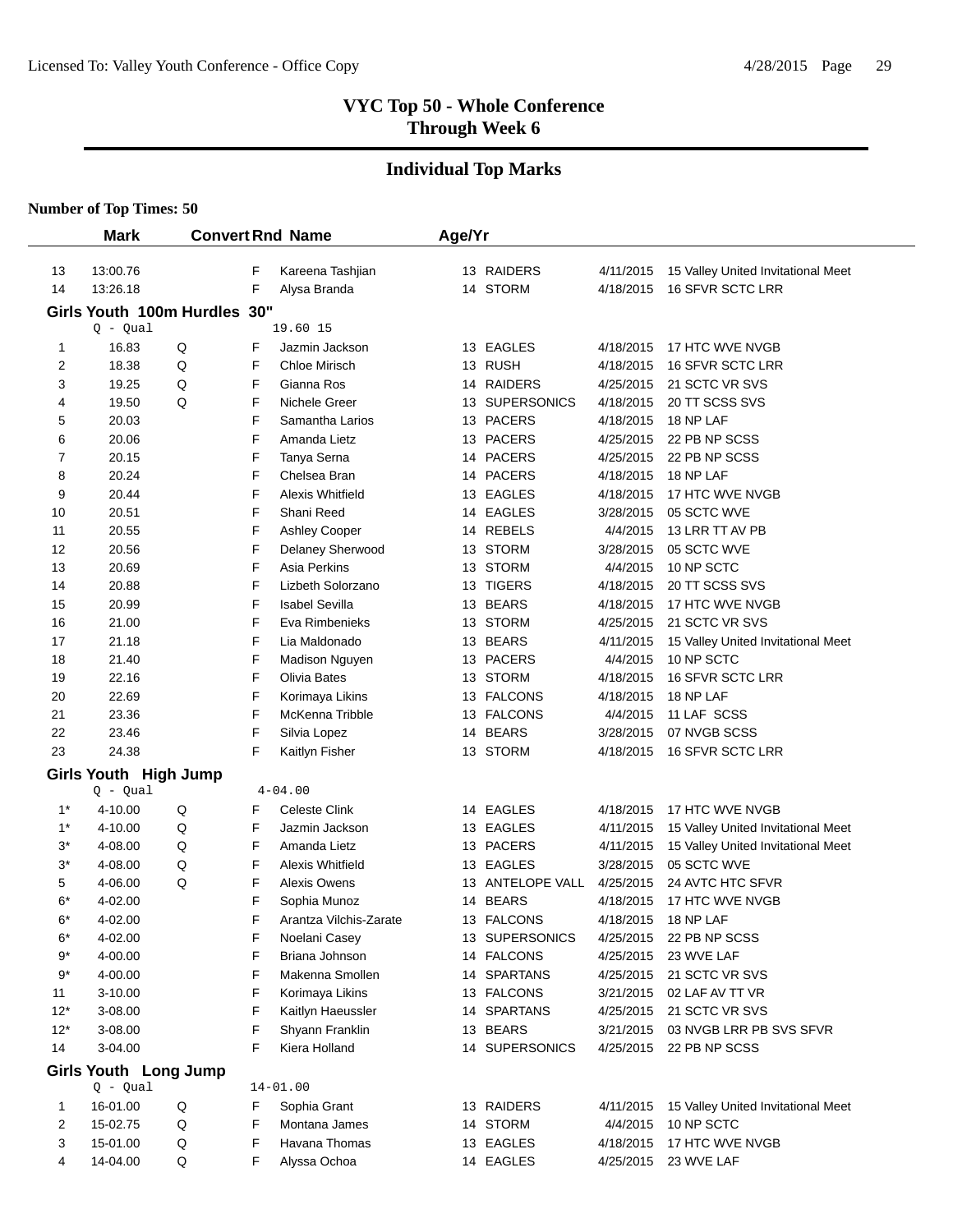#### **Individual Top Marks**

|              | <b>Mark</b>                  |   |   | <b>Convert Rnd Name</b>    | Age/Yr |                  |           |                                    |
|--------------|------------------------------|---|---|----------------------------|--------|------------------|-----------|------------------------------------|
|              |                              |   |   |                            |        |                  |           |                                    |
| 5            | 13-10.50                     |   | F | Samantha Patierno          |        | 13 EAGLES        | 4/4/2015  | 12 SVS WVE SFVR                    |
| 6            | 13-07.50                     |   | F | Kholanee Harris            |        | 13 ANTELOPE VALL | 4/4/2015  | 13 LRR TT AV PB                    |
| 7            | 13-03.00                     |   | F | Lamar'Ra Johnson           |        | 14 ANTELOPE VALL | 4/25/2015 | 24 AVTC HTC SFVR                   |
| 8*           | 13-00.50                     |   | F | <b>Melonie Tate</b>        |        | 13 ANTELOPE VALL | 4/25/2015 | 24 AVTC HTC SFVR                   |
| $8*$         | 13-00.50                     |   | F | Megan McDonald             |        | 14 STORM         | 3/21/2015 | 01 SCTC SCSS HTC                   |
| 10           | 12-11.50                     |   | F | Chloe Mirisch              |        | 12 RUSH          | 3/21/2015 | 03 NVGB LRR PB SVS SFVR            |
| 11           | 12-10.50                     |   | F | Journey Copeland           |        | 14 SUPERSONICS   | 4/25/2015 | 22 PB NP SCSS                      |
| 12           | 12-09.50                     |   | F | <b>Bayley Dickinson</b>    |        | 13 FALCONS       | 3/21/2015 | 02 LAF AV TT VR                    |
| 13           | 12-08.50                     |   | F | Morgan Hawkins             |        | 14 ANTELOPE VALL | 4/4/2015  | 13 LRR TT AV PB                    |
| 14           | 12-04.50                     |   | F | Kiki Howe                  |        | 14 RAIDERS       | 4/25/2015 | 21 SCTC VR SVS                     |
| 15           | 12-04.00                     |   | F | <b>Ryann Patterson</b>     |        | 13 ANTELOPE VALL | 4/4/2015  | 13 LRR TT AV PB                    |
| 16           | 12-00.50                     |   | F | Amy Ramirez                |        | 13 RAIDERS       | 4/25/2015 | 21 SCTC VR SVS                     |
| 17           | 11-10.00                     |   | F | Alexis Armenta             |        | 13 ANTELOPE VALL | 4/4/2015  | 13 LRR TT AV PB                    |
| $18*$        | 11-08.00                     |   | F | <b>Sydney Mueller</b>      |        | 14 FALCONS       | 4/25/2015 | 23 WVE LAF                         |
| $18*$        | 11-08.00                     |   | F | Mia Steinhaus-Shinkman     |        | 14 RAIDERS       | 3/21/2015 | 02 LAF AV TT VR                    |
| 20           | 11-07.00                     |   | F | Mariah Brooks              |        | 14 REBELS        | 3/28/2015 | 09 VR NP LRR                       |
| 21           | 11-03.75                     |   | F | <b>Hailey Harrison</b>     |        | 13 STORM         | 3/28/2015 | 05 SCTC WVE                        |
| 22           | 11-02.25                     |   | F | Sophia Gannon              |        | 13 STORM         | 3/21/2015 | 01 SCTC SCSS HTC                   |
| 23           | 11-00.00                     |   | F | Searra Jackson             |        | 13 EAGLES        | 4/18/2015 | 17 HTC WVE NVGB                    |
| 24           | 10-08.00                     |   | F | Sophia Munoz               |        | 14 BEARS         | 4/18/2015 | 17 HTC WVE NVGB                    |
| 25           | 10-02.00                     |   | F | Karina Elizabeth Grijalva  |        | 13 BEARS         | 4/4/2015  | 14 VRTC NVGB HTC                   |
| 26           | 10-01.75                     |   | F | <b>Talyiah Songer</b>      |        | 13 REBELS        | 3/28/2015 | 09 VR NP LRR                       |
| 27           | 10-00.00                     |   | F | Katherine Jessica Grijalva |        | 14 BEARS         | 4/18/2015 | 17 HTC WVE NVGB                    |
| 28*          | $9 - 10.00$                  |   | F | Silvia Lopez               |        | 14 BEARS         | 4/25/2015 | 25 TT NVGB LRR                     |
| $28*$        | $9 - 10.00$                  |   | F | McKenna Tribble            |        | 13 FALCONS       | 4/25/2015 | 23 WVE LAF                         |
| 30           | 9-03.00                      |   | F | Alma Fitzpatrick           |        | 13 STORM         | 4/25/2015 | 21 SCTC VR SVS                     |
| 31           | 8-07.50                      |   | F | <b>Taylor Davis</b>        |        | 14 REBELS        | 4/4/2015  | 13 LRR TT AV PB                    |
| 32           | 7-10.00                      |   | F | Dakota Grant               |        | 14 REBELS        | 4/11/2015 | 15 Valley United Invitational Meet |
| 33           | 7-09.50                      |   | F | Ken'ae Nelson              |        | 13 REBELS        | 3/28/2015 | 09 VR NP LRR                       |
| 34           | 7-05.50                      |   | F | Aluna Goodman              |        | 13 STORM         | 3/21/2015 | 01 SCTC SCSS HTC                   |
|              | Girls Youth Shot Put 6 lb.   |   |   |                            |        |                  |           |                                    |
|              | $Q - Qual$                   |   |   | $25 - 02.00$ 15            |        |                  |           |                                    |
| 1            | 38-10.25                     | Q | F | Shyann Franklin            |        | 14 BEARS         | 4/4/2015  | <b>14 VRTC NVGB HTC</b>            |
| 2            | 31-07.50                     | Q | F | Asanti Johnson             |        | 13 PACERS        | 3/21/2015 | 04 WVE NP                          |
| 3            | 31-05.50                     | Q | F | Jazmin Jackson             |        | 13 EAGLES        | 4/18/2015 | 17 HTC WVE NVGB                    |
| 4            | 30-08.25                     | Q | F | Kiera Holland              |        | 14 SUPERSONICS   | 3/21/2015 | 01 SCTC SCSS HTC                   |
| 5            | 27-03.00                     | Q | F | Mia White                  |        | 13 RAIDERS       | 4/25/2015 | 21 SCTC VR SVS                     |
| 6            | 27-01.00                     | Q | F | Olivia Sanchez             |        | 14 EAGLES        | 4/25/2015 | 23 WVE LAF                         |
| 7            | 25-04.00                     | Q | F | Amiya Harris               |        | 13 EAGLES        | 3/21/2015 | 04 WVE NP                          |
| 8            | 23-03.00                     |   | F | Vanessa Ogbu               |        | 13 STORM         | 4/4/2015  | 10 NP SCTC                         |
| 9            | 22-10.50                     |   | F | <b>Tiphani Clark</b>       |        | 14 RAIDERS       | 3/28/2015 | 09 VR NP LRR                       |
| 10           | 21-09.50                     |   | F | Olivia Bates               |        | 13 STORM         | 4/18/2015 | 16 SFVR SCTC LRR                   |
| 11           | 21-00.50                     |   | F | Nachi Chukwumerije         |        | 13 STORM         | 3/28/2015 | 05 SCTC WVE                        |
| 12           | 19-03.75                     |   | F | Ken'ae Nelson              |        | 13 REBELS        | 4/18/2015 | 16 SFVR SCTC LRR                   |
| 13           | 18-00.50                     |   | F | Alyssa Rodin               |        | 13 STORM         | 4/18/2015 | 16 SFVR SCTC LRR                   |
| 14           | 17-07.25                     |   | F | Erika Alexis Mangalonso    |        | 14 RAIDERS       | 3/21/2015 | 02 LAF AV TT VR                    |
| 15           | 15-06.50                     |   | F | <b>Bailey Umans</b>        |        | 14 EAGLES        | 4/4/2015  | 12 SVS WVE SFVR                    |
|              | Girls Intermediate 100m Dash |   |   |                            |        |                  |           |                                    |
| $\mathbf{1}$ | 12.89                        |   | F | Malia Green                |        | 15 RAIDERS       | 4/18/2015 | 19 AV VR PB                        |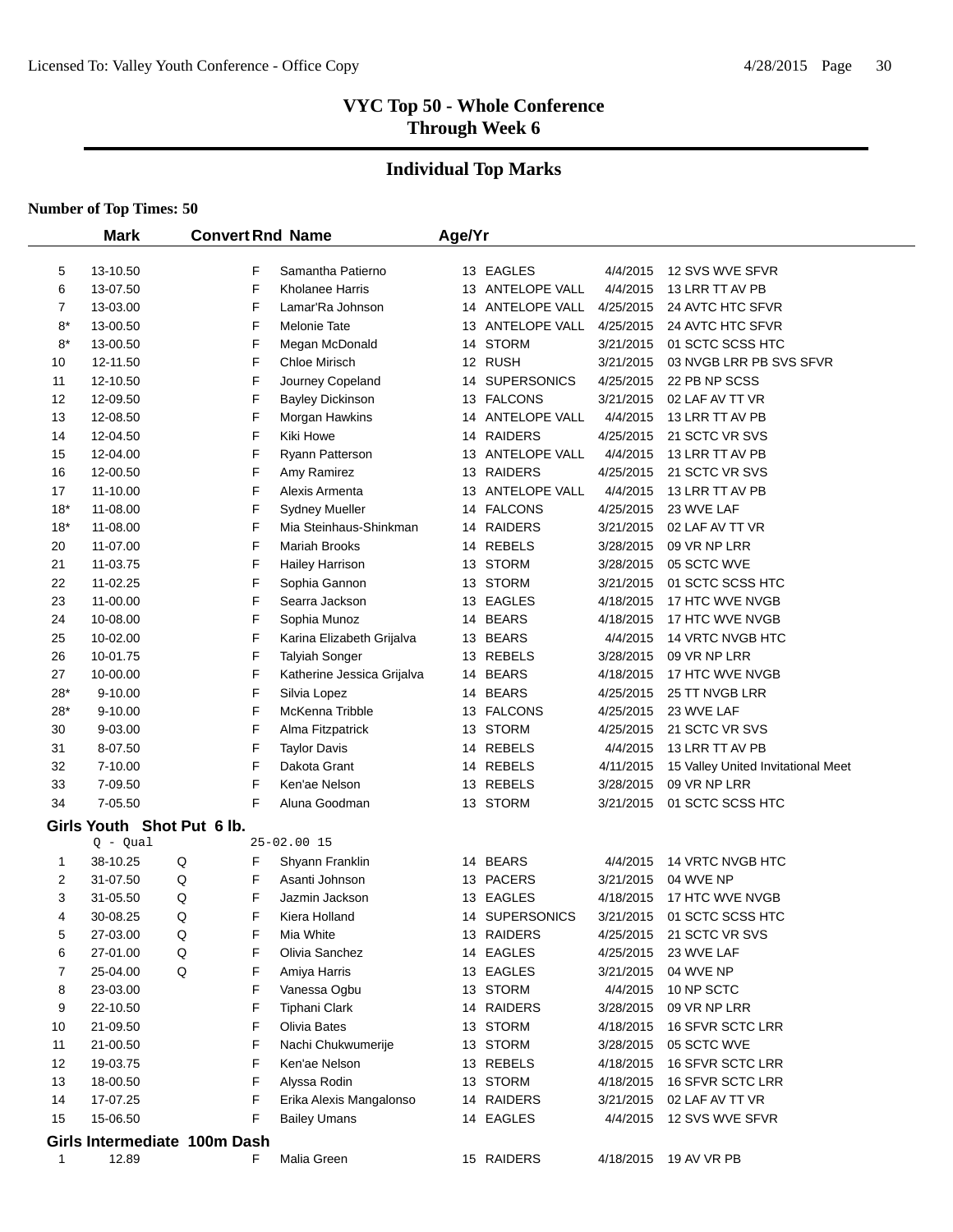# **Individual Top Marks**

#### **Number of Top Times: 50**

 $\overline{\phantom{0}}$ 

|                | <b>Mark</b> | <b>Convert Rnd Name</b>      |                        | Age/Yr |                |           |                                    |  |
|----------------|-------------|------------------------------|------------------------|--------|----------------|-----------|------------------------------------|--|
|                |             |                              |                        |        |                |           |                                    |  |
| $\overline{2}$ | 13.43       | F                            | Jennifer Uyanga        |        | 15 EAGLES      | 3/28/2015 | 05 SCTC WVE                        |  |
| 3              | 13.53       | P                            | Kelley Fredrickson     |        | 15 STORM       | 4/11/2015 | 15 Valley United Invitational Meet |  |
| 4              | 13.75       | F                            | Carissa Bixler         |        | 15 STORM       | 4/25/2015 | 21 SCTC VR SVS                     |  |
| 5              | 13.76       | P                            | Keiara Coleman         |        | 16 SUPERSONICS | 4/11/2015 | 15 Valley United Invitational Meet |  |
| 6              | 14.20       | F                            | Talya Graham           |        | 15 REBELS      | 4/18/2015 | <b>16 SFVR SCTC LRR</b>            |  |
| 7              | 14.32       | F                            | <b>Valerie Reveles</b> |        | 15 TIGERS      | 4/4/2015  | 13 LRR TT AV PB                    |  |
| 8              | 14.40       | F                            | Shayla Cruz            |        | 15 STORM       | 4/18/2015 | 16 SFVR SCTC LRR                   |  |
| 9              | 14.44       | F                            | Wyndi Valencia         |        | 15 BEARS       | 4/4/2015  | 14 VRTC NVGB HTC                   |  |
| 10             | 14.74       | F                            | Nia Williams           |        | 15 EAGLES      | 4/18/2015 | 17 HTC WVE NVGB                    |  |
| 11             | 14.84       | F                            | Apriyana Shackelford   |        | 16 EAGLES      | 4/4/2015  | 12 SVS WVE SFVR                    |  |
| 12             | 14.85       | P                            | Akemi Lucas            |        | 16 STORM       | 4/11/2015 | 15 Valley United Invitational Meet |  |
| 13             | 14.87       | F                            | Cyan Bey               |        | 15 RAIDERS     | 4/4/2015  | 14 VRTC NVGB HTC                   |  |
| $14*$          | 14.92       | F                            | Alexandrea Turner      |        | 15 RAIDERS     | 3/21/2015 | 02 LAF AV TT VR                    |  |
| $14*$          | 14.92       | F                            | Lenyce Brown           |        | 16 HAWKS       | 3/21/2015 | 01 SCTC SCSS HTC                   |  |
| 16             | 14.97       | P                            | Joy Mayes              |        | 15 REBELS      | 4/11/2015 | 15 Valley United Invitational Meet |  |
| 17             | 14.98       | F                            | Diarra Young           |        | 16 PACERS      | 3/21/2015 | 04 WVE NP                          |  |
| 18             | 15.02       | F                            | <b>Keely Ventress</b>  |        | 15 STORM       | 3/28/2015 | 05 SCTC WVE                        |  |
| 19             | 15.25       | F                            | Sasha Morgan           |        | 15 BEARS       | 4/4/2015  | 14 VRTC NVGB HTC                   |  |
| 20             | 15.29       | F                            | Jamiece Davis          |        | 16 SUPERSONICS | 3/21/2015 | 01 SCTC SCSS HTC                   |  |
| 21             | 15.31       | F                            | Aminah Evans           |        | 15 EAGLES      | 4/18/2015 | 17 HTC WVE NVGB                    |  |
| 22             | 15.54       | F                            | Samantha Geyer         |        | 15 EAGLES      | 4/18/2015 | 17 HTC WVE NVGB                    |  |
| 23             | 15.58       | F                            | Daj'onae Crawford      |        | 16 PACERS      | 3/21/2015 | 04 WVE NP                          |  |
| 24             | 15.63       | F                            | D' Laynie Giaffoglione |        | 15 SPARTANS    | 4/25/2015 | 21 SCTC VR SVS                     |  |
| 25             | 15.65       | P                            | Sally Vogel            |        | 15 PACERS      | 4/11/2015 | 15 Valley United Invitational Meet |  |
| 26             | 15.66       | P                            | Jasmin Torres          |        | 15 BEARS       | 4/11/2015 | 15 Valley United Invitational Meet |  |
| 27             | 16.15       | F                            | Yaritza Franco         | 9      | <b>EAGLES</b>  | 3/21/2015 | 04 WVE NP                          |  |
| 28             | 16.87       | F                            | Jazmin Polido          |        | 15 HAWKS       | 3/21/2015 | 01 SCTC SCSS HTC                   |  |
| 29             | 17.32       | F                            | Clio Klapsis           |        | 15 FALCONS     | 4/4/2015  | 11 LAF SCSS                        |  |
| 30             | 17.62       | F                            | Elizabeth Pena         |        | 15 REBELS      | 4/18/2015 | 16 SFVR SCTC LRR                   |  |
| 31             | 19.20       | F                            | Makaila Clemmons       |        | 15 SUPERSONICS | 4/4/2015  | 11 LAF SCSS                        |  |
|                |             | Girls Intermediate 200m Dash |                        |        |                |           |                                    |  |
| 1              | 26.95       | F                            | Malia Green            |        | 15 RAIDERS     | 4/18/2015 | 19 AV VR PB                        |  |
| 2              | 27.56       | F                            | Jennifer Uyanga        |        | 15 EAGLES      | 3/28/2015 | 05 SCTC WVE                        |  |
| 3              | 28.29       | F                            | Kelley Fredrickson     |        | 15 STORM       | 4/25/2015 | 21 SCTC VR SVS                     |  |
| 4              | 28.93       | F                            | <b>Valerie Reveles</b> |        | 15 TIGERS      | 4/18/2015 | 20 TT SCSS SVS                     |  |
| 5              | 29.28       | F                            | Carissa Bixler         |        | 15 STORM       | 4/25/2015 | 21 SCTC VR SVS                     |  |
| 6              | 29.96       | F                            | Keiara Coleman         |        | 16 SUPERSONICS | 3/21/2015 | 01 SCTC SCSS HTC                   |  |
| 7              | 30.31       | F                            | <b>Annalise Kelly</b>  |        | 15 SPARTANS    | 4/25/2015 | 21 SCTC VR SVS                     |  |
| 8              | 30.99       | F                            | Apriyana Shackelford   |        | 16 EAGLES      | 4/4/2015  | 12 SVS WVE SFVR                    |  |
| 9              | 31.19       | F                            | Lenyce Brown           |        | 16 HAWKS       | 4/4/2015  | 14 VRTC NVGB HTC                   |  |
| 10             | 31.37       | F                            | Vanessa Reveles        |        | 15 TIGERS      | 4/18/2015 | 20 TT SCSS SVS                     |  |
| 11             | 31.46       | F                            | Nia Williams           |        | 15 EAGLES      | 3/28/2015 | 05 SCTC WVE                        |  |
| 12             | 32.00       | F                            | Genelie Baltazar       |        | 15 BEARS       | 4/11/2015 | 15 Valley United Invitational Meet |  |
| 13             | 32.36       | F                            | Talya Graham           |        | 15 REBELS      | 4/4/2015  | 13 LRR TT AV PB                    |  |
| 14             | 32.67       | F                            | Jamiece Davis          |        | 16 SUPERSONICS | 4/18/2015 | 20 TT SCSS SVS                     |  |
| 15             | 32.68       | F                            | Aminah Evans           |        | 15 EAGLES      | 4/18/2015 | 17 HTC WVE NVGB                    |  |
| 16             | 33.01       | F                            | Joy Mayes              |        | 15 REBELS      | 4/11/2015 | 15 Valley United Invitational Meet |  |
| 17             | 33.32       | F                            | Sasha Morgan           |        | 15 BEARS       | 3/28/2015 | 07 NVGB SCSS                       |  |
| 18             | 34.09       | F                            | D' Laynie Giaffoglione |        | 15 SPARTANS    | 4/25/2015 | 21 SCTC VR SVS                     |  |
|                |             |                              |                        |        |                |           |                                    |  |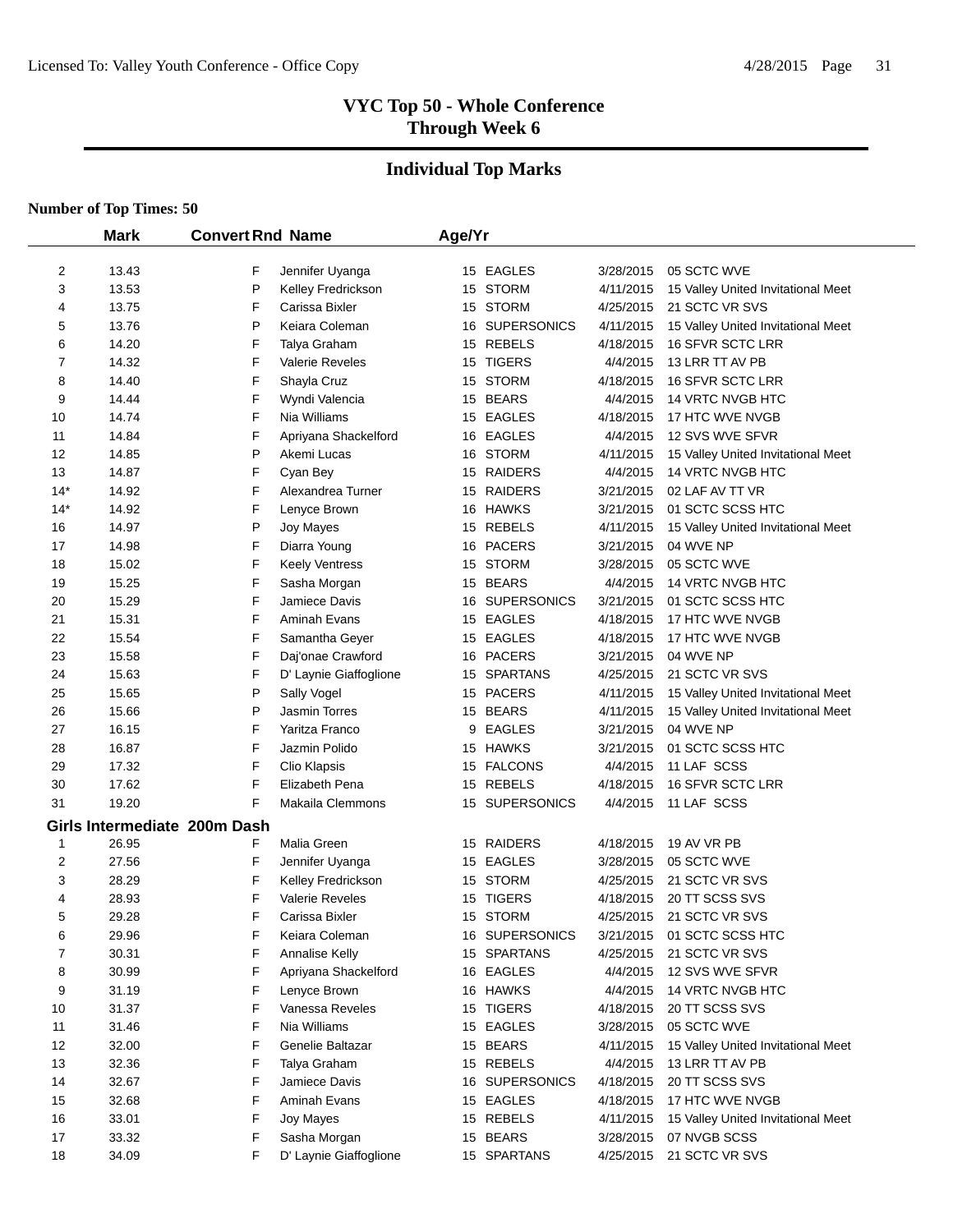#### **Individual Top Marks**

|              | <b>Mark</b>                             | <b>Convert Rnd Name</b> |                             | Age/Yr |                |                        |                                    |
|--------------|-----------------------------------------|-------------------------|-----------------------------|--------|----------------|------------------------|------------------------------------|
| 19           | 34.42                                   | F                       | Sally Vogel                 |        | 15 PACERS      | 4/11/2015              | 15 Valley United Invitational Meet |
| 20           | 35.25                                   | F                       | Jasmin Torres               |        | 15 BEARS       | 3/28/2015              | 07 NVGB SCSS                       |
| 21           | 38.38                                   | F                       | Clio Klapsis                |        | 15 FALCONS     | 4/4/2015               | 11 LAF SCSS                        |
| 22           | 38.94                                   | F                       | Elizabeth Pena              |        | 15 REBELS      | 4/18/2015              | <b>16 SFVR SCTC LRR</b>            |
| 23           | 42.72                                   | F                       | Makaila Clemmons            |        | 15 SUPERSONICS | 4/4/2015               | 11 LAF SCSS                        |
|              |                                         |                         |                             |        |                |                        |                                    |
| $\mathbf{1}$ | Girls Intermediate 400m Dash<br>1:04.07 | F                       | Malia Green                 |        | 15 RAIDERS     | 4/25/2015              | 21 SCTC VR SVS                     |
| 2            | 1:05.14                                 | F                       | Jennifer Uyanga             |        | 15 EAGLES      | 3/21/2015              | 04 WVE NP                          |
| 3            | 1:07.39                                 | F                       | <b>Valerie Reveles</b>      |        | 15 TIGERS      | 4/4/2015               | 13 LRR TT AV PB                    |
| 4            | 1:09.64                                 | F                       | Nia Williams                |        | 15 EAGLES      | 4/18/2015              | 17 HTC WVE NVGB                    |
| 5            | 1:09.74                                 | F                       | <b>Annalise Kelly</b>       |        | 15 SPARTANS    | 3/28/2015              | 08 TT AV PB SVS                    |
| 6            | 1:10.20                                 | F                       | Nathalia Caramaschi         |        | 15 FALCONS     | 4/18/2015              | 18 NP LAF                          |
| 7            | 1:10.29                                 | F                       |                             |        | 15 STORM       | 3/21/2015              | 01 SCTC SCSS HTC                   |
| 8            | 1:10.69                                 | F                       | Shayla Cruz<br>Judah Foster |        | 15 FALCONS     | 3/28/2015              | 06 LAF HTC SFVR                    |
|              | 1:11.89                                 | F                       | Vanessa Reveles             |        | 15 TIGERS      | 4/18/2015              | 20 TT SCSS SVS                     |
| 9<br>10      | 1:12.15                                 | F                       | Genelie Baltazar            |        | 15 BEARS       | 4/4/2015               | <b>14 VRTC NVGB HTC</b>            |
|              |                                         | F                       |                             |        | 15 STORM       |                        |                                    |
| 11<br>12     | 1:13.05<br>1:13.67                      | F                       | <b>Keely Ventress</b>       |        | 15 EAGLES      | 3/21/2015<br>3/21/2015 | 01 SCTC SCSS HTC<br>04 WVE NP      |
|              | 1:15.48                                 | F                       | Natalie Huggard             |        | 15 BEARS       | 3/28/2015              | 07 NVGB SCSS                       |
| 13           |                                         |                         | Sasha Morgan                |        | 15 EAGLES      |                        | 12 SVS WVE SFVR                    |
| 14           | 1:17.23                                 | F                       | Samantha Geyer              |        |                | 4/4/2015               |                                    |
| 15           | 1:19.15                                 | F                       | Lenyce Brown                |        | 16 HAWKS       | 3/28/2015              | 06 LAF HTC SFVR                    |
| 16           | 1:21.12                                 | F<br>F                  | Alexandrea Turner           |        | 15 RAIDERS     | 3/21/2015              | 02 LAF AV TT VR                    |
| 17           | 1:21.19                                 |                         | Jazmin Polido               |        | 15 HAWKS       | 4/18/2015              | 17 HTC WVE NVGB                    |
| 18           | 1:21.86                                 | F                       | D' Laynie Giaffoglione      |        | 15 SPARTANS    | 4/11/2015              | 15 Valley United Invitational Meet |
| 19           | 1:22.00                                 | F                       | Jamiece Davis               |        | 16 SUPERSONICS | 4/4/2015               | 11 LAF SCSS                        |
|              | Girls Intermediate 800m Run             |                         |                             |        |                |                        |                                    |
| 1            | 2:33.90                                 | F                       | Peyton Washington           |        | 15 STORM       | 3/28/2015              | 05 SCTC WVE                        |
| 2            | 2:35.98                                 | F                       | McKenna Smith               |        | 15 FALCONS     | 4/4/2015               | 11 LAF SCSS                        |
| 3            | 2:42.97                                 | F                       | Vanessa Reveles             |        | 15 TIGERS      | 4/11/2015              | 15 Valley United Invitational Meet |
| 4            | 2:46.33                                 | F                       | Samantha Geyer              |        | 15 EAGLES      | 4/25/2015              | 23 WVE LAF                         |
| 5            | 2:48.94                                 | F                       | Genelie Baltazar            |        | 15 BEARS       | 4/11/2015              | 15 Valley United Invitational Meet |
| 6            | 2:52.97                                 | F                       | <b>Annalise Kelly</b>       |        | 15 SPARTANS    | 3/28/2015              | 08 TT AV PB SVS                    |
| 7            | 2:54.43                                 | F                       | Judah Foster                |        | 15 FALCONS     | 4/11/2015              | 15 Valley United Invitational Meet |
| 8            | 3:16.38                                 | F                       | Nathalia Caramaschi         |        | 15 FALCONS     | 4/11/2015              | 15 Valley United Invitational Meet |
| 9            | 3:20.43                                 | F                       | Jazmin Polido               |        | 15 HAWKS       | 4/18/2015              | 17 HTC WVE NVGB                    |
| 10           | 4:16.55                                 | F                       | D' Laynie Giaffoglione      |        | 15 SPARTANS    | 4/4/2015               | 12 SVS WVE SFVR                    |
|              | Girls Intermediate 1500m Run            |                         |                             |        |                |                        |                                    |
| 1            | 5:05.06                                 | F                       | McKenna Smith               |        | 15 FALCONS     |                        | 4/25/2015 23 WVE LAF               |
| 2            | 5:18.84                                 | F                       | Peyton Washington           |        | 15 STORM       | 4/18/2015              | 16 SFVR SCTC LRR                   |
| 3            | 5:30.28                                 | F                       | Vanessa Reveles             |        | 15 TIGERS      | 4/11/2015              | 15 Valley United Invitational Meet |
| 4            | 5:55.62                                 | F                       | Samantha Geyer              |        | 15 EAGLES      | 4/4/2015               | 12 SVS WVE SFVR                    |
| 5            | 6:17.95                                 | F                       | Judah Foster                |        | 15 FALCONS     | 3/21/2015              | 02 LAF AV TT VR                    |
| 6            | 6:33.30                                 | F                       | Natalie Huggard             |        | 15 EAGLES      | 3/21/2015              | 04 WVE NP                          |
| 7            | 7:04.60                                 | F                       | Nathalia Caramaschi         |        | 15 FALCONS     | 4/4/2015               | 11 LAF SCSS                        |
|              | Girls Intermediate 3000m Run            |                         |                             |        |                |                        |                                    |
| 1            | 10:27.73                                | F                       | McKenna Smith               |        | 15 FALCONS     | 4/18/2015              | 18 NP LAF                          |
| 2            | 12:57.22                                | F                       | Samantha Geyer              |        | 15 EAGLES      | 4/11/2015              | 15 Valley United Invitational Meet |
|              | Girls Intermediate 100m Hurdles 33"     |                         |                             |        |                |                        |                                    |
|              |                                         |                         |                             |        |                |                        |                                    |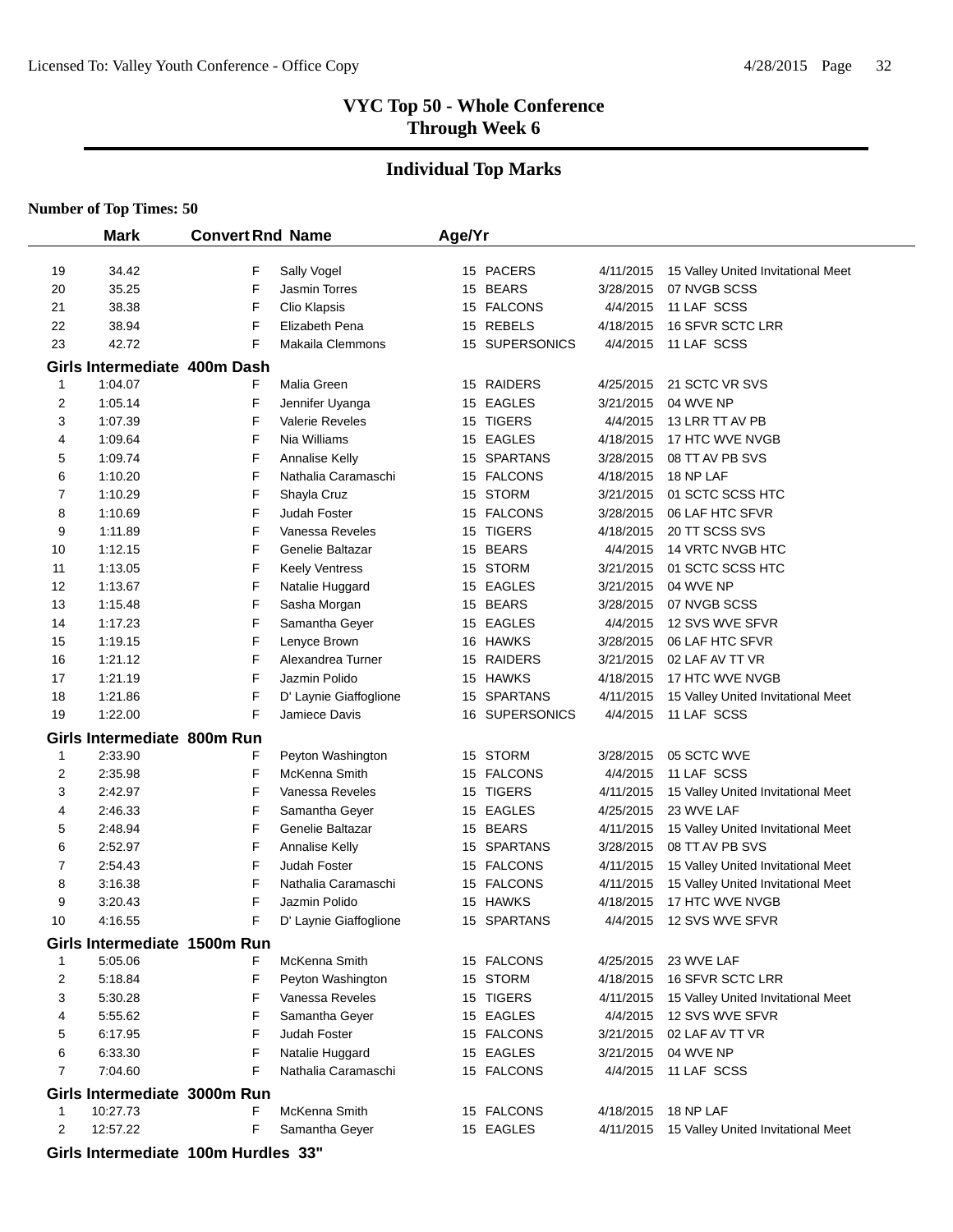# **Individual Top Marks**

|                     | <b>Mark</b>                        | <b>Convert Rnd Name</b> |                                         | Age/Yr |                             |                        |                                                        |
|---------------------|------------------------------------|-------------------------|-----------------------------------------|--------|-----------------------------|------------------------|--------------------------------------------------------|
|                     |                                    |                         |                                         |        | 15 BEARS                    |                        |                                                        |
| 1<br>$\overline{2}$ | 21.02<br>21.13                     | F<br>F                  | Wyndi Valencia<br><b>Keely Ventress</b> |        | 15 STORM                    | 4/11/2015<br>3/21/2015 | 15 Valley United Invitational Meet<br>01 SCTC SCSS HTC |
|                     |                                    |                         |                                         |        |                             |                        |                                                        |
|                     | Girls Intermediate High Jump       |                         |                                         |        |                             |                        |                                                        |
| 1                   | 4-07.00                            | F                       | Jennifer Uyanga                         |        | 15 EAGLES                   | 4/11/2015              | 15 Valley United Invitational Meet                     |
| 2                   | 4-06.00                            | F                       | Judah Foster                            |        | 15 FALCONS                  | 4/25/2015              | 23 WVE LAF                                             |
| 3                   | 4-05.00                            | F                       | Keiara Coleman                          |        | 16 SUPERSONICS              | 4/11/2015              | 15 Valley United Invitational Meet                     |
| 4*<br>4*            | $3 - 10.00$<br>3-10.00             | F<br>F                  | Talya Graham                            |        | 15 REBELS<br>14 BEARS       | 3/28/2015<br>3/21/2015 | 09 VR NP LRR<br>03 NVGB LRR PB SVS SFVR                |
|                     |                                    |                         | Sasha Morgan                            |        |                             |                        |                                                        |
|                     | Girls Intermediate Long Jump       |                         |                                         |        |                             |                        |                                                        |
| 1                   | 18-01.00                           | F                       | Keiara Coleman                          |        | 16 SUPERSONICS              | 4/4/2015               | 11 LAF SCSS                                            |
| 2                   | 16-07.00                           | F                       | Jennifer Uyanga                         |        | 15 EAGLES                   | 4/11/2015              | 15 Valley United Invitational Meet                     |
| 3                   | 15-01.00                           | F                       | Carissa Bixler                          |        | 15 STORM                    | 4/11/2015              | 15 Valley United Invitational Meet                     |
| 4                   | 14-10.00                           | F<br>F                  | Kelley Fredrickson                      |        | 15 STORM                    | 4/11/2015              | 15 Valley United Invitational Meet                     |
| 5                   | 13-00.00                           | F                       | Apriyana Shackelford                    |        | 16 EAGLES                   | 3/21/2015              | 04 WVE NP                                              |
| 6<br>7              | 12-05.00                           | F                       | Talya Graham<br>Jamiece Davis           |        | 15 REBELS<br>16 SUPERSONICS | 3/28/2015              | 09 VR NP LRR<br>22 PB NP SCSS                          |
| 8                   | 12-00.25<br>10-09.75               | F                       |                                         |        | 15 FALCONS                  | 4/25/2015              | 18 NP LAF                                              |
|                     |                                    |                         | Clio Klapsis                            |        |                             | 4/18/2015              |                                                        |
|                     | Girls Intermediate Shot Put 4 kg.  |                         | Natalie Ramirez                         |        |                             |                        |                                                        |
| 1<br>2              | 34-09.00<br>26-03.00               | F<br>F                  | Diarra Young                            |        | 15 PACERS<br>16 PACERS      | 3/21/2015<br>3/21/2015 | 04 WVE NP<br>04 WVE NP                                 |
| 3                   | 24-05.00                           | F                       | Apriyana Shackelford                    |        | 16 EAGLES                   | 4/4/2015               | 12 SVS WVE SFVR                                        |
| 4                   | 19-03.50                           | F                       | Alexandrea Turner                       |        | 15 RAIDERS                  | 3/21/2015              | 02 LAF AV TT VR                                        |
| 5                   | 19-01.50                           | F                       | Makaila Clemmons                        |        | 15 SUPERSONICS              | 4/11/2015              | 15 Valley United Invitational Meet                     |
|                     |                                    |                         |                                         |        |                             |                        |                                                        |
|                     | Boys Gremlin 100m Dash<br>Q - Qual |                         | 15.92                                   |        |                             |                        |                                                        |
| 1                   | 14.97                              | F<br>Q                  | Daniel Fishman                          |        | 8 RAIDERS                   | 4/25/2015              | 21 SCTC VR SVS                                         |
| 2                   | 15.06                              | F<br>Q                  | Caleb Ogbu                              | 8      | <b>STORM</b>                | 4/25/2015              | 21 SCTC VR SVS                                         |
| 3                   | 15.60                              | F<br>Q                  | Antrell Harris, Jr.                     |        | 8 RUSH                      | 4/11/2015              | 15 Valley United Invitational Meet                     |
| 4                   | 15.86                              | Q<br>F                  | Savaughn Gentle                         |        | 8 SUPERSONICS               | 3/21/2015              | 01 SCTC SCSS HTC                                       |
| 5                   | 16.01                              | F                       | Daniel Garcia                           | 8      | <b>TIGERS</b>               | 3/21/2015              | 02 LAF AV TT VR                                        |
| 6                   | 16.02                              | P                       | <b>Niles Davis</b>                      | 8      | <b>PACERS</b>               | 4/11/2015              | 15 Valley United Invitational Meet                     |
| 7                   | 16.20                              | P                       | <b>Myles McCrory</b>                    |        | 7 SUPERSONICS               | 4/11/2015              | 15 Valley United Invitational Meet                     |
| 8                   | 16.33                              | F                       | Brandon Maldonado                       |        | 8 TIGERS                    | 3/28/2015              | 08 TT AV PB SVS                                        |
| 9                   | 16.39                              | F                       | <b>Mason Collier</b>                    | 8      | <b>EAGLES</b>               | 3/28/2015              | 05 SCTC WVE                                            |
| 10                  | 16.42                              | F                       | Hector Meneu- Hueso                     |        | 7 FALCONS                   | 4/4/2015               | 11 LAF SCSS                                            |
| 11                  | 16.44                              | F                       | <b>Oliver Minor</b>                     |        | 8 RAIDERS                   | 4/18/2015              | 19 AV VR PB                                            |
| 12                  | 16.47                              | F                       | <b>Charles Davis</b>                    |        | 7 PACERS                    | 4/18/2015              | 18 NP LAF                                              |
| 13                  | 16.50                              | P                       | Angel Duen                              |        | 8 BULLETS                   | 4/11/2015              | 15 Valley United Invitational Meet                     |
| 14                  | 16.52                              | P                       | <b>Emontay Coleman</b>                  |        | 8 REBELS                    | 4/11/2015              | 15 Valley United Invitational Meet                     |
| $15*$               | 16.56                              | F                       | Michael Knox                            | 8      | <b>EAGLES</b>               | 3/21/2015              | 04 WVE NP                                              |
| $15*$               | 16.56                              | P                       | Luke Anthony Maldonado                  | 8      | <b>BEARS</b>                | 4/11/2015              | 15 Valley United Invitational Meet                     |
| 17                  | 16.59                              | F                       | <b>Austin Evans</b>                     | 7      | <b>SUPERSONICS</b>          | 4/4/2015               | 11 LAF SCSS                                            |
| $18*$               | 16.63                              | F                       | Germaine Coleman                        | 8      | <b>SUPERSONICS</b>          | 4/4/2015               | 11 LAF SCSS                                            |
| $18*$               | 16.63                              | P                       | Jayden Green                            |        | 8 RUSH                      | 4/11/2015              | 15 Valley United Invitational Meet                     |
| 20                  | 16.64                              | F                       | Nikko Petronicolos                      |        | 7 HAWKS                     | 4/4/2015               | 14 VRTC NVGB HTC                                       |
| 21                  | 16.73                              | P                       | Kayden Dillard                          |        | 8 BULLETS                   | 4/11/2015              | 15 Valley United Invitational Meet                     |
| 22                  | 16.75                              | P                       | Sa'Meer Simmons                         |        | 8 ANTELOPE VALL             | 4/11/2015              | 15 Valley United Invitational Meet                     |
| 23                  | 16.77                              | P                       | Andrae Gamboa                           |        | 8 TIGERS                    | 4/11/2015              | 15 Valley United Invitational Meet                     |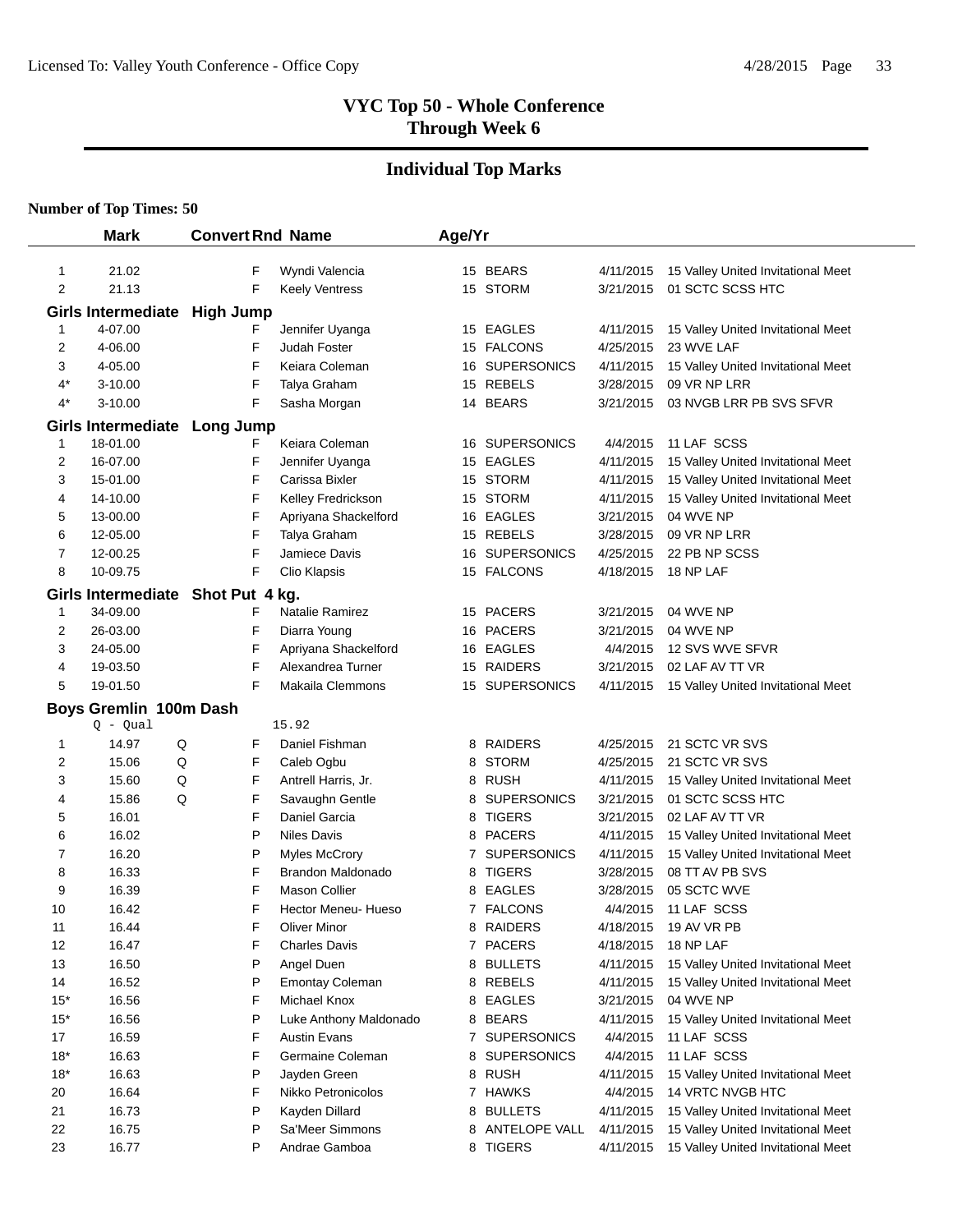#### **Individual Top Marks**

|                | <b>Mark</b>                          | <b>Convert Rnd Name</b> |                          | Age/Yr |                      |           |                                    |
|----------------|--------------------------------------|-------------------------|--------------------------|--------|----------------------|-----------|------------------------------------|
| $24*$          | 16.83                                | F                       | Frank Conley             |        | 8 PACERS             | 4/18/2015 | 18 NP LAF                          |
| $24*$          | 16.83                                | F                       | <b>Bryan Granger</b>     | 7      | EAGLES               | 3/28/2015 | 05 SCTC WVE                        |
| 26             | 16.87                                | P                       | Darrell Stanley          |        | 8 RUSH               | 4/11/2015 | 15 Valley United Invitational Meet |
| 27             | 17.00                                | F                       | Imaan Edwards            |        | 7 PACERS             | 4/18/2015 | 18 NP LAF                          |
| 28             | 17.02                                | P                       | <b>Timothy King</b>      | 8      | <b>REBELS</b>        | 4/11/2015 | 15 Valley United Invitational Meet |
| 29             | 17.03                                | F                       | Dominic Simon            | 8      | <b>PACERS</b>        | 4/4/2015  | 10 NP SCTC                         |
| 30             | 17.08                                | F                       | Noah Hendriex            | 8      | HAWKS                | 3/28/2015 | 06 LAF HTC SFVR                    |
| 31             | 17.09                                | F                       | Jordehn Gammage          | 8      | <b>SUPERSONICS</b>   | 3/21/2015 | 01 SCTC SCSS HTC                   |
| 32             | 17.17                                | F                       | Mekai Cassimire          | 8      | <b>EAGLES</b>        | 3/21/2015 | 04 WVE NP                          |
| 33             | 17.18                                | P                       | Amare Johnson            | 8      | <b>BEARS</b>         | 4/11/2015 | 15 Valley United Invitational Meet |
| 34             | 17.20                                | P                       | Samir Smith              | 8      | <b>ANTELOPE VALL</b> | 4/11/2015 | 15 Valley United Invitational Meet |
| 35             | 17.21                                | P                       | Izac Garcia              | 8      | <b>TIGERS</b>        | 4/11/2015 | 15 Valley United Invitational Meet |
| 36             | 17.23                                | F                       | Jacob Whitehead          | 7      | <b>RAIDERS</b>       | 4/25/2015 | 21 SCTC VR SVS                     |
| 37             | 17.24                                | P                       | <b>Trent Stewart</b>     | 7      | <b>REBELS</b>        | 4/11/2015 | 15 Valley United Invitational Meet |
| 38             | 17.28                                | F                       | <b>Pierce Neirick</b>    | 8      | EAGLES               | 3/28/2015 | 05 SCTC WVE                        |
| $39*$          | 17.31                                | F                       | Jayden Brown             | 8      | REBELS               | 4/18/2015 | <b>16 SFVR SCTC LRR</b>            |
| $39*$          | 17.31                                | F                       | <b>Chase Evans</b>       | 6      | <b>EAGLES</b>        | 4/18/2015 | 17 HTC WVE NVGB                    |
| 41             | 17.34                                | F                       | Jared Parada             | 8      | <b>STORM</b>         | 3/28/2015 | 05 SCTC WVE                        |
| 42             | 17.36                                | F                       | Benjamin Rice            | 8      | <b>PACERS</b>        | 4/4/2015  | 10 NP SCTC                         |
| 43             | 17.39                                | F                       | Ibraheim Ouedrago        | 8      | <b>EAGLES</b>        | 3/28/2015 | 05 SCTC WVE                        |
| 44*            | 17.46                                | F                       | <b>Andrew Powell</b>     | 8      | <b>RUSH</b>          | 4/4/2015  | 12 SVS WVE SFVR                    |
| 44*            | 17.46                                | P                       | <b>Trey Henderson</b>    | 8      | <b>RUSH</b>          | 4/11/2015 | 15 Valley United Invitational Meet |
| 46             | 17.47                                | F                       | Tai Yson                 |        | 7 RAIDERS            | 4/18/2015 | 19 AV VR PB                        |
| 47*            | 17.49                                | P                       | Cole Holden              |        | 7 RUSH               | 4/11/2015 | 15 Valley United Invitational Meet |
| 47*            | 17.49                                | F                       | Jason Bailey             |        | 7 ANTELOPE VALL      | 4/18/2015 | 19 AV VR PB                        |
| 49             | 17.50                                | F                       | Nwolisa Gbemudu          |        | 7 PACERS             | 4/4/2015  | 10 NP SCTC                         |
| 50             | 17.51                                | F                       | Christian Bryan          |        | 8 HAWKS              | 4/4/2015  | 14 VRTC NVGB HTC                   |
|                |                                      |                         |                          |        |                      |           |                                    |
|                | Boys Gremlin 200m Dash<br>$Q - Qual$ |                         | 34.05                    |        |                      |           |                                    |
| 1              | 31.65                                | Q<br>F                  | Caleb Ogbu               | 8      | <b>STORM</b>         | 4/18/2015 | 16 SFVR SCTC LRR                   |
| 2              | 32.12                                | Q<br>F                  | Antrell Harris, Jr.      | 8      | <b>RUSH</b>          | 4/18/2015 | 16 SFVR SCTC LRR                   |
| 3              | 32.42                                | Q<br>F                  | Daniel Fishman           | 8      | <b>RAIDERS</b>       | 4/11/2015 | 15 Valley United Invitational Meet |
| 4              | 34.08                                | F                       | Savaughn Gentle          | 8      | <b>SUPERSONICS</b>   | 4/4/2015  | 11 LAF SCSS                        |
| 5              | 34.21                                | F                       | <b>Myles McCrory</b>     |        | 7 SUPERSONICS        | 4/11/2015 | 15 Valley United Invitational Meet |
| 6              | 34.30                                | F                       | Hector Meneu- Hueso      | 7      | <b>FALCONS</b>       | 4/4/2015  | 11 LAF SCSS                        |
| $\overline{7}$ | 34.47                                | F                       | Germaine Coleman         |        | 8 SUPERSONICS        | 4/18/2015 | 20 TT SCSS SVS                     |
| 8              | 34.69                                | F                       | <b>Niles Davis</b>       |        | 8 PACERS             | 3/21/2015 | 04 WVE NP                          |
| 9              | 34.74                                | F                       | <b>Mason Collier</b>     |        | 8 EAGLES             | 4/18/2015 | 17 HTC WVE NVGB                    |
| 10             | 34.79                                | F                       | <b>Brandon Maldonado</b> |        | 8 TIGERS             | 4/4/2015  | 13 LRR TT AV PB                    |
| 11             | 34.90                                | F                       | Nikko Petronicolos       |        | 7 HAWKS              | 4/18/2015 | 17 HTC WVE NVGB                    |
| 12             | 35.27                                | F                       | Frank Conley             |        | 8 PACERS             | 4/18/2015 | 18 NP LAF                          |
| 13             | 35.41                                | F                       | <b>Andrew Powell</b>     |        | 8 RUSH               | 4/4/2015  | 12 SVS WVE SFVR                    |
| 14             | 35.49                                | F                       | Mekai Cassimire          |        | 8 EAGLES             | 4/11/2015 | 15 Valley United Invitational Meet |
| $15*$          | 35.61                                | F                       | <b>Emontay Coleman</b>   |        | 8 REBELS             | 4/11/2015 | 15 Valley United Invitational Meet |
| $15*$          | 35.61                                | F                       | Bryan Granger            |        | 7 EAGLES             | 4/4/2015  | 12 SVS WVE SFVR                    |
| 17             | 35.80                                | F                       | Jaylen Dias              |        | 7 BEARS              | 4/11/2015 | 15 Valley United Invitational Meet |
| 18             | 35.86                                | F                       | Imaan Edwards            |        | 7 PACERS             | 4/18/2015 | 18 NP LAF                          |
| 19             | 35.92                                | F                       | Andrae Gamboa            | 8      | <b>TIGERS</b>        | 3/28/2015 | 08 TT AV PB SVS                    |
| 20             | 35.93                                | F                       | Jordehn Gammage          | 8      | <b>SUPERSONICS</b>   | 4/4/2015  | 11 LAF SCSS                        |
|                |                                      |                         |                          |        |                      |           |                                    |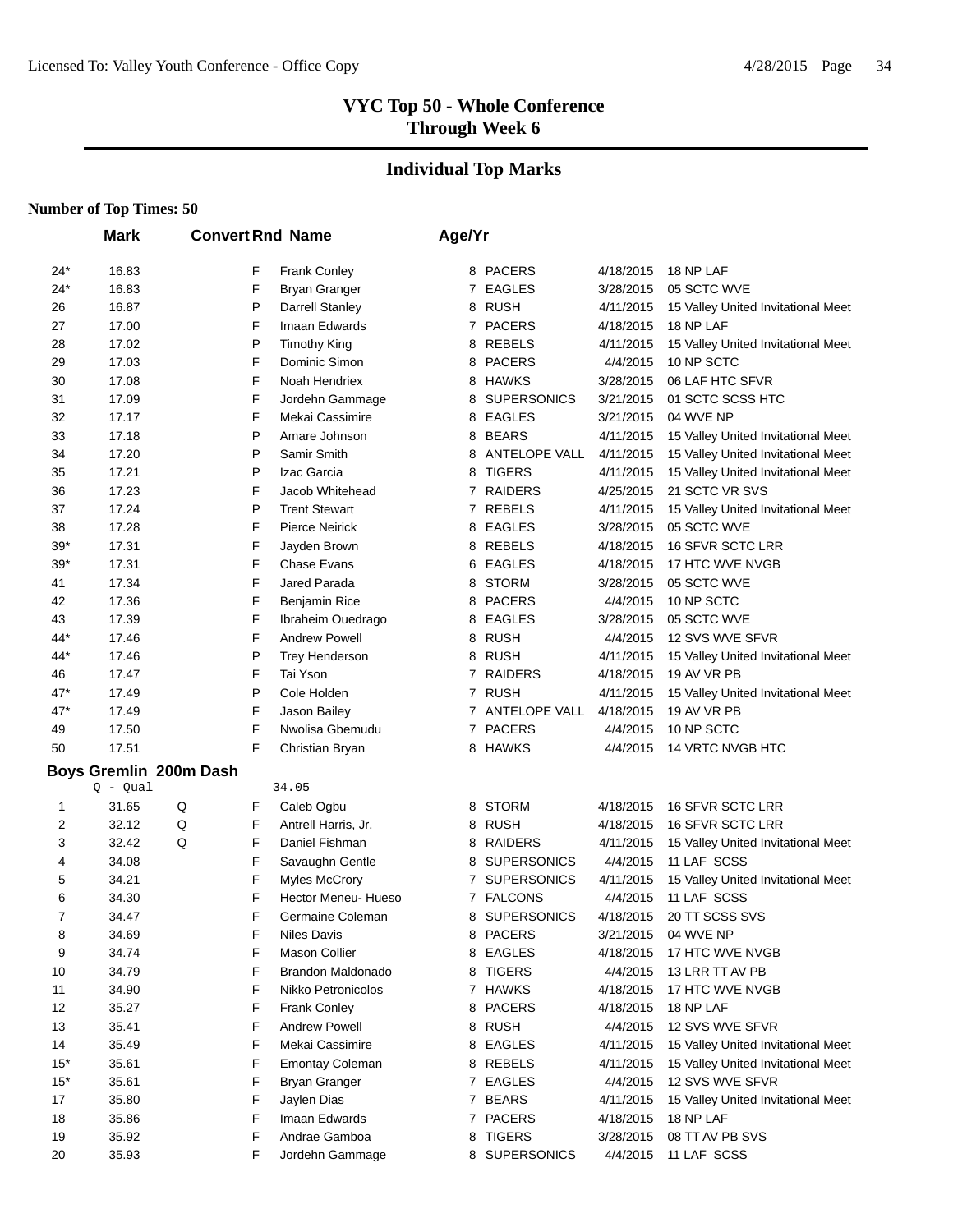# **Individual Top Marks**

|       | <b>Mark</b>            | <b>Convert Rnd Name</b> |                       | Age/Yr       |                      |           |                                    |
|-------|------------------------|-------------------------|-----------------------|--------------|----------------------|-----------|------------------------------------|
| 21    | 36.05                  | F                       | Michael Knox          |              | 8 EAGLES             | 4/11/2015 | 15 Valley United Invitational Meet |
| 22    | 36.57                  | F                       | <b>Austin Evans</b>   |              | 7 SUPERSONICS        | 4/18/2015 | 20 TT SCSS SVS                     |
| 23    | 36.58                  | F                       | <b>Oliver Minor</b>   | 8            | RAIDERS              | 4/18/2015 | 19 AV VR PB                        |
| $24*$ | 36.59                  | F                       | Jayden Green          |              | 8 RUSH               | 4/18/2015 | 16 SFVR SCTC LRR                   |
| $24*$ | 36.59                  | F                       | Angel Duen            |              | 8 BULLETS            | 3/28/2015 | 08 TT AV PB SVS                    |
| 26    | 36.68                  | F                       | Chase Evans           | 6            | EAGLES               | 4/25/2015 | 23 WVE LAF                         |
| 27    | 36.82                  | F                       | Jason Bailey          |              | 7 ANTELOPE VALL      | 4/4/2015  | 13 LRR TT AV PB                    |
| 28    | 36.86                  | F                       | <b>Charles Davis</b>  |              | 7 PACERS             | 3/21/2015 | 04 WVE NP                          |
| 29    | 36.91                  | F                       | Benjamin Rice         | 8            | <b>PACERS</b>        | 3/21/2015 | 04 WVE NP                          |
| $30*$ | 37.16                  | F                       | Jacob Whitehead       | 7            | <b>RAIDERS</b>       | 4/25/2015 | 21 SCTC VR SVS                     |
| $30*$ | 37.16                  | F                       | Sa'Meer Simmons       | 8            | ANTELOPE VALL        | 4/11/2015 | 15 Valley United Invitational Meet |
| 32    | 37.17                  | F                       | Derek Chapman         | 8            | <b>BULLETS</b>       | 4/4/2015  | 13 LRR TT AV PB                    |
| 33    | 37.19                  | F                       | <b>Trey Henderson</b> |              | 8 RUSH               | 4/18/2015 | 16 SFVR SCTC LRR                   |
| 34    | 37.23                  | F                       | Jared Parada          | 8            | <b>STORM</b>         | 4/25/2015 | 21 SCTC VR SVS                     |
| 35    | 37.27                  | F                       | Darrell Stanley       | 8            | RUSH                 | 4/11/2015 | 15 Valley United Invitational Meet |
| 36    | 37.28                  | F                       | Izac Garcia           | 8            | <b>TIGERS</b>        | 4/18/2015 | 20 TT SCSS SVS                     |
| 37    | 37.33                  | F                       | Jayden Brown          | 8            | REBELS               | 4/4/2015  | 13 LRR TT AV PB                    |
| 38    | 37.56                  | F                       | Cole Holden           | $\mathbf{7}$ | RUSH                 | 4/11/2015 | 15 Valley United Invitational Meet |
| 39    | 37.59                  | F                       | Noah Hendriex         |              | 8 HAWKS              | 3/21/2015 | 01 SCTC SCSS HTC                   |
| 40    | 37.72                  | F                       | <b>Pierce Neirick</b> | 8            | <b>EAGLES</b>        | 3/21/2015 | 04 WVE NP                          |
| 41    | 37.88                  | F                       | Antwan Tate           | 8            | <b>ANTELOPE VALL</b> | 4/18/2015 | 19 AV VR PB                        |
| 42    | 38.16                  | F                       | Jayden Thompson       | 8            | <b>SUPERSONICS</b>   | 4/18/2015 | 20 TT SCSS SVS                     |
| $43*$ | 38.26                  | F                       | Jack Fischer          | 8            | EAGLES               | 3/28/2015 | 05 SCTC WVE                        |
| $43*$ | 38.26                  | F                       | Jossiah Calloway      | $\mathbf{7}$ | REBELS               | 4/18/2015 | 16 SFVR SCTC LRR                   |
| 45    | 38.33                  | F                       | Quintin Garba         | 8            | <b>EAGLES</b>        | 4/4/2015  | 12 SVS WVE SFVR                    |
| 46    | 38.60                  | F                       | Mekhi Free            | 7            | <b>SUPERSONICS</b>   | 4/18/2015 | 20 TT SCSS SVS                     |
| 47    | 38.64                  | F                       | Amare Johnson         |              | 8 BEARS              | 4/11/2015 | 15 Valley United Invitational Meet |
| 48    | 38.65                  | F                       | Delvin Young 11       |              | 6 BULLETS            | 4/18/2015 | 19 AV VR PB                        |
| 49    | 38.72                  | F                       | Cristian Webster      | $\mathbf{7}$ | <b>SUPERSONICS</b>   | 4/18/2015 | 20 TT SCSS SVS                     |
| 50    | 38.73                  | F                       | <b>Wyatt Shields</b>  |              | 8 STORM              | 4/25/2015 | 21 SCTC VR SVS                     |
|       | Boys Gremlin 400m Dash |                         |                       |              |                      |           |                                    |
|       | Q - Qual               |                         | 1:19.13               |              |                      |           |                                    |
| 1     | 1:15.72                | Q<br>F                  | Daniel Fishman        | 8            | <b>RAIDERS</b>       | 4/25/2015 | 21 SCTC VR SVS                     |
| 2     | 1:17.05                | F<br>Q                  | Caleb Ogbu            | 8            | <b>STORM</b>         | 4/25/2015 | 21 SCTC VR SVS                     |
| 3     | 1:17.08                | F<br>Q                  | <b>Pierce Neirick</b> | 8            | <b>EAGLES</b>        | 4/11/2015 | 15 Valley United Invitational Meet |
| 4     | 1:17.18                | Q<br>F                  | Jordehn Gammage       | 8            | <b>SUPERSONICS</b>   | 4/18/2015 | 20 TT SCSS SVS                     |
| 5     | 1:18.20                | Q<br>F                  | Daniel Garcia         |              | 8 TIGERS             | 4/18/2015 | 20 TT SCSS SVS                     |
| 6     | 1:18.97                | F<br>Q                  | Brandon Maldonado     |              | 8 TIGERS             | 4/18/2015 | 20 TT SCSS SVS                     |
| 7     | 1:19.65                | F                       | Niles Davis           |              | 8 PACERS             | 4/11/2015 | 15 Valley United Invitational Meet |
| 8     | 1:19.70                | F                       | Antrell Harris, Jr.   |              | 8 RUSH               | 4/18/2015 | 16 SFVR SCTC LRR                   |
| 9     | 1:20.52                | F                       | <b>Oliver Minor</b>   |              | 8 RAIDERS            | 4/25/2015 | 21 SCTC VR SVS                     |
| 10    | 1:20.66                | F                       | Christian Bryan       |              | 8 HAWKS              | 4/4/2015  | <b>14 VRTC NVGB HTC</b>            |
| 11    | 1:21.30                | F                       | Kayden Dillard        | 8            | <b>BULLETS</b>       | 4/11/2015 | 15 Valley United Invitational Meet |
| 12    | 1:22.65                | F                       | Alexander Camarillo   |              | 8 HAWKS              | 4/25/2015 | 24 AVTC HTC SFVR                   |
| 13    | 1:22.68                | F                       | <b>Bryan Granger</b>  |              | 7 EAGLES             | 4/18/2015 | 17 HTC WVE NVGB                    |
| 14    | 1:22.93                | F                       | Frank Conley          |              | 8 PACERS             | 4/25/2015 | 22 PB NP SCSS                      |
| 15    | 1:23.01                | F                       | Joseph Jihad          | 8            | <b>SUPERSONICS</b>   | 4/25/2015 | 22 PB NP SCSS                      |
| 16    | 1:23.14                | F                       | Jayden Green          | 8            | RUSH                 | 4/11/2015 | 15 Valley United Invitational Meet |
| 17    | 1:23.17                | F                       | Nikko Petronicolos    |              | 7 HAWKS              | 3/28/2015 | 06 LAF HTC SFVR                    |
|       |                        |                         |                       |              |                      |           |                                    |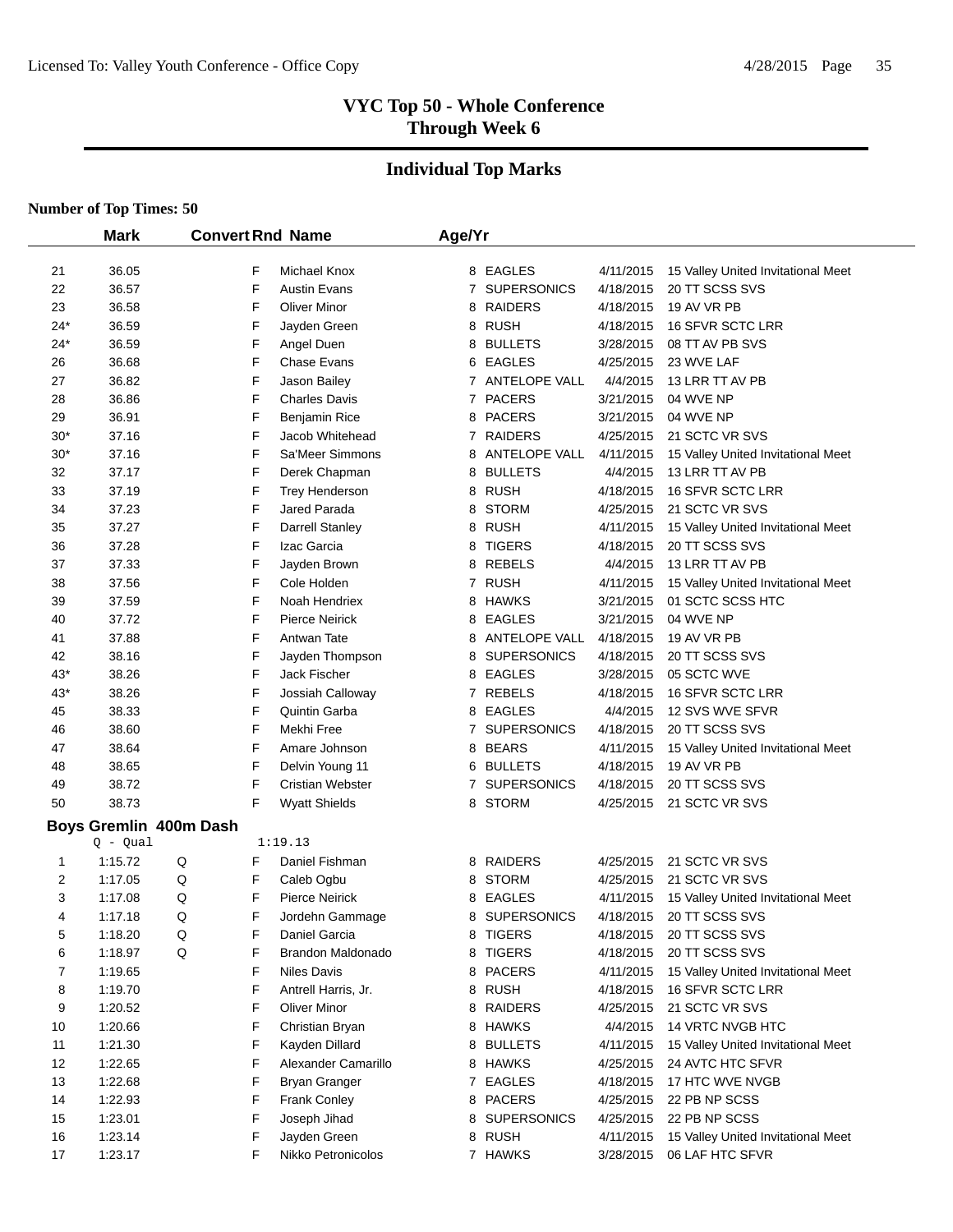# **Individual Top Marks**

|       | <b>Mark</b>                       |   |   | <b>Convert Rnd Name</b> | Age/Yr       |                    |           |                                    |
|-------|-----------------------------------|---|---|-------------------------|--------------|--------------------|-----------|------------------------------------|
|       |                                   |   |   |                         |              |                    |           |                                    |
| 18    | 1:23.29                           |   | F | <b>Caleb Fredericks</b> |              | 7 STORM            | 4/18/2015 | 16 SFVR SCTC LRR                   |
| 19    | 1:24.26                           |   | F | Savaughn Gentle         | 8            | <b>SUPERSONICS</b> | 3/28/2015 | 07 NVGB SCSS                       |
| 20    | 1:24.53                           |   | F | Tai Yson                |              | 7 RAIDERS          | 4/18/2015 | 19 AV VR PB                        |
| 21    | 1:24.63                           |   | F | Benjamin Rice           | 8            | <b>PACERS</b>      | 3/21/2015 | 04 WVE NP                          |
| 22    | 1:24.78                           |   | F | Nathan Brown            | 8            | REBELS             | 4/11/2015 | 15 Valley United Invitational Meet |
| 23    | 1:24.94                           |   | F | Jared Parada            | 8            | <b>STORM</b>       | 3/28/2015 | 05 SCTC WVE                        |
| 24    | 1:25.00                           |   | F | <b>Charles Davis</b>    |              | 7 PACERS           | 4/11/2015 | 15 Valley United Invitational Meet |
| 25    | 1:25.34                           |   | F | Angel Duen              | 8            | <b>BULLETS</b>     | 4/18/2015 | 19 AV VR PB                        |
| 26    | 1:25.49                           |   | F | Derek Chapman           | 8            | <b>BULLETS</b>     | 4/11/2015 | 15 Valley United Invitational Meet |
| 27    | 1:25.71                           |   | F | Mekai Cassimire         | 8            | <b>EAGLES</b>      | 4/4/2015  | 12 SVS WVE SFVR                    |
| 28    | 1:26.40                           |   | F | Dru Wilson              | 6            | <b>RAIDERS</b>     | 4/18/2015 | 19 AV VR PB                        |
| 29    | 1:27.24                           |   | F | <b>Chase Evans</b>      | 6            | <b>EAGLES</b>      | 4/18/2015 | 17 HTC WVE NVGB                    |
| $30*$ | 1:27.37                           |   | F | Michael Knox            | 8            | EAGLES             | 4/4/2015  | 12 SVS WVE SFVR                    |
| $30*$ | 1:27.37                           |   | F | <b>Trey Henderson</b>   | 8            | <b>RUSH</b>        | 4/18/2015 | 16 SFVR SCTC LRR                   |
| 32    | 1:27.70                           |   | F | <b>Wyatt Shields</b>    | 8            | <b>STORM</b>       | 4/18/2015 | 16 SFVR SCTC LRR                   |
| 33    | 1:28.06                           |   | F | Imaan Edwards           | 7            | <b>PACERS</b>      | 4/4/2015  | 10 NP SCTC                         |
| 34    | 1:28.12                           |   | F | LeSaun Williams         | 8            | <b>BULLETS</b>     | 4/4/2015  | 13 LRR TT AV PB                    |
| 35    | 1:28.15                           |   | F | Ronin Goldstine         | 8            | REBELS             | 4/18/2015 | 16 SFVR SCTC LRR                   |
| 36    | 1:28.39                           |   | F | Noah Hendriex           | 8            | <b>HAWKS</b>       | 4/4/2015  | 14 VRTC NVGB HTC                   |
| 37    | 1:28.47                           |   | F | Amare Johnson           | 8            | <b>BEARS</b>       | 4/4/2015  | 14 VRTC NVGB HTC                   |
| 38    | 1:29.10                           |   | F | Jayden Brown            |              | 8 REBELS           | 4/18/2015 | 16 SFVR SCTC LRR                   |
| $39*$ | 1:29.13                           |   | F | <b>Andrew Newchurch</b> |              | 7 PACERS           | 4/4/2015  | 10 NP SCTC                         |
| 39*   | 1:29.13                           |   | F | <b>Brenden Salazar</b>  | 8            | <b>TIGERS</b>      | 3/21/2015 | 02 LAF AV TT VR                    |
| 41    | 1:29.17                           |   | F | <b>Taylor King</b>      | $\mathbf{7}$ | <b>REBELS</b>      | 4/18/2015 | 16 SFVR SCTC LRR                   |
| 42    | 1:29.20                           |   | F | Andrae Gamboa           | 8            | <b>TIGERS</b>      | 4/18/2015 | 20 TT SCSS SVS                     |
| 43    | 1:29.28                           |   | F | David Priem             | 8            | <b>TIGERS</b>      | 3/21/2015 | 02 LAF AV TT VR                    |
| 44    | 1:29.31                           |   | F | Luke Anthony Maldonado  | 8            | <b>BEARS</b>       | 4/4/2015  | 14 VRTC NVGB HTC                   |
| 45    | 1:29.90                           |   | F | Quintin Garba           |              | 8 EAGLES           | 4/4/2015  | 12 SVS WVE SFVR                    |
| 46    | 1:30.07                           |   | F | Jack Fischer            |              | 8 EAGLES           | 4/25/2015 | 23 WVE LAF                         |
| 47    | 1:30.12                           |   | F | Randolph Jackson        |              | 8 EAGLES           | 4/18/2015 | 17 HTC WVE NVGB                    |
| 48    | 1:30.36                           |   | F | <b>Natan Giles</b>      |              | 8 PACERS           | 4/4/2015  | 10 NP SCTC                         |
| 49    | 1:30.46                           |   | F | Jaylen Dias             |              | 7 BEARS            | 4/18/2015 | 17 HTC WVE NVGB                    |
| 50    | 1:30.50                           |   | F | Lucas Vooijs            |              | 8 STORM            | 4/18/2015 | 16 SFVR SCTC LRR                   |
|       | Boys Gremlin 800m Run<br>Q - Qual |   |   | 3:15.70                 |              |                    |           |                                    |
| 1     | 2:39.25                           | Q | F | Jordehn Gammage         |              | 8 SUPERSONICS      | 4/18/2015 | 20 TT SCSS SVS                     |
| 2     | 3:00.75                           | Q | F | David Priem             |              | 8 TIGERS           | 4/18/2015 | 20 TT SCSS SVS                     |
| 3     | 3:02.93                           | Q | F | Daniel Fishman          |              | 8 RAIDERS          | 4/18/2015 | 19 AV VR PB                        |
| 4     | 3:02.95                           | Q | F | <b>Pierce Neirick</b>   |              | 8 EAGLES           | 4/25/2015 | 23 WVE LAF                         |
| 5     | 3:03.68                           | Q | F | Brandon Maldonado       | 8            | <b>TIGERS</b>      | 3/28/2015 | 08 TT AV PB SVS                    |
| 6     | 3:04.15                           | Q | F | Niles Davis             |              | 8 PACERS           | 4/25/2015 | 22 PB NP SCSS                      |
| 7     | 3:05.44                           | Q | F | Joseph Jihad            |              | 8 SUPERSONICS      | 4/11/2015 | 15 Valley United Invitational Meet |
| 8     | 3:08.78                           | Q | F | <b>Andrew Newchurch</b> |              | 7 PACERS           | 4/25/2015 | 22 PB NP SCSS                      |
| 9     | 3:10.25                           | Q | F | Kayden Dillard          | 8            | <b>BULLETS</b>     | 4/18/2015 | 19 AV VR PB                        |
| 10    | 3:10.55                           | Q | F | Luke Anthony Maldonado  |              | 8 BEARS            | 4/18/2015 | 17 HTC WVE NVGB                    |
| 11    | 3:11.00                           | Q | F | Nathan Brown            |              | 8 REBELS           | 4/25/2015 | 25 TT NVGB LRR                     |
| 12    | 3:11.25                           | Q | F | Savaughn Gentle         |              | 8 SUPERSONICS      | 3/21/2015 | 01 SCTC SCSS HTC                   |
| 13    | 3:11.65                           | Q | F | <b>Benjamin Rice</b>    |              | 8 PACERS           | 4/25/2015 | 22 PB NP SCSS                      |
| 14    | 3:12.00                           | Q | F | Omar Aguayo             |              | 8 BEARS            | 4/25/2015 | 25 TT NVGB LRR                     |
|       |                                   |   |   |                         |              |                    |           |                                    |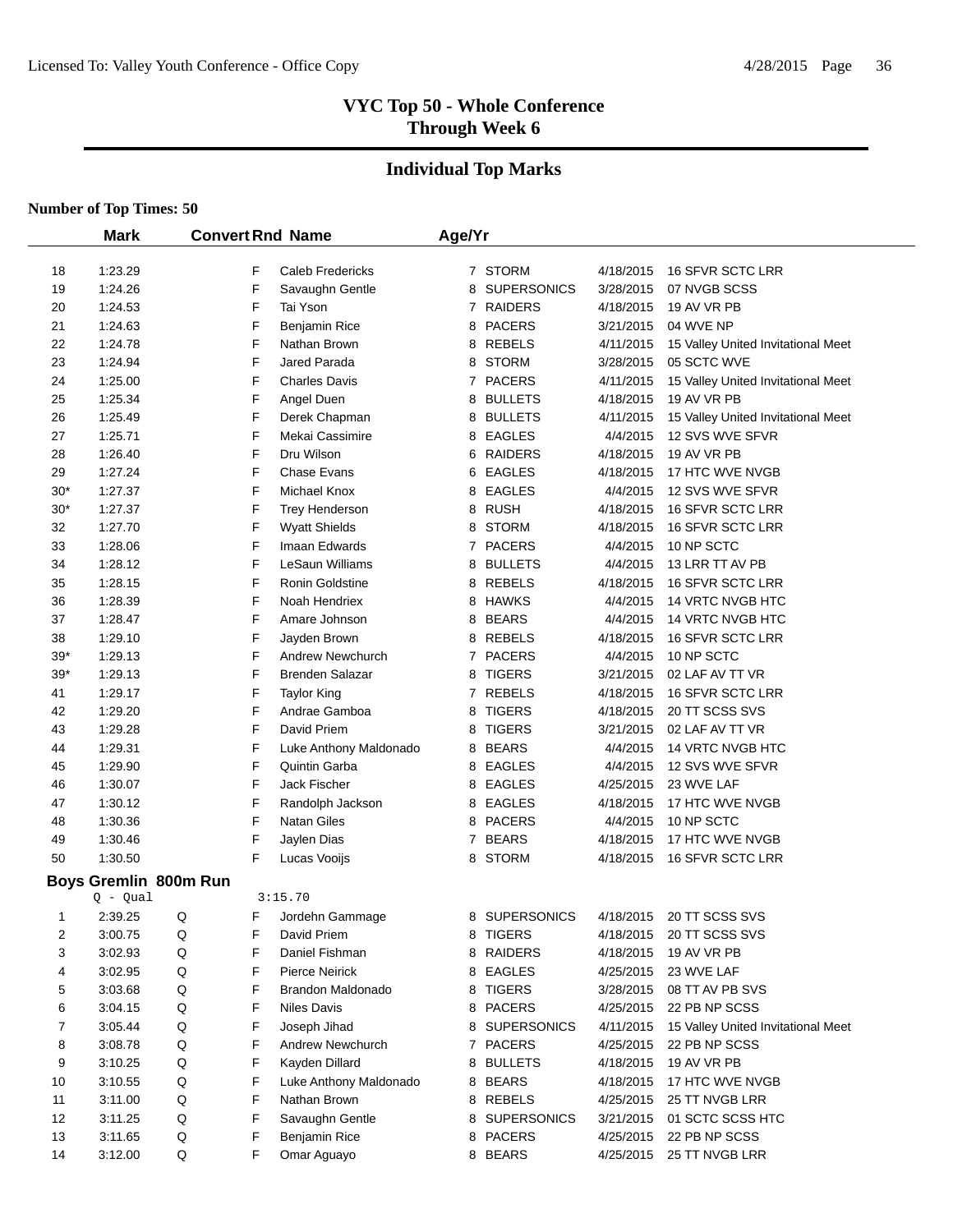# **Individual Top Marks**

|    | <b>Mark</b> |                        |             | <b>Convert Rnd Name</b> | Age/Yr |                 |           |                                     |
|----|-------------|------------------------|-------------|-------------------------|--------|-----------------|-----------|-------------------------------------|
|    |             |                        |             |                         |        |                 |           |                                     |
| 15 | 3:13.23     | Q                      | F           | <b>Adrian Cantu</b>     |        | 7 EAGLES        | 3/28/2015 | 05 SCTC WVE                         |
| 16 | 3:14.42     | Q                      | F           | Alexander Camarillo     |        | 8 HAWKS         | 4/18/2015 | 17 HTC WVE NVGB                     |
| 17 | 3:14.74     | Q                      | F           | Lucas Vooijs            |        | 8 STORM         | 3/28/2015 | 05 SCTC WVE                         |
| 18 | 3:15.12     | Q                      | F           | Connor Eagan            |        | 8 RUSH          | 4/18/2015 | 16 SFVR SCTC LRR                    |
| 19 | 3:16.60     |                        | F           | <b>Martin Macias</b>    |        | 7 PACERS        | 4/25/2015 | 22 PB NP SCSS                       |
| 20 | 3:17.40     |                        | F           | Mekai Cassimire         |        | 8 EAGLES        | 4/18/2015 | 17 HTC WVE NVGB                     |
| 21 | 3:18.10     |                        | F           | Jaylen Dias             |        | 7 BEARS         | 4/11/2015 | 15 Valley United Invitational Meet  |
| 22 | 3:18.22     |                        | F           | Germaine Coleman        |        | 8 SUPERSONICS   | 3/21/2015 | 01 SCTC SCSS HTC                    |
| 23 | 3:19.31     |                        | F           | Ronin Goldstine         |        | 8 REBELS        | 3/28/2015 | 09 VR NP LRR                        |
| 24 | 3:19.83     |                        | F           | Daniel Garcia           |        | 8 TIGERS        | 3/28/2015 | 08 TT AV PB SVS                     |
| 25 | 3:20.46     |                        | F           | <b>Charles Davis</b>    |        | 7 PACERS        | 4/18/2015 | 18 NP LAF                           |
| 26 | 3:21.18     |                        | F           | Andrae Gamboa           |        | 8 TIGERS        | 3/28/2015 | 08 TT AV PB SVS                     |
| 27 | 3:22.39     |                        | F           | Adam Alvarez            |        | 8 PACERS        | 3/21/2015 | 04 WVE NP                           |
| 28 | 3:22.73     |                        | F           | <b>Taylor King</b>      |        | 7 REBELS        | 4/18/2015 | 16 SFVR SCTC LRR                    |
| 29 | 3:23.10     |                        | F           | Adrian Jimenez          |        | 8 TIGERS        | 3/28/2015 | 08 TT AV PB SVS                     |
| 30 | 3:23.39     |                        | F           | Nicholas Goldman        |        | 7 HAWKS         | 4/25/2015 | 24 AVTC HTC SFVR                    |
| 31 | 3:23.48     |                        | $\mathsf F$ | Faruq Al Amin Stewart   |        | 7 EAGLES        | 4/18/2015 | 17 HTC WVE NVGB                     |
| 32 | 3:25.62     |                        | F           | Eli Ahten               |        | 8 STORM         | 3/21/2015 | 01 SCTC SCSS HTC                    |
| 33 | 3:25.76     |                        | F           | Izac Garcia             |        | 8 TIGERS        | 3/28/2015 | 08 TT AV PB SVS                     |
| 34 | 3:26.56     |                        | F           | Sa'Meer Simmons         |        | 8 ANTELOPE VALL | 4/25/2015 | 24 AVTC HTC SFVR                    |
| 35 | 3:26.73     |                        | F           | <b>Gabriel Abad</b>     |        | 8 RAIDERS       | 3/21/2015 | 02 LAF AV TT VR                     |
| 36 | 3:27.97     |                        | F           | <b>Mason Collier</b>    |        | 8 EAGLES        | 4/25/2015 | 23 WVE LAF                          |
| 37 | 3:29.52     |                        | F           | Eduardo Lozano          |        | 8 BEARS         | 4/18/2015 | 17 HTC WVE NVGB                     |
| 38 | 3:29.70     |                        | F           | Noah Flores             |        | 8 STORM         | 4/11/2015 | 15 Valley United Invitational Meet  |
| 39 | 3:29.91     |                        | F           | Jackson Shirley         |        | 7 PACERS        | 4/18/2015 | 18 NP LAF                           |
| 40 | 3:30.39     |                        | F           | Jordan Shirley          |        | 7 PACERS        | 4/18/2015 | 18 NP LAF                           |
| 41 | 3:30.76     |                        | F<br>F      | Zachary Graves          |        | 8 PACERS        | 3/21/2015 | 04 WVE NP                           |
| 42 | 3:33.28     |                        |             | Alexander Soffin        |        | 7 EAGLES        | 4/11/2015 | 15 Valley United Invitational Meet  |
| 43 | 3:33.89     |                        | F<br>F      | <b>Cristian Webster</b> |        | 7 SUPERSONICS   | 4/11/2015 | 15 Valley United Invitational Meet  |
| 44 | 3:34.77     |                        |             | Cain Chouinard          |        | 8 STORM         | 3/28/2015 | 05 SCTC WVE                         |
| 45 | 3:35.38     |                        | F           | Luis DeJesus            |        | 8 STORM         | 3/28/2015 | 05 SCTC WVE                         |
| 46 | 3:35.69     |                        | F           | Samuel Herrejon         |        | 8 BEARS         | 4/4/2015  | 14 VRTC NVGB HTC                    |
| 47 | 3:35.71     |                        | F           | Nathan Chandler         | 6      | <b>TIGERS</b>   | 3/28/2015 | 08 TT AV PB SVS                     |
| 48 | 3:36.01     |                        | F           | Cody Walsh              |        | 7 FALCONS       | 3/28/2015 | 06 LAF HTC SFVR<br>01 SCTC SCSS HTC |
| 49 | 3:36.94     |                        | F<br>F      | Jayden Thompson         |        | 8 SUPERSONICS   | 3/21/2015 |                                     |
| 50 | 3:38.24     |                        |             | Jaden Rogers            |        | 7 PACERS        | 4/11/2015 | 15 Valley United Invitational Meet  |
|    |             | Boys Gremlin 1500m Run |             |                         |        |                 |           |                                     |
|    | $Q - Qual$  |                        |             | 6:30.56                 |        |                 |           |                                     |
| 1  | 6:03.84     | Q                      | F           | Andrew Newchurch        |        | 7 PACERS        | 3/28/2015 | 09 VR NP LRR                        |
| 2  | 6:04.60     | Q                      | F           | Brandon Maldonado       |        | 8 TIGERS        | 4/4/2015  | 13 LRR TT AV PB                     |
| 3  | 6:07.60     | Q                      | F           | <b>Niles Davis</b>      |        | 8 PACERS        | 3/28/2015 | 09 VR NP LRR                        |
| 4  | 6:15.62     | Q                      | F           | Daniel Fishman          |        | 8 RAIDERS       | 4/4/2015  | 14 VRTC NVGB HTC                    |
| 5  | 6:16.12     | Q                      | F           | Caleb Fredericks        |        | 7 STORM         | 3/21/2015 | 01 SCTC SCSS HTC                    |
| 6  | 6:20.00     | Q                      | F           | Connor Eagan            |        | 8 RUSH          | 4/11/2015 | 15 Valley United Invitational Meet  |
| 7  | 6:20.76     | Q                      | F           | <b>Adrian Cantu</b>     |        | 7 EAGLES        | 4/4/2015  | 12 SVS WVE SFVR                     |
| 8  | 6:20.84     | Q                      | F           | Lucas Vooijs            |        | 8 STORM         | 3/21/2015 | 01 SCTC SCSS HTC                    |
| 9  | 6:23.30     | Q                      | F           | Cole Morgan             |        | 7 RAIDERS       | 4/25/2015 | 21 SCTC VR SVS                      |
| 10 | 6:23.80     | Q                      | F           | <b>Martin Macias</b>    |        | 7 PACERS        | 4/11/2015 | 15 Valley United Invitational Meet  |
| 11 | 6:24.20     | Q                      | F           | David Priem             |        | 8 TIGERS        | 4/11/2015 | 15 Valley United Invitational Meet  |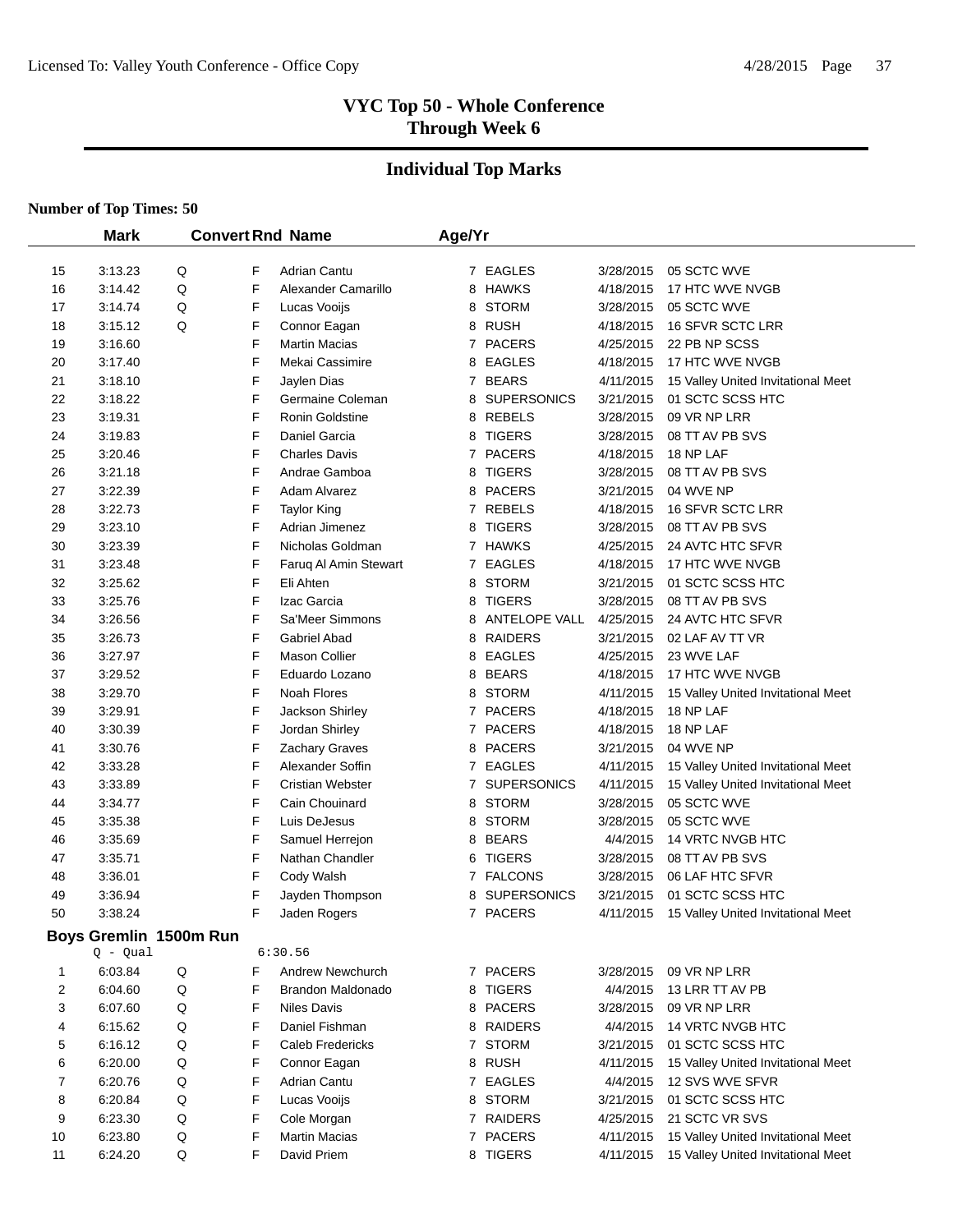# **Individual Top Marks**

|       | <b>Mark</b>         |                  |   | <b>Convert Rnd Name</b> | Age/Yr         |               |           |                                    |
|-------|---------------------|------------------|---|-------------------------|----------------|---------------|-----------|------------------------------------|
|       |                     |                  |   |                         |                |               |           |                                    |
| 12    | 6:26.40             | Q                | F | <b>Brennan Givens</b>   |                | 8 STORM       | 4/25/2015 | 21 SCTC VR SVS                     |
| 13    | 6:28.88             | Q                | F | Alexander Camarillo     |                | 8 HAWKS       | 3/21/2015 | 01 SCTC SCSS HTC                   |
| 14    | 6:30.48             | Q                | F | Mekai Cassimire         | 8              | EAGLES        | 4/25/2015 | 23 WVE LAF                         |
| 15    | 6:31.23             |                  | F | <b>Adam Alvarez</b>     | 8              | <b>PACERS</b> | 3/21/2015 | 04 WVE NP                          |
| 16    | 6:35.20             |                  | F | Zachary Graves          | 8              | <b>PACERS</b> | 4/11/2015 | 15 Valley United Invitational Meet |
| 17    | 6:36.58             |                  | F | Jaylen Dias             | 7              | <b>BEARS</b>  | 4/4/2015  | 14 VRTC NVGB HTC                   |
| 18    | 6:39.10             |                  | F | Eli Ahten               | 8              | <b>STORM</b>  | 4/11/2015 | 15 Valley United Invitational Meet |
| 19    | 6:39.89             |                  | F | Adrian Jimenez          | 8              | <b>TIGERS</b> | 4/4/2015  | 13 LRR TT AV PB                    |
| 20    | 6:40.00             |                  | F | Izac Garcia             | 8              | <b>TIGERS</b> | 4/25/2015 | 25 TT NVGB LRR                     |
| 21    | 6:42.57             |                  | F | <b>Charles Davis</b>    | 7              | <b>PACERS</b> | 3/28/2015 | 09 VR NP LRR                       |
| 22    | 6:45.14             |                  | F | Noah Flores             | 8              | <b>STORM</b>  | 4/18/2015 | 16 SFVR SCTC LRR                   |
| 23    | 6:46.34             |                  | F | Andrae Gamboa           | 8              | <b>TIGERS</b> | 4/4/2015  | 13 LRR TT AV PB                    |
| 24    | 6:46.47             |                  | F | <b>Brenden Salazar</b>  | 8              | <b>TIGERS</b> | 4/4/2015  | 13 LRR TT AV PB                    |
| 25    | 6:47.42             |                  | F | Jaden Rogers            | $\mathbf{7}$   | <b>PACERS</b> | 4/18/2015 | 18 NP LAF                          |
| 26    | 6:50.40             |                  | F | Omar Aguayo             | 7              | <b>BEARS</b>  | 3/21/2015 | 03 NVGB LRR PB SVS SFVR            |
| 27    | 6:53.62             |                  | F | Aiden Harris            | 7              | <b>PACERS</b> | 3/21/2015 | 04 WVE NP                          |
| 28    | 6:54.39             |                  | F | Josiah Gonzales         | $\overline{7}$ | <b>PACERS</b> | 4/18/2015 | 18 NP LAF                          |
| 29    | 6:54.82             |                  | F | Daniel Garcia           | 8              | <b>TIGERS</b> | 4/4/2015  | 13 LRR TT AV PB                    |
| 30    | 6:55.79             |                  | F | Alexander Soffin        | 7              | <b>EAGLES</b> | 3/28/2015 | 05 SCTC WVE                        |
| 31    | 6:56.64             |                  | F | Nicholas Diaz           | 8              | <b>TIGERS</b> | 4/4/2015  | 13 LRR TT AV PB                    |
| 32    | 7:00.12             |                  | F | Cody Walsh              |                | 7 FALCONS     | 4/25/2015 | 23 WVE LAF                         |
| 33    | 7:03.99             |                  | F | Zachary Barron          |                | 7 STORM       | 4/25/2015 | 21 SCTC VR SVS                     |
| 34    | 7:04.00             |                  | F | <b>Matthew Sada</b>     | $\mathbf{7}$   | <b>TIGERS</b> | 4/25/2015 | 25 TT NVGB LRR                     |
| 35    | 7:05.18             |                  | F | Sebastian Peraza        | 8              | <b>PACERS</b> | 3/28/2015 | 09 VR NP LRR                       |
| 36    | 7:06.45             |                  | F | Luis DeJesus            | 8              | <b>STORM</b>  | 4/4/2015  | 10 NP SCTC                         |
| 37    | 7:06.79             |                  | F | Joshua Reyes            | 8              | <b>BEARS</b>  | 4/18/2015 | 17 HTC WVE NVGB                    |
| 38    | 7:08.37             |                  | F | Adan Williams           | 8              | <b>PACERS</b> | 4/25/2015 | 22 PB NP SCSS                      |
| 39    | 7:11.33             |                  | F | <b>Vincent Hawkins</b>  |                | 7 PACERS      | 4/4/2015  | 10 NP SCTC                         |
| 40    | 7:12.00             |                  | F | Samuel Herrejon         |                | 8 BEARS       | 4/25/2015 | 25 TT NVGB LRR                     |
| 41    | 7:12.40             |                  | F | Nwolisa Gbemudu         |                | 7 PACERS      | 3/28/2015 | 09 VR NP LRR                       |
| 42    | 7:12.54             |                  | F | Exavier Ledezma         |                | 6 PACERS      | 3/21/2015 | 04 WVE NP                          |
| 43    | 7:12.93             |                  | F | Robert Ledesma          |                | 8 PACERS      | 3/21/2015 | 04 WVE NP                          |
| 44    | 7:19.59             |                  | F | Cain Chouinard          | 8              | <b>STORM</b>  | 4/4/2015  | 10 NP SCTC                         |
| 45    | 7:22.00             |                  | F | Nathan Chandler         | 6              | <b>TIGERS</b> | 4/25/2015 | 25 TT NVGB LRR                     |
| 46    | 7:24.05             |                  | F | Daniel Martinez         | 6              | <b>PACERS</b> | 4/4/2015  | 10 NP SCTC                         |
| 47    | 7:30.69             |                  | F | Adrian Acosta           |                | 7 EAGLES      | 4/18/2015 | 17 HTC WVE NVGB                    |
| 48    | 7:31.63             |                  | F | Jordyn Jackson          |                | 6 PACERS      | 3/21/2015 | 04 WVE NP                          |
| 49    | 7:32.60             |                  | F | <b>Eric Metcalf</b>     |                | 6 FALCONS     | 4/11/2015 | 15 Valley United Invitational Meet |
| 50    | 7:33.21             |                  | F | Jackson Shirley         |                | 7 PACERS      | 3/28/2015 | 09 VR NP LRR                       |
|       | <b>Boys Gremlin</b> | <b>Long Jump</b> |   |                         |                |               |           |                                    |
|       | $Q - Qual$          |                  |   | $9 - 09.00$             |                |               |           |                                    |
| 1     | 10-05.50            | Q                | F | <b>Oliver Minor</b>     |                | 8 RAIDERS     | 4/18/2015 | 19 AV VR PB                        |
| $2^*$ | 10-01.50            | Q                | F | Connor Eagan            |                | 8 RUSH        | 4/25/2015 | 24 AVTC HTC SFVR                   |
| $2^*$ | 10-01.50            | Q                | F | Andrae Gamboa           |                | 8 TIGERS      | 3/21/2015 | 02 LAF AV TT VR                    |
| 4     | 10-00.25            | Q                | F | Noah Hendriex           |                | 8 HAWKS       | 3/28/2015 | 06 LAF HTC SFVR                    |
| 5     | 9-11.00             | Q                | F | Nikko Petronicolos      |                | 7 HAWKS       | 4/25/2015 | 24 AVTC HTC SFVR                   |
| 6     | 9-10.00             | Q                | F | Savaughn Gentle         |                | 8 SUPERSONICS | 4/25/2015 | 22 PB NP SCSS                      |
| 7     | 9-09.50             | Q                | F | <b>Myles McCrory</b>    |                | 7 SUPERSONICS | 4/25/2015 | 22 PB NP SCSS                      |
| 8     | 9-08.00             |                  | F | Michael Knox            |                | 8 EAGLES      | 4/18/2015 | 17 HTC WVE NVGB                    |
|       |                     |                  |   |                         |                |               |           |                                    |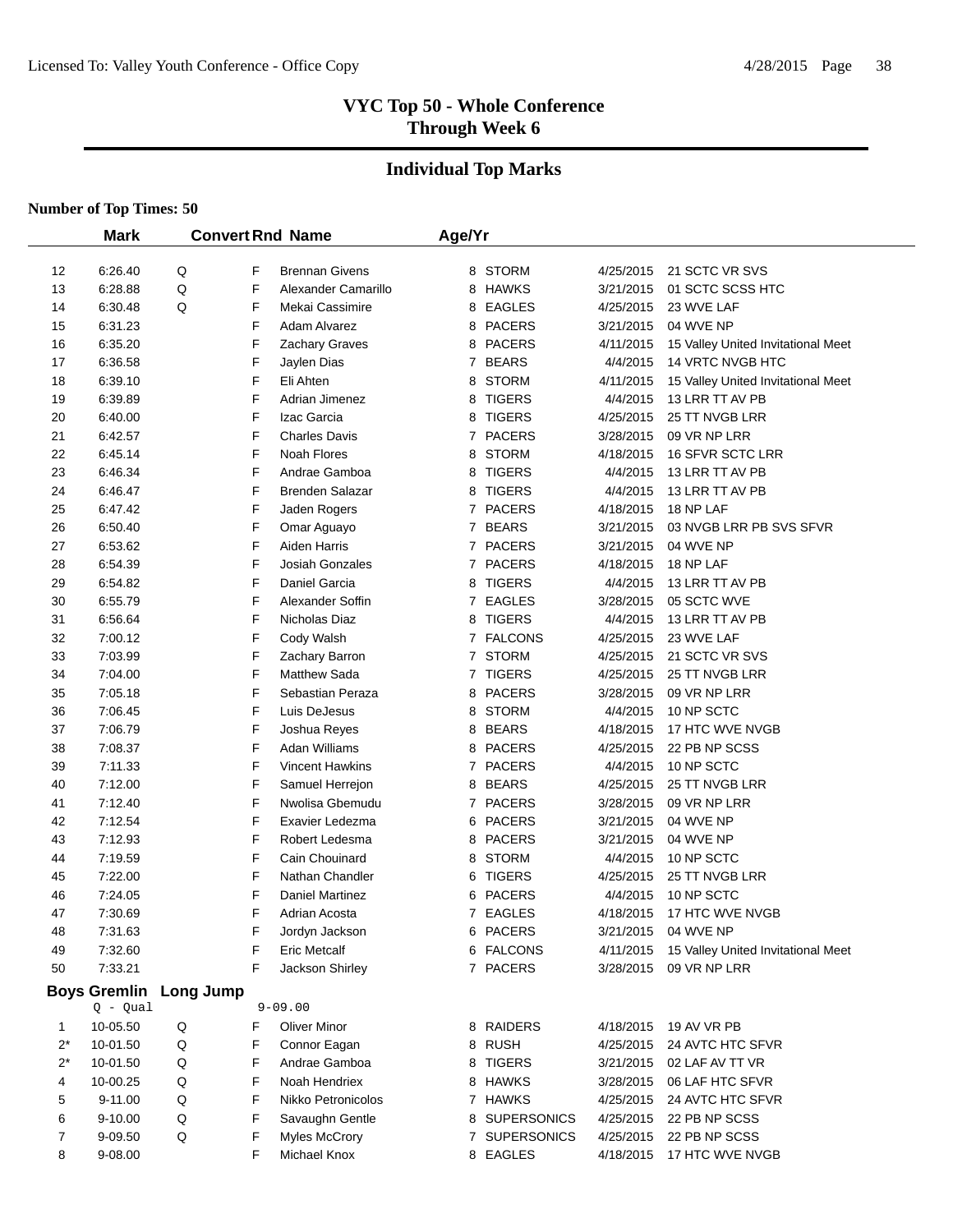# **Individual Top Marks**

|        | <b>Mark</b>           |   |   | <b>Convert Rnd Name</b> | Age/Yr       |                    |           |                                    |
|--------|-----------------------|---|---|-------------------------|--------------|--------------------|-----------|------------------------------------|
| 9*     | $9 - 02.50$           |   | F | Jayden Miller           |              | 6 ANTELOPE VALL    | 4/4/2015  | 13 LRR TT AV PB                    |
| $9*$   | 9-02.50               |   | F | Jayden Brown            | 8            | <b>REBELS</b>      | 4/4/2015  | 13 LRR TT AV PB                    |
| 11     | 9-00.00               |   | F | Lucas Vooijs            | 8            | <b>STORM</b>       | 4/18/2015 | 16 SFVR SCTC LRR                   |
| $12*$  | 8-11.50               |   | F | Ibraheim Ouedrago       | 8            | <b>EAGLES</b>      | 3/21/2015 | 04 WVE NP                          |
| $12*$  | 8-11.50               |   | F | Sa'Meer Simmons         | 8            | ANTELOPE VALL      | 4/4/2015  | 13 LRR TT AV PB                    |
| $12*$  | 8-11.50               |   | F | Darren Coleman          |              | 7 RUSH             | 4/25/2015 | 24 AVTC HTC SFVR                   |
| 15     | 8-11.25               |   | F | <b>Brennan Givens</b>   | 8            | <b>STORM</b>       | 4/18/2015 | 16 SFVR SCTC LRR                   |
| 16     | 8-10.25               |   | F | <b>Natan Giles</b>      | 8            | <b>PACERS</b>      | 4/18/2015 | 18 NP LAF                          |
| 17     | 8-10.00               |   | F | Dominic Landes          | 8            | <b>RUSH</b>        | 4/25/2015 | 24 AVTC HTC SFVR                   |
| 18     | 8-09.50               |   | F | Jace Iwamizu            | 8            | <b>REBELS</b>      | 3/28/2015 | 09 VR NP LRR                       |
| 19     | 8-08.50               |   | F | Daniel Garcia           | 8            | <b>TIGERS</b>      | 4/11/2015 | 15 Valley United Invitational Meet |
| $20*$  | 8-08.00               |   | F | Nicholas Diaz           | 8            | <b>TIGERS</b>      | 4/18/2015 | 20 TT SCSS SVS                     |
| 20*    | 8-08.00               |   | F | Josua Songer            | 7            | <b>REBELS</b>      | 3/21/2015 | 03 NVGB LRR PB SVS SFVR            |
| 22     | 8-06.00               |   | F | Samir Smith             | 8            | ANTELOPE VALL      | 4/4/2015  | 13 LRR TT AV PB                    |
| 23     | 8-05.25               |   | F | <b>Wyatt Shields</b>    | 8            | <b>STORM</b>       | 4/18/2015 | 16 SFVR SCTC LRR                   |
| 24     | 8-05.00               |   | F | <b>Benjamin Rice</b>    | 8            | <b>PACERS</b>      | 4/25/2015 | 22 PB NP SCSS                      |
| 25     | 8-03.50               |   | F | Alexander Soffin        | 7            | <b>EAGLES</b>      | 4/25/2015 | 23 WVE LAF                         |
| 26     | 8-03.00               |   | F | <b>Cristian Webster</b> | 7            | <b>SUPERSONICS</b> | 4/18/2015 | 20 TT SCSS SVS                     |
| 27     | 8-02.00               |   | F | Brandon Maldonado       | 8            | <b>TIGERS</b>      | 3/21/2015 | 02 LAF AV TT VR                    |
| 28     | 8-01.00               |   | F | <b>Justus Ross</b>      | $\mathbf{7}$ | <b>STORM</b>       | 3/21/2015 | 01 SCTC SCSS HTC                   |
| 29*    | 7-11.00               |   | F | Jacob Soffin            |              | 7 EAGLES           | 3/28/2015 | 05 SCTC WVE                        |
| 29*    | 7-11.00               |   | F | Alexander Camarillo     | 8            | <b>HAWKS</b>       | 3/28/2015 | 06 LAF HTC SFVR                    |
| 31     | 7-09.50               |   | F | Justin Bryden           | 8            | <b>RUSH</b>        | 3/28/2015 | 06 LAF HTC SFVR                    |
| $32*$  | 7-06.50               |   | F | <b>Zion Lanier</b>      | 6            | <b>BEARS</b>       | 4/25/2015 | 25 TT NVGB LRR                     |
| $32*$  | 7-06.50               |   | F | Germario Wilson         | 8            | <b>REBELS</b>      | 3/28/2015 | 09 VR NP LRR                       |
| 34     | 7-05.50               |   | F | Arthur Nash, III        | 6            | ANTELOPE VALL      | 4/25/2015 | 24 AVTC HTC SFVR                   |
| $35*$  | 7-05.25               |   | F | Luke Anthony Maldonado  | 8            | <b>BEARS</b>       | 4/4/2015  | 14 VRTC NVGB HTC                   |
| $35^*$ | 7-05.25               |   | F | <b>Adam Alvarez</b>     | 8            | <b>PACERS</b>      | 4/18/2015 | 18 NP LAF                          |
| 37     | 7-05.00               |   | F | Faruq Al Amin Stewart   |              | 7 EAGLES           | 3/21/2015 | 04 WVE NP                          |
| 38     | 7-04.50               |   | F | Mauro King Angeli       | 8            | <b>BEARS</b>       | 4/25/2015 | 25 TT NVGB LRR                     |
| $39*$  | 7-03.00               |   | F | <b>Micah Mallory</b>    | 8            | <b>SUPERSONICS</b> | 4/18/2015 | 20 TT SCSS SVS                     |
| $39*$  | 7-03.00               |   | F | David Priem             | 8            | <b>TIGERS</b>      | 4/4/2015  | 13 LRR TT AV PB                    |
| $39*$  | 7-03.00               |   | F | Tyler Halvorsen         |              | 7 REBELS           | 4/25/2015 | 25 TT NVGB LRR                     |
| 42     | 7-02.50               |   | F | <b>Martin Macias</b>    |              | 7 PACERS           | 4/4/2015  | 10 NP SCTC                         |
| 43*    | 7-01.50               |   | F | Germariya' Wilson       |              | 7 REBELS           | 3/21/2015 | 03 NVGB LRR PB SVS SFVR            |
| 43*    | 7-01.50               |   | F | Royel Mc Farlane        |              | 6 HAWKS            | 3/21/2015 | 01 SCTC SCSS HTC                   |
| 45     | 7-01.00               |   | F | Amariyen Shackelford    |              | 6 HAWKS            | 3/21/2015 | 01 SCTC SCSS HTC                   |
| 46*    | 7-00.50               |   | F | Nathan Baron-Hall       |              | 7 RUSH             | 3/21/2015 | 03 NVGB LRR PB SVS SFVR            |
| 46*    | 7-00.50               |   | F | Daniel Nilson           |              | 7 STORM            | 3/28/2015 | 05 SCTC WVE                        |
| 48*    | 7-00.00               |   | F | Jaxson Paige            |              | 7 HAWKS            | 4/18/2015 | 17 HTC WVE NVGB                    |
| 48*    | 7-00.00               |   | F | Julian Martin           | 8            | <b>STORM</b>       | 4/4/2015  | 10 NP SCTC                         |
| 48*    | 7-00.00               |   | F | Jason Bailey            |              | 7 ANTELOPE VALL    | 4/25/2015 | 24 AVTC HTC SFVR                   |
| 48*    | 7-00.00               |   | F | Dominic Simon           | 8            | <b>PACERS</b>      | 4/4/2015  | 10 NP SCTC                         |
| 48*    | 7-00.00               |   | F | Daniel Tochner          | 8            | <b>RAIDERS</b>     | 3/28/2015 | 09 VR NP LRR                       |
| 48*    | 7-00.00               |   | F | Johnny Rodney-Campbell  | 7            | <b>STORM</b>       | 3/28/2015 | 05 SCTC WVE                        |
|        | Boys Bantam 100m Dash |   |   |                         |              |                    |           |                                    |
|        | $Q - Qual$            |   |   | 14.77                   |              |                    |           |                                    |
| 1      | 13.71                 | Q | F | Donovan Fisher          |              | 10 SUPERSONICS     | 4/11/2015 | 15 Valley United Invitational Meet |
| 2      | 13.90                 | Q | P | Kory Blunt              |              | 10 TIGERS          | 4/11/2015 | 15 Valley United Invitational Meet |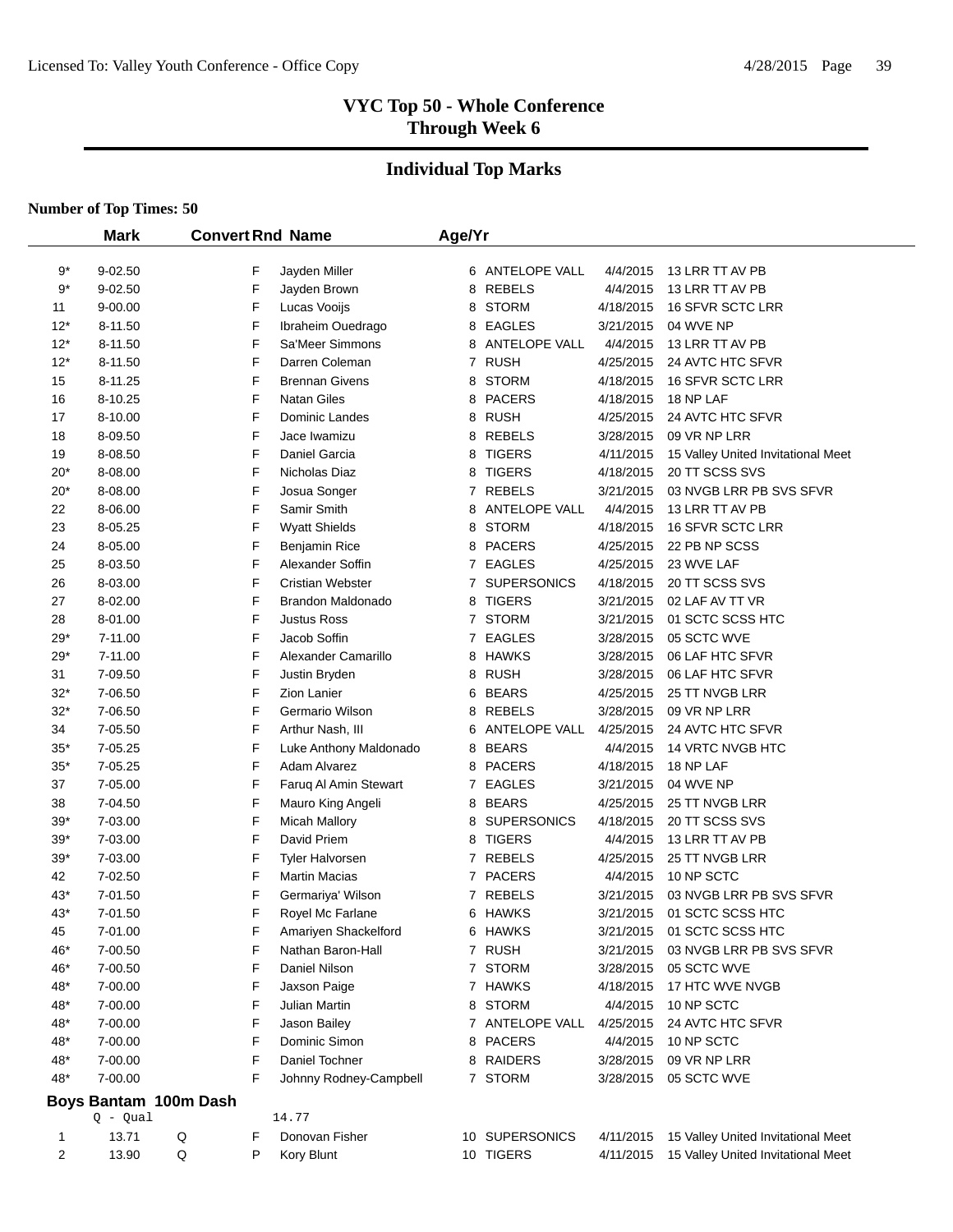# **Individual Top Marks**

|                | <b>Mark</b>    |        | <b>Convert Rnd Name</b> |                                          | Age/Yr |                              |                        |                                    |
|----------------|----------------|--------|-------------------------|------------------------------------------|--------|------------------------------|------------------------|------------------------------------|
|                |                |        |                         |                                          |        |                              |                        |                                    |
| 3              | 13.91          | Q      | F                       | Rodrick Hawkins                          |        | 10 ANTELOPE VALL             | 4/11/2015              | 15 Valley United Invitational Meet |
| 4*             | 13.98          | Q      | P                       | Johnnie Williams                         |        | 10 REBELS<br>10 RUSH         | 4/11/2015              | 15 Valley United Invitational Meet |
| 4*             | 13.98          | Q      | F                       | Dijon Stanley                            |        |                              | 4/11/2015<br>4/11/2015 | 15 Valley United Invitational Meet |
| 6              | 14.10          | Q      | P                       | DaJon Doss                               |        | 10 ANTELOPE VALL             |                        | 15 Valley United Invitational Meet |
| $7^*$<br>$7^*$ | 14.12          | Q<br>Q | F                       | Peyton Waters                            |        | 10 PACERS<br><b>PACERS</b>   | 4/11/2015              | 15 Valley United Invitational Meet |
|                | 14.12          | Q      | F                       | Michael Lindsay                          | 9      |                              | 4/11/2015              | 15 Valley United Invitational Meet |
| 9              | 14.28          | Q      | F<br>F                  | <b>Chase Farrell</b>                     |        | 10 PACERS                    | 4/11/2015<br>4/25/2015 | 15 Valley United Invitational Meet |
| 10             | 14.30          |        |                         | <b>Prince Williams</b>                   | 9      | <b>EAGLES</b>                |                        | 23 WVE LAF                         |
| 11             | 14.36          | Q      | F                       | Jaylen Sanders                           | 9      | <b>EAGLES</b><br>10 EAGLES   | 4/25/2015              | 23 WVE LAF                         |
| 12             | 14.39          | Q      | F                       | <b>Andrew Shackelford</b>                |        |                              | 4/25/2015              | 23 WVE LAF                         |
| 13             | 14.55          | Q      | P                       | Bryce Goldman                            |        | 10 RUSH                      | 4/11/2015              | 15 Valley United Invitational Meet |
| 14             | 14.56<br>14.58 | Q<br>Q | P<br>F                  | Saheed Free                              |        | 10 SUPERSONICS<br>10 BULLETS | 4/11/2015              | 15 Valley United Invitational Meet |
| 15             |                |        | F                       | Keewan Irving                            |        |                              | 4/25/2015              | 22 PB NP SCSS                      |
| 16<br>17       | 14.60<br>14.64 | Q<br>Q | F                       | Paden White<br>Damario Jackson           |        | 10 HAWKS<br>10 BULLETS       | 3/28/2015<br>4/25/2015 | 06 LAF HTC SFVR<br>22 PB NP SCSS   |
|                |                |        |                         |                                          |        |                              |                        | 23 WVE LAF                         |
| $18*$          | 14.70          | Q      | F                       | Jeremy Espinoza<br>Alexis Obando-Johnson |        | 10 EAGLES                    | 4/25/2015              |                                    |
| $18*$          | 14.70          | Q      | P                       |                                          |        | 10 RAIDERS<br>10 REBELS      | 4/11/2015              | 15 Valley United Invitational Meet |
| 20             | 14.71          | Q      | P<br>P                  | Mordecai Hines                           |        |                              | 4/11/2015              | 15 Valley United Invitational Meet |
| 21             | 14.72          | Q      |                         | <b>Christopher Spencer</b>               |        | 10 RUSH                      | 4/11/2015              | 15 Valley United Invitational Meet |
| $22*$          | 14.74          | Q      | F                       | Cameron Babineaux                        | 9      | <b>RAIDERS</b>               | 4/25/2015              | 21 SCTC VR SVS                     |
| $22*$          | 14.74          | Q      | P                       | Nigel Epperson                           | 9      | RUSH                         | 4/11/2015              | 15 Valley United Invitational Meet |
| 24             | 14.77          | Q      | F<br>F                  | Nickolas Valenzuela                      | 9      | STORM                        | 4/25/2015              | 21 SCTC VR SVS                     |
| 25             | 14.79          |        |                         | Demani Stewart                           | 9      | <b>RAIDERS</b>               | 4/18/2015              | 19 AV VR PB                        |
| 26             | 14.85          |        | F                       | <b>Riley Platero</b>                     |        | 10 HAWKS                     | 3/28/2015              | 06 LAF HTC SFVR                    |
| $27*$          | 14.94          |        | F                       | Parker King                              |        | 10 EAGLES                    | 4/25/2015              | 23 WVE LAF                         |
| $27*$          | 14.94          |        | F                       | Ethan Kodama                             |        | 10 EAGLES                    | 4/25/2015              | 23 WVE LAF                         |
| 29             | 14.95          |        | F                       | Luke Eldridge                            | 9      | <b>STORM</b>                 | 3/28/2015              | 05 SCTC WVE                        |
| 30             | 14.97          |        | F                       | Jasir Long                               |        | 10 EAGLES                    | 4/25/2015              | 23 WVE LAF                         |
| 31             | 14.98          |        | F                       | Jordan Coleman                           |        | 10 RAIDERS                   | 4/25/2015              | 21 SCTC VR SVS                     |
| 32             | 15.01          |        | P                       | Dylan Williams                           |        | 10 SUPERSONICS               | 4/11/2015              | 15 Valley United Invitational Meet |
| 33             | 15.02          |        | F                       | Jaedon DeLeon                            |        | 10 HAWKS                     | 3/21/2015              | 01 SCTC SCSS HTC<br>10 NP SCTC     |
| 34             | 15.05          |        | F                       | Micah Rice                               |        | 9 PACERS                     | 4/4/2015               |                                    |
| 35             | 15.06          |        | F                       | <b>Stacy Gentle</b>                      | 9      | <b>SUPERSONICS</b>           | 3/21/2015              | 01 SCTC SCSS HTC                   |
| 36             | 15.07          |        | F                       | <b>Tyler Hatley</b>                      |        | 10 ANTELOPE VALL             | 4/18/2015              | 19 AV VR PB                        |
| 37             | 15.09          |        | F<br>F                  | <b>Alexander Bowens</b>                  | 9      | <b>EAGLES</b>                | 3/28/2015              | 05 SCTC WVE                        |
| 38             | 15.13          |        |                         | Gerod Harrison                           |        | 10 PACERS                    | 4/4/2015               | 10 NP SCTC                         |
| 39             | 15.14          |        | F                       | Jordy Renteria                           |        | 9 FALCONS                    | 4/4/2015               | 11 LAF SCSS                        |
| 40             | 15.15          |        | F                       | Justin Thomas                            |        | 10 HAWKS                     | 3/21/2015              | 01 SCTC SCSS HTC                   |
| $41*$          | 15.18          |        | F                       | <b>Sebastian Fuentes</b>                 |        | 10 PACERS                    | 4/4/2015               | 10 NP SCTC                         |
| $41*$          | 15.18          |        | F                       | Tajh Carter                              |        | 10 PACERS                    | 4/4/2015               | 10 NP SCTC                         |
| 43             | 15.21          |        | F                       | Darrick Jacob                            |        | 9 EAGLES                     | 4/18/2015              | 17 HTC WVE NVGB                    |
| 44             | 15.23          |        | F                       | Nicholas Cross                           |        | 9 RUSH                       | 4/4/2015               | 12 SVS WVE SFVR                    |
| 45             | 15.25          |        | F                       | Alexander Mercer                         |        | 9 SUPERSONICS                | 3/21/2015              | 01 SCTC SCSS HTC                   |
| 46*            | 15.28          |        | P                       | Jonathan Perryman                        |        | 10 ANTELOPE VALL             | 4/11/2015              | 15 Valley United Invitational Meet |
| 46*            | 15.28          |        | F                       | Roman Finney                             |        | 9 RUSH                       | 4/18/2015              | <b>16 SFVR SCTC LRR</b>            |
| 48*            | 15.30          |        | F                       | Corey Lewis                              |        | 10 PACERS                    | 4/4/2015               | 10 NP SCTC                         |
| 48*            | 15.30          |        | F                       | Jonathan Golmon                          |        | 10 SPARTANS                  | 3/28/2015              | 08 TT AV PB SVS                    |
| $50*$          | 15.31          |        | F                       | Jomo Coker                               |        | 10 HAWKS                     | 3/21/2015              | 01 SCTC SCSS HTC                   |
| $50^*$         | 15.31          |        | F                       | <b>Isaiah Miles</b>                      |        | 10 PACERS                    | 3/21/2015              | 04 WVE NP                          |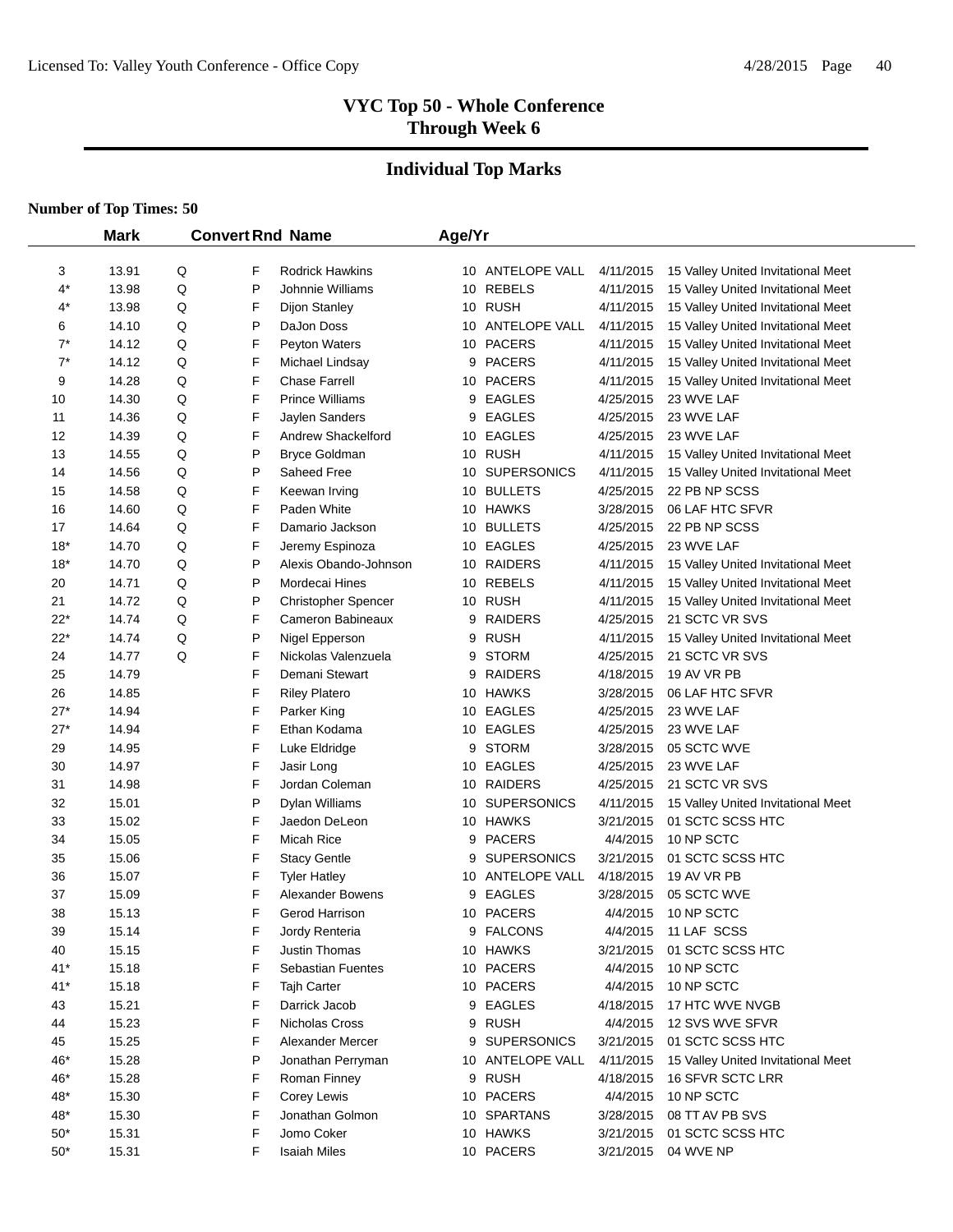# **Individual Top Marks**

|              | <b>Mark</b>                         |   |        | <b>Convert Rnd Name</b>         | Age/Yr |                         |                        |                                                   |
|--------------|-------------------------------------|---|--------|---------------------------------|--------|-------------------------|------------------------|---------------------------------------------------|
|              |                                     |   |        |                                 |        |                         |                        |                                                   |
|              | Boys Bantam 200m Dash<br>$Q - Qual$ |   |        | 30.65                           |        |                         |                        |                                                   |
| $\mathbf{1}$ | 29.27                               | Q | F      | Andrew Shackelford              |        | 10 EAGLES               | 4/4/2015               | 12 SVS WVE SFVR                                   |
| 2            | 29.50                               | Q | F      | Johnnie Williams                |        | 10 REBELS               | 4/18/2015              | 16 SFVR SCTC LRR                                  |
| 3            | 29.62                               | Q | F      | Dijon Stanley                   |        | 10 RUSH                 | 4/11/2015              | 15 Valley United Invitational Meet                |
| 4            | 29.69                               | Q | F      | <b>Prince Williams</b>          | 9      | <b>EAGLES</b>           | 4/25/2015              | 23 WVE LAF                                        |
| 5            | 29.84                               | Q | F      | Donovan Fisher                  | 10     | <b>SUPERSONICS</b>      | 4/4/2015               | 11 LAF SCSS                                       |
| 6            | 30.15                               | Q | F      |                                 |        | 10 RUSH                 | 4/11/2015              |                                                   |
| $7^*$        | 30.36                               | Q | F      | Bryce Goldman<br>Demani Stewart | 9      | <b>RAIDERS</b>          | 4/18/2015              | 15 Valley United Invitational Meet<br>19 AV VR PB |
| $7^*$        | 30.36                               | Q | F      | Nigel Epperson                  |        | 9 RUSH                  | 4/18/2015              | <b>16 SFVR SCTC LRR</b>                           |
| 9            | 30.44                               | Q | F      | Jaylen Sanders                  | 9      | <b>EAGLES</b>           | 4/25/2015              | 23 WVE LAF                                        |
| $10*$        | 30.49                               | Q | F      | Paden White                     |        | 10 HAWKS                | 3/21/2015              | 01 SCTC SCSS HTC                                  |
| $10*$        | 30.49                               | Q | F      | Luke Eldridge                   | 9      | <b>STORM</b>            | 4/25/2015              | 21 SCTC VR SVS                                    |
| 12           | 30.63                               | Q | F      | <b>Chase Farrell</b>            |        | 10 PACERS               | 4/11/2015              | 15 Valley United Invitational Meet                |
|              | 30.69                               |   | F      | Cameron Babineaux               | 9      | RAIDERS                 | 4/25/2015              | 21 SCTC VR SVS                                    |
| 13<br>$14*$  | 30.71                               |   | F      | DaJon Doss                      |        | 10 ANTELOPE VALL        | 4/11/2015              |                                                   |
|              |                                     |   | F      | Deven Hooper                    |        | 10 REBELS               |                        | 15 Valley United Invitational Meet                |
| $14*$        | 30.71<br>30.92                      |   | F      | Nicholas Cross                  | 9      | <b>RUSH</b>             | 4/18/2015              | 16 SFVR SCTC LRR<br>16 SFVR SCTC LRR              |
| 16           |                                     |   | F      |                                 |        | 10 TIGERS               | 4/18/2015<br>3/21/2015 | 02 LAF AV TT VR                                   |
| 17           | 30.94<br>30.98                      |   | F      | Kory Blunt                      |        | 10 EAGLES               |                        | 17 HTC WVE NVGB                                   |
| 18           |                                     |   | F      | Jeremy Espinoza                 |        |                         | 4/18/2015              |                                                   |
| 19           | 31.02                               |   |        | Damario Jackson                 |        | 10 BULLETS<br>10 EAGLES | 4/11/2015              | 15 Valley United Invitational Meet                |
| 20           | 31.19                               |   | F      | Parker King                     |        |                         | 3/28/2015              | 05 SCTC WVE                                       |
| $21*$        | 31.25                               |   | F<br>F | Jasir Long                      |        | 10 EAGLES               | 4/18/2015              | 17 HTC WVE NVGB                                   |
| $21*$        | 31.25                               |   | F      | Keewan Irving                   |        | 10 BULLETS              | 3/28/2015              | 08 TT AV PB SVS                                   |
| 23           | 31.39                               |   |        | Darrick Jacob                   |        | 9 EAGLES                | 4/18/2015              | 17 HTC WVE NVGB                                   |
| $24*$        | 31.42                               |   | F      | <b>Rodrick Hawkins</b>          |        | 10 ANTELOPE VALL        | 4/11/2015              | 15 Valley United Invitational Meet                |
| $24*$        | 31.42                               |   | F      | <b>Stacy Gentle</b>             | 9      | <b>SUPERSONICS</b>      | 4/4/2015               | 11 LAF SCSS                                       |
| 26           | 31.47                               |   | F      | <b>Alexander Bowens</b>         | 9      | <b>EAGLES</b>           | 3/28/2015              | 05 SCTC WVE                                       |
| 27           | 31.49                               |   | F      | Jordy Renteria                  | 9      | <b>FALCONS</b>          | 4/4/2015               | 11 LAF SCSS                                       |
| 28           | 31.52                               |   | F      | Justin Hart                     | 9      | <b>PACERS</b>           | 4/18/2015              | 18 NP LAF                                         |
| 29           | 31.56                               |   | F      | Darius Freeman                  |        | 10 SUPERSONICS          | 4/18/2015              | 20 TT SCSS SVS                                    |
| 30           | 31.59                               |   | F      | <b>Riley Platero</b>            |        | 10 HAWKS                | 3/21/2015              | 01 SCTC SCSS HTC                                  |
| 31           | 31.60                               |   | F      | Saheed Free                     |        | 10 SUPERSONICS          | 4/18/2015              | 20 TT SCSS SVS                                    |
| 32           | 31.62                               |   | F      | <b>Xavarien Perkins</b>         | 9      | <b>EAGLES</b>           | 4/4/2015               | 12 SVS WVE SFVR                                   |
| 33           | 31.68                               |   | F      | Zander Hollie                   |        | 10 RUSH                 | 3/28/2015              | 06 LAF HTC SFVR                                   |
| 34           | 31.80                               |   | F      | Nickolas Valenzuela             | 9      | STORM                   | 3/21/2015              | 01 SCTC SCSS HTC                                  |
| 35           | 31.91                               |   | F      | Alex Acevedo                    |        | 10 RAIDERS              | 4/25/2015              | 21 SCTC VR SVS                                    |
| 36           | 31.96                               |   | F      | Roman Finney                    |        | 9 RUSH                  | 4/4/2015               | 12 SVS WVE SFVR                                   |
| 37           | 31.99                               |   | F      | Ethan Kodama                    |        | 10 EAGLES               | 4/4/2015               | 12 SVS WVE SFVR                                   |
| 38           | 32.02                               |   | F      | Jomo Coker                      |        | 10 HAWKS                | 3/28/2015              | 06 LAF HTC SFVR                                   |
| 39           | 32.17                               |   | F      | Michael La Brew                 |        | 10 TIGERS               | 3/28/2015              | 08 TT AV PB SVS                                   |
| $40*$        | 32.19                               |   | F      | <b>Brandon Williams</b>         |        | 10 TIGERS               | 4/18/2015              | 20 TT SCSS SVS                                    |
| $40*$        | 32.19                               |   | F      | Micah Rice                      |        | 9 PACERS                | 3/21/2015              | 04 WVE NP                                         |
| $42*$        | 32.30                               |   | F      | Dj Richmond                     |        | 10 PACERS               | 4/11/2015              | 15 Valley United Invitational Meet                |
| $42*$        | 32.30                               |   | F      | <b>Kye Usher</b>                |        | 10 RUSH                 | 4/18/2015              | 16 SFVR SCTC LRR                                  |
| 44           | 32.33                               |   | F      | Pierce Vinson                   |        | 10 PACERS               | 4/4/2015               | 10 NP SCTC                                        |
| 45           | 32.34                               |   | F      | Alexis Obando-Johnson           |        | 10 RAIDERS              | 4/25/2015              | 21 SCTC VR SVS                                    |
| 46           | 32.35                               |   | F      | Simeon Smith                    |        | 10 ANTELOPE VALL        | 4/18/2015              | 19 AV VR PB                                       |
| 47           | 32.52                               |   | F      | <b>Christopher Spencer</b>      |        | 10 RUSH                 |                        | 4/4/2015 12 SVS WVE SFVR                          |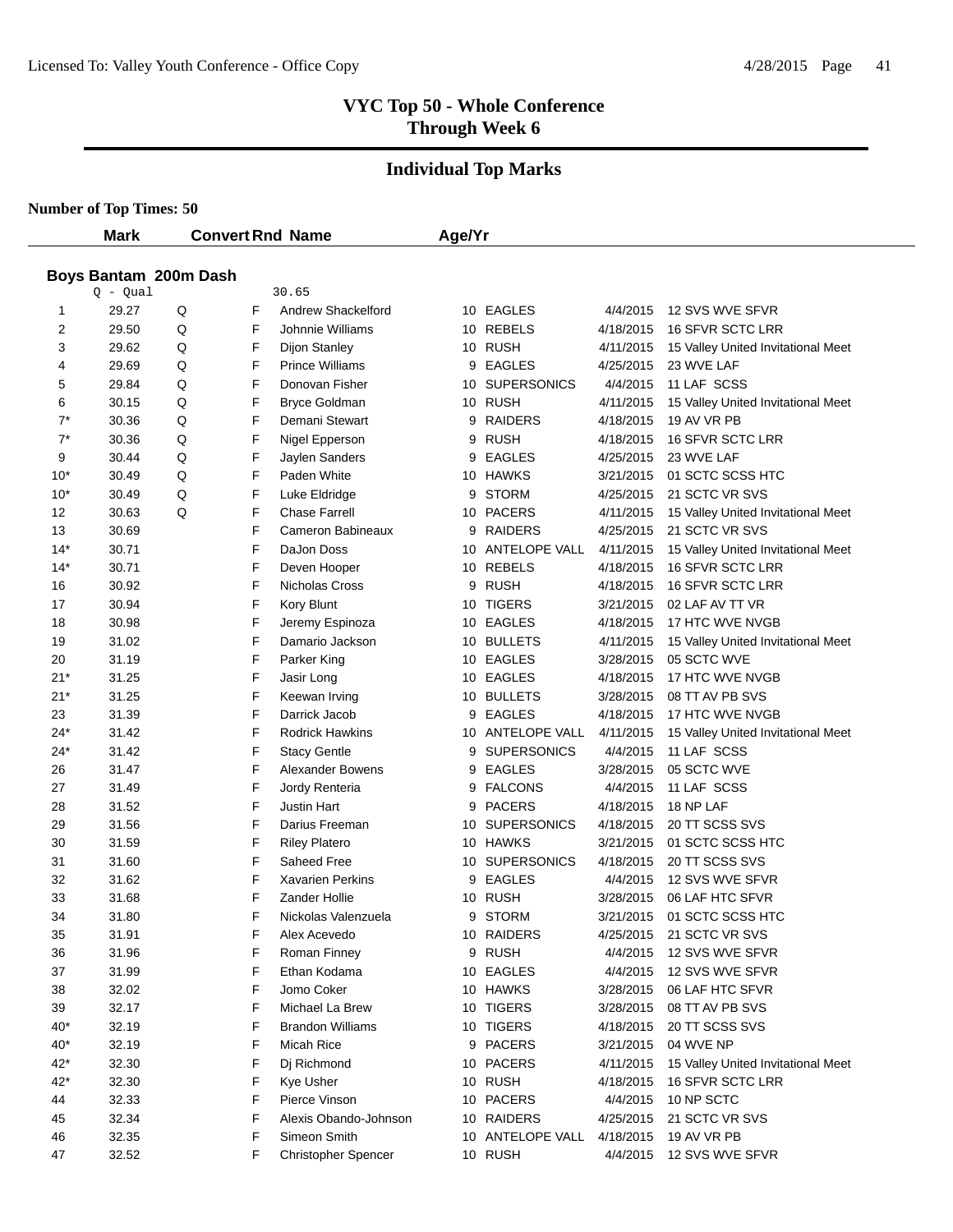# **Individual Top Marks**

|        | <b>Mark</b>                         |   |   | <b>Convert Rnd Name</b>  | Age/Yr   |                  |           |                                    |
|--------|-------------------------------------|---|---|--------------------------|----------|------------------|-----------|------------------------------------|
|        |                                     |   |   |                          |          |                  |           |                                    |
| 48     | 32.59                               |   | F | <b>Sebastian Fuentes</b> |          | 10 PACERS        | 3/21/2015 | 04 WVE NP                          |
| 49     | 32.62                               |   | F | Dylan McIntosh           | 9        | <b>STORM</b>     | 4/18/2015 | 16 SFVR SCTC LRR                   |
| 50     | 32.66                               |   | F | Gregory McGlothen        |          | 9 REBELS         | 4/4/2015  | 13 LRR TT AV PB                    |
|        | Boys Bantam 400m Dash<br>$Q - Qual$ |   |   | 1:12.00                  |          |                  |           |                                    |
| 1      | 1:06.42                             | Q | F | <b>Prince Williams</b>   |          | <b>EAGLES</b>    | 3/28/2015 | 05 SCTC WVE                        |
| 2      | 1:06.52                             | Q | F | Andrew Shackelford       | 9<br>10  | <b>EAGLES</b>    | 3/28/2015 | 05 SCTC WVE                        |
|        | 1:09.07                             | Q | F | <b>Chase Farrell</b>     |          | <b>PACERS</b>    | 4/25/2015 | 22 PB NP SCSS                      |
| 3<br>4 | 1:09.29                             | Q | F | Dj Richmond              | 10<br>10 | <b>PACERS</b>    | 4/11/2015 | 15 Valley United Invitational Meet |
| 5      | 1:09.31                             | Q | F | <b>Dijon Stanley</b>     |          | 10 RUSH          | 4/4/2015  | 12 SVS WVE SFVR                    |
| 6      | 1:09.51                             | Q | F | Aaron Cantu              | 10       | <b>EAGLES</b>    | 4/4/2015  | 12 SVS WVE SFVR                    |
| 7      | 1:09.56                             | Q | F | Jonathan Golmon          |          | 10 SPARTANS      | 4/18/2015 | 20 TT SCSS SVS                     |
| 8      | 1:09.70                             | Q | F | Dylan Williams           |          | 10 SUPERSONICS   | 4/25/2015 | 22 PB NP SCSS                      |
| 9      | 1:09.87                             | Q | F | Bodi Ligons              | 9        | <b>FALCONS</b>   | 4/25/2015 | 23 WVE LAF                         |
| 10     | 1:09.98                             | Q | F | Paden White              |          | 10 HAWKS         | 4/11/2015 | 15 Valley United Invitational Meet |
| 11     | 1:10.12                             | Q | F | Micah Rice               | 9        | <b>PACERS</b>    | 4/4/2015  | 10 NP SCTC                         |
| 12     | 1:10.14                             | Q | F | Johnnie Williams         |          | 10 REBELS        | 4/18/2015 | 16 SFVR SCTC LRR                   |
| 13     | 1:10.28                             | Q | F | Keewan Irving            | 10       | <b>BULLETS</b>   | 4/18/2015 | 19 AV VR PB                        |
| 14     | 1:10.43                             | Q | F | <b>Bryce Goldman</b>     |          | 10 RUSH          | 4/4/2015  | 12 SVS WVE SFVR                    |
| 15     | 1:10.94                             | Q | F | Nicholas Cross           | 9        | <b>RUSH</b>      | 4/11/2015 | 15 Valley United Invitational Meet |
| 16     | 1:10.96                             | Q | F | <b>Alexander Bowens</b>  | 9        | <b>EAGLES</b>    | 4/25/2015 | 23 WVE LAF                         |
| 17     | 1:11.07                             | Q | F | Cameron Babineaux        | 9        | <b>RAIDERS</b>   | 4/18/2015 | 19 AV VR PB                        |
| 18     | 1:11.16                             | Q | F | Jasir Long               |          | 10 EAGLES        | 4/25/2015 | 23 WVE LAF                         |
| 19     | 1:11.27                             | Q | F | Darrick Jacob            | 9        | <b>EAGLES</b>    | 3/28/2015 | 05 SCTC WVE                        |
| 20     | 1:11.32                             | Q | F | Parker King              |          | 10 EAGLES        | 4/4/2015  | 12 SVS WVE SFVR                    |
| 21     | 1:11.70                             | Q | F | Jeremy Espinoza          |          | 10 EAGLES        | 4/4/2015  | 12 SVS WVE SFVR                    |
| 22     | 1:12.35                             |   | F | <b>Tyler Hatley</b>      |          | 10 ANTELOPE VALL | 4/18/2015 | 19 AV VR PB                        |
| 23     | 1:12.79                             |   | F | Zander Hollie            |          | 10 RUSH          | 4/11/2015 | 15 Valley United Invitational Meet |
| 24     | 1:12.83                             |   | F | <b>Xavarien Perkins</b>  | 9        | <b>EAGLES</b>    | 4/4/2015  | 12 SVS WVE SFVR                    |
| 25     | 1:12.85                             |   | F | Marcus Espinosa          | 10       | <b>STORM</b>     | 3/28/2015 | 05 SCTC WVE                        |
| 26     | 1:13.60                             |   | F | Roman Finney             | 9        | <b>RUSH</b>      | 4/4/2015  | 12 SVS WVE SFVR                    |
| 27     | 1:13.70                             |   | F | Adam Lewis               | 10       | <b>FALCONS</b>   | 4/11/2015 | 15 Valley United Invitational Meet |
| 28     | 1:13.87                             |   | F | <b>Ethan Smith</b>       | 10       | <b>EAGLES</b>    | 4/4/2015  | 12 SVS WVE SFVR                    |
| 29     | 1:13.91                             |   | F | Joseph Vargas            | 9        | <b>PACERS</b>    | 4/18/2015 | 18 NP LAF                          |
| 30     | 1:13.93                             |   | F | Michael Lindsay          | 9        | <b>PACERS</b>    | 4/18/2015 | 18 NP LAF                          |
| 31     | 1:13.98                             |   | F | Ajani Smith              |          | 10 TIGERS        | 3/28/2015 | 08 TT AV PB SVS                    |
| 32     | 1:14.14                             |   | F | Ryan Abughazaleh         |          | 10 BEARS         | 4/4/2015  | 14 VRTC NVGB HTC                   |
| 33     | 1:14.17                             |   | F | Ethan Kodama             |          | 10 EAGLES        | 4/4/2015  | 12 SVS WVE SFVR                    |
| 34     | 1:14.37                             |   | F | Darius Freeman           |          | 10 SUPERSONICS   | 4/11/2015 | 15 Valley United Invitational Meet |
| 35     | 1:14.43                             |   | F | Jaedon DeLeon            |          | 10 HAWKS         | 3/21/2015 | 01 SCTC SCSS HTC                   |
| 36     | 1:14.46                             |   | F | Aidan Urbina             |          | 10 HAWKS         | 3/21/2015 | 01 SCTC SCSS HTC                   |
| 37     | 1:14.53                             |   | F | Jaylen Sanders           | 9        | <b>EAGLES</b>    | 3/21/2015 | 04 WVE NP                          |
| 38     | 1:14.60                             |   | F | Ceyanu Chandler          |          | 9 RUSH           | 4/11/2015 | 15 Valley United Invitational Meet |
| 39     | 1:14.74                             |   | F | Jomo Coker               |          | 10 HAWKS         | 3/28/2015 | 06 LAF HTC SFVR                    |
| 40     | 1:14.81                             |   | F | Justin Hart              | 9        | PACERS           | 3/21/2015 | 04 WVE NP                          |
| 41     | 1:14.89                             |   | F | <b>Sebastian Fuentes</b> |          | 10 PACERS        | 4/4/2015  | 10 NP SCTC                         |
| 42     | 1:14.91                             |   | F | Peyton Waters            |          | 10 PACERS        | 4/4/2015  | 10 NP SCTC                         |
| 43     | 1:15.12                             |   | F | Deven Hooper             |          | 10 REBELS        | 4/18/2015 | 16 SFVR SCTC LRR                   |
| 44     | 1:15.15                             |   | F | Donovan Fisher           |          | 10 SUPERSONICS   | 3/28/2015 | 07 NVGB SCSS                       |
|        |                                     |   |   |                          |          |                  |           |                                    |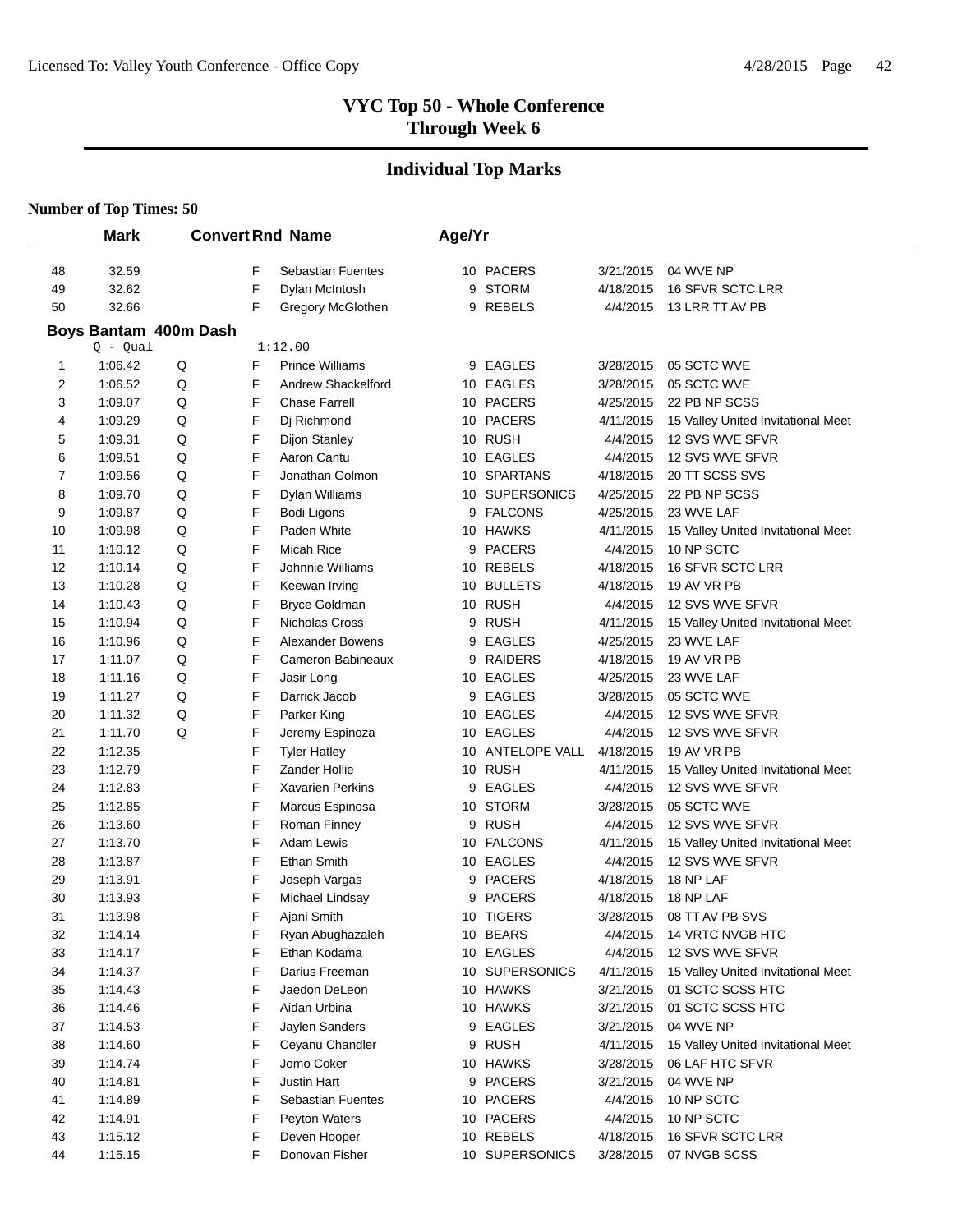# **Individual Top Marks**

|          | <b>Mark</b>          |        |        | <b>Convert Rnd Name</b>               | Age/Yr |                  |                        |                                    |
|----------|----------------------|--------|--------|---------------------------------------|--------|------------------|------------------------|------------------------------------|
|          | 1:15.24              |        | F      | Sebastian Diaz                        |        | 10 BEARS         | 4/4/2015               | <b>14 VRTC NVGB HTC</b>            |
| 45<br>46 | 1:15.47              |        | F      | <b>Christian Marchand</b>             |        | 9 PACERS         | 3/21/2015              | 04 WVE NP                          |
| 47       | 1:15.50              |        | F      | Gerod Harrison                        |        | 10 PACERS        | 3/21/2015              | 04 WVE NP                          |
| 48       | 1:15.67              |        | F      | Jon Burns                             |        | 10 EAGLES        | 3/21/2015              | 04 WVE NP                          |
| 49       | 1:15.78              |        | F      | <b>Bobby Rodriguez</b>                |        | 10 ANTELOPE VALL | 3/21/2015              | 02 LAF AV TT VR                    |
| 50       | 1:15.85              |        | F      | Aaron Milburn                         |        | 10 HAWKS         | 4/25/2015              | 24 AVTC HTC SFVR                   |
|          |                      |        |        |                                       |        |                  |                        |                                    |
|          | Boys Bantam 800m Run |        |        |                                       |        |                  |                        |                                    |
|          | $Q - Qual$           |        |        | 2:52.00                               |        | 10 EAGLES        |                        |                                    |
| 1<br>2   | 2:35.58<br>2:36.63   | Q<br>Q | F<br>F | Aaron Cantu<br><b>Prince Williams</b> |        | 9 EAGLES         | 3/28/2015<br>3/28/2015 | 05 SCTC WVE<br>05 SCTC WVE         |
| 3        | 2:37.30              | Q      | F      | Jeremy Espinoza                       |        | 10 EAGLES        | 3/21/2015              | 04 WVE NP                          |
|          | 2:38.60              | Q      | F      | <b>Micah Rice</b>                     |        | 9 PACERS         | 3/21/2015              | 04 WVE NP                          |
| 4        | 2:38.71              | Q      | F      | <b>Ethan Smith</b>                    |        | 10 EAGLES        | 4/18/2015              | 17 HTC WVE NVGB                    |
| 5<br>6   | 2:38.80              | Q      | F      | Sebastian Diaz                        |        | 10 BEARS         | 4/18/2015              | 17 HTC WVE NVGB                    |
| 7        | 2:44.90              | Q      | F      | Jonathan Golmon                       |        | 10 SPARTANS      | 4/25/2015              | 21 SCTC VR SVS                     |
| 8        | 2:45.26              | Q      | F      | Aidan Urbina                          |        | 10 HAWKS         | 3/28/2015              | 06 LAF HTC SFVR                    |
|          | 2:46.25              | Q      | F      | Ethan Diaz                            |        | 9 PACERS         | 4/18/2015              | 18 NP LAF                          |
| 9        | 2:46.35              | Q      | F      |                                       |        | 9 FALCONS        | 3/28/2015              | 06 LAF HTC SFVR                    |
| 10       | 2:47.75              | Q      | F      | Bodi Ligons                           |        | 10 PACERS        | 4/18/2015              | 18 NP LAF                          |
| 11<br>12 | 2:49.03              | Q      | F      | Dj Richmond<br>Dijon Stanley          |        | 10 RUSH          | 4/18/2015              | <b>16 SFVR SCTC LRR</b>            |
| 13       | 2:49.23              | Q      | F      | Michael Galvan                        |        | 10 BEARS         | 3/28/2015              | 07 NVGB SCSS                       |
| 14       | 2:49.95              | Q      | F      | Joseph Vargas                         |        | 9 PACERS         | 4/11/2015              | 15 Valley United Invitational Meet |
| 15       | 2:49.98              | Q      | F      | Luke Metcalf                          |        | 9 FALCONS        | 4/18/2015              | 18 NP LAF                          |
| 16       | 2:50.03              | Q      | F      | Andrew Shackelford                    |        | 10 EAGLES        | 3/28/2015              | 05 SCTC WVE                        |
| 17       | 2:50.25              | Q      | F      | <b>Bryce Goldman</b>                  |        | 10 RUSH          | 4/18/2015              | 16 SFVR SCTC LRR                   |
| 18       | 2:50.48              | Q      | F      | Darrick Jacob                         |        | 9 EAGLES         | 4/25/2015              | 23 WVE LAF                         |
| 19       | 2:50.77              | Q      | F      | Jai'son Turner                        |        | 9 HAWKS          | 4/4/2015               | 14 VRTC NVGB HTC                   |
| 20       | 2:50.92              | Q      | F      | <b>Parker Simmons</b>                 |        | 10 FALCONS       | 4/11/2015              | 15 Valley United Invitational Meet |
| 21       | 2:52.33              |        | F      | Adam Lewis                            |        | 10 FALCONS       | 4/25/2015              | 23 WVE LAF                         |
| 22       | 2:52.65              |        | F      | Yami Harris                           |        | 9 ANTELOPE VALL  | 4/11/2015              | 15 Valley United Invitational Meet |
| 23       | 2:53.25              |        | F      | Ishan Dubal                           |        | 10 EAGLES        | 4/4/2015               | 12 SVS WVE SFVR                    |
| 24       | 2:53.79              |        | F      | <b>Sebastian Fuentes</b>              |        | 10 PACERS        | 3/28/2015              | 09 VR NP LRR                       |
| 25       | 2:53.95              |        | F      | Liam Olson                            |        | 10 FALCONS       | 4/18/2015              | 18 NP LAF                          |
| 26       | 2:54.00              |        | F      | Lucas Geyer                           |        | 10 EAGLES        | 4/18/2015              | 17 HTC WVE NVGB                    |
| 27       | 2:54.60              |        | F      | Jon Burns                             |        | 10 EAGLES        | 3/21/2015              | 04 WVE NP                          |
| 28       | 2:55.06              |        | F      | <b>Tyson Carew</b>                    |        | 10 EAGLES        | 4/18/2015              | 17 HTC WVE NVGB                    |
| 29       | 2:55.57              |        | F      | Alex Acevedo                          |        | 10 RAIDERS       | 4/4/2015               | 14 VRTC NVGB HTC                   |
| 30       | 2:55.62              |        | F      | Olaitan Egberongbe                    |        | 9 EAGLES         | 3/28/2015              | 05 SCTC WVE                        |
| 31       | 2:55.84              |        | F      | Alexander Mercer                      |        | 9 SUPERSONICS    | 4/11/2015              | 15 Valley United Invitational Meet |
| 32       | 2:56.30              |        | F      | King Burns                            |        | 9 EAGLES         | 3/21/2015              | 04 WVE NP                          |
| 33       | 2:56.31              |        | F      | Johnnie Williams                      |        | 10 REBELS        | 4/18/2015              | 16 SFVR SCTC LRR                   |
| 34       | 2:57.40              |        | F      | Owen Ahten                            |        | 10 STORM         | 4/11/2015              | 15 Valley United Invitational Meet |
| 35       | 2:59.13              |        | F      | Cameron Babineaux                     |        | 9 RAIDERS        | 4/25/2015              | 21 SCTC VR SVS                     |
| 36       | 2:59.52              |        | F      | Marcus Espinosa                       |        | 10 STORM         | 4/25/2015              | 21 SCTC VR SVS                     |
| 37       | 2:59.90              |        | F      | James Bates                           |        | 10 EAGLES        | 3/21/2015              | 04 WVE NP                          |
| 38       | 3:00.10              |        | F      | Vincent Zepeda                        |        | 9 PACERS         | 3/21/2015              | 04 WVE NP                          |
| 39       | 3:01.39              |        | F      | <b>Ryan Dudley</b>                    |        | 9 PACERS         | 4/11/2015              | 15 Valley United Invitational Meet |
| 40       | 3:02.53              |        | F      | Dylan Williams                        |        | 10 SUPERSONICS   | 3/21/2015              | 01 SCTC SCSS HTC                   |
| 41       | 3:03.11              |        | F      | Parker King                           |        | 10 EAGLES        | 4/4/2015               | 12 SVS WVE SFVR                    |
|          |                      |        |        |                                       |        |                  |                        |                                    |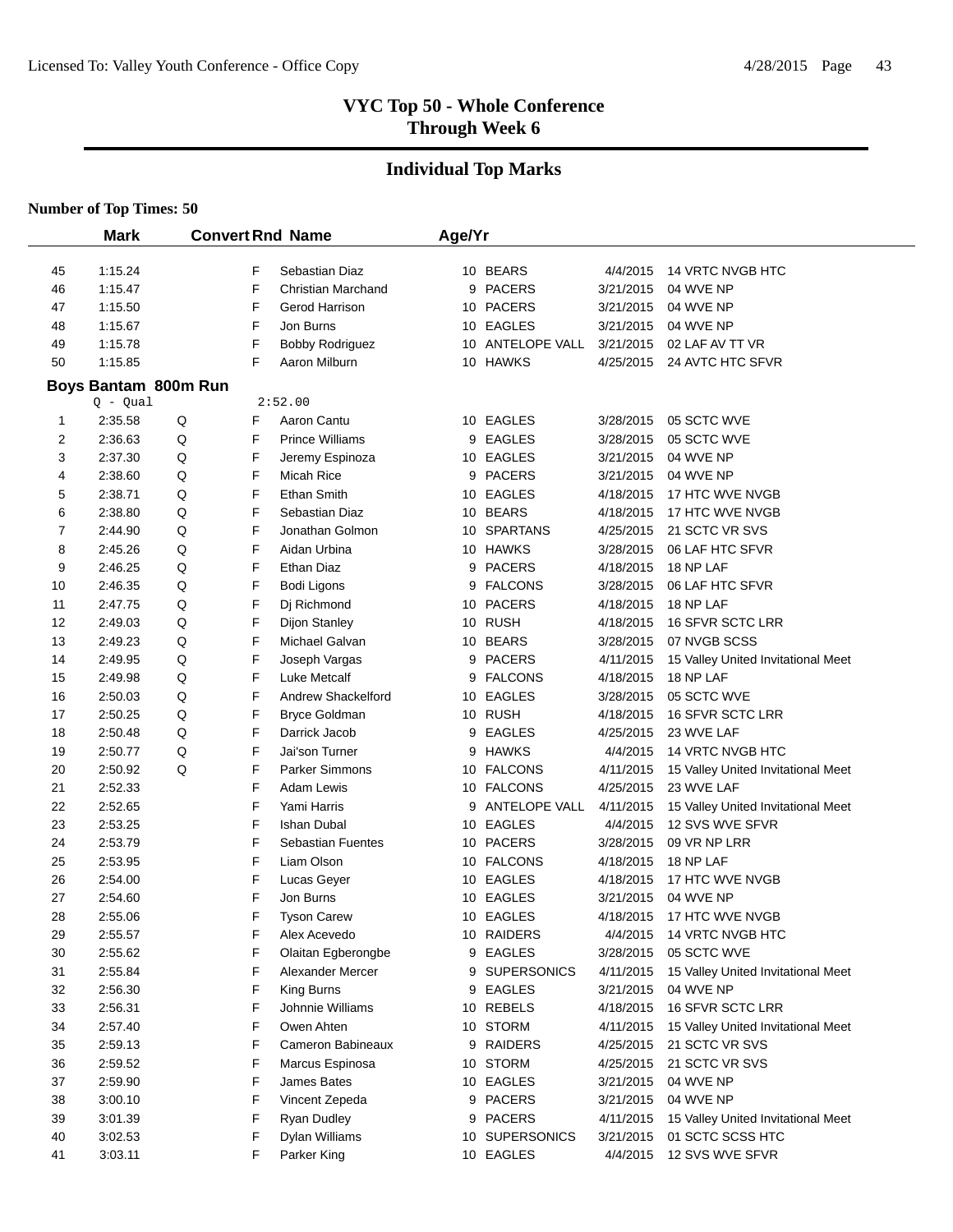# **Individual Top Marks**

|       | <b>Mark</b>                         |   |   | <b>Convert Rnd Name</b>  | Age/Yr |                |           |                                    |  |
|-------|-------------------------------------|---|---|--------------------------|--------|----------------|-----------|------------------------------------|--|
| 42    | 3:03.66                             |   | F | Chris Garnett Jr.        |        | 9 PACERS       | 3/28/2015 | 09 VR NP LRR                       |  |
| 43    | 3:04.10                             |   | F | Corey Lewis              |        | 10 PACERS      | 4/4/2015  | 10 NP SCTC                         |  |
| 44    | 3:04.52                             |   | F | <b>Isaiah Gilmore</b>    |        | 10 PACERS      | 4/11/2015 | 15 Valley United Invitational Meet |  |
| 45    | 3:04.83                             |   | F | Ryan Abughazaleh         |        | 10 BEARS       | 4/4/2015  | <b>14 VRTC NVGB HTC</b>            |  |
| 46    | 3:04.94                             |   | F | Baylin Bingham           | 9      | <b>STORM</b>   | 4/11/2015 | 15 Valley United Invitational Meet |  |
| 47    | 3:05.26                             |   | F | Sonny Carolla            | 9      | <b>FALCONS</b> | 4/11/2015 | 15 Valley United Invitational Meet |  |
| 48    | 3:05.52                             |   | F | Asher Osterman           | 9      | <b>EAGLES</b>  | 4/4/2015  | 12 SVS WVE SFVR                    |  |
| 49    | 3:06.50                             |   | F | Dylan McIntosh           | 9      | <b>STORM</b>   | 3/28/2015 | 05 SCTC WVE                        |  |
| 50    | 3:06.59                             |   | F | Isaiah Estrada           |        | 10 TIGERS      | 3/28/2015 | 08 TT AV PB SVS                    |  |
|       |                                     |   |   |                          |        |                |           |                                    |  |
|       | Boys Bantam 1500m Run<br>$Q - Qual$ |   |   | 5:48.00                  |        |                |           |                                    |  |
| 1     | 5:13.50                             | Q | F | Jonathan Golmon          |        | 10 SPARTANS    | 4/18/2015 | 20 TT SCSS SVS                     |  |
| 2     | 5:13.70                             | Q | F | Aaron Cantu              |        | 10 EAGLES      | 4/25/2015 | 23 WVE LAF                         |  |
| 3     | 5:14.25                             | Q | F | Ethan Smith              |        | 10 EAGLES      | 4/25/2015 | 23 WVE LAF                         |  |
| 4     | 5:25.44                             | Q | F | Joseph Vargas            | 9      | <b>PACERS</b>  | 3/28/2015 | 09 VR NP LRR                       |  |
| 5     | 5:27.49                             | Q | F | Jeremy Espinoza          |        | 10 EAGLES      | 3/28/2015 | 05 SCTC WVE                        |  |
| 6     | 5:28.94                             | Q | F | Ethan Diaz               |        | 9 PACERS       | 3/28/2015 | 09 VR NP LRR                       |  |
| 7     | 5:32.36                             | Q | F | <b>Parker Simmons</b>    |        | 10 FALCONS     | 4/11/2015 | 15 Valley United Invitational Meet |  |
| 8     | 5:32.56                             | Q | F | Aidan Urbina             |        | 10 HAWKS       | 4/18/2015 | 17 HTC WVE NVGB                    |  |
| 9     | 5:35.73                             | Q | F | Sebastian Diaz           |        | 10 BEARS       | 4/11/2015 | 15 Valley United Invitational Meet |  |
| 10    | 5:37.20                             | Q | F | Luke Metcalf             | 9      | <b>FALCONS</b> | 4/25/2015 | 23 WVE LAF                         |  |
| 11    | 5:38.20                             | Q | F | <b>Tyson Carew</b>       |        | 10 EAGLES      | 3/28/2015 | 05 SCTC WVE                        |  |
| 12    | 5:41.59                             | Q | F | Jai'son Turner           |        | 9 HAWKS        | 3/21/2015 | 01 SCTC SCSS HTC                   |  |
| 13    | 5:41.81                             | Q | F | <b>Ishan Dubal</b>       |        | 10 EAGLES      | 4/25/2015 | 23 WVE LAF                         |  |
| 14    | 5:42.92                             | Q | F | Bodi Ligons              | 9      | <b>FALCONS</b> | 3/28/2015 | 06 LAF HTC SFVR                    |  |
| 15    | 5:43.84                             | Q | F | Olaitan Egberongbe       | 9      | <b>EAGLES</b>  | 4/18/2015 | 17 HTC WVE NVGB                    |  |
| $16*$ | 5:43.91                             | Q | F | Jacob Fredericks         |        | 10 STORM       | 3/21/2015 | 01 SCTC SCSS HTC                   |  |
| $16*$ | 5:43.91                             | Q | F | Alex Acevedo             |        | 10 RAIDERS     | 3/28/2015 | 09 VR NP LRR                       |  |
| 18    | 5:44.15                             | Q | F | Michael Galvan           |        | 10 BEARS       | 4/4/2015  | 14 VRTC NVGB HTC                   |  |
| 19    | 5:45.66                             | Q | F | Liam Olson               |        | 10 FALCONS     | 4/25/2015 | 23 WVE LAF                         |  |
| 20    | 5:45.71                             | Q | F | Lucas Geyer              |        | 10 EAGLES      | 4/11/2015 | 15 Valley United Invitational Meet |  |
| 21    | 5:46.08                             | Q | F | James Bates              |        | 10 EAGLES      | 3/28/2015 | 05 SCTC WVE                        |  |
| 22    | 5:47.41                             | Q | F | Corey Lewis              |        | 10 PACERS      | 3/28/2015 | 09 VR NP LRR                       |  |
| 23    | 5:48.90                             |   | F | Owen Ahten               |        | 10 STORM       | 4/18/2015 | 16 SFVR SCTC LRR                   |  |
| 24    | 5:50.09                             |   | F | Jaden Daniels            |        | 10 TIGERS      | 4/11/2015 | 15 Valley United Invitational Meet |  |
| 25    | 5:53.25                             |   | F | <b>Finley Hanson</b>     |        | 10 PACERS      | 4/11/2015 | 15 Valley United Invitational Meet |  |
| 26    | 5:53.51                             |   | F | Jon Burns                |        | 10 EAGLES      | 4/25/2015 | 23 WVE LAF                         |  |
| 27    | 5:56.04                             |   | F | Baylin Bingham           |        | 9 STORM        | 4/18/2015 | 16 SFVR SCTC LRR                   |  |
| 28    | 5:57.97                             |   | F | Caleb Canham             |        | 10 STORM       | 4/18/2015 | 16 SFVR SCTC LRR                   |  |
| 29    | 5:58.27                             |   | F | <b>Grant Young</b>       |        | 9 STORM        | 4/18/2015 | 16 SFVR SCTC LRR                   |  |
| 30    | 5:59.48                             |   | F | Sonny Carolla            |        | 9 FALCONS      | 4/25/2015 | 23 WVE LAF                         |  |
| 31    | 6:00.10                             |   | F | Ryan Abughazaleh         |        | 10 BEARS       | 4/11/2015 | 15 Valley United Invitational Meet |  |
| 32    | 6:00.19                             |   | F | Derek Grossman           |        | 9 STORM        | 4/18/2015 | 16 SFVR SCTC LRR                   |  |
| 33    | 6:00.65                             |   | F | <b>Sebastian Fuentes</b> |        | 10 PACERS      | 3/28/2015 | 09 VR NP LRR                       |  |
| 34    | 6:02.09                             |   | F | Ryan Dudley              |        | 9 PACERS       | 4/11/2015 | 15 Valley United Invitational Meet |  |
| 35    | 6:03.01                             |   | F | Jaedon DeLeon            |        | 10 HAWKS       | 4/25/2015 | 24 AVTC HTC SFVR                   |  |
| 36    | 6:04.30                             |   | F | King Burns               |        | 9 EAGLES       | 3/21/2015 | 04 WVE NP                          |  |
| 37    | 6:07.20                             |   | F | Gerod Harrison           |        | 10 PACERS      | 3/28/2015 | 09 VR NP LRR                       |  |
| 38    | 6:07.75                             |   | F | Mark Mukiibi             |        | 9 HAWKS        | 4/25/2015 | 24 AVTC HTC SFVR                   |  |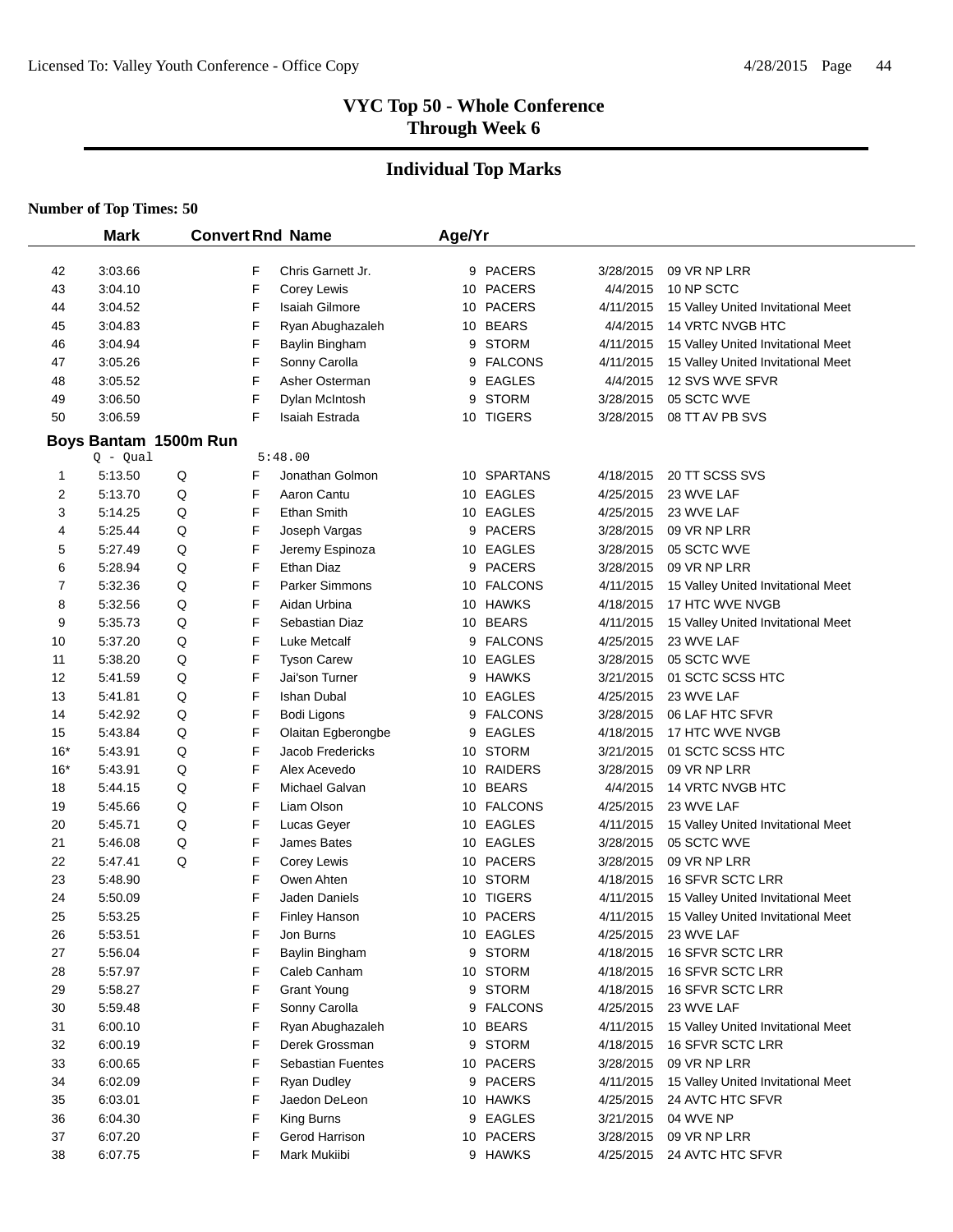# **Individual Top Marks**

|                       | <b>Mark</b>        |                  |        | <b>Convert Rnd Name</b>                      | Age/Yr |                       |                        |                                    |  |
|-----------------------|--------------------|------------------|--------|----------------------------------------------|--------|-----------------------|------------------------|------------------------------------|--|
|                       | 6:09.37            |                  | F      |                                              |        | 10 RUSH               | 4/18/2015              | 16 SFVR SCTC LRR                   |  |
| 39<br>40              | 6:11.75            |                  | F      | <b>Ry Natterson</b><br><b>Byron Anderson</b> | 9      | <b>PACERS</b>         | 3/28/2015              | 09 VR NP LRR                       |  |
| 41                    | 6:12.06            |                  | F      | <b>Isaiah Gilmore</b>                        |        | 10 PACERS             | 3/28/2015              | 09 VR NP LRR                       |  |
| 42                    | 6:13.70            |                  | F      | <b>Christian Marchand</b>                    | 9      | <b>PACERS</b>         | 4/18/2015              | 18 NP LAF                          |  |
| 43                    | 6:15.71            |                  | F      | <b>Hawkins Meek</b>                          | 9      | <b>RAIDERS</b>        | 3/21/2015              | 02 LAF AV TT VR                    |  |
| 44                    | 6:16.88            |                  | F      | Sarab Oberoi                                 | 9      | <b>PACERS</b>         | 4/4/2015               | 10 NP SCTC                         |  |
| 45                    | 6:17.00            |                  | F      | <b>Charles Diaz</b>                          |        | 10 TIGERS             | 4/25/2015              | 25 TT NVGB LRR                     |  |
| 46                    | 6:19.02            |                  | F      | Axel Rebolledo-Ynostros                      | 9      | <b>BEARS</b>          | 4/11/2015              | 15 Valley United Invitational Meet |  |
| 47                    | 6:22.86            |                  | F      | Kurt Wilkinson                               |        | 10 EAGLES             | 4/11/2015              | 15 Valley United Invitational Meet |  |
| 48                    | 6:24.42            |                  | F      | Sam Larios                                   | 9      | <b>PACERS</b>         | 3/28/2015              | 09 VR NP LRR                       |  |
| 49                    | 6:27.89            |                  | F      | Jacob Rodriguez                              | 10     | <b>STORM</b>          | 4/25/2015              | 21 SCTC VR SVS                     |  |
| 50                    | 6:29.75            |                  | F      | Tajh Carter                                  | 10     | <b>PACERS</b>         | 3/28/2015              | 09 VR NP LRR                       |  |
|                       | <b>Boys Bantam</b> | <b>High Jump</b> |        |                                              |        |                       |                        |                                    |  |
|                       | $Q - Qual$         |                  |        | $3 - 08.00$                                  |        |                       |                        |                                    |  |
| 1                     | $3 - 11.00$        | Q                | F      | <b>Tracy Bryden</b>                          |        | 10 RUSH               | 4/18/2015              | 16 SFVR SCTC LRR                   |  |
| $2^*$                 | 3-10.00            | Q                | F      | Mazi Mosley                                  | 9      | <b>RUSH</b>           | 4/25/2015              | 24 AVTC HTC SFVR                   |  |
| $2^*$                 | 3-10.00            | Q                | F      | Lucas Geyer                                  |        | 10 EAGLES             | 3/21/2015              | 04 WVE NP                          |  |
| $2^*$                 | 3-10.00            | Q                | F      | <b>Alexander Bowens</b>                      | 9      | <b>EAGLES</b>         | 3/21/2015              | 04 WVE NP                          |  |
| $5^\star$             | 3-08.00            | Q                | F      | Xavarien Perkins                             | 9      | <b>EAGLES</b>         | 4/18/2015              | 17 HTC WVE NVGB                    |  |
| $5^\star$             | 3-08.00            | Q                | F      | <b>Bryce Goldman</b>                         |        | 10 RUSH               | 4/25/2015              | 24 AVTC HTC SFVR                   |  |
| $5^\star$             | 3-08.00            | Q                | F      | Alexis Obando-Johnson                        | 10     | <b>RAIDERS</b>        | 4/25/2015              | 21 SCTC VR SVS                     |  |
| $8*$                  | 3-06.00            |                  | F      | Steven Yonhka                                | 9      | <b>PACERS</b>         | 4/18/2015              | 18 NP LAF                          |  |
| $8*$                  | 3-06.00            |                  | F      | Ajani Smith                                  | 10     | <b>TIGERS</b>         | 4/25/2015              | 25 TT NVGB LRR                     |  |
| $8*$                  | 3-06.00            |                  | F      | Salameh Dugum                                |        | 10 PACERS             | 4/18/2015              | 18 NP LAF                          |  |
| $8^\star$             | 3-06.00            |                  | F      | Ryan Abughazaleh                             |        | 10 BEARS              | 4/4/2015               | 14 VRTC NVGB HTC                   |  |
| $8^\star$             | 3-06.00            |                  | F      | Dayon Coulter                                | 9      | <b>EAGLES</b>         | 4/18/2015              | 17 HTC WVE NVGB                    |  |
| $8^\star$             | 3-06.00            |                  | F      | Mikki Wulfsohn                               |        | 10 RAIDERS            | 3/21/2015              | 02 LAF AV TT VR                    |  |
| $14*$                 | 3-04.00            |                  | F      | Garrett Yonhka                               | 9      | <b>PACERS</b>         | 4/18/2015              | 18 NP LAF                          |  |
| $14*$                 | 3-04.00            |                  | F      | Zander Hollie                                | 10     | RUSH                  | 4/25/2015              | 24 AVTC HTC SFVR                   |  |
| $14*$                 | 3-04.00            |                  | F      | Anderson Khalil                              | 9      | <b>STORM</b>          | 3/28/2015              | 05 SCTC WVE                        |  |
| 14*                   | 3-04.00            |                  | F      | Preston Morgan                               | 10     | <b>STORM</b>          | 4/25/2015              | 21 SCTC VR SVS                     |  |
| $14*$                 | 3-04.00            |                  | F      | Sebastian Diaz                               | 10     | <b>BEARS</b>          | 4/18/2015              | 17 HTC WVE NVGB                    |  |
| 19*                   | 3-02.00            |                  | F      | <b>Aviv Gold</b>                             | 9      | <b>RAIDERS</b>        | 4/25/2015              | 21 SCTC VR SVS                     |  |
| $19*$                 | 3-02.00            |                  | F      | Ceyanu Chandler                              | 9      | <b>RUSH</b>           | 4/25/2015              | 24 AVTC HTC SFVR                   |  |
| $19*$                 | 3-02.00            |                  | F      | Daniel Carrillo                              | 10     | <b>RAIDERS</b>        | 4/25/2015              | 21 SCTC VR SVS                     |  |
| $19*$                 | 3-02.00            |                  | F      | Bodi Ligons                                  | 9      | <b>FALCONS</b>        | 4/25/2015              | 23 WVE LAF                         |  |
| $19*$                 | 3-02.00            |                  | F      | Asher Osterman                               | 9      | <b>EAGLES</b>         | 4/4/2015               | 12 SVS WVE SFVR                    |  |
| $19*$                 | 3-02.00            |                  | F      | Jaylen Sanders                               |        | 9 EAGLES              | 4/18/2015              | 17 HTC WVE NVGB                    |  |
| $19*$                 | 3-02.00            |                  | F      | Roman Finney                                 | 9      | RUSH                  | 4/25/2015              | 24 AVTC HTC SFVR                   |  |
| 26                    | 3-01.00            |                  | F      | Christian Marchand                           | 9      | <b>PACERS</b>         | 4/4/2015               | 10 NP SCTC                         |  |
| $27*$                 | 3-00.00            |                  | F      | Sebastian Leufroy                            |        | 10 FALCONS            | 4/25/2015              | 23 WVE LAF                         |  |
| $27*$                 | 3-00.00            |                  | F      | Diego Sevilla                                |        | 9 BEARS               | 4/4/2015               | 14 VRTC NVGB HTC                   |  |
| $27*$                 | 3-00.00            |                  | F      | Axel Rebolledo-Ynostros                      | 9      | <b>BEARS</b>          | 3/28/2015              | 07 NVGB SCSS                       |  |
| $27*$                 | 3-00.00            |                  | F      | Kye Usher                                    |        | 10 RUSH<br>10 RAIDERS | 4/25/2015              | 24 AVTC HTC SFVR                   |  |
| 31                    | $2 - 11.00$        |                  | F<br>F | Jake Fanella                                 |        |                       | 3/28/2015              | 09 VR NP LRR<br>21 SCTC VR SVS     |  |
| $32*$                 | 2-10.00<br>2-10.00 |                  | F      | Baylin Bingham                               |        | 9 STORM<br>9 STORM    | 4/25/2015              | 01 SCTC SCSS HTC                   |  |
| $32*$<br>$32^{\star}$ | 2-10.00            |                  | F      | <b>Bradley Nilson</b><br>Dylan Hudson        |        | 10 STORM              | 3/21/2015<br>3/21/2015 | 01 SCTC SCSS HTC                   |  |
| 35                    | 2-08.00            |                  | F      | Louie Barba                                  |        | 9 STORM               | 4/25/2015              | 21 SCTC VR SVS                     |  |
|                       |                    |                  |        |                                              |        |                       |                        |                                    |  |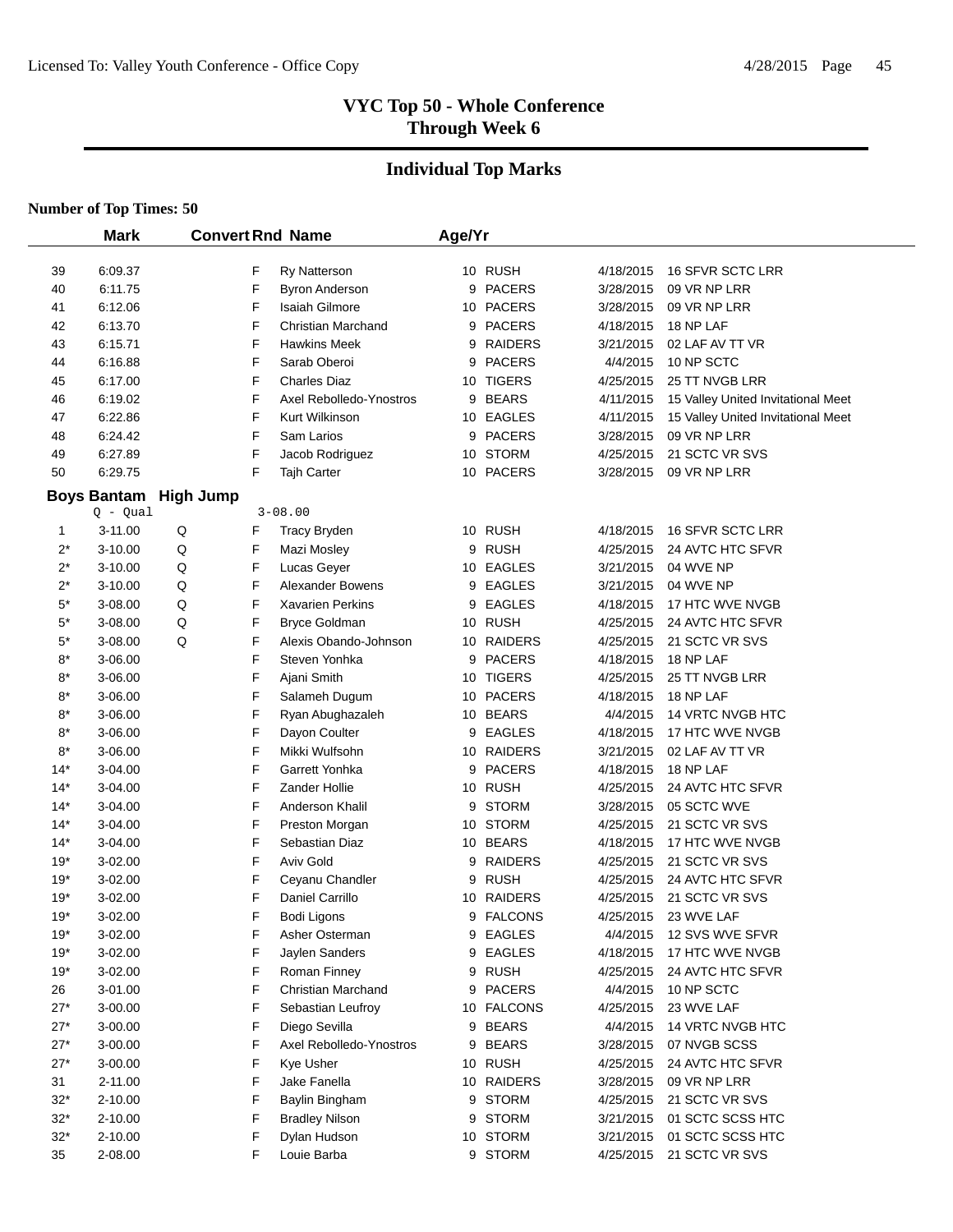# **Individual Top Marks**

|       | <b>Mark</b>                                |   |   | <b>Convert Rnd Name</b>    | Age/Yr |                  |           |                                    |
|-------|--------------------------------------------|---|---|----------------------------|--------|------------------|-----------|------------------------------------|
|       |                                            |   |   |                            |        |                  |           |                                    |
|       | <b>Boys Bantam Long Jump</b><br>$Q - Qual$ |   |   | $11 - 06.00$               |        |                  |           |                                    |
| 1     | 15-05.00                                   | Q | F | Peyton Waters              |        | 10 PACERS        | 3/21/2015 | 04 WVE NP                          |
| 2     | 13-03.25                                   | Q | F | Michael Lindsay            |        | 9 PACERS         | 4/11/2015 | 15 Valley United Invitational Meet |
| 3     | 13-03.00                                   | Q | F | <b>Xavarien Perkins</b>    | 9      | EAGLES           | 4/18/2015 | 17 HTC WVE NVGB                    |
| 4     | 12-11.50                                   | Q | F | Saheed Free                |        | 10 SUPERSONICS   | 3/28/2015 | 07 NVGB SCSS                       |
| 5     | 12-09.50                                   | Q | F | Darius Freeman             |        | 10 SUPERSONICS   | 4/18/2015 | 20 TT SCSS SVS                     |
| 6     | 12-08.75                                   | Q | F | Dylan Williams             |        | 10 SUPERSONICS   | 3/28/2015 | 07 NVGB SCSS                       |
| 7     | 12-07.25                                   | Q | F | <b>Rodrick Hawkins</b>     |        | 10 ANTELOPE VALL | 4/18/2015 | 19 AV VR PB                        |
| 8     | 12-05.50                                   | Q | F | <b>Bryce Goldman</b>       |        | 10 RUSH          | 4/4/2015  | 12 SVS WVE SFVR                    |
| 9     | 12-05.00                                   | Q | F | Lucas Geyer                |        | 10 EAGLES        | 4/4/2015  | 12 SVS WVE SFVR                    |
| 10    | 12-04.75                                   | Q | F | Ethan Kodama               |        | 10 EAGLES        | 4/25/2015 | 23 WVE LAF                         |
| 11    | 12-04.00                                   | Q | F | Michael Galvan             |        | 10 BEARS         | 4/4/2015  | 14 VRTC NVGB HTC                   |
| 12    | 12-03.00                                   | Q | F | Bodi Ligons                |        | 9 FALCONS        | 4/18/2015 | 18 NP LAF                          |
| 13    | 12-02.00                                   | Q | F | Nickolas Valenzuela        | 9      | <b>STORM</b>     | 3/28/2015 | 05 SCTC WVE                        |
| 14    | 12-01.50                                   | Q | F | Marcus Espinosa            |        | 10 STORM         | 4/4/2015  | 10 NP SCTC                         |
| 15    | 12-01.00                                   | Q | F | <b>Tyler Hatley</b>        |        | 10 ANTELOPE VALL | 4/25/2015 | 24 AVTC HTC SFVR                   |
| 16    | 12-00.50                                   | Q | F | Simeon Smith               |        | 10 ANTELOPE VALL | 4/25/2015 | 24 AVTC HTC SFVR                   |
| 17    | 12-00.25                                   | Q | F | Archie Black               |        | 10 HAWKS         | 4/18/2015 | 17 HTC WVE NVGB                    |
| $18*$ | 12-00.00                                   | Q | F | Tajh Carter                |        | 10 PACERS        | 4/4/2015  | 10 NP SCTC                         |
| $18*$ | 12-00.00                                   | Q | F | Demani Stewart             | 9      | RAIDERS          | 4/18/2015 | 19 AV VR PB                        |
| 20    | 11-11.75                                   | Q | F | <b>Braden Atzert</b>       |        | 10 FALCONS       | 4/25/2015 | 23 WVE LAF                         |
| 21    | 11-11.50                                   | Q | F | Luke Eldridge              | 9      | <b>STORM</b>     | 3/28/2015 | 05 SCTC WVE                        |
| 22    | 11-10.00                                   | Q | F | <b>Sebastian Fuentes</b>   |        | 10 PACERS        | 3/28/2015 | 09 VR NP LRR                       |
| 23    | 11-09.50                                   | Q | F | Cameron Babineaux          |        | 9 RAIDERS        | 4/18/2015 | 19 AV VR PB                        |
| 24    | 11-09.00                                   | Q | F | Andrew Shackelford         |        | 10 EAGLES        | 4/18/2015 | 17 HTC WVE NVGB                    |
| 25    | 11-08.25                                   | Q | F | Jordan Coleman             |        | 10 RAIDERS       | 4/25/2015 | 21 SCTC VR SVS                     |
| 26    | 11-08.00                                   | Q | F | <b>Issaiah Blades</b>      | 9      | <b>HAWKS</b>     | 4/18/2015 | 17 HTC WVE NVGB                    |
| 27    | 11-07.25                                   | Q | F | Brandon Galbreath Jr.      |        | 9 HAWKS          | 4/18/2015 | 17 HTC WVE NVGB                    |
| 28*   | 11-07.00                                   | Q | F | Samuel Rapier              | 9      | RAIDERS          | 4/4/2015  | 14 VRTC NVGB HTC                   |
| 28*   | 11-07.00                                   | Q | F | Jaden Daniels              |        | 10 TIGERS        | 3/21/2015 | 02 LAF AV TT VR                    |
| 30    | 11-06.00                                   | Q | F | <b>Bobby Rodriguez</b>     |        | 10 ANTELOPE VALL | 4/25/2015 | 24 AVTC HTC SFVR                   |
| 31    | 11-05.75                                   |   | F | Jacob Wilia                |        | 9 FALCONS        | 4/25/2015 | 23 WVE LAF                         |
| 32    | 11-05.25                                   |   | F | Dylan McIntosh             | 9      | <b>STORM</b>     | 4/18/2015 | 16 SFVR SCTC LRR                   |
| 33    | 11-04.25                                   |   | F | Julian Gomez               |        | 10 FALCONS       | 4/18/2015 | 18 NP LAF                          |
| 34    | 11-04.00                                   |   | F | Jordy Renteria             |        | 9 FALCONS        | 3/21/2015 | 02 LAF AV TT VR                    |
| 35    | 11-03.50                                   |   | F | Justin Hart                |        | 9 PACERS         | 4/18/2015 | 18 NP LAF                          |
| 36    | 11-03.25                                   |   | F | Mazi Mosley                |        | 9 RUSH           | 4/18/2015 | 16 SFVR SCTC LRR                   |
| 37    | 11-03.00                                   |   | F | Jaedon DeLeon              |        | 10 HAWKS         | 4/25/2015 | 24 AVTC HTC SFVR                   |
| 38    | 11-02.50                                   |   | F | Denahi White               |        | 10 HAWKS         | 4/18/2015 | 17 HTC WVE NVGB                    |
| 39    | 11-02.25                                   |   | F | Alexis Obando-Johnson      |        | 10 RAIDERS       | 4/18/2015 | 19 AV VR PB                        |
| 40    | 11-01.75                                   |   | F | Olaitan Egberongbe         |        | 9 EAGLES         | 3/21/2015 | 04 WVE NP                          |
| 41    | 11-01.50                                   |   | F | Jaylen Sanders             | 9      | <b>EAGLES</b>    | 4/25/2015 | 23 WVE LAF                         |
| $42*$ | 11-01.00                                   |   | F | <b>Christopher Spencer</b> |        | 9 RUSH           | 3/21/2015 | 03 NVGB LRR PB SVS SFVR            |
| $42*$ | 11-01.00                                   |   | F | Mikki Wulfsohn             |        | 10 RAIDERS       | 3/21/2015 | 02 LAF AV TT VR                    |
| 44    | 11-00.50                                   |   | F | Michael La Brew            |        | 10 TIGERS        | 3/28/2015 | 08 TT AV PB SVS                    |
| 45    | 11-00.00                                   |   | F | Ajani Smith                |        | 10 TIGERS        | 3/28/2015 | 08 TT AV PB SVS                    |
| 46    | 10-11.50                                   |   | F | David De Higes             |        | 10 FALCONS       | 4/25/2015 | 23 WVE LAF                         |
| 47    | 10-11.00                                   |   | F | Ceyanu Chandler            |        | 9 RUSH           | 4/18/2015 | 16 SFVR SCTC LRR                   |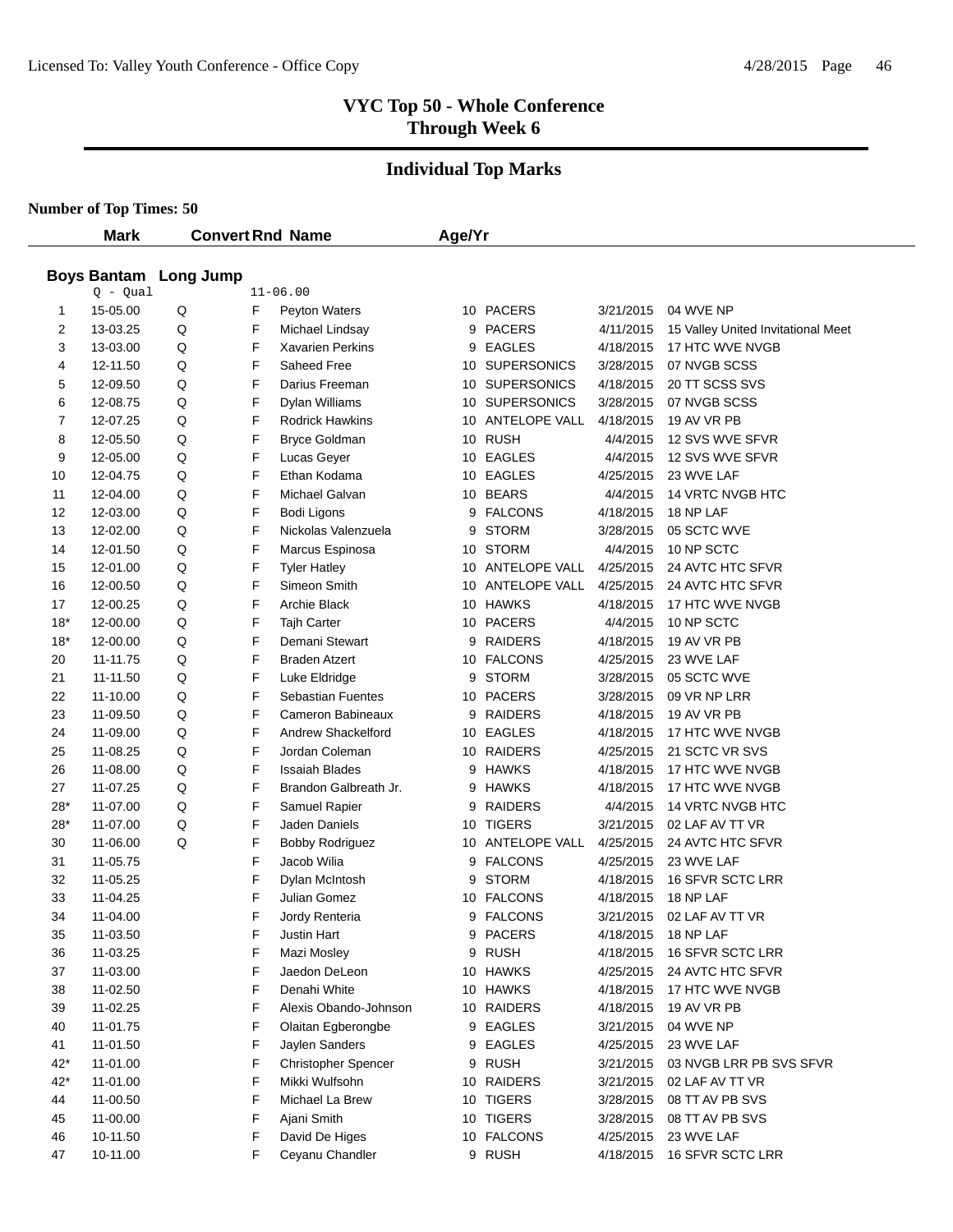# **Individual Top Marks**

|       | <b>Mark</b>                |   |   | <b>Convert Rnd Name</b>     | Age/Yr |                    |           |                                    |
|-------|----------------------------|---|---|-----------------------------|--------|--------------------|-----------|------------------------------------|
|       |                            |   |   |                             |        |                    |           |                                    |
| 48*   | 10-10.50                   |   | F | <b>Stacy Gentle</b>         |        | 9 SUPERSONICS      | 3/28/2015 | 07 NVGB SCSS                       |
| 48*   | 10-10.50                   |   | F | Zion Ross                   |        | 10 STORM           | 4/4/2015  | 10 NP SCTC                         |
| 50    | 10-09.25                   |   | F | Dre George                  |        | 9 STORM            | 4/18/2015 | 16 SFVR SCTC LRR                   |
|       | Boys Bantam Shot Put 6 lb. |   |   |                             |        |                    |           |                                    |
|       | $Q - Qual$                 |   |   | $20 - 00.0015$              |        |                    |           |                                    |
| 1     | 27-06.00                   | Q | F | <b>Carmel Crunk</b>         |        | 10 ANTELOPE VALL   | 3/21/2015 | 02 LAF AV TT VR                    |
| 2     | 25-06.50                   | Q | F | DaJon Doss                  |        | 10 ANTELOPE VALL   | 4/25/2015 | 24 AVTC HTC SFVR                   |
| 3     | 22-09.00                   | Q | F | <b>Tracy Bryden</b>         |        | 10 RUSH            | 4/11/2015 | 15 Valley United Invitational Meet |
| 4     | 22-04.00                   | Q | F | <b>Riley Platero</b>        |        | 10 HAWKS           | 3/21/2015 | 01 SCTC SCSS HTC                   |
| 5     | 22-03.50                   | Q | F | Andre Saravia               |        | 10 EAGLES          | 3/28/2015 | 05 SCTC WVE                        |
| 6     | 21-05.00                   | Q | F | Juan Sanchez                |        | 10 EAGLES          | 3/28/2015 | 05 SCTC WVE                        |
| $7^*$ | 21-02.00                   | Q | F | Dijon Stanley               |        | 9 RUSH             | 3/21/2015 | 03 NVGB LRR PB SVS SFVR            |
| $7^*$ | 21-02.00                   | Q | F | Daniel Carrillo             |        | 10 RAIDERS         | 3/28/2015 | 09 VR NP LRR                       |
| 9     | 20-05.50                   | Q | F | John Pembleton              |        | 10 REBELS          | 4/18/2015 | 16 SFVR SCTC LRR                   |
| 10    | 20-03.50                   | Q | F | <b>Adrian Morales</b>       | 9      | <b>FALCONS</b>     | 4/18/2015 | 18 NP LAF                          |
| 11    | 20-01.00                   | Q | F | <b>DeAndre Estell</b>       |        | 10 ANTELOPE VALL   | 3/28/2015 | 08 TT AV PB SVS                    |
| 12    | 20-00.50                   | Q | F | Glenn Fujii                 |        | 10 STORM           | 4/25/2015 | 21 SCTC VR SVS                     |
| 13    | 20-00.00                   | Q | F | Paden White                 |        | 10 HAWKS           | 4/25/2015 | 24 AVTC HTC SFVR                   |
| 14    | 19-11.50                   |   | F | <b>Nathaniel Vasquez</b>    |        | 10 PACERS          | 4/4/2015  | 10 NP SCTC                         |
| 15    | 19-11.00                   |   | F | Isaiah Estrada              |        | 10 TIGERS          | 4/11/2015 | 15 Valley United Invitational Meet |
| 16    | 19-06.50                   |   | F | David Abajian               | 9      | <b>EAGLES</b>      | 4/11/2015 | 15 Valley United Invitational Meet |
| 17    | 19-06.00                   |   | F | <b>Juan Martinez Flores</b> |        | 10 HAWKS           | 4/25/2015 | 24 AVTC HTC SFVR                   |
| 18    | 19-04.00                   |   | F | Samuel Fisherman            |        | 10 EAGLES          | 4/25/2015 | 23 WVE LAF                         |
| $19*$ | 19-01.50                   |   | F | Sargis Badamyan             |        | 10 RUSH            | 3/28/2015 | 06 LAF HTC SFVR                    |
| $19*$ | 19-01.50                   |   | F | <b>Michael Hawkins</b>      |        | 10 STORM           | 4/4/2015  | 10 NP SCTC                         |
| 21    | 18-10.00                   |   | F | <b>Xavarien Perkins</b>     |        | 9 EAGLES           | 4/4/2015  | 12 SVS WVE SFVR                    |
| 22    | 18-09.00                   |   | F | Daimian DeFour              |        | 9 PACERS           | 4/4/2015  | 10 NP SCTC                         |
| 23    | 18-08.00                   |   | F | Sly Morgan                  |        | 9 FALCONS          | 4/25/2015 | 23 WVE LAF                         |
| 24    | 18-05.50                   |   | F | George Stansell             | 9      | <b>SUPERSONICS</b> | 3/21/2015 | 01 SCTC SCSS HTC                   |
| $25*$ | 18-04.00                   |   | F | Jaedon DeLeon               |        | 10 HAWKS           | 4/25/2015 | 24 AVTC HTC SFVR                   |
| $25*$ | 18-04.00                   |   | F | Ahcuxtal Vilchis-Blaney     |        | 10 FALCONS         | 4/25/2015 | 23 WVE LAF                         |
| 27    | 18-03.25                   |   | F | Romeo Portillo              |        | 10 FALCONS         | 3/28/2015 | 06 LAF HTC SFVR                    |
| 28    | 17-08.50                   |   | F | Cody Franck                 |        | 10 PACERS          | 4/4/2015  | 10 NP SCTC                         |
| 29    | 17-07.00                   |   | F | Ryan Abughazaleh            |        | 10 BEARS           | 4/18/2015 | 17 HTC WVE NVGB                    |
| 30    | 17-04.00                   |   | F | Jason Green                 |        | 10 RUSH            | 4/11/2015 | 15 Valley United Invitational Meet |
| 31    | 17-03.50                   |   | F | Andrew Jordan               |        | 10 STORM           | 4/4/2015  | 10 NP SCTC                         |
| 32    | 17-02.50                   |   | F | Ryan Campuzano              |        | 9 RUSH             | 4/18/2015 | 16 SFVR SCTC LRR                   |
| 33    | 17-01.50                   |   | F | Donte Jenkins               |        | 10 BEARS           | 4/18/2015 | 17 HTC WVE NVGB                    |
| 34    | 17-00.50                   |   | F | Alexander Kirchner          |        | 9 PACERS           | 4/11/2015 | 15 Valley United Invitational Meet |
| 35    | 16-08.25                   |   | F | Michael La Brew             |        | 10 TIGERS          | 4/11/2015 | 15 Valley United Invitational Meet |
| 36    | 16-06.25                   |   | F | Esteban Franco Plata        |        | 10 BEARS           | 3/28/2015 | 07 NVGB SCSS                       |
| 37    | 16-06.00                   |   | F | <b>Marcos Mancillas</b>     |        | 10 BEARS           | 4/18/2015 | 17 HTC WVE NVGB                    |
| 38    | 16-03.00                   |   | F | Dane Dunn                   |        | 10 HAWKS           | 4/25/2015 | 24 AVTC HTC SFVR                   |
| 39    | 16-00.00                   |   | F | Zion Ross                   |        | 10 STORM           | 4/4/2015  | 10 NP SCTC                         |
| 40    | 15-11.50                   |   | F | Corey Lewis                 |        | 10 PACERS          | 4/18/2015 | 18 NP LAF                          |
| 41    | 15-08.00                   |   | F | Tajh Carter                 |        | 10 PACERS          | 4/25/2015 | 22 PB NP SCSS                      |
| 42    | 15-07.00                   |   | F | Jesse Argott                |        | 9 TIGERS           | 4/4/2015  | 13 LRR TT AV PB                    |
| 43    | 15-01.00                   |   | F | Jai'son Turner              |        | 9 HAWKS            | 4/25/2015 | 24 AVTC HTC SFVR                   |
| 44    | 15-00.00                   |   | F | Maximilian Zapata           |        | 9 STORM            | 4/18/2015 | 16 SFVR SCTC LRR                   |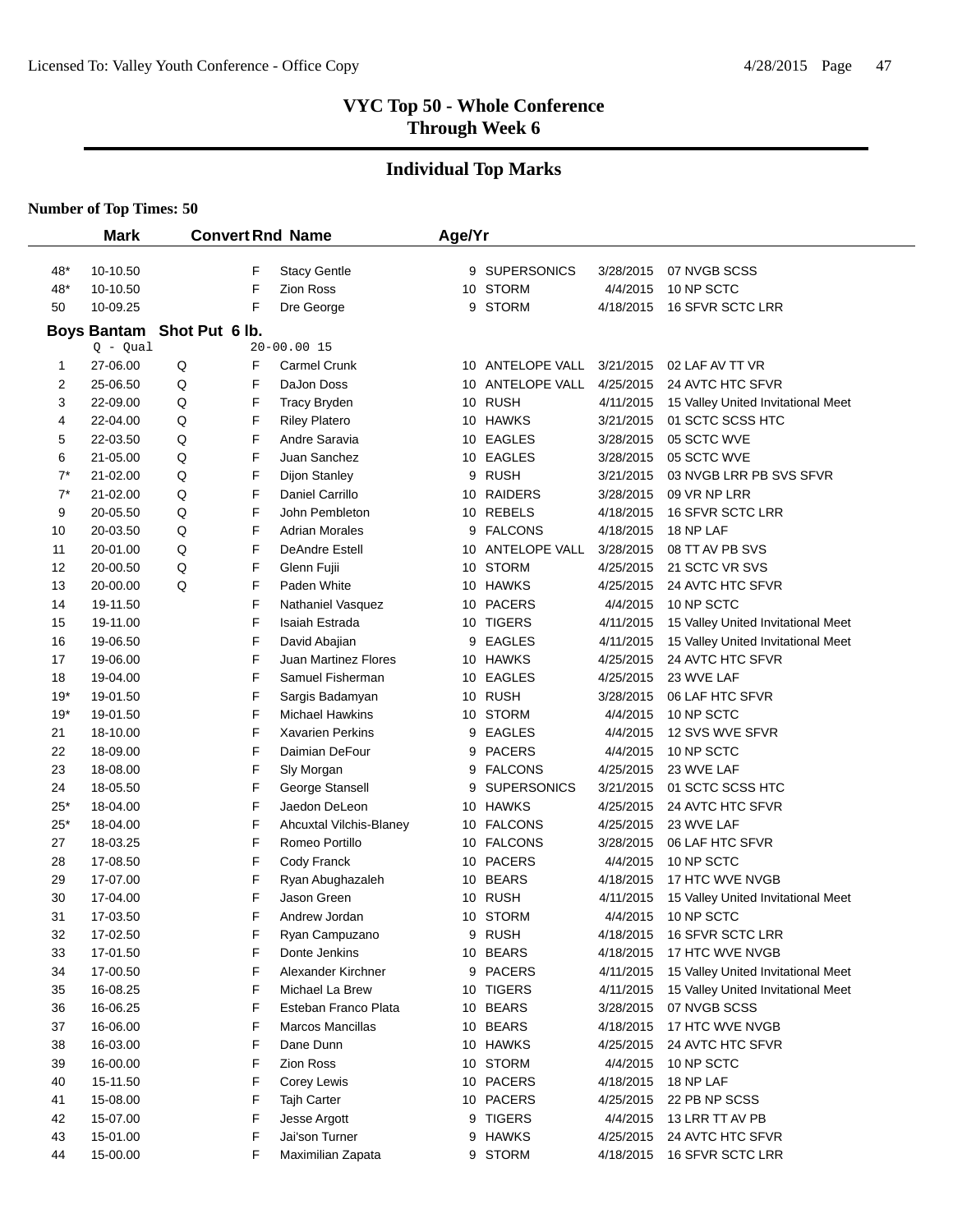# **Individual Top Marks**

|                         | <b>Mark</b>    |                       |        | <b>Convert Rnd Name</b>            | Age/Yr |                              |                        |                                                        |
|-------------------------|----------------|-----------------------|--------|------------------------------------|--------|------------------------------|------------------------|--------------------------------------------------------|
|                         |                |                       |        |                                    |        |                              |                        |                                                        |
| 45                      | 14-10.00       |                       | F      | Kagan Snyder                       |        | 10 PACERS                    | 4/18/2015              | 18 NP LAF                                              |
| 46                      | 14-09.00       |                       | F      | Maximus Pena                       |        | 10 REBELS                    | 4/4/2015               | 13 LRR TT AV PB                                        |
| 47                      | 14-07.50       |                       | F<br>F | Gerardo Mancillas                  | 9      | <b>BEARS</b>                 | 4/18/2015<br>4/25/2015 | 17 HTC WVE NVGB                                        |
| 48                      | 14-07.00       |                       |        | Giovanni Baker                     | 9      | <b>FALCONS</b>               |                        | 23 WVE LAF                                             |
| 49*                     | 14-06.00       |                       | F<br>F | Brody de Wit                       | 9      | <b>STORM</b>                 | 3/28/2015              | 05 SCTC WVE                                            |
| 49*                     | 14-06.00       |                       |        | Diego Herrera                      |        | 10 STORM                     | 4/25/2015              | 21 SCTC VR SVS                                         |
|                         |                | Boys Midget 100m Dash |        |                                    |        |                              |                        |                                                        |
|                         | $Q - Qual$     |                       |        | 13.60                              |        |                              |                        |                                                        |
| 1                       | 12.93          | Q                     | P<br>F | Daniel Arbelaez                    |        | 12 REBELS<br>12 SUPERSONICS  | 4/11/2015              | 15 Valley United Invitational Meet<br>01 SCTC SCSS HTC |
| $\overline{\mathbf{c}}$ | 13.05          | Q                     | F      | <b>Jalen Davis</b>                 |        |                              | 3/21/2015              |                                                        |
| 3                       | 13.08          | Q                     | F      | Rayshawn Culver                    |        | 12 ANTELOPE VALL<br>12 STORM | 3/21/2015              | 02 LAF AV TT VR<br>21 SCTC VR SVS                      |
| 4<br>$5^*$              | 13.21<br>13.23 | Q<br>Q                | F      | Nkemka Chukwumerije<br>Jaden Jones |        | 12 EAGLES                    | 4/25/2015<br>3/28/2015 | 05 SCTC WVE                                            |
| $5^*$                   | 13.23          | Q                     | F      |                                    |        | 12 FALCONS                   | 4/25/2015              | 23 WVE LAF                                             |
| 7                       | 13.28          | Q                     | P      | Dylan Andrade<br>Benson Fleischer  |        | 11 RUSH                      | 4/11/2015              |                                                        |
| 8                       | 13.33          | Q                     | F      | Arlis Boardingham                  |        | 11 EAGLES                    | 4/25/2015              | 15 Valley United Invitational Meet<br>23 WVE LAF       |
| 9                       | 13.41          | Q                     | P      | <b>Dallas Guidry</b>               |        | 11 STORM                     | 4/11/2015              | 15 Valley United Invitational Meet                     |
| 10                      | 13.44          | Q                     | F      | Christian Middleton                |        | 12 EAGLES                    | 3/28/2015              | 05 SCTC WVE                                            |
| $11*$                   | 13.52          | Q                     | P      | Colin Hong                         |        | 12 PACERS                    | 4/11/2015              | 15 Valley United Invitational Meet                     |
| $11*$                   | 13.52          | Q                     | P      | Patrick Ize-Iyamu                  |        | 11 RUSH                      | 4/11/2015              | 15 Valley United Invitational Meet                     |
| 13                      | 13.55          | Q                     | F      | Jordan Greene                      |        | 12 HAWKS                     | 4/18/2015              | 17 HTC WVE NVGB                                        |
| 14                      | 13.58          | Q                     | F      | Zach Turner                        |        | 12 STORM                     | 4/18/2015              | 16 SFVR SCTC LRR                                       |
| 15                      | 13.60          | Q                     | F      | Derek Boyd                         |        | 12 RUSH                      | 3/28/2015              | 06 LAF HTC SFVR                                        |
| 16                      | 13.63          |                       | P      | D'Shawn Jones Jr                   | 11     | <b>TIGERS</b>                | 4/11/2015              | 15 Valley United Invitational Meet                     |
| 17                      | 13.64          |                       | F      | Amari Powell                       |        | 12 STORM                     | 4/25/2015              | 21 SCTC VR SVS                                         |
| 18                      | 13.66          |                       | F      | <b>Ahmad Hankins</b>               |        | 11 EAGLES                    | 4/18/2015              | 17 HTC WVE NVGB                                        |
| 19                      | 13.68          |                       | P      | Jordan Kennon                      |        | 12 SUPERSONICS               | 4/11/2015              | 15 Valley United Invitational Meet                     |
| 20                      | 13.71          |                       | F      | Quincy Holland                     |        | 11 SPARTANS                  | 4/25/2015              | 21 SCTC VR SVS                                         |
| 21                      | 13.84          |                       | P      | <b>Israel Morales</b>              |        | 12 BULLETS                   | 4/11/2015              | 15 Valley United Invitational Meet                     |
| 22                      | 13.88          |                       | F      | Dante Ogbu                         |        | 11 STORM                     | 4/25/2015              | 21 SCTC VR SVS                                         |
| 23                      | 13.90          |                       | F      | Jah'mi Jeter                       |        | 12 REBELS                    | 4/18/2015              | 16 SFVR SCTC LRR                                       |
| 24                      | 13.95          |                       | P      | Elijah Gipson                      |        | 11 PACERS                    | 4/11/2015              | 15 Valley United Invitational Meet                     |
| 25                      | 13.97          |                       | F      | <b>Matthew Heath</b>               |        | 11 PACERS                    | 4/18/2015              | 18 NP LAF                                              |
| 26                      | 13.99          |                       | F      | Jay Jenkins                        |        | 12 TIGERS                    | 4/18/2015              | 20 TT SCSS SVS                                         |
| 27                      | 14.01          |                       | F      | Jake Goldman                       |        | 12 RUSH                      | 4/18/2015              | 16 SFVR SCTC LRR                                       |
| $28*$                   | 14.02          |                       | F      | Zamondre Merriweather              |        | 11 BULLETS                   | 4/18/2015              | 19 AV VR PB                                            |
| $28*$                   | 14.02          |                       | F      | <b>Bryant Frampton</b>             |        | 12 REBELS                    | 4/18/2015              | 16 SFVR SCTC LRR                                       |
| 30                      | 14.03          |                       | F      | <b>Tyler Burns</b>                 |        | 11 STORM                     | 4/18/2015              | 16 SFVR SCTC LRR                                       |
| $31*$                   | 14.09          |                       | F      | Anthony Woods                      |        | 11 ANTELOPE VALL             | 3/21/2015              | 02 LAF AV TT VR                                        |
| $31*$                   | 14.09          |                       | F      | Johnny Thompson Jr                 |        | 11 TIGERS                    | 3/21/2015              | 02 LAF AV TT VR                                        |
| 33                      | 14.10          |                       | F      | Zahri Cassimire                    |        | 12 EAGLES                    | 4/18/2015              | 17 HTC WVE NVGB                                        |
| 34                      | 14.20          |                       | F      | Jaylin Grant                       |        | 11 RUSH                      | 3/28/2015              | 06 LAF HTC SFVR                                        |
| $35*$                   | 14.23          |                       | F      | Justin Gilbert                     |        | 12 EAGLES                    | 3/28/2015              | 05 SCTC WVE                                            |
| $35*$                   | 14.23          |                       | F      | Donavin Abair                      |        | 12 EAGLES                    | 3/28/2015              | 05 SCTC WVE                                            |
| 37                      | 14.24          |                       | F      | Kaleb Alexander                    |        | 11 SUPERSONICS               | 4/18/2015              | 20 TT SCSS SVS                                         |
| 38                      | 14.25          |                       | P      | Quillan Newsome                    |        | 11 BULLETS                   | 4/11/2015              | 15 Valley United Invitational Meet                     |
| 39                      | 14.26          |                       | F      | Chris Pappas                       |        | 11 FALCONS                   | 4/18/2015              | 18 NP LAF                                              |
| 40                      | 14.31          |                       | F      | <b>Quentin Miller</b>              |        | 11 RUSH                      | 4/18/2015              | 16 SFVR SCTC LRR                                       |
| $41*$                   | 14.37          |                       | F      | Sean Brown                         |        | 11 TIGERS                    | 3/21/2015              | 02 LAF AV TT VR                                        |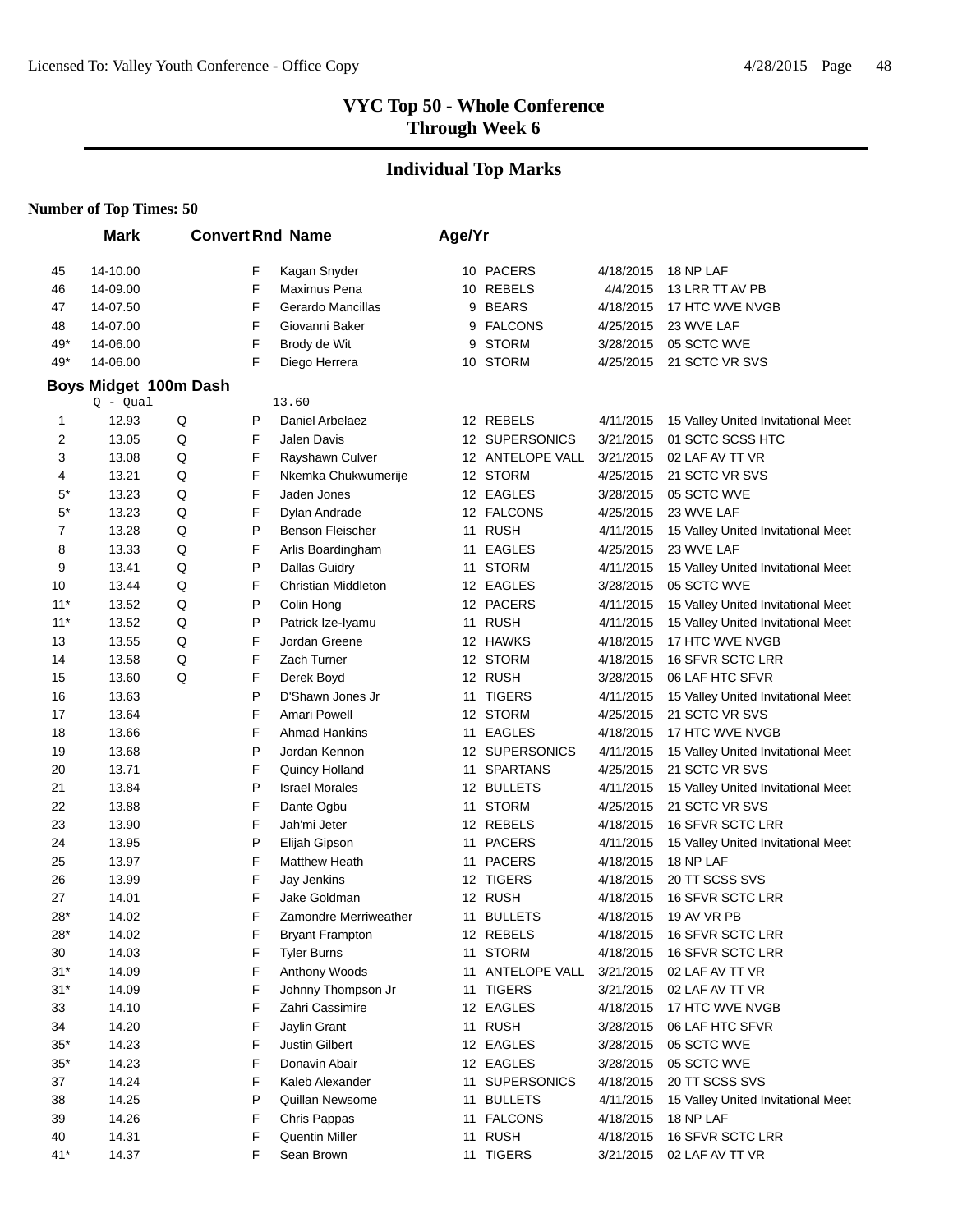# **Individual Top Marks**

|             | <b>Mark</b>                         |   |        | <b>Convert Rnd Name</b>              | Age/Yr |                             |                        |                                                       |
|-------------|-------------------------------------|---|--------|--------------------------------------|--------|-----------------------------|------------------------|-------------------------------------------------------|
|             |                                     |   |        |                                      |        |                             |                        |                                                       |
| $41*$       | 14.37<br>14.39                      |   | F<br>P | Armani Hall                          |        | 12 HAWKS<br>11 FALCONS      | 3/28/2015<br>4/11/2015 | 06 LAF HTC SFVR<br>15 Valley United Invitational Meet |
| 43          |                                     |   | F      | Finley Flanagan<br>Wyatt Babcock     |        |                             |                        |                                                       |
| 44          | 14.40<br>14.42                      |   | F      |                                      |        | 12 EAGLES<br>12 SUPERSONICS | 3/28/2015<br>3/21/2015 | 05 SCTC WVE<br>01 SCTC SCSS HTC                       |
| 45          |                                     |   | F      | <b>Tony Smith</b><br>Deven Velasquez |        | 12 TIGERS                   |                        |                                                       |
| 46*         | 14.43<br>14.43                      |   | F      | Ruben Gamboa                         |        | 11 TIGERS                   | 4/18/2015              | 20 TT SCSS SVS<br>20 TT SCSS SVS                      |
| 46*<br>46*  | 14.43                               |   | F      | <b>Dariel Rivas</b>                  |        | 12 EAGLES                   | 4/18/2015              | 23 WVE LAF                                            |
| 46*         | 14.43                               |   | F      | Jason Jones Jr                       |        | 11 TIGERS                   | 4/25/2015<br>4/18/2015 | 20 TT SCSS SVS                                        |
| 50          | 14.44                               |   | F      | Zaki Falls                           |        | 12 HAWKS                    | 3/21/2015              | 01 SCTC SCSS HTC                                      |
|             |                                     |   |        |                                      |        |                             |                        |                                                       |
|             | Boys Midget 200m Dash<br>$Q - Qual$ |   |        | 28.70                                |        |                             |                        |                                                       |
| 1           | 26.47                               | Q | F      | Daniel Arbelaez                      |        | 12 REBELS                   | 4/11/2015              | 15 Valley United Invitational Meet                    |
| 2           | 26.67                               | Q | F      | Jaden Jones                          |        | 12 EAGLES                   | 4/4/2015               | 12 SVS WVE SFVR                                       |
| 3           | 26.69                               | Q | F      | Christian Middleton                  |        | 12 EAGLES                   | 4/11/2015              | 15 Valley United Invitational Meet                    |
| 4           | 26.70                               | Q | F      | <b>Jalen Davis</b>                   |        | 12 SUPERSONICS              | 4/18/2015              | 20 TT SCSS SVS                                        |
| $5^*$       | 26.82                               | Q | F      | Dylan Andrade                        |        | 12 FALCONS                  | 4/25/2015              | 23 WVE LAF                                            |
| $5^{\star}$ | 26.82                               | Q | F      | Nkemka Chukwumerije                  |        | 12 STORM                    | 4/25/2015              | 21 SCTC VR SVS                                        |
| 7           | 27.42                               | Q | F      | Quincy Holland                       | 11     | <b>SPARTANS</b>             | 4/25/2015              | 21 SCTC VR SVS                                        |
| 8           | 27.59                               | Q | F      | Patrick Ize-Iyamu                    |        | 11 RUSH                     | 4/4/2015               | 12 SVS WVE SFVR                                       |
| 9           | 27.62                               | Q | F      | Rayshawn Culver                      |        | 12 ANTELOPE VALL            | 4/4/2015               | 13 LRR TT AV PB                                       |
| $10*$       | 27.83                               | Q | F      | <b>Amari Powell</b>                  |        | 12 STORM                    | 4/25/2015              | 21 SCTC VR SVS                                        |
| $10*$       | 27.83                               | Q | F      | Jordan Kennon                        |        | 12 SUPERSONICS              | 4/18/2015              | 20 TT SCSS SVS                                        |
| 12          | 27.91                               | Q | F      | Zamondre Merriweather                | 11     | <b>BULLETS</b>              | 3/28/2015              | 08 TT AV PB SVS                                       |
| 13          | 27.97                               | Q | F      | Benson Fleischer                     | 11     | <b>RUSH</b>                 | 4/18/2015              | 16 SFVR SCTC LRR                                      |
| 14          | 28.27                               | Q | F      | D'Shawn Jones Jr                     | 11     | <b>TIGERS</b>               | 4/18/2015              | 20 TT SCSS SVS                                        |
| $15*$       | 28.33                               | Q | F      | Johnny Thompson Jr                   | 11     | <b>TIGERS</b>               | 4/4/2015               | 13 LRR TT AV PB                                       |
| $15*$       | 28.33                               | Q | F      | Ryan Armijo                          |        | 11 FALCONS                  | 4/4/2015               | 11 LAF SCSS                                           |
| 17          | 28.42                               | Q | F      | Donavin Abair                        |        | 12 EAGLES                   | 4/25/2015              | 23 WVE LAF                                            |
| 18          | 28.43                               | Q | F      | Arlis Boardingham                    |        | 11 EAGLES                   | 4/25/2015              | 23 WVE LAF                                            |
| $19*$       | 28.44                               | Q | F      | <b>Dallas Guidry</b>                 |        | 11 STORM                    | 4/18/2015              | 16 SFVR SCTC LRR                                      |
| 19*         | 28.44                               | Q | F      | <b>Israel Morales</b>                |        | 12 BULLETS                  | 4/4/2015               | 13 LRR TT AV PB                                       |
| 21          | 28.47                               | Q | F      | Derek Boyd                           |        | 12 RUSH                     | 4/18/2015              | 16 SFVR SCTC LRR                                      |
| 22          | 28.49                               | Q | F      | Dante Ogbu                           | 11     | <b>STORM</b>                | 4/25/2015              | 21 SCTC VR SVS                                        |
| 23          | 28.51                               | Q | F      | Jason Jones Jr                       |        | 11 TIGERS                   | 4/4/2015               | 13 LRR TT AV PB                                       |
| 24          | 28.60                               | Q | F      | Jay Jenkins                          |        | 12 TIGERS                   | 4/4/2015               | 13 LRR TT AV PB                                       |
| 25          | 28.68                               | Q | F      | <b>Bryant Frampton</b>               |        | 12 REBELS                   | 4/11/2015              | 15 Valley United Invitational Meet                    |
| 26          | 28.70                               | Q | F      | Jah'mi Jeter                         |        | 12 REBELS                   | 4/18/2015              | 16 SFVR SCTC LRR                                      |
| 27          | 28.74                               |   | F      | <b>Isaiah Smith</b>                  |        | 12 HAWKS                    | 3/21/2015              | 01 SCTC SCSS HTC                                      |
| 28          | 28.93                               |   | F      | Daryl Patterson                      |        | 12 ANTELOPE VALL            | 4/18/2015              | 19 AV VR PB                                           |
| 29          | 29.06                               |   | F      | Zach Turner                          |        | 12 STORM                    | 4/4/2015               | 10 NP SCTC                                            |
| 30          | 29.28                               |   | F      | Jaden DaCosta                        |        | 11 EAGLES                   | 4/11/2015              | 15 Valley United Invitational Meet                    |
| 31          | 29.34                               |   | F      | Zahri Cassimire                      |        | 12 EAGLES                   | 4/4/2015               | 12 SVS WVE SFVR                                       |
| 32          | 29.37                               |   | F      | Matthew Heath                        |        | 11 PACERS                   | 4/11/2015              | 15 Valley United Invitational Meet                    |
| 33          | 29.41                               |   | F      | Justin Gilbert                       |        | 12 EAGLES                   | 4/25/2015              | 23 WVE LAF                                            |
| 34          | 29.45                               |   | F      | Sean Brown                           |        | 11 TIGERS                   | 4/4/2015               | 13 LRR TT AV PB                                       |
| 35          | 29.52                               |   | F      | Anthony Woods                        |        | 11 ANTELOPE VALL            | 4/18/2015              | 19 AV VR PB                                           |
| 36          | 29.60                               |   | F      | Chris Pappas                         |        | 11 FALCONS                  | 3/28/2015              | 06 LAF HTC SFVR                                       |
| 37          | 29.69                               |   | F      | Xayvion Perkins                      |        | 12 EAGLES                   | 4/4/2015               | 12 SVS WVE SFVR                                       |
| 38          | 29.78                               |   | F      | Elijah Gipson                        |        | 11 PACERS                   | 3/21/2015              | 04 WVE NP                                             |
|             |                                     |   |        |                                      |        |                             |                        |                                                       |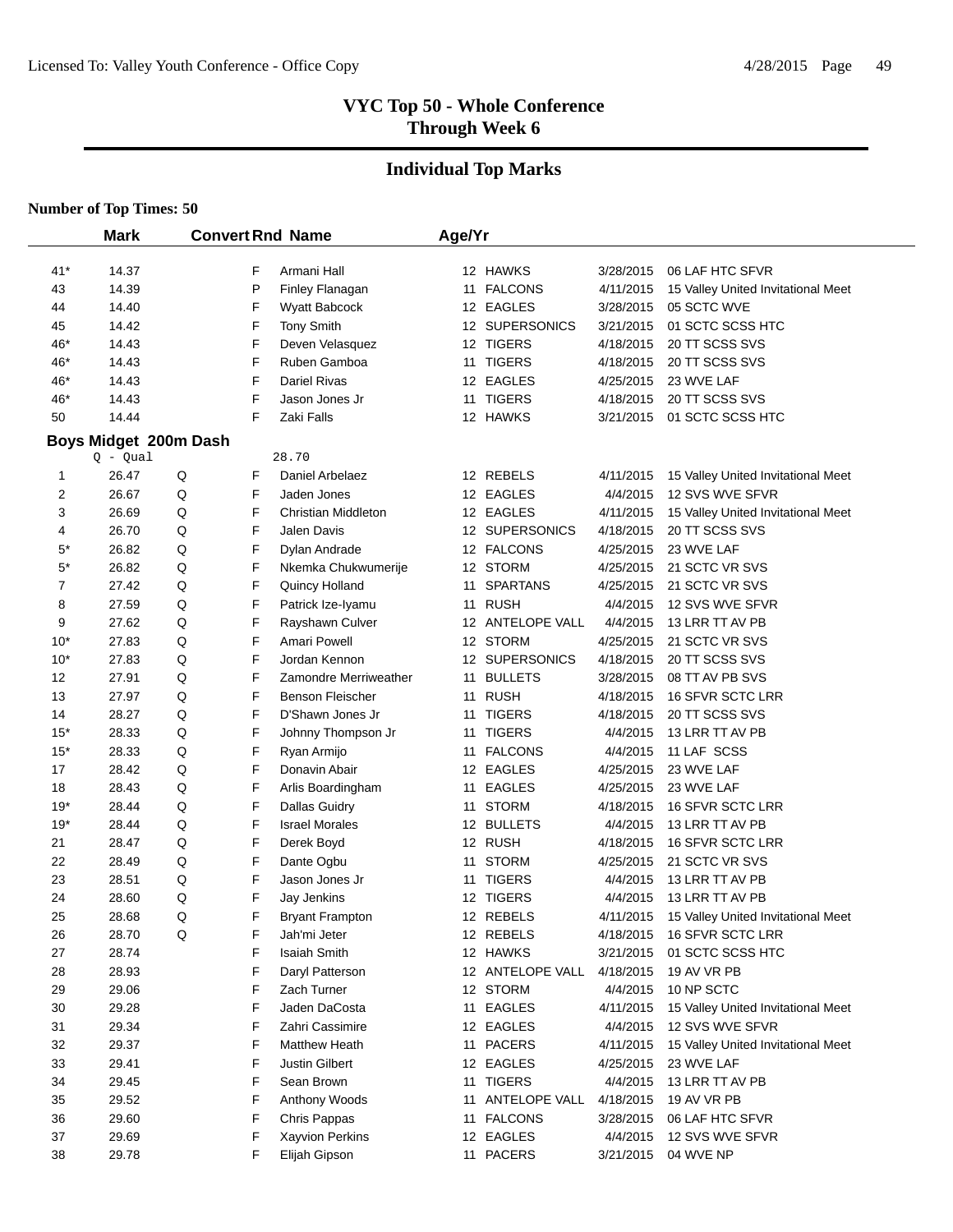#### **Individual Top Marks**

|       | <b>Mark</b>           | <b>Convert Rnd Name</b> |                         | Age/Yr |                  |           |                                    |
|-------|-----------------------|-------------------------|-------------------------|--------|------------------|-----------|------------------------------------|
| 39    | 29.86                 | F                       | Darius Morgan           |        | 11 REBELS        | 4/18/2015 | 16 SFVR SCTC LRR                   |
| 40    | 29.87                 | F                       | <b>Ahmad Hankins</b>    |        | 11 EAGLES        | 4/18/2015 | 17 HTC WVE NVGB                    |
| 41    | 30.00                 | F                       | Layne Buck              |        | 12 PACERS        | 4/4/2015  | 10 NP SCTC                         |
| 42    | 30.02                 | F                       | <b>Quentin Miller</b>   |        | 11 RUSH          | 4/4/2015  | 12 SVS WVE SFVR                    |
| 43    | 30.03                 | F                       | Jordan Greene           |        | 12 HAWKS         | 4/4/2015  | 14 VRTC NVGB HTC                   |
| 44    | 30.09                 | F                       | Colin Hong              |        | 12 PACERS        | 4/4/2015  | 10 NP SCTC                         |
| 45*   | 30.10                 | F                       | Zaki Falls              |        | 12 HAWKS         | 4/11/2015 | 15 Valley United Invitational Meet |
| 45*   | 30.10                 | F                       | Ruben Solorzano         |        | 12 TIGERS        | 3/28/2015 | 08 TT AV PB SVS                    |
| 47    | 30.12                 | F                       | Matthew Abajian         |        | 12 EAGLES        | 4/11/2015 | 15 Valley United Invitational Meet |
| 48    | 30.24                 | F                       | <b>Dariel Rivas</b>     |        | 12 EAGLES        | 3/21/2015 | 04 WVE NP                          |
| 49    | 30.26                 | F                       | Joshua Sims             |        | 12 SUPERSONICS   | 4/4/2015  | 11 LAF SCSS                        |
| $50*$ | 30.44                 | F                       | James Crawford          |        | 11 EAGLES        | 4/4/2015  | 12 SVS WVE SFVR                    |
| $50*$ | 30.44                 | F                       | <b>Anthony Reveles</b>  |        | 12 TIGERS        | 3/28/2015 | 08 TT AV PB SVS                    |
|       | Boys Midget 400m Dash |                         |                         |        |                  |           |                                    |
|       | Q - Qual              |                         | 1:04.75                 |        |                  |           |                                    |
| 1     | 58.54                 | Q<br>F                  | Christian Middleton     |        | 12 EAGLES        | 4/11/2015 | 15 Valley United Invitational Meet |
| 2     | 58.59                 | F<br>Q                  | Jaden Jones             |        | 12 EAGLES        | 4/11/2015 | 15 Valley United Invitational Meet |
| 3     | 58.77                 | F<br>Q                  | Daniel Arbelaez         |        | 12 REBELS        | 4/18/2015 | 16 SFVR SCTC LRR                   |
| 4     | 1:00.27               | F<br>Q                  | Dylan Andrade           |        | 12 FALCONS       | 4/18/2015 | 18 NP LAF                          |
| 5     | 1:00.74               | F<br>Q                  | Zamondre Merriweather   | 11     | <b>BULLETS</b>   | 4/11/2015 | 15 Valley United Invitational Meet |
| 6     | 1:01.20               | Q<br>F                  | Zach Turner             |        | 12 STORM         | 4/18/2015 | 16 SFVR SCTC LRR                   |
| 7     | 1:02.10               | Q<br>F                  | Jalen Davis             |        | 12 SUPERSONICS   | 4/18/2015 | 20 TT SCSS SVS                     |
| 8     | 1:02.63               | F<br>Q                  | Quincy Holland          |        | 11 SPARTANS      | 4/11/2015 | 15 Valley United Invitational Meet |
| 9     | 1:03.44               | F<br>Q                  | Donavin Abair           |        | 12 EAGLES        | 4/11/2015 | 15 Valley United Invitational Meet |
| 10    | 1:03.85               | F<br>Q                  | Christian Cabello       |        | 12 FALCONS       | 4/4/2015  | 11 LAF SCSS                        |
| 11    | 1:03.96               | F<br>Q                  | Nkemka Chukwumerije     |        | 12 STORM         | 3/28/2015 | 05 SCTC WVE                        |
| 12    | 1:04.10               | F<br>Q                  | Rayshawn Culver         |        | 12 ANTELOPE VALL | 4/18/2015 | 19 AV VR PB                        |
| 13    | 1:04.12               | F<br>Q                  | Daryl Patterson         |        | 12 ANTELOPE VALL | 4/4/2015  | 13 LRR TT AV PB                    |
| 14    | 1:04.32               | F<br>Q                  | Ryan Armijo             |        | 11 FALCONS       | 4/11/2015 | 15 Valley United Invitational Meet |
| 15    | 1:04.33               | F<br>Q                  | Cyrus Molina            |        | 12 RAIDERS       | 3/21/2015 | 02 LAF AV TT VR                    |
| 16    | 1:04.88               | F                       | Jordan Kennon           |        | 12 SUPERSONICS   | 4/4/2015  | 11 LAF SCSS                        |
| 17    | 1:05.27               | F                       | Patrick Ize-Iyamu       |        | 11 RUSH          | 4/4/2015  | 12 SVS WVE SFVR                    |
| 18    | 1:05.45               | F                       | <b>Bryant Frampton</b>  |        | 12 REBELS        | 4/18/2015 | 16 SFVR SCTC LRR                   |
| 19    | 1:05.70               | F                       | <b>Justin Gilbert</b>   |        | 12 EAGLES        | 4/4/2015  | 12 SVS WVE SFVR                    |
| 20    | 1:06.05               | F                       | Paul Holyfield          |        | 12 PACERS        | 4/25/2015 | 22 PB NP SCSS                      |
| 21    | 1:06.45               | F                       | Jaden DaCosta           |        | 11 EAGLES        | 4/11/2015 | 15 Valley United Invitational Meet |
| 22    | 1:06.62               | F                       | Jay Jenkins             |        | 12 TIGERS        | 4/18/2015 | 20 TT SCSS SVS                     |
| $23*$ | 1:06.70               | F                       | Andres Leon             |        | 12 RAIDERS       | 4/18/2015 | 19 AV VR PB                        |
| 23*   | 1:06.70               | F                       | <b>Brandon Hamilton</b> |        | 11 REBELS        | 4/11/2015 | 15 Valley United Invitational Meet |
| 25    | 1:06.77               | F                       | Jason Jones Jr          |        | 11 TIGERS        | 4/18/2015 | 20 TT SCSS SVS                     |
| 26    | 1:06.91               | F                       | Joshua Sims             |        | 12 SUPERSONICS   | 4/4/2015  | 11 LAF SCSS                        |
| 27    | 1:07.08               | F                       | D'Shawn Jones Jr        |        | 11 TIGERS        | 3/21/2015 | 02 LAF AV TT VR                    |
| 28    | 1:07.21               | F                       | Matthew Abajian         |        | 12 EAGLES        | 4/25/2015 | 23 WVE LAF                         |
| 29    | 1:07.31               | F                       | <b>Isaiah Smith</b>     |        | 12 HAWKS         | 3/21/2015 | 01 SCTC SCSS HTC                   |
| 30    | 1:07.44               | F                       | Anthony Reveles         |        | 12 TIGERS        | 4/11/2015 | 15 Valley United Invitational Meet |
| 31    | 1:07.46               | F                       | <b>Xayvion Perkins</b>  |        | 12 EAGLES        | 3/21/2015 | 04 WVE NP                          |
| 32    | 1:07.57               | F                       | Derek Boyd              |        | 12 RUSH          | 4/4/2015  | 12 SVS WVE SFVR                    |
| 33    | 1:07.69               | F                       | Sean Brown              |        | 11 TIGERS        | 4/18/2015 | 20 TT SCSS SVS                     |
| 34    | 1:07.77               | F                       | Ruben Gamboa            |        | 11 TIGERS        | 3/21/2015 | 02 LAF AV TT VR                    |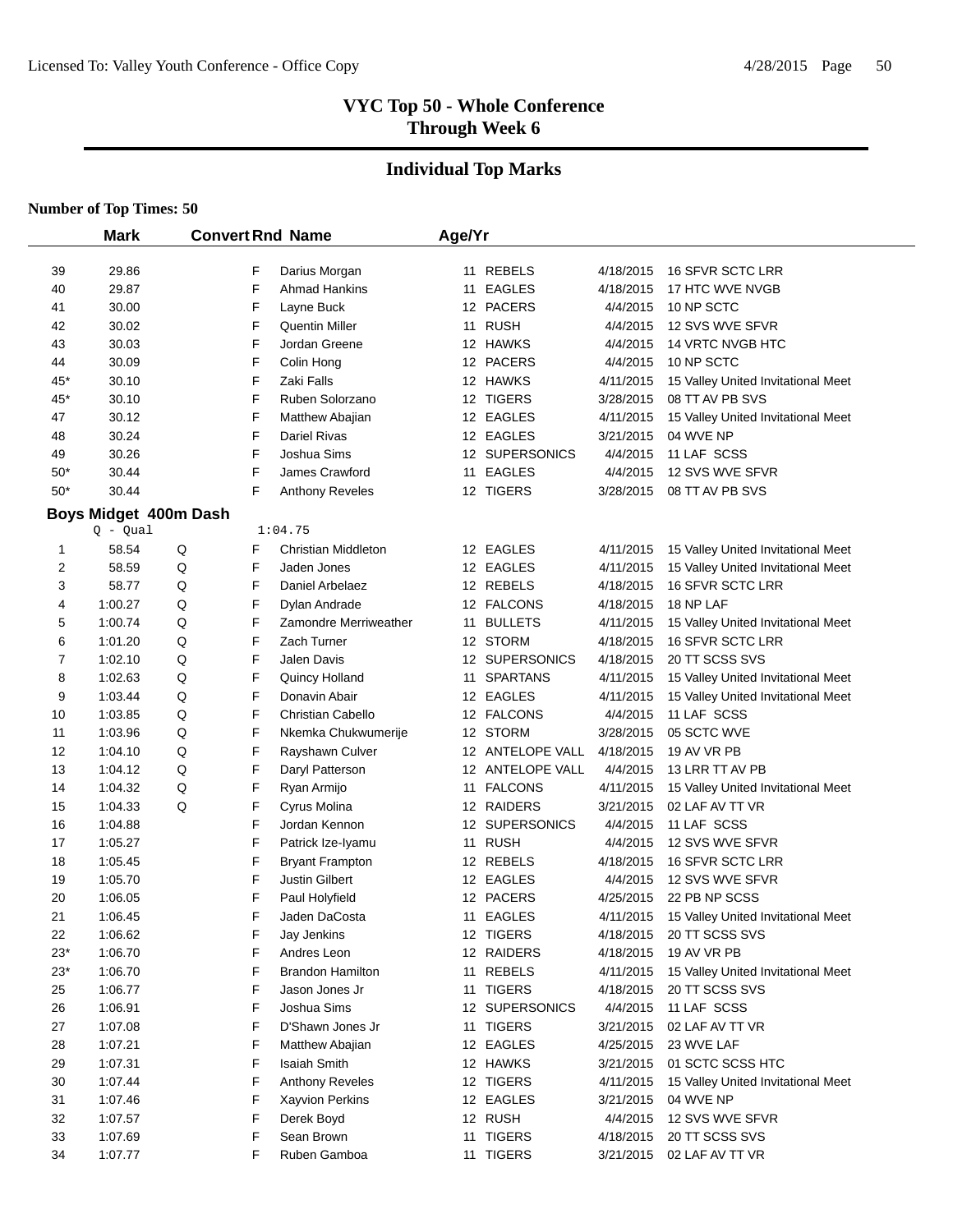# **Individual Top Marks**

|       | <b>Mark</b>          | <b>Convert Rnd Name</b> |   |                          | Age/Yr |                 |           |                                    |
|-------|----------------------|-------------------------|---|--------------------------|--------|-----------------|-----------|------------------------------------|
| 35    | 1:08.31              |                         | F | Jake Goldman             |        | 12 RUSH         | 4/11/2015 | 15 Valley United Invitational Meet |
| 36    | 1:08.44              |                         | F | <b>Israel Morales</b>    |        | 12 BULLETS      | 4/11/2015 | 15 Valley United Invitational Meet |
| 37    | 1:08.48              |                         | F | Jah'mi Jeter             |        | 12 REBELS       | 4/11/2015 | 15 Valley United Invitational Meet |
| 38    | 1:08.60              |                         | F | Zahri Cassimire          |        | 12 EAGLES       | 3/21/2015 | 04 WVE NP                          |
| 39    | 1:08.85              |                         | F | Jacob Aina               |        | 12 STORM        | 4/18/2015 | 16 SFVR SCTC LRR                   |
| 40    | 1:08.91              |                         | F | Rowan FitzGerald         |        | 11 FALCONS      | 3/28/2015 | 06 LAF HTC SFVR                    |
| 41    | 1:09.14              |                         | F | Nicholas Serrano         |        | 12 STORM        | 4/4/2015  | 10 NP SCTC                         |
| 42    | 1:09.22              |                         | F | Alex Nilson              | 11     | <b>STORM</b>    | 4/18/2015 | 16 SFVR SCTC LRR                   |
| 43    | 1:09.48              |                         | F | Diego Barretto           |        | 12 EAGLES       | 4/4/2015  | 12 SVS WVE SFVR                    |
| 44    | 1:09.50              |                         | F | London Mitchell          |        | 11 PACERS       | 4/11/2015 | 15 Valley United Invitational Meet |
| 45    | 1:09.63              |                         | F | Ethan Francis            |        | 12 RAIDERS      | 4/4/2015  | 14 VRTC NVGB HTC                   |
| 46    | 1:09.80              |                         | F | Jaylin Grant             |        | 11 RUSH         | 3/28/2015 | 06 LAF HTC SFVR                    |
| 47    | 1:09.81              |                         | F | <b>Bradly Harris</b>     |        | 11 REBELS       | 4/18/2015 | 16 SFVR SCTC LRR                   |
| 48    | 1:10.01              |                         | F | Jordan White             |        | 12 HAWKS        | 4/4/2015  | 14 VRTC NVGB HTC                   |
| 49    | 1:10.08              |                         | F | Quillan Newsome          |        | 11 BULLETS      | 4/4/2015  | 13 LRR TT AV PB                    |
| 50    | 1:10.13              |                         | F | <b>Ezra Olivares</b>     |        | 12 SUPERSONICS  | 4/4/2015  | 11 LAF SCSS                        |
|       | Boys Midget 800m Run |                         |   |                          |        |                 |           |                                    |
|       | $Q - Qual$           |                         |   | 2:38.40                  |        |                 |           |                                    |
| 1     | 2:22.73              | Q                       | F | Paul Holyfield           |        | 12 PACERS       | 3/28/2015 | 09 VR NP LRR                       |
| 2     | 2:26.23              | Q                       | F | Jaden Jones              |        | 12 EAGLES       | 4/18/2015 | 17 HTC WVE NVGB                    |
| 3     | 2:27.10              | Q                       | F | Christian Middleton      |        | 12 EAGLES       | 3/28/2015 | 05 SCTC WVE                        |
| 4     | 2:29.99              | Q                       | F | Zamondre Merriweather    |        | 11 BULLETS      | 4/18/2015 | 19 AV VR PB                        |
| 5     | 2:31.51              | Q                       | F | Quincy Holland           | 11     | <b>SPARTANS</b> | 4/11/2015 | 15 Valley United Invitational Meet |
| 6     | 2:31.90              | Q                       | F | Donavin Abair            |        | 12 EAGLES       | 4/11/2015 | 15 Valley United Invitational Meet |
| 7     | 2:32.13              | Q                       | F | Jesse Kesling            |        | 12 RAIDERS      | 4/25/2015 | 21 SCTC VR SVS                     |
| 8     | 2:32.40              | Q                       | F | Nicholas Serrano         |        | 12 STORM        | 4/18/2015 | 16 SFVR SCTC LRR                   |
| 9     | 2:32.52              | Q                       | F | Ryan Armijo              |        | 11 FALCONS      | 4/11/2015 | 15 Valley United Invitational Meet |
| 10    | 2:33.33              | Q                       | F | Andres Leon              |        | 12 RAIDERS      | 4/25/2015 | 21 SCTC VR SVS                     |
| 11    | 2:34.95              | Q                       | F | <b>Christian Cabello</b> |        | 12 FALCONS      | 4/18/2015 | 18 NP LAF                          |
| 12    | 2:35.00              | Q                       | F | Daniel Arbelaez          |        | 12 REBELS       | 4/25/2015 | 25 TT NVGB LRR                     |
| 13    | 2:35.17              | Q                       | F | Jay Jenkins              |        | 12 TIGERS       | 3/21/2015 | 02 LAF AV TT VR                    |
| 14    | 2:35.23              | Q                       | F | <b>Ezra Olivares</b>     |        | 12 SUPERSONICS  | 3/21/2015 | 01 SCTC SCSS HTC                   |
| 15    | 2:35.52              | Q                       | F | <b>Jalen Davis</b>       |        | 12 SUPERSONICS  | 3/21/2015 | 01 SCTC SCSS HTC                   |
| 16    | 2:35.92              | Q                       | F | <b>Justin Gilbert</b>    |        | 12 EAGLES       | 4/11/2015 | 15 Valley United Invitational Meet |
| $17*$ | 2:35.98              | Q                       | F | <b>Hector Martinez</b>   | 11     | <b>PACERS</b>   | 4/25/2015 | 22 PB NP SCSS                      |
| $17*$ | 2:35.98              | Q                       | F | Jacob Aina               |        | 12 STORM        | 4/18/2015 | 16 SFVR SCTC LRR                   |
| 19    | 2:36.15              | Q                       | F | Jake Goldman             |        | 12 RUSH         | 4/18/2015 | 16 SFVR SCTC LRR                   |
| 20    | 2:37.23              | Q                       | F | <b>Xayvion Perkins</b>   |        | 12 EAGLES       | 4/18/2015 | 17 HTC WVE NVGB                    |
| 21    | 2:37.40              | Q                       | F | Jason Jones Jr           |        | 11 TIGERS       | 3/28/2015 | 08 TT AV PB SVS                    |
| 22    | 2:37.52              | Q                       | F | Ethan Godsey             |        | 11 EAGLES       | 4/18/2015 | 17 HTC WVE NVGB                    |
| 23    | 2:37.97              | Q                       | F | Zackary Childers         |        | 12 PACERS       | 4/4/2015  | 10 NP SCTC                         |
| 24    | 2:38.27              | Q                       | F | Rowan FitzGerald         |        | 11 FALCONS      | 4/25/2015 | 23 WVE LAF                         |
| 25    | 2:39.43              |                         | F | Andrew Martinez          |        | 12 TIGERS       | 4/11/2015 | 15 Valley United Invitational Meet |
| 26    | 2:39.75              |                         | F | London Mitchell          |        | 11 PACERS       | 4/18/2015 | 18 NP LAF                          |
| 27    | 2:40.75              |                         | F | <b>Brandon Hamilton</b>  |        | 11 REBELS       | 3/28/2015 | 09 VR NP LRR                       |
| 28    | 2:40.89              |                         | F | Dominic DeLeon           |        | 11 SPARTANS     | 4/18/2015 | 20 TT SCSS SVS                     |
| 29    | 2:40.92              |                         | F | Matthew Abajian          |        | 12 EAGLES       | 3/28/2015 | 05 SCTC WVE                        |
| 30    | 2:41.00              |                         | F | Jason Canales            |        | 12 TIGERS       | 4/25/2015 | 25 TT NVGB LRR                     |
| 31    | 2:42.07              |                         | F | Nicolas Calderone        |        | 11 HAWKS        | 4/25/2015 | 24 AVTC HTC SFVR                   |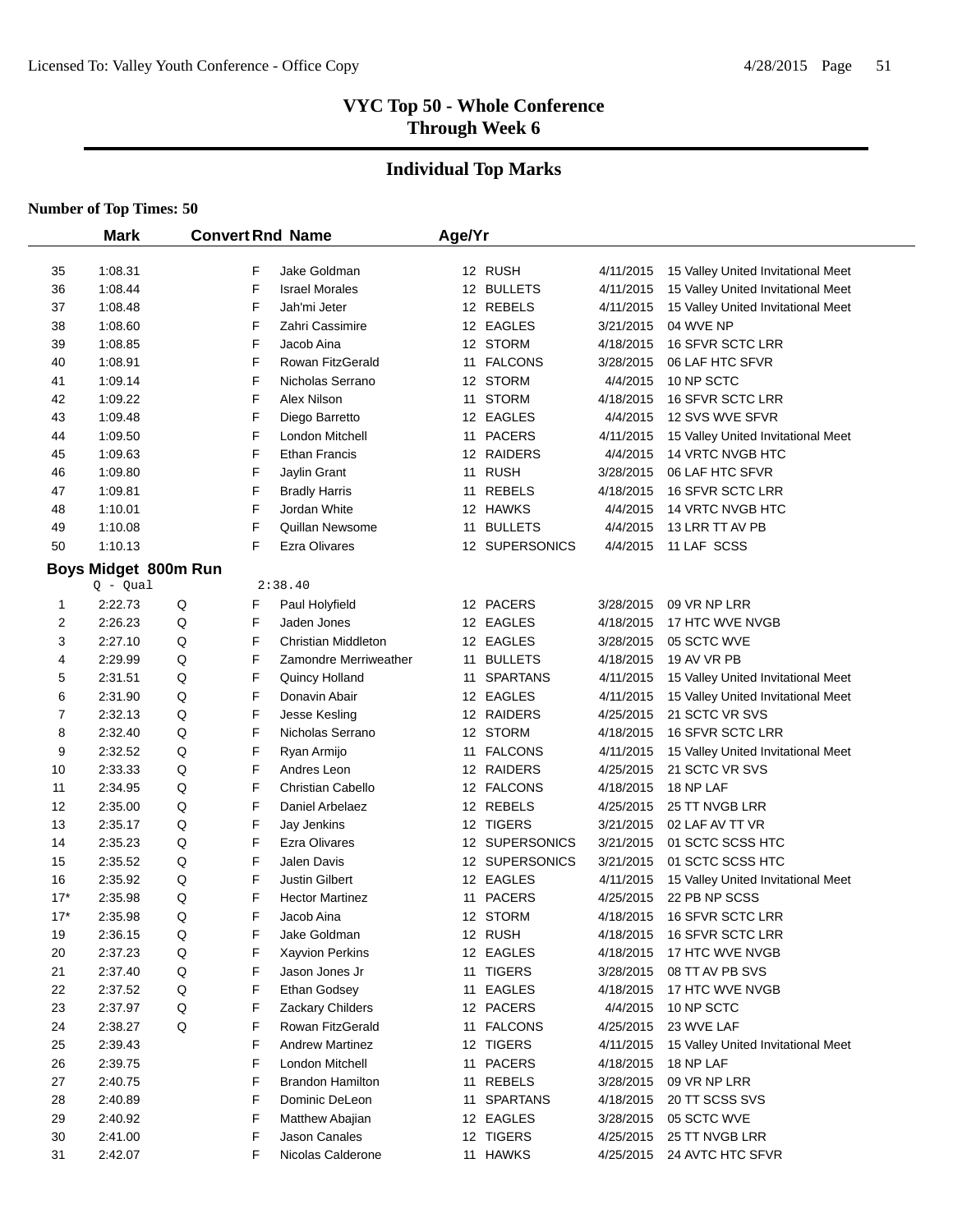# **Individual Top Marks**

|       | <b>Mark</b> |                       |        | <b>Convert Rnd Name</b>              | Age/Yr |                  |           |                                    |
|-------|-------------|-----------------------|--------|--------------------------------------|--------|------------------|-----------|------------------------------------|
|       |             |                       |        |                                      |        |                  |           |                                    |
| 32    | 2:42.11     |                       | F<br>F | Hayden Owen                          |        | 11 FALCONS       | 3/28/2015 | 06 LAF HTC SFVR                    |
| 33    | 2:45.44     |                       |        | <b>Bryant Frampton</b>               |        | 12 REBELS        | 3/28/2015 | 09 VR NP LRR                       |
| 34    | 2:46.00     |                       | F<br>F | Anthony Reveles                      |        | 12 TIGERS        | 4/25/2015 | 25 TT NVGB LRR                     |
| 35    | 2:46.58     |                       |        | <b>Bradly Harris</b><br>Dariel Rivas |        | 11 REBELS        | 4/18/2015 | 16 SFVR SCTC LRR                   |
| 36    | 2:46.74     |                       | F      |                                      |        | 12 EAGLES        | 4/11/2015 | 15 Valley United Invitational Meet |
| 37    | 2:47.02     |                       | F<br>F | Alex Nilson                          |        | 11 STORM         | 3/28/2015 | 05 SCTC WVE                        |
| 38    | 2:48.00     |                       |        | Ruben Solorzano                      |        | 12 TIGERS        | 4/25/2015 | 25 TT NVGB LRR                     |
| 39    | 2:48.65     |                       | F      | Jaden Keshishyan                     |        | 12 BEARS         | 4/11/2015 | 15 Valley United Invitational Meet |
| 40    | 2:48.89     |                       | F<br>F | <b>Cytres Vives</b>                  |        | 12 PACERS        | 4/25/2015 | 22 PB NP SCSS<br>25 TT NVGB LRR    |
| 41    | 2:49.00     |                       |        | <b>Robert Cervantes</b>              |        | 11 TIGERS        | 4/25/2015 |                                    |
| 42    | 2:49.54     |                       | F      | Kyle Wynn                            |        | 12 PACERS        | 4/18/2015 | 18 NP LAF                          |
| 43    | 2:49.88     |                       | F      | <b>Wyatt Babcock</b>                 |        | 12 EAGLES        | 3/28/2015 | 05 SCTC WVE                        |
| 44    | 2:49.91     |                       | F      | Khamani Newton                       |        | 11 ANTELOPE VALL | 4/18/2015 | 19 AV VR PB                        |
| 45    | 2:50.13     |                       | F      | Jason Imwiko                         |        | 12 EAGLES        | 4/25/2015 | 23 WVE LAF                         |
| 46    | 2:50.79     |                       | F      | Zahri Cassimire                      |        | 12 EAGLES        | 3/28/2015 | 05 SCTC WVE                        |
| 47    | 2:51.86     |                       | F      | Julian Turner                        |        | 12 FALCONS       | 4/25/2015 | 23 WVE LAF                         |
| 48    | 2:52.25     |                       | F      | Jaden Grashel                        |        | 12 PACERS        | 3/28/2015 | 09 VR NP LRR                       |
| 49    | 2:52.69     |                       | F      | Sean Brown                           |        | 11 TIGERS        | 3/21/2015 | 02 LAF AV TT VR                    |
| 50    | 2:53.57     |                       | F      | <b>Ethan Francis</b>                 |        | 12 RAIDERS       | 4/4/2015  | 14 VRTC NVGB HTC                   |
|       |             | Boys Midget 1500m Run |        |                                      |        |                  |           |                                    |
|       | $Q - Qual$  |                       |        | 5:22.00                              |        |                  |           |                                    |
| 1     | 4:52.66     | Q                     | F      | Paul Holyfield                       |        | 12 PACERS        | 3/28/2015 | 09 VR NP LRR                       |
| 2     | 5:00.08     | Q                     | F      | Nicholas Serrano                     |        | 12 STORM         | 4/18/2015 | 16 SFVR SCTC LRR                   |
| $3^*$ | 5:03.06     | Q                     | F      | Zackary Childers                     |        | 12 PACERS        | 4/18/2015 | 18 NP LAF                          |
| $3^*$ | 5:03.06     | Q                     | F      | Jesse Kesling                        |        | 12 RAIDERS       | 4/25/2015 | 21 SCTC VR SVS                     |
| 5     | 5:03.87     | Q                     | F      | <b>Hector Martinez</b>               |        | 11 PACERS        | 4/11/2015 | 15 Valley United Invitational Meet |
| 6     | 5:04.23     | Q                     | F      | <b>Andrew Martinez</b>               |        | 12 TIGERS        | 4/11/2015 | 15 Valley United Invitational Meet |
| 7     | 5:07.20     | Q                     | F      | Jason Canales                        |        | 12 TIGERS        | 4/18/2015 | 20 TT SCSS SVS                     |
| 8     | 5:08.93     | Q                     | F      | Ethan Godsey                         | 11     | <b>EAGLES</b>    | 4/11/2015 | 15 Valley United Invitational Meet |
| 9     | 5:11.80     | Q                     | F      | Ryan Armijo                          |        | 11 FALCONS       | 4/18/2015 | 18 NP LAF                          |
| 10    | 5:12.21     | Q                     | F      | <b>Ezra Olivares</b>                 |        | 12 SUPERSONICS   | 3/21/2015 | 01 SCTC SCSS HTC                   |
| 11    | 5:13.42     | Q                     | F      | Jacob Aina                           |        | 12 STORM         | 3/21/2015 | 01 SCTC SCSS HTC                   |
| 12    | 5:13.90     | Q                     | F      | Rowan FitzGerald                     | 11     | <b>FALCONS</b>   | 4/11/2015 | 15 Valley United Invitational Meet |
| 13    | 5:15.87     | Q                     | F      | Hayden Owen                          | 11     | <b>FALCONS</b>   | 3/21/2015 | 02 LAF AV TT VR                    |
| 14    | 5:19.44     | Q                     | F      | Dominic DeLeon                       | 11     | <b>SPARTANS</b>  | 4/4/2015  | 12 SVS WVE SFVR                    |
| 15    | 5:21.10     | Q                     | F      | Jay Jenkins                          |        | 12 TIGERS        | 4/4/2015  | 13 LRR TT AV PB                    |
| 16    | 5:22.58     |                       | F      | Ruben Solorzano                      |        | 12 TIGERS        | 4/4/2015  | 13 LRR TT AV PB                    |
| 17    | 5:23.33     |                       | F      | Ruben Gamboa                         |        | 11 TIGERS        | 4/4/2015  | 13 LRR TT AV PB                    |
| 18    | 5:23.81     |                       | F      | <b>Cytres Vives</b>                  |        | 12 PACERS        | 4/25/2015 | 22 PB NP SCSS                      |
| 19    | 5:24.66     |                       | F      | <b>Tristen Pratt</b>                 |        | 11 EAGLES        | 3/28/2015 | 05 SCTC WVE                        |
| 20    | 5:24.75     |                       | F      | Andres Leon                          |        | 12 RAIDERS       | 4/11/2015 | 15 Valley United Invitational Meet |
| 21    | 5:32.66     |                       | F      | London Mitchell                      |        | 11 PACERS        | 3/28/2015 | 09 VR NP LRR                       |
| 22    | 5:33.13     |                       | F      | Gabriel Madison                      |        | 12 STORM         | 3/28/2015 | 05 SCTC WVE                        |
| 23    | 5:33.36     |                       | F      | Anthony Reveles                      |        | 12 TIGERS        | 3/28/2015 | 08 TT AV PB SVS                    |
| 24    | 5:34.33     |                       | F      | Jason Jones Jr                       |        | 11 TIGERS        | 4/4/2015  | 13 LRR TT AV PB                    |
| 25    | 5:37.74     |                       | F      | <b>Elliot Fleck</b>                  |        | 12 PACERS        | 4/18/2015 | 18 NP LAF                          |
| 26    | 5:38.00     |                       | F      | <b>Robert Cervantes</b>              |        | 11 TIGERS        | 4/25/2015 | 25 TT NVGB LRR                     |
| 27    | 5:41.71     |                       | F      | <b>Erick Martinez</b>                |        | 12 PACERS        | 4/25/2015 | 22 PB NP SCSS                      |
| 28    | 5:41.83     |                       | F      | Wyatt Babcock                        |        | 12 EAGLES        | 4/4/2015  | 12 SVS WVE SFVR                    |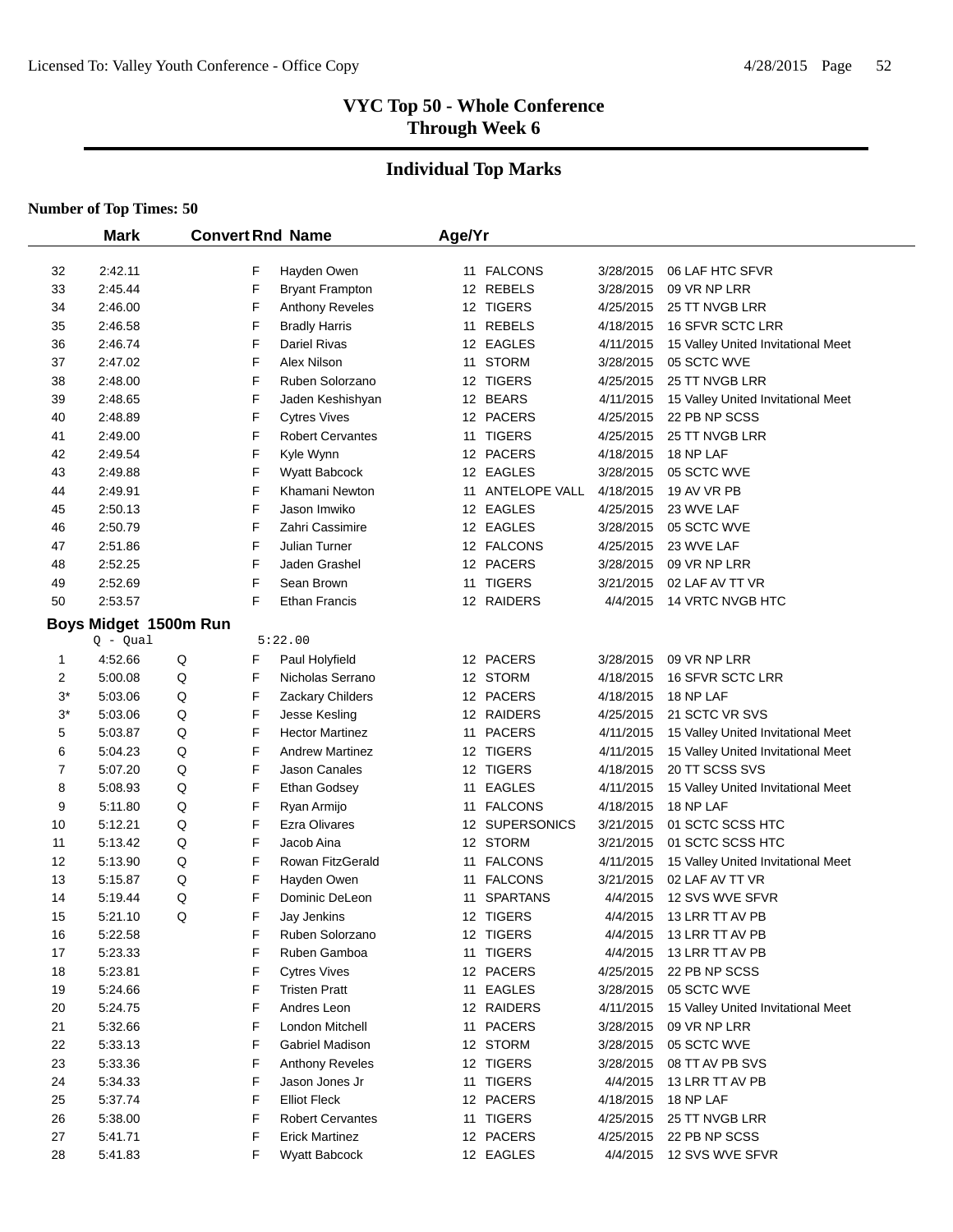# **Individual Top Marks**

|          | <b>Mark</b>           |   |   | <b>Convert Rnd Name</b>             | Age/Yr |                 |           |                                    |  |
|----------|-----------------------|---|---|-------------------------------------|--------|-----------------|-----------|------------------------------------|--|
| 29       | 5:43.30               |   | F | <b>Alex Davis</b>                   |        | 12 FALCONS      | 4/18/2015 | 18 NP LAF                          |  |
| 30       | 5:44.14               |   | F | Austin Ledgerwood                   |        | 11 EAGLES       | 4/25/2015 | 23 WVE LAF                         |  |
| 31       | 5:44.68               |   | F | Jaden Grashel                       |        | 12 PACERS       | 4/11/2015 | 15 Valley United Invitational Meet |  |
| 32       | 5:49.30               |   | F | Adeola Egberongbe                   |        | 11 EAGLES       | 4/18/2015 | 17 HTC WVE NVGB                    |  |
| 33       | 5:51.72               |   | F | Andrew Sandoval                     |        | 12 STORM        | 3/28/2015 | 05 SCTC WVE                        |  |
| 34       | 5:54.00               |   | F | Enrique Plascencia                  |        | 12 TIGERS       | 4/25/2015 | 25 TT NVGB LRR                     |  |
|          | 5:57.22               |   | F |                                     |        | 11 STORM        | 4/25/2015 | 21 SCTC VR SVS                     |  |
| 35<br>36 | 5:57.70               |   | F | <b>Brady Gallardo</b><br>Liam Rodin |        | 12 STORM        | 4/25/2015 | 21 SCTC VR SVS                     |  |
| 37       | 5:59.46               |   | F | Nathan Branda                       |        | 11 STORM        | 4/18/2015 | 16 SFVR SCTC LRR                   |  |
| 38       | 5:59.81               |   | F | D'Shawn Jones Jr                    |        | 11 TIGERS       | 4/4/2015  | 13 LRR TT AV PB                    |  |
| 39       | 6:01.50               |   | F | Markus Garrido                      |        | 11 BEARS        | 4/4/2015  | 14 VRTC NVGB HTC                   |  |
|          |                       |   | F |                                     |        | 11 EAGLES       |           | 17 HTC WVE NVGB                    |  |
| 40       | 6:01.51               |   | F | <b>Maxwell Knightly Weiss</b>       |        | 12 PACERS       | 4/18/2015 |                                    |  |
| 41       | 6:02.10               |   | F | Kyle Wynn                           |        |                 | 3/21/2015 | 04 WVE NP                          |  |
| 42       | 6:06.56               |   | F | Gunnar Learned                      |        | 11 STORM        | 3/28/2015 | 05 SCTC WVE                        |  |
| 43       | 6:07.27               |   |   | David Brown                         |        | 12 FALCONS      | 4/25/2015 | 23 WVE LAF                         |  |
| 44       | 6:10.01               |   | F | Oriola Egberongbe                   |        | 11 EAGLES       | 4/4/2015  | 12 SVS WVE SFVR                    |  |
| 45       | 6:10.08               |   | F | Mark Wieder                         |        | 11 EAGLES       | 4/18/2015 | 17 HTC WVE NVGB                    |  |
| 46       | 6:10.41               |   | F | Zachary (Joseph) Ferry              |        | 12 FALCONS      | 4/18/2015 | 18 NP LAF                          |  |
| 47       | 6:11.35               |   | F | Will Angarola                       |        | 11 RAIDERS      | 4/18/2015 | 19 AV VR PB                        |  |
| 48       | 6:15.21               |   | F | Gabe Metcalf                        |        | 11 FALCONS      | 4/11/2015 | 15 Valley United Invitational Meet |  |
| 49       | 6:16.00               |   | F | James Lopez                         |        | 11 PACERS       | 3/21/2015 | 04 WVE NP                          |  |
| 50       | 6:21.56               |   | F | Jacob Orocio                        |        | 12 PACERS       | 4/11/2015 | 15 Valley United Invitational Meet |  |
|          | Boys Midget 3000m Run |   |   |                                     |        |                 |           |                                    |  |
|          | $Q - Qual$            |   |   | 11:30.00                            |        |                 |           |                                    |  |
| 1        | 10:23.34              | Q | F | <b>Zackary Childers</b>             |        | 12 PACERS       | 3/28/2015 | 09 VR NP LRR                       |  |
| 2        | 10:26.76              | Q | F | Paul Holyfield                      |        | 12 PACERS       | 4/4/2015  | 10 NP SCTC                         |  |
| 3        | 10:49.00              | Q | F | <b>Hector Martinez</b>              |        | 11 PACERS       | 3/21/2015 | 04 WVE NP                          |  |
| 4        | 10:50.40              | Q | F | Ethan Godsey                        |        | 11 EAGLES       | 3/21/2015 | 04 WVE NP                          |  |
| 5        | 10:57.81              | Q | F | Jesse Kesling                       |        | 12 RAIDERS      | 4/11/2015 | 15 Valley United Invitational Meet |  |
| 6        | 11:00.19              | Q | F | Rowan FitzGerald                    |        | 11 FALCONS      | 4/18/2015 | 18 NP LAF                          |  |
| 7        | 11:02.44              | Q | F | Nicholas Serrano                    |        | 12 STORM        | 3/28/2015 | 05 SCTC WVE                        |  |
| 8        | 11:04.34              | Q | F | <b>Andrew Martinez</b>              |        | 12 TIGERS       | 4/25/2015 | 25 TT NVGB LRR                     |  |
| 9        | 11:12.42              | Q | F | Hayden Owen                         |        | 11 FALCONS      | 4/25/2015 | 23 WVE LAF                         |  |
| 10       | 11:22.71              | Q | F | Dominic DeLeon                      | 11     | <b>SPARTANS</b> | 3/28/2015 | 08 TT AV PB SVS                    |  |
| 11       | 11:56.75              |   | F | Gabriel Madison                     |        | 12 STORM        | 4/25/2015 | 21 SCTC VR SVS                     |  |
| 12       | 11:56.93              |   | F | <b>Brady Gallardo</b>               |        | 11 STORM        | 3/28/2015 | 05 SCTC WVE                        |  |
| 13       | 11:58.50              |   | F | Andres Leon                         |        | 12 RAIDERS      | 4/11/2015 | 15 Valley United Invitational Meet |  |
| 14       | 11:58.73              |   | F | <b>Tristen Pratt</b>                |        | 11 EAGLES       | 4/11/2015 | 15 Valley United Invitational Meet |  |
| 15       | 12:01.75              |   | F | Owen Fairbanks                      |        | 12 STORM        | 4/4/2015  | 10 NP SCTC                         |  |
| 16       | 12:09.23              |   | F | Jacob Aina                          |        | 12 STORM        | 4/11/2015 | 15 Valley United Invitational Meet |  |
| 17       | 12:12.57              |   | F | <b>Erick Martinez</b>               |        | 12 PACERS       | 4/11/2015 | 15 Valley United Invitational Meet |  |
| 18       | 12:14.75              |   | F | Liam Rodin                          |        | 12 STORM        | 4/25/2015 | 21 SCTC VR SVS                     |  |
| 19       | 12:32.75              |   | F | Markus Garrido                      |        | 11 BEARS        | 4/25/2015 | 25 TT NVGB LRR                     |  |
| 20       | 12:44.10              |   | F | Jaden Grashel                       |        | 12 PACERS       | 3/21/2015 | 04 WVE NP                          |  |
| 21       | 13:11.03              |   | F | Zachary (Joseph) Ferry              |        | 12 FALCONS      | 4/11/2015 | 15 Valley United Invitational Meet |  |
| 22       | 13:18.43              |   | F | Will Angarola                       |        | 11 RAIDERS      | 4/11/2015 | 15 Valley United Invitational Meet |  |
| 23       | 13:28.21              |   | F | James Lopez                         |        | 11 PACERS       | 4/25/2015 | 22 PB NP SCSS                      |  |
| 24       | 14:15.77              |   | F | Joseph Morris                       |        | 12 PACERS       | 4/11/2015 | 15 Valley United Invitational Meet |  |
| 25       | 15:35.99              |   | F | Evan Valdez                         |        | 11 STORM        | 3/28/2015 | 05 SCTC WVE                        |  |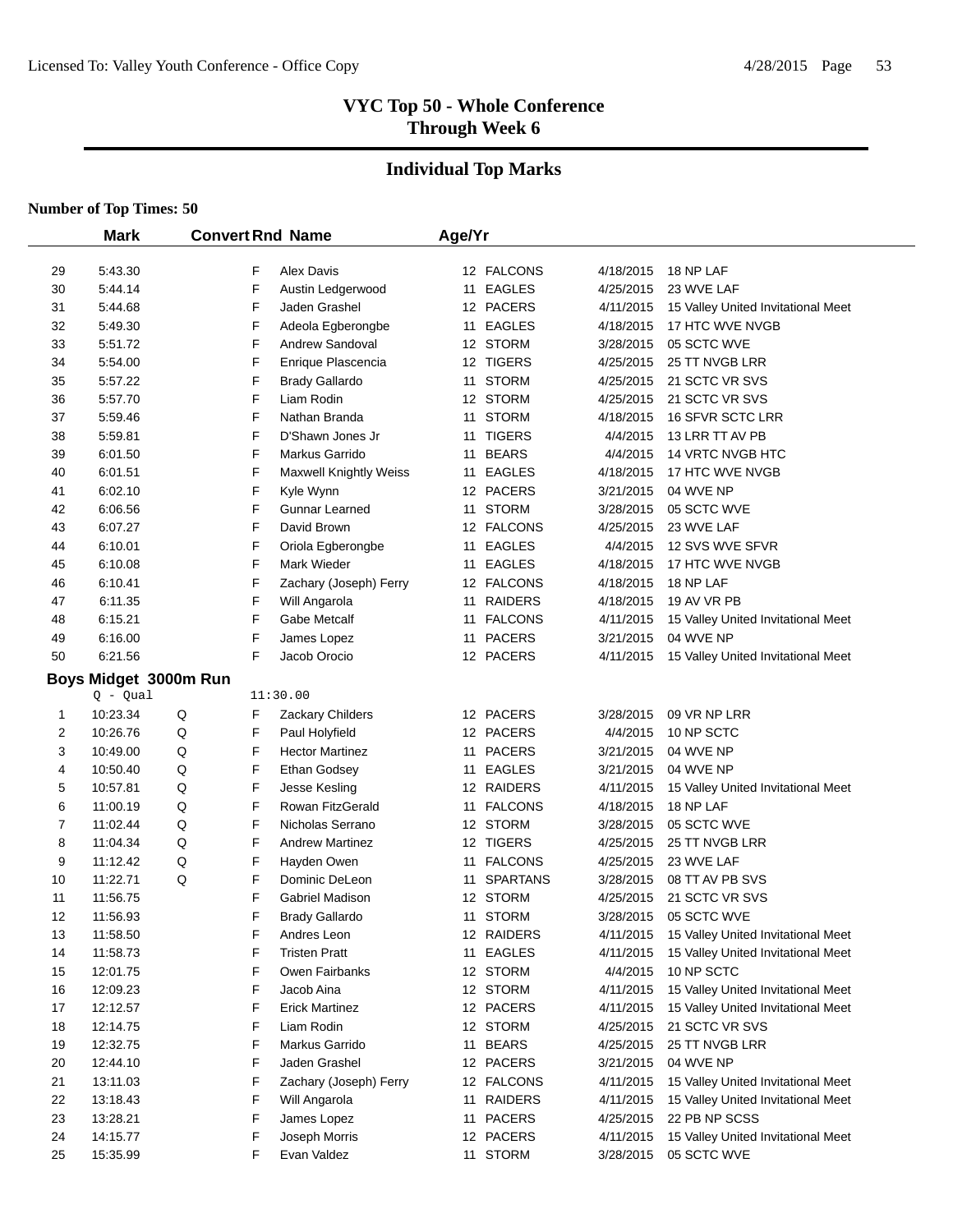# **Individual Top Marks**

**Number of Top Times: 50**

 $\overline{\phantom{a}}$ 

|           | <b>Convert Rnd Name</b><br><b>Mark</b> |                              | Age/Yr |                          |  |                  |           |                                    |  |
|-----------|----------------------------------------|------------------------------|--------|--------------------------|--|------------------|-----------|------------------------------------|--|
|           |                                        |                              |        |                          |  |                  |           |                                    |  |
|           |                                        | Boys Midget 80m Hurdles 30"  |        |                          |  |                  |           |                                    |  |
|           | $Q - Qual$                             |                              |        | 15.00 15                 |  |                  |           |                                    |  |
| 1         | 13.66                                  | Q                            | F      | Rayshawn Culver          |  | 12 ANTELOPE VALL | 4/11/2015 | 15 Valley United Invitational Meet |  |
| 2         | 13.79                                  | Q                            | F      | Anthony Woods            |  | 11 ANTELOPE VALL | 4/11/2015 | 15 Valley United Invitational Meet |  |
| 3         | 13.86                                  | Q                            | F      | Xayvion Perkins          |  | 12 EAGLES        | 4/11/2015 | 15 Valley United Invitational Meet |  |
| 4         | 14.21                                  | Q                            | F      | Deven Velasquez          |  | 12 TIGERS        | 4/4/2015  | 13 LRR TT AV PB                    |  |
| 5         | 14.60                                  | Q                            | F      | <b>Ephesians Prysock</b> |  | 12 PACERS        | 4/11/2015 | 15 Valley United Invitational Meet |  |
| 6         | 15.18                                  |                              | F      | Daryl Patterson          |  | 12 ANTELOPE VALL | 3/28/2015 | 08 TT AV PB SVS                    |  |
| 7         | 15.69                                  |                              | F      | Kadin Newton             |  | 11 ANTELOPE VALL | 4/25/2015 | 24 AVTC HTC SFVR                   |  |
| 8         | 15.78                                  |                              | F      | Darius Straughter        |  | 12 RUSH          | 4/25/2015 | 24 AVTC HTC SFVR                   |  |
| 9         | 15.90                                  |                              | F      | Jason Canales            |  | 12 TIGERS        | 4/18/2015 | 20 TT SCSS SVS                     |  |
| 10        | 16.52                                  |                              | F      | Jai Bell                 |  | 11 EAGLES        | 4/11/2015 | 15 Valley United Invitational Meet |  |
| 11        | 16.53                                  |                              | F      | Jaden Grashel            |  | 12 PACERS        | 4/18/2015 | 18 NP LAF                          |  |
| 12        | 16.80                                  |                              | F      | <b>Tyler Burns</b>       |  | 11 STORM         | 4/18/2015 | 16 SFVR SCTC LRR                   |  |
| 13        | 16.82                                  |                              | F      | Don-Ray Hall             |  | 11 PACERS        | 4/25/2015 | 22 PB NP SCSS                      |  |
| 14        | 16.84                                  |                              | F      | Sean Brown               |  | 11 TIGERS        | 4/18/2015 | 20 TT SCSS SVS                     |  |
| 15        | 16.90                                  |                              | F      | Elijah Gipson            |  | 11 PACERS        | 4/25/2015 | 22 PB NP SCSS                      |  |
| 16        | 17.49                                  |                              | F      | <b>Bryan Harrison</b>    |  | 12 ANTELOPE VALL | 3/28/2015 | 08 TT AV PB SVS                    |  |
| 17        | 17.55                                  |                              | F      | Alexander Aslanian       |  | 12 RAIDERS       | 4/25/2015 | 21 SCTC VR SVS                     |  |
| 18        | 17.59                                  |                              | F      | Cooper Hobmeier          |  | 11 EAGLES        | 3/28/2015 | 05 SCTC WVE                        |  |
| 19        | 17.61                                  |                              | F      | <b>William Brooks</b>    |  | 12 RUSH          | 4/4/2015  | 12 SVS WVE SFVR                    |  |
| 20        | 17.64                                  |                              | F      | Sean-Anthony Anderson    |  | 11 FALCONS       | 4/25/2015 | 23 WVE LAF                         |  |
| 21        | 17.98                                  |                              | F      | David Brown              |  | 12 FALCONS       | 4/25/2015 | 23 WVE LAF                         |  |
| 22        | 18.23                                  |                              | F      | <b>Nathaniel Berhow</b>  |  | 12 STORM         | 4/11/2015 | 15 Valley United Invitational Meet |  |
| 23        | 18.33                                  |                              | F      | Darryl Hall              |  | 12 ANTELOPE VALL | 4/18/2015 | 19 AV VR PB                        |  |
| 24        | 18.34                                  |                              | F      | Kamone Robinson          |  | 12 ANTELOPE VALL | 4/18/2015 | 19 AV VR PB                        |  |
| 25        | 18.77                                  |                              | F      | Joseph Mueller           |  | 11 FALCONS       | 4/4/2015  | 11 LAF SCSS                        |  |
| 26        | 19.75                                  |                              | F      | Jordan White             |  | 12 HAWKS         | 4/18/2015 | 17 HTC WVE NVGB                    |  |
| 27        | 20.26                                  |                              | F      | Benjamin Fletcher        |  | 12 STORM         | 3/21/2015 | 01 SCTC SCSS HTC                   |  |
| 28        | 20.91                                  |                              | F      | Sean Mealey              |  | 11 FALCONS       | 4/18/2015 | 18 NP LAF                          |  |
|           |                                        | <b>Boys Midget High Jump</b> |        |                          |  |                  |           |                                    |  |
|           | $Q - Qual$                             |                              |        | $4 - 04.00$              |  |                  |           |                                    |  |
| 1         | 4-08.00                                | Q                            | F      | Xayvion Perkins          |  | 12 EAGLES        | 4/11/2015 | 15 Valley United Invitational Meet |  |
| $2^*$     | 4-04.00                                | Q                            | F      | Jai Bell                 |  | 11 EAGLES        | 4/25/2015 | 23 WVE LAF                         |  |
| $2^*$     | 4-04.00                                | Q                            | F      | <b>Cytres Vives</b>      |  | 12 PACERS        | 4/18/2015 | 18 NP LAF                          |  |
| $2^*$     | 4-04.00                                | Q                            | F      | Patrick Ize-Iyamu        |  | 11 RUSH          |           | 4/4/2015 12 SVS WVE SFVR           |  |
| $5^*$     | 4-02.00                                |                              | F      | Jacob Hunter             |  | 12 STORM         | 4/18/2015 | 16 SFVR SCTC LRR                   |  |
| $5^\star$ | 4-02.00                                |                              | F      | Layne Buck               |  | 12 PACERS        | 4/18/2015 | 18 NP LAF                          |  |
| $5^*$     | 4-02.00                                |                              | F      | Landon Bell              |  | 11 EAGLES        | 3/21/2015 | 04 WVE NP                          |  |
| $5^\star$ | 4-02.00                                |                              | F      | David Brown              |  | 12 FALCONS       | 4/25/2015 | 23 WVE LAF                         |  |
| 9         | 4-01.00                                |                              | F      | Chris Pappas             |  | 11 FALCONS       | 3/28/2015 | 06 LAF HTC SFVR                    |  |
| $10*$     | 4-00.00                                |                              | F      | Lennox White             |  | 12 EAGLES        | 4/25/2015 | 23 WVE LAF                         |  |
| $10*$     | 4-00.00                                |                              | F      | Micah McGavin-Hall       |  | 11 RUSH          | 4/4/2015  | 12 SVS WVE SFVR                    |  |
| $12*$     | 3-10.00                                |                              | F      | Vilis Zakis              |  | 11 FALCONS       | 4/4/2015  | 11 LAF SCSS                        |  |
| $12*$     | 3-10.00                                |                              | F      | Sean-Anthony Anderson    |  | 11 FALCONS       | 3/21/2015 | 02 LAF AV TT VR                    |  |
| $12*$     | 3-10.00                                |                              | F      | Alex Nilson              |  | 11 STORM         | 4/25/2015 | 21 SCTC VR SVS                     |  |
| 15        | 3-08.00                                |                              | F      | Javionn Hester           |  | 11 PACERS        | 3/21/2015 | 04 WVE NP                          |  |
| 16        | 3-07.00                                |                              | F      | Jordan Pickett           |  | 12 PACERS        | 4/4/2015  | 10 NP SCTC                         |  |
| $17*$     | 3-06.00                                |                              | F      | <b>Maxton Gould</b>      |  | 12 STORM         | 4/25/2015 | 21 SCTC VR SVS                     |  |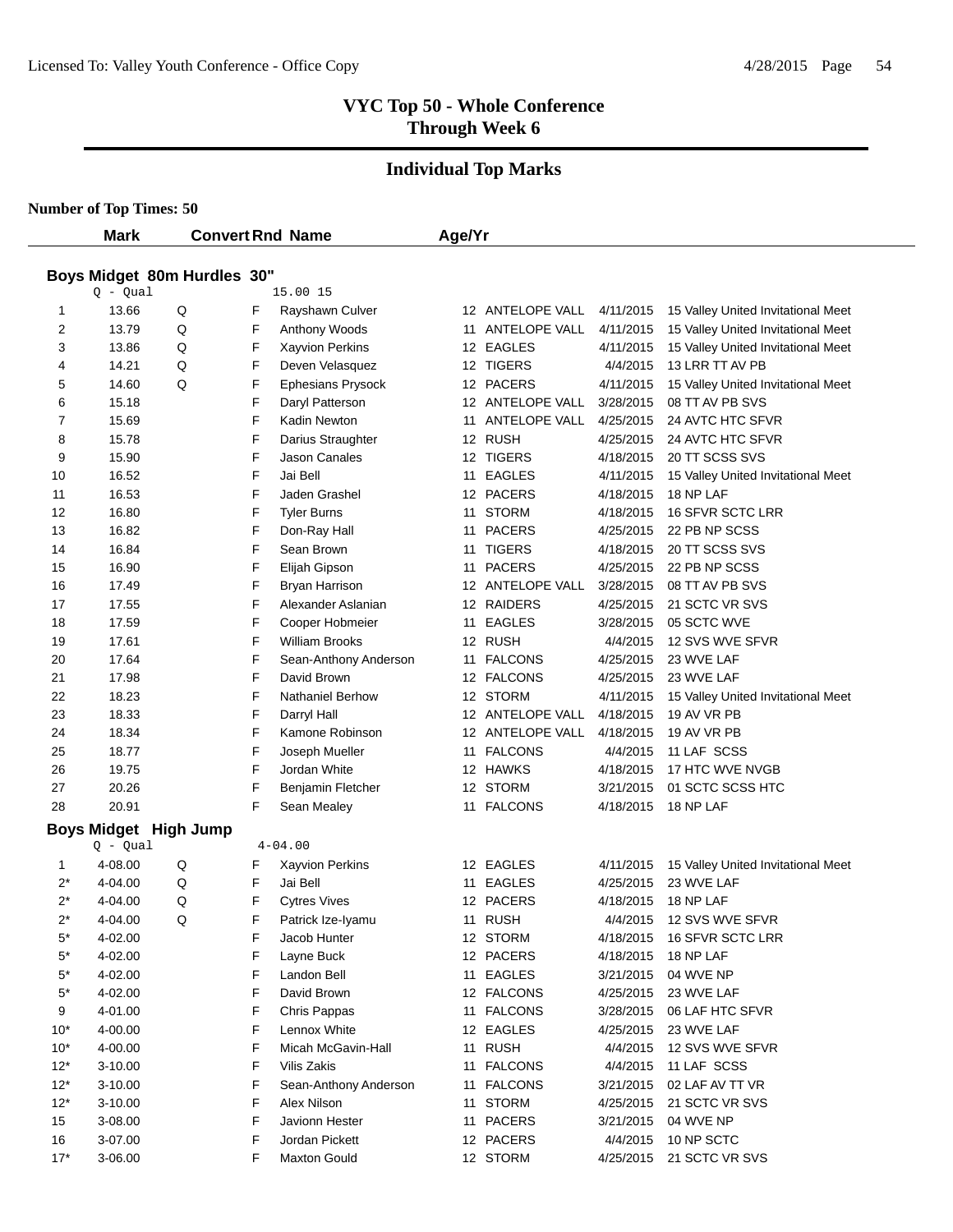# **Individual Top Marks**

|       | <b>Mark</b> |                              |   | <b>Convert Rnd Name</b>               | Age/Yr |                    |                        |                                    |
|-------|-------------|------------------------------|---|---------------------------------------|--------|--------------------|------------------------|------------------------------------|
| $17*$ | 3-06.00     |                              | F |                                       |        | 11 FALCONS         |                        | 23 WVE LAF                         |
| $17*$ | 3-06.00     |                              | F | Joseph Mueller<br><b>Walter Dumas</b> |        | 12 PACERS          | 4/25/2015<br>3/28/2015 | 09 VR NP LRR                       |
| $20*$ | 3-04.00     |                              | F | Henry Zitsow                          |        | 11 PACERS          | 3/28/2015              | 09 VR NP LRR                       |
| $20*$ | 3-04.00     |                              | F | Kyle O'Sullivan                       |        | 11 STORM           | 4/25/2015              | 21 SCTC VR SVS                     |
| $20*$ | 3-04.00     |                              | F | Justin Jackson-Juniel                 |        | 11 PACERS          | 3/21/2015              | 04 WVE NP                          |
| 20*   | 3-04.00     |                              | F | Douglas Williams                      |        | 11 PACERS          | 4/18/2015              | 18 NP LAF                          |
| 20*   | $3 - 04.00$ |                              | F | Benjamin Fletcher                     |        | 12 STORM           | 4/18/2015              | 16 SFVR SCTC LRR                   |
| $20*$ | 3-04.00     |                              | F | Sean Mealey                           | 11     | <b>FALCONS</b>     | 3/21/2015              | 02 LAF AV TT VR                    |
| 26    | 3-02.00     |                              | F | Logan Castallo                        | 11     | <b>STORM</b>       | 3/21/2015              | 01 SCTC SCSS HTC                   |
|       |             |                              |   |                                       |        |                    |                        |                                    |
|       | $Q - Qual$  | <b>Boys Midget Long Jump</b> |   | $13 - 01.00$                          |        |                    |                        |                                    |
| 1     | 16-03.00    | Q                            | F | Rayshawn Culver                       |        | 12 ANTELOPE VALL   | 3/21/2015              | 02 LAF AV TT VR                    |
| 2     | 16-00.75    | Q                            | F | Jordan Kennon                         |        | 12 SUPERSONICS     | 4/4/2015               | 11 LAF SCSS                        |
| 3     | 15-07.00    | Q                            | F | Jake Goldman                          |        | 12 RUSH            | 4/4/2015               | 12 SVS WVE SFVR                    |
| 4     | 15-02.00    | Q                            | F | Ephesians Prysock                     |        | 12 PACERS          | 4/4/2015               | 10 NP SCTC                         |
| 5     | 15-00.50    | Q                            | F | <b>Bryant Frampton</b>                |        | 12 REBELS          | 4/25/2015              | 25 TT NVGB LRR                     |
| $6*$  | 14-10.00    | Q                            | F | Arlis Boardingham                     |        | 11 EAGLES          | 4/25/2015              | 23 WVE LAF                         |
| $6*$  | 14-10.00    | Q                            | F | Anthony Woods                         |        | 11 ANTELOPE VALL   | 3/21/2015              | 02 LAF AV TT VR                    |
| 8     | 14-09.00    | Q                            | F | Khamani Newton                        |        | 11 ANTELOPE VALL   | 4/25/2015              | 24 AVTC HTC SFVR                   |
| 9     | 14-05.00    | Q                            | F | Dylan Andrade                         |        | 12 FALCONS         | 4/18/2015              | 18 NP LAF                          |
| 10    | 14-04.25    | Q                            | F | <b>Benson Fleischer</b>               |        | 11 RUSH            | 4/18/2015              | <b>16 SFVR SCTC LRR</b>            |
| $11*$ | 14-03.50    | Q                            | F | Nkemka Chukwumerije                   |        | 12 STORM           | 4/25/2015              | 21 SCTC VR SVS                     |
| $11*$ | 14-03.50    | Q                            | F | Jalen Davis                           |        | 12 SUPERSONICS     | 4/4/2015               | 11 LAF SCSS                        |
| 13    | 14-03.00    | Q                            | F | Xayvion Perkins                       |        | 12 EAGLES          | 3/28/2015              | 05 SCTC WVE                        |
| 14    | 13-10.50    | Q                            | F | <b>Elliot Fleck</b>                   |        | 12 PACERS          | 3/21/2015              | 04 WVE NP                          |
| 15    | 13-10.00    | Q                            | F | Daryl Patterson                       |        | 12 ANTELOPE VALL   | 4/11/2015              | 15 Valley United Invitational Meet |
| 16    | 13-06.00    | Q                            | F | <b>Matthew Weiss</b>                  |        | 11 RUSH            | 4/25/2015              | 24 AVTC HTC SFVR                   |
| 17    | 13-05.25    | Q                            | F | Alexander Aslanian                    |        | 12 RAIDERS         | 4/25/2015              | 21 SCTC VR SVS                     |
| $18*$ | 13-04.00    | Q                            | F | Sean-Anthony Anderson                 |        | 11 FALCONS         | 4/18/2015              | 18 NP LAF                          |
| $18*$ | 13-04.00    | Q                            | F | <b>Christian Cabello</b>              |        | 12 FALCONS         | 4/4/2015               | 11 LAF SCSS                        |
| 20    | 13-02.50    | Q                            | F | Jake Schur                            |        | 12 RUSH            | 4/18/2015              | 16 SFVR SCTC LRR                   |
| 21    | 13-00.50    |                              | F | Jai Bell                              | 11     | EAGLES             | 3/21/2015              | 04 WVE NP                          |
| 22    | 13-00.00    |                              | F | Jakai Brock                           | 11     | <b>PACERS</b>      | 4/4/2015               | 10 NP SCTC                         |
| 23    | 12-11.75    |                              | F | Jacob Hunter                          |        | 12 STORM           | 4/4/2015               | 10 NP SCTC                         |
| $24*$ | 12-11.00    |                              | F | Kaleb Alexander                       | 11     | <b>SUPERSONICS</b> | 3/21/2015              | 01 SCTC SCSS HTC                   |
| $24*$ | 12-11.00    |                              | F | <b>Eldridge Armstrong III</b>         |        | 12 HAWKS           | 4/4/2015               | 14 VRTC NVGB HTC                   |
| 24*   | 12-11.00    |                              | F | Armani Hall                           |        | 12 HAWKS           | 4/18/2015              | 17 HTC WVE NVGB                    |
| $27*$ | 12-10.00    |                              | F | <b>Tyler Burns</b>                    |        | 11 STORM           | 4/4/2015               | 10 NP SCTC                         |
| $27*$ | 12-10.00    |                              | F | Johnny Thompson Jr                    | 11     | <b>TIGERS</b>      | 4/18/2015              | 20 TT SCSS SVS                     |
| $27*$ | 12-10.00    |                              | F | <b>Dallas Guidry</b>                  |        | 11 STORM           | 3/21/2015              | 01 SCTC SCSS HTC                   |
| 30    | 12-09.50    |                              | F | Jason Canales                         |        | 12 TIGERS          | 4/18/2015              | 20 TT SCSS SVS                     |
| 31    | 12-07.75    |                              | F | <b>Austin Miller</b>                  |        | 11 STORM           | 4/11/2015              | 15 Valley United Invitational Meet |
| 32    | 12-06.50    |                              | F | Jack Coscolluela                      |        | 12 PACERS          | 4/18/2015              | 18 NP LAF                          |
| $33*$ | 12-06.00    |                              | F | <b>Wyatt Babcock</b>                  |        | 12 EAGLES          | 4/4/2015               | 12 SVS WVE SFVR                    |
| $33*$ | 12-06.00    |                              | F | Landon Bell                           |        | 11 EAGLES          | 3/28/2015              | 05 SCTC WVE                        |
| 35    | 12-05.00    |                              | F | Ace Acosta                            |        | 11 RUSH            | 4/4/2015               | 12 SVS WVE SFVR                    |
| 36    | 12-04.50    |                              | F | Amari Powell                          |        | 12 STORM           | 4/25/2015              | 21 SCTC VR SVS                     |
| 37    | 12-03.00    |                              | F | Kadin Newton                          |        | 11 ANTELOPE VALL   | 3/28/2015              | 08 TT AV PB SVS                    |
| 38    | 12-02.00    |                              | F | Deven Velasquez                       |        | 12 TIGERS          | 4/25/2015              | 25 TT NVGB LRR                     |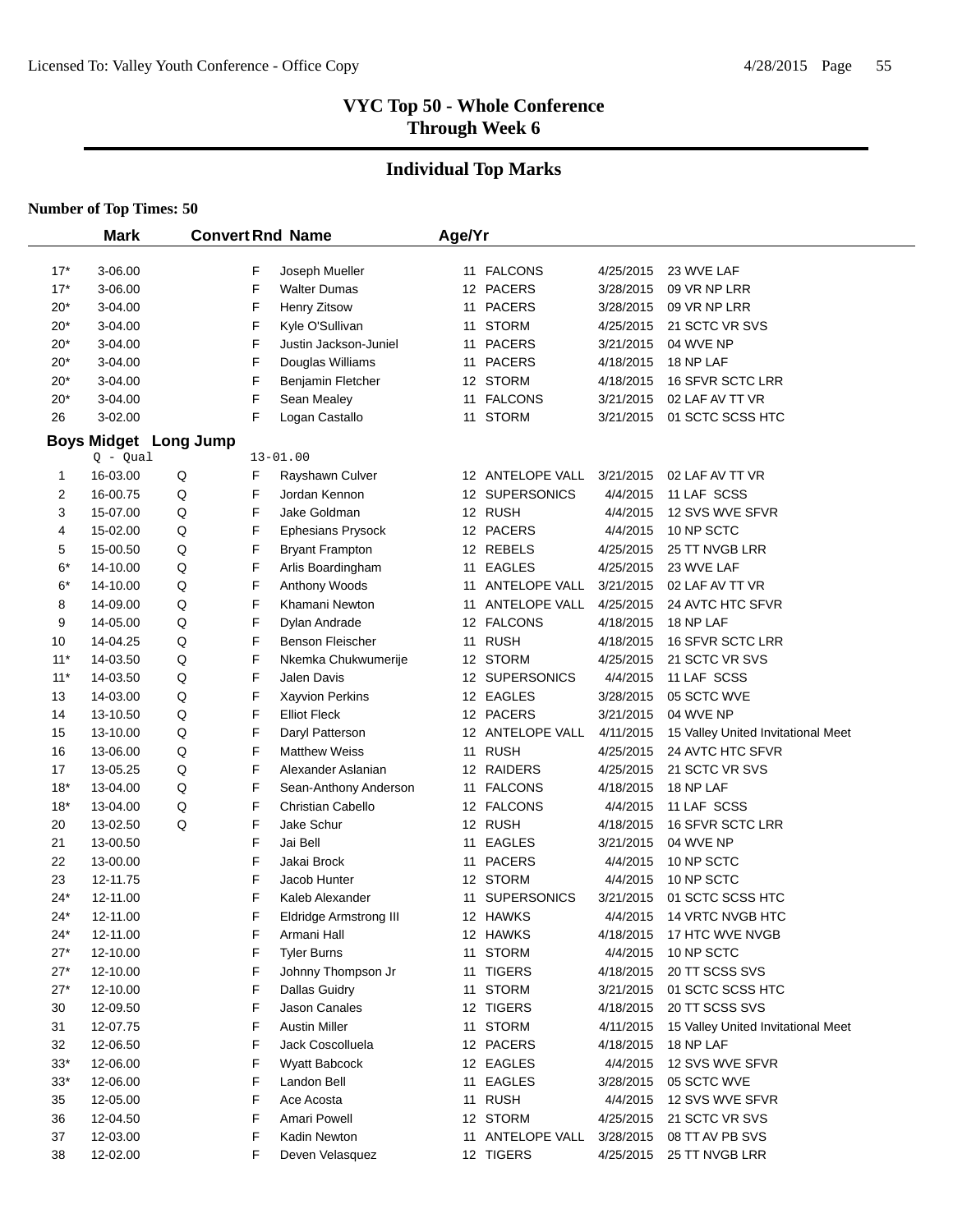# **Individual Top Marks**

#### **Number of Top Times: 50**

 $\overline{\phantom{0}}$ 

|                | <b>Mark</b>          | <b>Convert Rnd Name</b>    |                         | Age/Yr |                  |                        |                                    |
|----------------|----------------------|----------------------------|-------------------------|--------|------------------|------------------------|------------------------------------|
|                | 12-00.75             | F                          | Jason Imwiko            |        | 12 EAGLES        |                        | 17 HTC WVE NVGB                    |
| 39<br>40       | 11-09.75             | F                          | William Brooks          |        | 12 RUSH          | 4/18/2015<br>4/18/2015 | 16 SFVR SCTC LRR                   |
| 41             | 11-09.00             | F                          | Nabil Stewart           |        | 11 EAGLES        | 4/18/2015              | 17 HTC WVE NVGB                    |
| 42             | 11-07.00             | F                          | <b>Vilis Zakis</b>      |        | 11 FALCONS       | 3/21/2015              | 02 LAF AV TT VR                    |
| 43             | 11-06.75             | F                          | Jordan Pickett          |        | 12 PACERS        | 4/25/2015              | 22 PB NP SCSS                      |
| $44*$          | 11-06.50             | F                          | Eric Monjoy             |        | 12 STORM         | 3/28/2015              | 05 SCTC WVE                        |
| $44*$          |                      | F                          | <b>Rhonen Harris</b>    |        | <b>RAIDERS</b>   |                        | 19 AV VR PB                        |
| $44*$          | 11-06.50<br>11-06.50 | F                          | Sarthak Kamerkar        | 11     | 12 EAGLES        | 4/18/2015<br>3/21/2015 | 04 WVE NP                          |
| 47             | 11-04.00             | F                          | Ameer Johnson           |        | 11 TIGERS        | 4/4/2015               | 13 LRR TT AV PB                    |
| 48             | 11-03.00             | F                          | Samuel Steffon          |        | 10 SPARTANS      | 3/21/2015              | 03 NVGB LRR PB SVS SFVR            |
| 49             | 11-02.25             | F                          | Mark Kortum             |        | 12 FALCONS       | 4/18/2015              | 18 NP LAF                          |
| 50             | 11-02.00             | F                          | Austin Ledgerwood       | 11     | <b>EAGLES</b>    | 4/4/2015               | 12 SVS WVE SFVR                    |
|                |                      |                            |                         |        |                  |                        |                                    |
|                | $Q - Qual$           | Boys Midget Shot Put 6 lb. | 27-00.00 15             |        |                  |                        |                                    |
| 1              | 30-02.00             | Q<br>F                     | Alex Jenney             |        | 12 STORM         | 4/18/2015              | 16 SFVR SCTC LRR                   |
| $\overline{c}$ | 28-01.00             | F<br>Q                     | <b>Xayvion Perkins</b>  |        | 12 EAGLES        | 4/25/2015              | 23 WVE LAF                         |
| $3^*$          | 28-00.00             | F<br>Q                     | Jaheim Abdullah         |        | 12 RUSH          | 4/18/2015              | 16 SFVR SCTC LRR                   |
| $3^*$          | 28-00.00             | Q<br>F                     | Vincent Jordan          |        | 12 STORM         | 4/11/2015              | 15 Valley United Invitational Meet |
| 5              | 27-06.75             | Q<br>F                     | Omari Dawson            |        | 12 EAGLES        | 4/11/2015              | 15 Valley United Invitational Meet |
| 6              | 26-06.00             | F                          | Gabriel Vasquez         |        | 12 PACERS        | 4/18/2015              | 18 NP LAF                          |
| 7              | 26-00.50             | F                          | Jacob Aina              |        | 12 STORM         | 4/25/2015              | 21 SCTC VR SVS                     |
| 8              | 25-06.00             | F                          | <b>Gilbert Cisneros</b> | 11     | <b>BEARS</b>     | 3/21/2015              | 03 NVGB LRR PB SVS SFVR            |
| 9              | 25-05.00             | F                          | Anthony Woods           | 11     | ANTELOPE VALL    | 4/25/2015              | 24 AVTC HTC SFVR                   |
| $10*$          | 25-04.50             | F                          | Dominic Cannon          | 11     | <b>BULLETS</b>   | 4/18/2015              | 19 AV VR PB                        |
| $10*$          | 25-04.50             | F                          | Rueben White            | 11     | <b>BULLETS</b>   | 4/18/2015              | 19 AV VR PB                        |
| 12             | 25-02.50             | F                          | Ryan McDonald           |        | 12 STORM         | 4/25/2015              | 21 SCTC VR SVS                     |
| 13             | 24-08.00             | F                          | Quincy Smith            |        | 12 RAIDERS       | 4/25/2015              | 21 SCTC VR SVS                     |
| 14             | 24-07.00             | F                          | <b>Michael Gastelum</b> |        | 12 TIGERS        | 3/21/2015              | 02 LAF AV TT VR                    |
| 15             | 24-06.00             | F                          | Jaden Ruiz              | 11     | <b>PACERS</b>    | 3/21/2015              | 04 WVE NP                          |
| 16             | 24-05.00             | F                          | Marcus Arthur           | 11     | <b>EAGLES</b>    | 4/25/2015              | 23 WVE LAF                         |
| 17             | 24-01.00             | F                          | Jaylen Dickens          |        | 12 ANTELOPE VALL | 4/18/2015              | 19 AV VR PB                        |
| 18             | 23-05.50             | F                          | Kamone Robinson         |        | 12 ANTELOPE VALL | 4/25/2015              | 24 AVTC HTC SFVR                   |
| 19             | 23-04.00             | F                          | Marc Bouyett            |        | 12 EAGLES        | 4/25/2015              | 23 WVE LAF                         |
| 20             | 23-03.00             | F                          | Joseph Bello            |        | 12 BEARS         | 4/18/2015              | 17 HTC WVE NVGB                    |
| 21             | 23-02.00             | F                          | <b>Brady Gallardo</b>   | 11     | <b>STORM</b>     | 4/4/2015               | 10 NP SCTC                         |
| 22             | 22-10.00             | F                          | Michael Villagomez      |        | 11 TIGERS        | 3/28/2015              | 08 TT AV PB SVS                    |
| 23             | 22-07.00             | F                          | Jack Maekawa            |        | 11 STORM         | 3/28/2015              | 05 SCTC WVE                        |
| 24             | 22-06.00             | F                          | William Mc Leod         |        | 11 HAWKS         | 4/18/2015              | 17 HTC WVE NVGB                    |
| 25             | 22-00.00             | F                          | Saleem Marshall         |        | 11 HAWKS         | 4/18/2015              | 17 HTC WVE NVGB                    |
| 26             | 21-08.25             | F                          | Alexander Ramirez       |        | 11 TIGERS        | 4/11/2015              | 15 Valley United Invitational Meet |
| 27             | 21-07.00             | F                          | Jacob Serrano           |        | 12 REBELS        | 4/11/2015              | 15 Valley United Invitational Meet |
| 28             | 21-01.00             | F                          | Markus Garrido          |        | 11 BEARS         | 4/25/2015              | 25 TT NVGB LRR                     |
| 29             | 21-00.00             | F                          | Elias Toscano           |        | 12 BEARS         | 4/18/2015              | 17 HTC WVE NVGB                    |
| 30             | 20-06.00             | F                          | <b>Albert Mets</b>      |        | 11 FALCONS       | 3/21/2015              | 02 LAF AV TT VR                    |
| 31             | 20-00.00             | F                          | Alexander Hernandez     |        | 12 RAIDERS       | 4/4/2015               | 14 VRTC NVGB HTC                   |
| 32             | 19-09.00             | F                          | Adam Asfoury            |        | 12 EAGLES        | 4/25/2015              | 23 WVE LAF                         |
| $33*$          | 19-00.50             | F                          | Cameron Giarrizzo       |        | 11 STORM         | 3/21/2015              | 01 SCTC SCSS HTC                   |
| $33*$          | 19-00.50             | F                          | Jared Rayford           |        | 11 HAWKS         | 4/18/2015              | 17 HTC WVE NVGB                    |
| 35             | 18-09.50             | F                          | Daniel Jacob Navarro    |        | 12 BEARS         | 4/25/2015              | 25 TT NVGB LRR                     |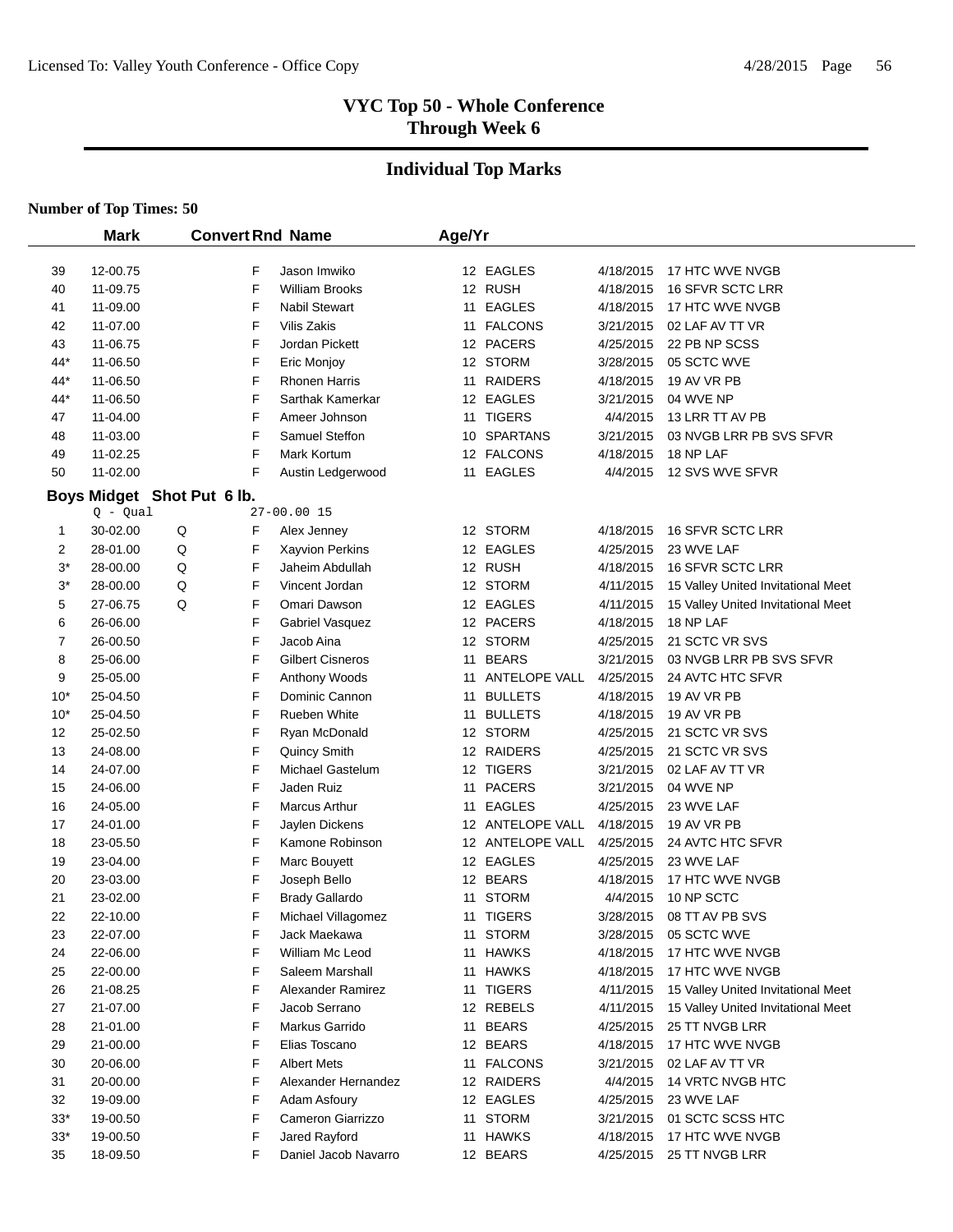# **Individual Top Marks**

|       | <b>Mark</b>          |   |   | <b>Convert Rnd Name</b>    | Age/Yr |                  |           |                                    |
|-------|----------------------|---|---|----------------------------|--------|------------------|-----------|------------------------------------|
|       |                      |   |   |                            |        |                  |           |                                    |
| 36    | 18-08.00             |   | F | Jahcoi Forks               |        | 11 REBELS        | 4/4/2015  | 13 LRR TT AV PB                    |
| 37    | 18-06.50             |   | F | Hugo Maldonado             |        | 12 TIGERS        | 4/18/2015 | 20 TT SCSS SVS                     |
| 38    | 18-06.00             |   | F | <b>Tariq Carr</b>          |        | 11 TIGERS        | 4/18/2015 | 20 TT SCSS SVS                     |
| 39    | 17-09.50             |   | F | Joseph Anderson            |        | 11 STORM         | 3/21/2015 | 01 SCTC SCSS HTC                   |
| 40    | 17-07.00             |   | F | Elijah Songer              |        | 11 REBELS        | 4/18/2015 | 16 SFVR SCTC LRR                   |
| 41    | 17-06.75             |   | F | Jonte Smith                |        | 11 ANTELOPE VALL | 4/18/2015 | 19 AV VR PB                        |
| 42    | 17-06.50             |   | F | Andrew Gallardo            |        | 11 RAIDERS       | 3/28/2015 | 09 VR NP LRR                       |
| $43*$ | 17-06.00             |   | F | <b>Gemarion Welch</b>      |        | 11 PACERS        | 4/18/2015 | 18 NP LAF                          |
| $43*$ | 17-06.00             |   | F | Jaden Grashel              |        | 12 PACERS        | 4/25/2015 | 22 PB NP SCSS                      |
| 45    | 17-02.50             |   | F | <b>Xavier Frias</b>        |        | 11 BEARS         | 4/18/2015 | 17 HTC WVE NVGB                    |
| 46    | 17-01.00             |   | F | Jonathan Herrera           |        | 11 BEARS         | 3/21/2015 | 03 NVGB LRR PB SVS SFVR            |
| 47    | 17-00.00             |   | F | <b>Matthew Gutierrez</b>   |        | 12 TIGERS        | 4/4/2015  | 13 LRR TT AV PB                    |
| 48    | 16-10.50             |   | F | Liam Rodin                 |        | 12 STORM         | 4/25/2015 | 21 SCTC VR SVS                     |
| 49    | 16-04.00             |   | F | Jordan Pickett             |        | 12 PACERS        | 4/25/2015 | 22 PB NP SCSS                      |
| 50    | 16-02.00             |   | F | <b>Wyatt Davis</b>         |        | 11 STORM         | 3/28/2015 | 05 SCTC WVE                        |
|       | Boys Youth 100m Dash |   |   |                            |        |                  |           |                                    |
|       | $Q - Qual$           |   |   | 12.60                      |        |                  |           |                                    |
| 1     | 11.63                | Q | P | <b>Bryce Farrell</b>       |        | 14 PACERS        | 4/11/2015 | 15 Valley United Invitational Meet |
| 2     | 11.76                | Q | F | Solomon Strader            |        | 14 STORM         | 4/25/2015 | 21 SCTC VR SVS                     |
| 3     | 12.18                | Q | F | Mya Davis                  |        | 14 STORM         | 4/25/2015 | 21 SCTC VR SVS                     |
| $4^*$ | 12.21                | Q | F | <b>Matthew Thaler</b>      |        | 14 RUSH          | 3/28/2015 | 06 LAF HTC SFVR                    |
| 4*    | 12.21                | Q | F | Samadhi Soph               |        | 14 FALCONS       | 3/28/2015 | 06 LAF HTC SFVR                    |
| 6     | 12.27                | Q | P | Keyjon Wooten              |        | 14 SUPERSONICS   | 4/11/2015 | 15 Valley United Invitational Meet |
| 7     | 12.29                | Q | F | Prince Hamlin              |        | 14 REBELS        | 4/18/2015 | 16 SFVR SCTC LRR                   |
| $8*$  | 12.37                | Q | F | Ryan Coates                |        | 14 PACERS        | 4/25/2015 | 22 PB NP SCSS                      |
| $8*$  | 12.37                | Q | F | <b>Isaiah Turner</b>       |        | 14 STORM         | 4/25/2015 | 21 SCTC VR SVS                     |
| 10    | 12.42                | Q | F | Nasir Marshall             |        | 14 HAWKS         | 3/28/2015 | 06 LAF HTC SFVR                    |
| 11    | 12.47                | Q | F | Brenden Wilson             |        | 14 FALCONS       | 3/21/2015 | 02 LAF AV TT VR                    |
| 12    | 12.54                | Q | F | Joshua Orisarayi           |        | 13 EAGLES        | 4/4/2015  | 12 SVS WVE SFVR                    |
| 13    | 12.55                | Q | F | Jaylen Sargent             |        | 14 SUPERSONICS   | 4/4/2015  | 11 LAF SCSS                        |
| 14*   | 12.58                | Q | F | Michael Holland            |        | 13 SPARTANS      | 4/25/2015 | 21 SCTC VR SVS                     |
| 14*   | 12.58                | Q | P | Anthony Stewart Jr.        |        | 14 ANTELOPE VALL | 4/11/2015 | 15 Valley United Invitational Meet |
| 16    | 12.59                | Q | P | Ruben Valenzuela           |        | 14 PACERS        | 4/11/2015 | 15 Valley United Invitational Meet |
| 17    | 12.61                |   | F | Romario Pizano             |        | 14 PACERS        | 4/18/2015 | 18 NP LAF                          |
| 18    | 12.64                |   | F | Kevin Armstead             |        | 13 PACERS        | 4/25/2015 | 22 PB NP SCSS                      |
| 19    | 12.65                |   | F | Jaylin Evans               |        | 13 EAGLES        | 4/4/2015  | 12 SVS WVE SFVR                    |
| 20    | 12.66                |   | F | Sean Guyton                |        | 14 HAWKS         | 3/21/2015 | 01 SCTC SCSS HTC                   |
| 21    | 12.76                |   | F | Jordan Smith               |        | 14 RAIDERS       | 4/18/2015 | 19 AV VR PB                        |
| 22    | 12.80                |   | F | Amir Bankhead              |        | 13 ANTELOPE VALL | 4/18/2015 | 19 AV VR PB                        |
| $23*$ | 12.90                |   | F | George Baker               |        | 14 SUPERSONICS   | 4/18/2015 | 20 TT SCSS SVS                     |
| $23*$ | 12.90                |   | F | <b>Christopher Hawkins</b> |        | 14 STORM         | 4/25/2015 | 21 SCTC VR SVS                     |
| 25    | 12.91                |   | F | Andrew Roland              |        | 14 SUPERSONICS   | 3/21/2015 | 01 SCTC SCSS HTC                   |
| 26    | 12.97                |   | F | Don Chapman                |        | 14 ANTELOPE VALL | 3/21/2015 | 02 LAF AV TT VR                    |
| 27    | 12.98                |   | F | Ryan Goldman               |        | 14 RUSH          | 4/18/2015 | <b>16 SFVR SCTC LRR</b>            |
| 28    | 12.99                |   | F | DeVonn Johnson             |        | 13 SUPERSONICS   | 4/4/2015  | 11 LAF SCSS                        |
| 29    | 13.01                |   | P | Nicholas Wyatt             |        | 13 SUPERSONICS   | 4/11/2015 | 15 Valley United Invitational Meet |
| 30    | 13.03                |   | P | Jalyne Mc Fall             |        | 13 TIGERS        | 4/11/2015 | 15 Valley United Invitational Meet |
| 31    | 13.04                |   | F | Sean Green                 |        | 14 HAWKS         | 4/18/2015 | 17 HTC WVE NVGB                    |
| 32    | 13.07                |   | F | <b>Tyler Walker</b>        |        | 13 REBELS        | 4/18/2015 | 16 SFVR SCTC LRR                   |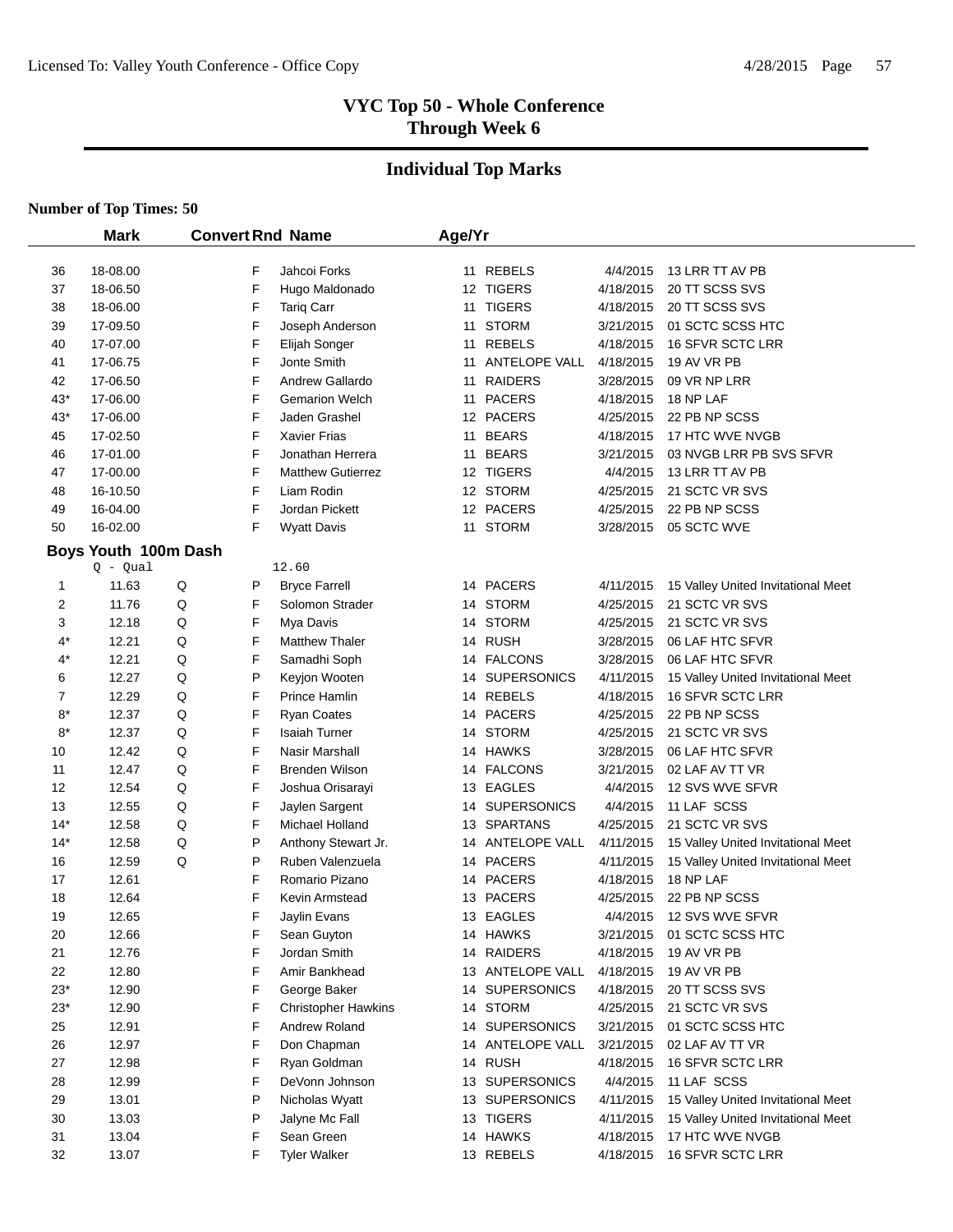#### **Individual Top Marks**

#### **Number of Top Times: 50**

 $\overline{\phantom{0}}$ 

|                         | <b>Mark</b>          | <b>Convert Rnd Name</b> |   |                          | Age/Yr |  |                  |           |                                    |
|-------------------------|----------------------|-------------------------|---|--------------------------|--------|--|------------------|-----------|------------------------------------|
|                         |                      |                         |   |                          |        |  |                  |           |                                    |
| $33*$                   | 13.08                |                         | F | Jahshua Cross            |        |  | 14 SUPERSONICS   | 4/4/2015  | 11 LAF SCSS                        |
| $33*$                   | 13.08                |                         | F | Johnathan Hawkins        |        |  | 14 PACERS        | 4/25/2015 | 22 PB NP SCSS                      |
| $33*$                   | 13.08                |                         | F | Joey Mondragon           |        |  | 13 STORM         | 3/28/2015 | 05 SCTC WVE                        |
| 36                      | 13.09                |                         | F | Jonathan Wilson          |        |  | 14 PACERS        | 4/4/2015  | 10 NP SCTC                         |
| $37*$                   | 13.16                |                         | F | <b>Devion Williams</b>   |        |  | 14 ANTELOPE VALL | 3/21/2015 | 02 LAF AV TT VR                    |
| $37*$                   | 13.16                |                         | F | <b>Kris Fuentes</b>      |        |  | 14 PACERS        | 4/4/2015  | 10 NP SCTC                         |
| 39                      | 13.17                |                         | F | Alex Stanford            |        |  | 14 RUSH          | 4/4/2015  | 12 SVS WVE SFVR                    |
| 40                      | 13.20                |                         | P | La Monta Amos            |        |  | 13 TIGERS        | 4/11/2015 | 15 Valley United Invitational Meet |
| 41                      | 13.21                |                         | P | <b>Brendan Cahill</b>    |        |  | 14 PACERS        | 4/11/2015 | 15 Valley United Invitational Meet |
| $42*$                   | 13.24                |                         | F | <b>Matthew Montano</b>   |        |  | 14 RAIDERS       | 3/21/2015 | 02 LAF AV TT VR                    |
| $42*$                   | 13.24                |                         | P | Mareks Kojalovics        |        |  | 14 PACERS        | 4/11/2015 | 15 Valley United Invitational Meet |
| 44                      | 13.26                |                         | F | Max Kanda                |        |  | 14 PACERS        | 4/18/2015 | 18 NP LAF                          |
| 45                      | 13.29                |                         | F | <b>Akil Andrews</b>      |        |  | 14 HAWKS         | 3/28/2015 | 06 LAF HTC SFVR                    |
| 46                      | 13.30                |                         | F | Joshua Brownlee          |        |  | 13 BULLETS       | 4/25/2015 | 22 PB NP SCSS                      |
| 47                      | 13.31                |                         | F | <b>Michael Sifuentes</b> |        |  | 13 REBELS        | 4/18/2015 | 16 SFVR SCTC LRR                   |
| 48                      | 13.33                |                         | F | Elijah Leiva             |        |  | 13 RUSH          | 4/4/2015  | 12 SVS WVE SFVR                    |
| 49                      | 13.34                |                         | F | Gabriel Gomez            |        |  | 14 EAGLES        | 4/25/2015 | 23 WVE LAF                         |
| 50                      | 13.41                |                         | F | <b>Matthew Coletto</b>   |        |  | 13 STORM         | 4/25/2015 | 21 SCTC VR SVS                     |
|                         | Boys Youth 200m Dash |                         |   |                          |        |  |                  |           |                                    |
|                         | $Q - Qual$           |                         |   | 26.00                    |        |  |                  |           |                                    |
| $\mathbf{1}$            | 23.65                | Q                       | F | <b>Bryce Farrell</b>     |        |  | 14 PACERS        | 4/4/2015  | 10 NP SCTC                         |
| $\overline{\mathbf{c}}$ | 24.18                | Q                       | F | Solomon Strader          |        |  | 14 STORM         | 4/25/2015 | 21 SCTC VR SVS                     |
| 3                       | 25.09                | Q                       | F | Mya Davis                |        |  | 14 STORM         | 4/18/2015 | 16 SFVR SCTC LRR                   |
| 4                       | 25.13                | Q                       | F | Samadhi Soph             |        |  | 14 FALCONS       | 3/28/2015 | 06 LAF HTC SFVR                    |
| 5                       | 25.15                | Q                       | F | <b>Matthew Thaler</b>    |        |  | 14 RUSH          | 4/4/2015  | 12 SVS WVE SFVR                    |
| 6                       | 25.23                | Q                       | F | <b>Isaiah Turner</b>     |        |  | 14 STORM         | 4/18/2015 | 16 SFVR SCTC LRR                   |
| 7                       | 25.63                | Q                       | F | Prince Hamlin            |        |  | 14 REBELS        | 4/18/2015 | 16 SFVR SCTC LRR                   |
| $8*$                    | 25.72                | Q                       | F | Michael Holland          |        |  | 13 SPARTANS      | 4/25/2015 | 21 SCTC VR SVS                     |
| $8*$                    | 25.72                | Q                       | F | Ruben Valenzuela         |        |  | 14 PACERS        | 4/11/2015 | 15 Valley United Invitational Meet |
| 10                      | 25.76                | Q                       | F | Andrew Roland            |        |  | 14 SUPERSONICS   | 4/18/2015 | 20 TT SCSS SVS                     |
| 11                      | 25.82                | Q                       | F | Nick Jenney              |        |  | 14 STORM         | 4/25/2015 | 21 SCTC VR SVS                     |
| 12                      | 25.85                | Q                       | F | Romario Pizano           |        |  | 14 PACERS        | 4/18/2015 | 18 NP LAF                          |
| 13                      | 25.87                | Q                       | F | <b>Tyler Walker</b>      |        |  | 13 REBELS        | 4/18/2015 | <b>16 SFVR SCTC LRR</b>            |
| 14                      | 25.89                | Q                       | F | Jalyne Mc Fall           |        |  | 13 TIGERS        | 3/21/2015 | 02 LAF AV TT VR                    |
| 15                      | 26.09                |                         | F | Joey Mondragon           |        |  | 13 STORM         | 4/18/2015 | 16 SFVR SCTC LRR                   |
| 16                      | 26.10                |                         | F | Keyjon Wooten            |        |  | 14 SUPERSONICS   | 4/11/2015 | 15 Valley United Invitational Meet |
| 17                      | 26.19                |                         | F | Ryan Goldman             |        |  | 14 RUSH          | 4/18/2015 | 16 SFVR SCTC LRR                   |
| 18                      | 26.20                |                         | F | Anthony Stewart Jr.      |        |  | 14 ANTELOPE VALL | 4/11/2015 | 15 Valley United Invitational Meet |
| 19                      | 26.21                |                         | F | Sean Guyton              |        |  | 14 HAWKS         | 3/28/2015 | 06 LAF HTC SFVR                    |
| 20                      | 26.22                |                         | F | Brenden Wilson           |        |  | 14 FALCONS       | 3/21/2015 | 02 LAF AV TT VR                    |
| 21                      | 26.34                |                         | F | Jaylen Sargent           |        |  | 14 SUPERSONICS   | 4/11/2015 | 15 Valley United Invitational Meet |
| 22                      | 26.36                |                         | F | Amir Bankhead            |        |  | 13 ANTELOPE VALL | 3/28/2015 | 08 TT AV PB SVS                    |
| 23                      | 26.51                |                         | F | Joshua Brownlee          |        |  | 13 BULLETS       | 3/28/2015 | 08 TT AV PB SVS                    |
| 24                      | 26.56                |                         | F | Jonathan Wilson          |        |  | 14 PACERS        | 4/11/2015 | 15 Valley United Invitational Meet |
| 25                      | 26.58                |                         | F | La Monta Amos            |        |  | 13 TIGERS        | 4/4/2015  | 13 LRR TT AV PB                    |
| 26                      | 26.61                |                         | F | Don Chapman              |        |  | 14 ANTELOPE VALL | 3/21/2015 | 02 LAF AV TT VR                    |
| 27                      | 26.66                |                         | F | Jahshua Cross            |        |  | 14 SUPERSONICS   | 4/4/2015  | 11 LAF SCSS                        |
| 28                      | 26.70                |                         | F | Chayce Edwards-Morgan    |        |  | 14 PACERS        | 3/21/2015 | 04 WVE NP                          |
| 29                      | 26.80                |                         | F | Nicholas Wyatt           |        |  | 13 SUPERSONICS   | 4/11/2015 | 15 Valley United Invitational Meet |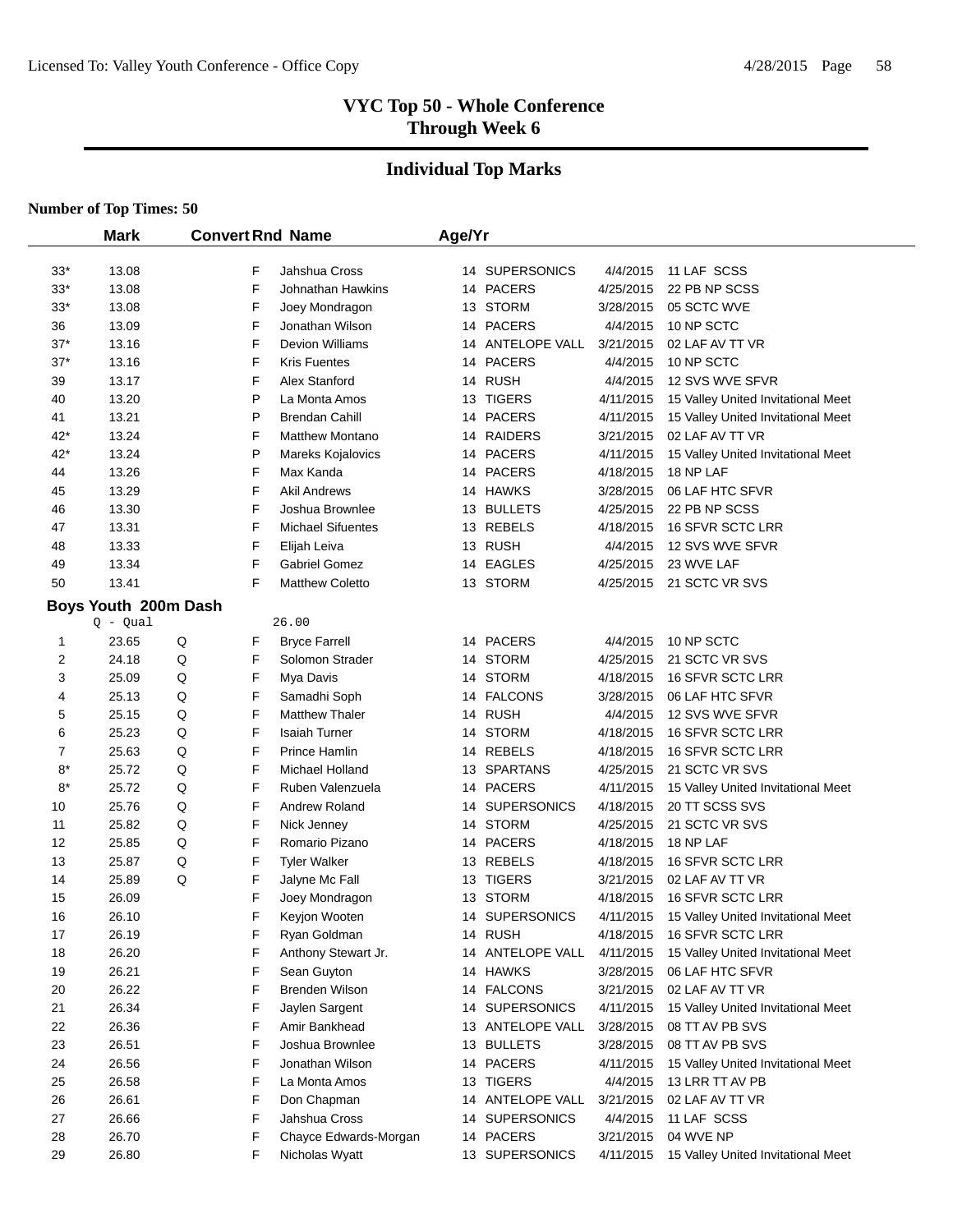#### **Individual Top Marks**

|                         | <b>Mark</b>          |   |        | <b>Convert Rnd Name</b>                         | Age/Yr |                             |                        |                                    |
|-------------------------|----------------------|---|--------|-------------------------------------------------|--------|-----------------------------|------------------------|------------------------------------|
|                         |                      |   |        |                                                 |        |                             |                        |                                    |
| 30<br>31                | 26.88<br>26.94       |   | F<br>F | <b>Kris Fuentes</b><br>Johnathon Ervin          |        | 14 PACERS<br>14 SUPERSONICS | 4/4/2015<br>4/18/2015  | 10 NP SCTC<br>20 TT SCSS SVS       |
|                         |                      |   | F      |                                                 |        |                             |                        |                                    |
| $32*$<br>$32*$          | 26.96<br>26.96       |   | F      | <b>Devion Williams</b><br><b>Brendan Cahill</b> | 14     | ANTELOPE VALL<br>14 PACERS  | 3/21/2015<br>4/4/2015  | 02 LAF AV TT VR<br>10 NP SCTC      |
|                         |                      |   | F      |                                                 |        | 14 EAGLES                   |                        | 23 WVE LAF                         |
| $32*$<br>$35*$          | 26.96<br>27.00       |   | F      | <b>Christian Dafesh</b><br>Jordan Smith         |        | RAIDERS                     | 4/25/2015              | 21 SCTC VR SVS                     |
| $35*$                   | 27.00                |   | F      | Alec McDonald                                   | 14     | 13 STORM                    | 4/25/2015              | 16 SFVR SCTC LRR                   |
| 37                      | 27.05                |   | F      | <b>Matthew Montano</b>                          | 14     | <b>RAIDERS</b>              | 4/18/2015<br>3/21/2015 | 02 LAF AV TT VR                    |
| 38                      | 27.09                |   | F      | <b>Christopher Hawkins</b>                      | 14     | <b>STORM</b>                | 4/25/2015              | 21 SCTC VR SVS                     |
| 39                      | 27.14                |   | F      | Alex Stanford                                   | 14     | RUSH                        | 4/18/2015              | 16 SFVR SCTC LRR                   |
| 40                      | 27.19                |   | F      | Max Kanda                                       | 14     | <b>PACERS</b>               | 4/18/2015              | 18 NP LAF                          |
| 41                      | 27.39                |   | F      | Jaylin Evans                                    |        | 13 EAGLES                   | 4/18/2015              | 17 HTC WVE NVGB                    |
| 42                      | 27.44                |   | F      | Demetrius Freeman                               |        | 14 SUPERSONICS              | 4/4/2015               | 11 LAF SCSS                        |
| 43                      | 27.45                |   | F      | Demaruis Jamison                                |        | 13 SUPERSONICS              | 4/18/2015              | 20 TT SCSS SVS                     |
| 44                      | 27.46                |   | F      | <b>Gabriel Gomez</b>                            |        | 14 EAGLES                   | 4/18/2015              | 17 HTC WVE NVGB                    |
| 45                      | 27.54                |   | F      | Robert Rosebaugh                                |        | 13 PACERS                   | 4/18/2015              | 18 NP LAF                          |
| 46                      | 27.64                |   | F      | George Baker                                    |        | 14 SUPERSONICS              | 4/11/2015              | 15 Valley United Invitational Meet |
| 47                      | 27.75                |   | F      | DeVonn Johnson                                  |        | 13 SUPERSONICS              | 4/4/2015               | 11 LAF SCSS                        |
| 48                      | 27.86                |   | F      | <b>Justin Carver</b>                            |        | 13 PACERS                   | 4/18/2015              | 18 NP LAF                          |
| 49*                     | 27.94                |   | F      | <b>Forrest Brock</b>                            |        | 13 EAGLES                   | 4/4/2015               | 12 SVS WVE SFVR                    |
| 49*                     | 27.94                |   | F      | Joshua Gatlin                                   |        | 13 SUPERSONICS              | 4/4/2015               | 11 LAF SCSS                        |
|                         |                      |   |        |                                                 |        |                             |                        |                                    |
|                         | Boys Youth 400m Dash |   |        | 58.80                                           |        |                             |                        |                                    |
| 1                       | $Q - Qual$<br>55.20  | Q | F      | <b>Bryce Farrell</b>                            |        | 14 PACERS                   | 3/21/2015              | 04 WVE NP                          |
| $\overline{\mathbf{c}}$ | 55.91                | Q | F      | <b>Ryan Coates</b>                              |        | 14 PACERS                   | 4/11/2015              | 15 Valley United Invitational Meet |
| 3                       | 56.30                | Q | F      | Michael Holland                                 |        | 13 SPARTANS                 | 4/4/2015               | 12 SVS WVE SFVR                    |
| 4                       | 56.77                | Q | F      | <b>Tyler Walker</b>                             |        | 13 REBELS                   | 4/11/2015              | 15 Valley United Invitational Meet |
| 5                       | 57.20                | Q | F      | Jaylin Evans                                    |        | 13 EAGLES                   | 4/4/2015               | 12 SVS WVE SFVR                    |
| 6                       | 57.46                | Q | F      | Juan Saldana                                    |        | 14 FALCONS                  | 4/18/2015              | 18 NP LAF                          |
| 7                       | 57.56                | Q | F      | Nick Jenney                                     | 14     | STORM                       | 4/11/2015              | 15 Valley United Invitational Meet |
| 8                       | 58.45                | Q | F      | Antonio Marroquin                               |        | 14 STORM                    | 3/21/2015              | 01 SCTC SCSS HTC                   |
| 9*                      | 58.51                | Q | F      | Johnathon Ervin                                 |        | 14 SUPERSONICS              | 4/11/2015              | 15 Valley United Invitational Meet |
| $9*$                    | 58.51                | Q | F      | Andrew Roland                                   | 14     | <b>SUPERSONICS</b>          | 4/11/2015              | 15 Valley United Invitational Meet |
| 11                      | 58.68                | Q | F      | <b>Kevin Armstead</b>                           | 13     | <b>PACERS</b>               | 4/11/2015              | 15 Valley United Invitational Meet |
| 12                      | 58.75                | Q | F      | <b>Kris Fuentes</b>                             | 14     | <b>PACERS</b>               | 4/11/2015              | 15 Valley United Invitational Meet |
| 13                      | 59.03                |   | F      | <b>Matthew Montano</b>                          |        | 14 RAIDERS                  | 4/18/2015              | 19 AV VR PB                        |
| 14                      | 59.43                |   | F      | Ryan Goldman                                    |        | 14 RUSH                     | 3/28/2015              | 06 LAF HTC SFVR                    |
| 15                      | 59.57                |   | F      | Chayce Edwards-Morgan                           |        | 14 PACERS                   | 4/4/2015               | 10 NP SCTC                         |
| 16                      | 1:00.31              |   | F      | <b>Devion Williams</b>                          |        | 14 ANTELOPE VALL            | 4/18/2015              | 19 AV VR PB                        |
| 17                      | 1:00.33              |   | F      | Nasir Marshall                                  |        | 14 HAWKS                    | 3/28/2015              | 06 LAF HTC SFVR                    |
| 18                      | 1:00.60              |   | F      | Elijah Leiva                                    |        | 13 RUSH                     | 4/4/2015               | 12 SVS WVE SFVR                    |
| 19                      | 1:00.67              |   | F      | Dione Megertoumian                              |        | 14 PACERS                   | 4/18/2015              | 18 NP LAF                          |
| 20                      | 1:00.74              |   | F      | Jahshua Cross                                   |        | 14 SUPERSONICS              | 3/28/2015              | 07 NVGB SCSS                       |
| 21                      | 1:00.76              |   | F      | Jalyne Mc Fall                                  |        | 13 TIGERS                   | 4/4/2015               | 13 LRR TT AV PB                    |
| 22                      | 1:00.91              |   | F      | Joey Mondragon                                  |        | 13 STORM                    | 4/25/2015              | 21 SCTC VR SVS                     |
| 23                      | 1:00.97              |   | F      | Joshua Gatlin                                   |        | 13 SUPERSONICS              | 4/4/2015               | 11 LAF SCSS                        |
| 24                      | 1:01.06              |   | F      | Joshua Aina                                     |        | 14 STORM                    | 4/4/2015               | 10 NP SCTC                         |
| 25                      | 1:01.24              |   | F      | Amir Bankhead                                   |        | 13 ANTELOPE VALL            | 4/18/2015              | 19 AV VR PB                        |
| 26                      | 1:01.56              |   | F      | Jesse Pacheco                                   |        | 14 PACERS                   | 4/4/2015               | 10 NP SCTC                         |
|                         |                      |   |        |                                                 |        |                             |                        |                                    |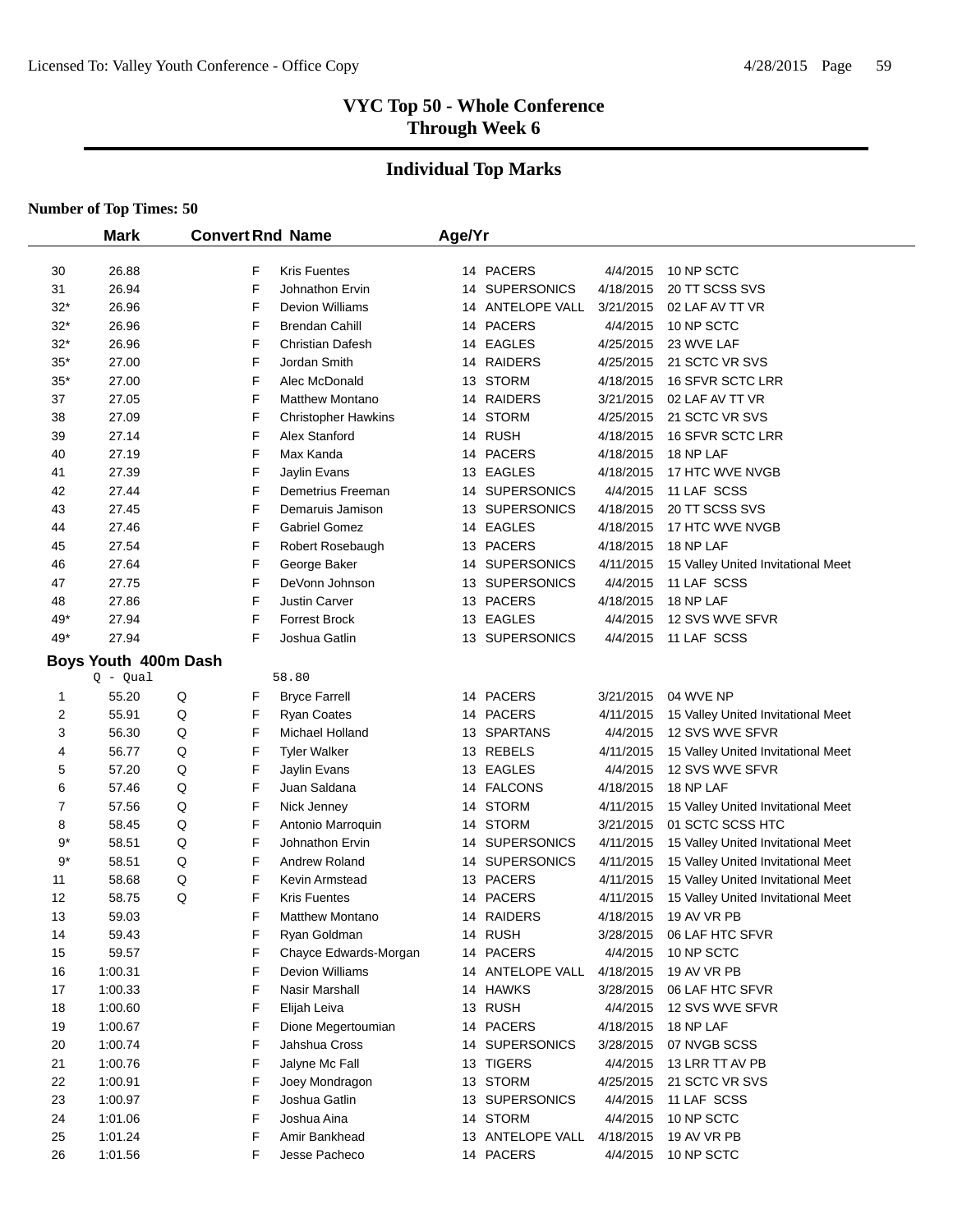# **Individual Top Marks**

|    | <b>Mark</b>         |   |   | <b>Convert Rnd Name</b>  | Age/Yr |                    |           |                                    |
|----|---------------------|---|---|--------------------------|--------|--------------------|-----------|------------------------------------|
| 27 | 1:01.63             |   | F | Demetrius Freeman        |        | 14 SUPERSONICS     | 4/4/2015  | 11 LAF SCSS                        |
| 28 | 1:01.83             |   | F | Mareks Kojalovics        |        | 14 PACERS          | 4/11/2015 | 15 Valley United Invitational Meet |
| 29 | 1:01.87             |   | F | David Salazar            |        | 14 PACERS          | 4/18/2015 | 18 NP LAF                          |
| 30 | 1:01.97             |   | F | <b>Forrest Brock</b>     |        | 13 EAGLES          | 4/11/2015 | 15 Valley United Invitational Meet |
| 31 | 1:02.01             |   | F | La Monta Amos            |        | 13 TIGERS          | 4/18/2015 | 20 TT SCSS SVS                     |
| 32 | 1:02.28             |   | F | <b>Brendan Cahill</b>    |        | 14 PACERS          | 4/4/2015  | 10 NP SCTC                         |
| 33 | 1:02.34             |   | F | Don Chapman              |        | 14 ANTELOPE VALL   | 4/18/2015 | 19 AV VR PB                        |
| 34 | 1:02.49             |   | F | Nicholas Wyatt           | 13     | <b>SUPERSONICS</b> | 3/28/2015 | 07 NVGB SCSS                       |
| 35 | 1:02.66             |   | F | Jaylen Sargent           | 14     | <b>SUPERSONICS</b> | 3/28/2015 | 07 NVGB SCSS                       |
| 36 | 1:02.68             |   | F | Danian Lorenzo           | 13     | <b>PACERS</b>      | 4/25/2015 | 22 PB NP SCSS                      |
| 37 | 1:02.72             |   | F | Demaruis Jamison         | 13     | <b>SUPERSONICS</b> | 4/11/2015 | 15 Valley United Invitational Meet |
| 38 | 1:03.19             |   | F | <b>Michael Sifuentes</b> | 13     | REBELS             | 4/18/2015 | 16 SFVR SCTC LRR                   |
| 39 | 1:03.30             |   | F | Sharukh Lal              |        | 14 EAGLES          | 4/25/2015 | 23 WVE LAF                         |
| 40 | 1:03.34             |   | F | Keyjon Wooten            |        | 14 SUPERSONICS     | 3/28/2015 | 07 NVGB SCSS                       |
| 41 | 1:03.39             |   | F | Max Kanda                |        | 14 PACERS          | 4/25/2015 | 22 PB NP SCSS                      |
| 42 | 1:03.40             |   | F | Cody Igbinigie           |        | 14 RUSH            | 4/4/2015  | 12 SVS WVE SFVR                    |
| 43 | 1:03.41             |   | F | <b>Brian Gonzalez</b>    |        | 13 PACERS          | 4/4/2015  | 10 NP SCTC                         |
| 44 | 1:03.77             |   | F | Jordan Smith             |        | 14 RAIDERS         | 3/21/2015 | 02 LAF AV TT VR                    |
| 45 | 1:04.06             |   | F | Clyde Wilson             |        | 14 PACERS          | 4/4/2015  | 10 NP SCTC                         |
| 46 | 1:04.23             |   | F | Robert Rosebaugh         | 13     | <b>PACERS</b>      | 4/18/2015 | 18 NP LAF                          |
| 47 | 1:04.31             |   | F | Justin Skidmore          |        | 14 SPARTANS        | 4/25/2015 | 21 SCTC VR SVS                     |
| 48 | 1:04.38             |   | F | Yanni Harris             |        | 14 ANTELOPE VALL   | 4/18/2015 | 19 AV VR PB                        |
| 49 | 1:04.50             |   | F | <b>Bradley Pierce</b>    |        | 13 EAGLES          | 4/4/2015  | 12 SVS WVE SFVR                    |
| 50 | 1:04.66             |   | F | Donovan Williams         |        | 13 PACERS          | 4/4/2015  | 10 NP SCTC                         |
|    | Boys Youth 800m Run |   |   |                          |        |                    |           |                                    |
|    | $Q - Qual$          |   |   | 2:25.70                  |        |                    |           |                                    |
| 1  | 2:16.14             | Q | F | <b>Tyler Walker</b>      |        | 13 REBELS          | 4/11/2015 | 15 Valley United Invitational Meet |
| 2  | 2:16.25             | Q | F | David Salazar            |        | 14 PACERS          | 4/11/2015 | 15 Valley United Invitational Meet |
| 3  | 2:16.69             | Q | F | Cory Ellis               |        | 14 STORM           | 4/18/2015 | 16 SFVR SCTC LRR                   |
| 4  | 2:17.49             | Q | F | <b>Rylan Wadkins</b>     | 13     | <b>STORM</b>       | 4/25/2015 | 21 SCTC VR SVS                     |
| 5  | 2:19.20             | Q | F | Kobe Serrano             |        | 14 STORM           | 3/21/2015 | 01 SCTC SCSS HTC                   |
| 6  | 2:19.39             | Q | F | David Flores             |        | 14 STORM           | 4/18/2015 | 16 SFVR SCTC LRR                   |
| 7  | 2:19.97             | Q | F | Michael Holland          | 13     | <b>SPARTANS</b>    | 4/11/2015 | 15 Valley United Invitational Meet |
| 8  | 2:20.38             | Q | F | Antonio Andraus          | 13     | <b>EAGLES</b>      | 4/18/2015 | 17 HTC WVE NVGB                    |
| 9  | 2:20.50             | Q | F | <b>Cristian Lopez</b>    | 14     | <b>STORM</b>       | 3/21/2015 | 01 SCTC SCSS HTC                   |
| 10 | 2:21.09             | Q | F | Isaiah Seidman           |        | 14 FALCONS         | 4/11/2015 | 15 Valley United Invitational Meet |
| 11 | 2:21.33             | Q | F | Justin Skidmore          |        | 14 SPARTANS        | 4/11/2015 | 15 Valley United Invitational Meet |
| 12 | 2:21.51             | Q | F | Antonio Marroquin        |        | 14 STORM           | 3/28/2015 | 05 SCTC WVE                        |
| 13 | 2:21.52             | Q | F | <b>Hunter Romine</b>     |        | 14 STORM           | 4/25/2015 | 21 SCTC VR SVS                     |
| 14 | 2:22.41             | Q | F | Joshua Aina              |        | 14 STORM           | 4/18/2015 | 16 SFVR SCTC LRR                   |
| 15 | 2:22.47             | Q | F | Joshua Gatlin            |        | 13 SUPERSONICS     | 4/11/2015 | 15 Valley United Invitational Meet |
| 16 | 2:22.80             | Q | F | <b>Bryce Farrell</b>     |        | 14 PACERS          | 3/21/2015 | 04 WVE NP                          |
| 17 | 2:23.50             | Q | F | Manan Vats               |        | 14 FALCONS         | 3/21/2015 | 02 LAF AV TT VR                    |
| 18 | 2:25.16             | Q | F | Jaden Olivares           |        | 14 SUPERSONICS     | 3/21/2015 | 01 SCTC SCSS HTC                   |
| 19 | 2:25.77             |   | F | Enrique Ochoa            |        | 13 EAGLES          | 4/25/2015 | 23 WVE LAF                         |
| 20 | 2:25.78             |   | F | Yanni Harris             |        | 14 ANTELOPE VALL   | 4/11/2015 | 15 Valley United Invitational Meet |
| 21 | 2:26.03             |   | F | Johnathan Hawkins        |        | 14 PACERS          | 3/21/2015 | 04 WVE NP                          |
| 22 | 2:27.08             |   | F | Jason O'Sullivan         |        | 14 STORM           | 4/11/2015 | 15 Valley United Invitational Meet |
| 23 | 2:27.10             |   | F | Jalyne Mc Fall           |        | 13 TIGERS          | 3/21/2015 | 02 LAF AV TT VR                    |
|    |                     |   |   |                          |        |                    |           |                                    |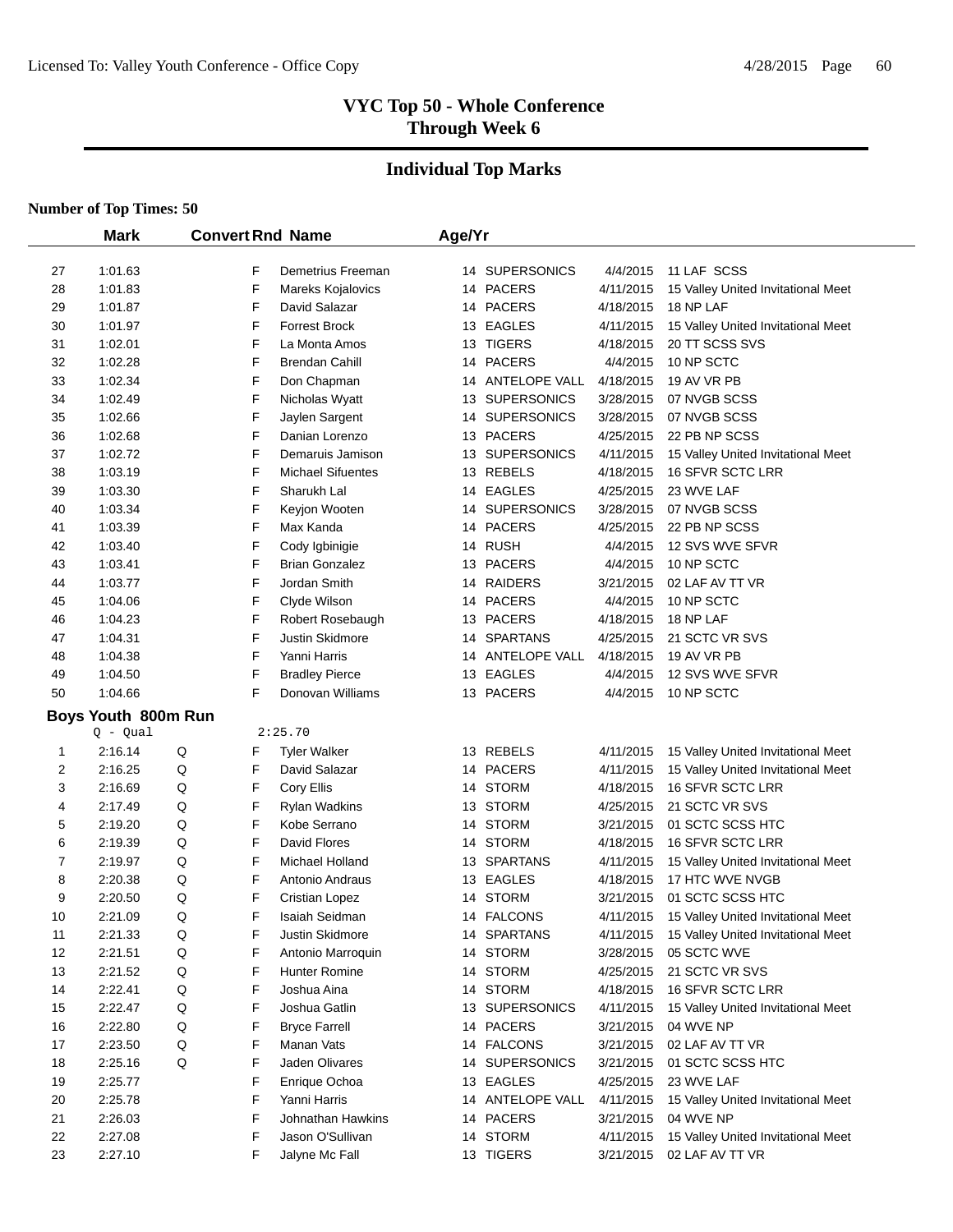# **Individual Top Marks**

|    | <b>Mark</b>          |   |   | <b>Convert Rnd Name</b>  | Age/Yr |                  |           |                                    |
|----|----------------------|---|---|--------------------------|--------|------------------|-----------|------------------------------------|
| 24 | 2:27.21              |   | F | <b>Basilio Vives</b>     |        | 15 PACERS        | 3/21/2015 | 04 WVE NP                          |
| 25 | 2:27.39              |   | F | Kade Lewis               |        | 14 FALCONS       | 4/4/2015  | 11 LAF SCSS                        |
| 26 | 2:29.40              |   | F | Zachariah Hawkins        |        | 14 PACERS        | 4/11/2015 | 15 Valley United Invitational Meet |
| 27 | 2:30.04              |   | F | Anthony Stewart Jr.      |        | 14 ANTELOPE VALL | 4/18/2015 | 19 AV VR PB                        |
| 28 | 2:30.31              |   | F | <b>Forrest Brock</b>     |        | 13 EAGLES        | 3/21/2015 | 04 WVE NP                          |
| 29 | 2:30.70              |   | F | Sharukh Lal              |        | 14 EAGLES        | 3/21/2015 | 04 WVE NP                          |
| 30 | 2:31.35              |   | F | Alonzo Fontenette        |        | 13 PACERS        | 4/25/2015 | 22 PB NP SCSS                      |
| 31 | 2:31.36              |   | F | Andrew Cantu             |        | 14 EAGLES        | 4/25/2015 | 23 WVE LAF                         |
| 32 | 2:31.71              |   | F | Juan Saldana             |        | 14 FALCONS       | 4/11/2015 | 15 Valley United Invitational Meet |
| 33 | 2:33.20              |   | F | Kevin Armstead           |        | 13 PACERS        | 3/21/2015 | 04 WVE NP                          |
| 34 | 2:33.63              |   | F | Chayce Edwards-Morgan    |        | 14 PACERS        | 3/21/2015 | 04 WVE NP                          |
| 35 | 2:33.65              |   | F | Andrew Roland            |        | 14 SUPERSONICS   | 3/21/2015 | 01 SCTC SCSS HTC                   |
| 36 | 2:34.12              |   | F | Evan Bates               |        | 14 STORM         | 3/21/2015 | 01 SCTC SCSS HTC                   |
| 37 | 2:35.36              |   | F | Erik Faeustle            |        | 13 FALCONS       | 4/11/2015 | 15 Valley United Invitational Meet |
| 38 | 2:35.71              |   | F | <b>Malik Hunt</b>        |        | 14 SUPERSONICS   | 4/4/2015  | 11 LAF SCSS                        |
| 39 | 2:35.72              |   | F | Johnny Orocio            |        | 14 PACERS        | 4/18/2015 | 18 NP LAF                          |
| 40 | 2:36.05              |   | F | Johnathon Ervin          |        | 14 SUPERSONICS   | 3/21/2015 | 01 SCTC SCSS HTC                   |
| 41 | 2:36.30              |   | F | Jonathan Wilson          |        | 14 PACERS        | 3/21/2015 | 04 WVE NP                          |
| 42 | 2:36.91              |   | F | Daniel Silva             |        | 14 PACERS        | 3/21/2015 | 04 WVE NP                          |
| 43 | 2:37.91              |   | F | Jacob Thomas             |        | 14 FALCONS       | 4/4/2015  | 11 LAF SCSS                        |
| 44 | 2:37.93              |   | F | Jaylen Sargent           |        | 14 SUPERSONICS   | 3/21/2015 | 01 SCTC SCSS HTC                   |
| 45 | 2:38.01              |   | F | Demetrius Freeman        |        | 14 SUPERSONICS   | 3/28/2015 | 07 NVGB SCSS                       |
| 46 | 2:38.03              |   | F | Jahshua Cross            |        | 14 SUPERSONICS   | 3/21/2015 | 01 SCTC SCSS HTC                   |
| 47 | 2:38.51              |   | F | Jaylin Evans             |        | 13 EAGLES        | 3/21/2015 | 04 WVE NP                          |
| 48 | 2:38.54              |   | F | Andrew Odom              |        | 13 FALCONS       | 4/4/2015  | 11 LAF SCSS                        |
| 49 | 2:38.57              |   | F | Kai Cooper               |        | 14 SUPERSONICS   | 4/11/2015 | 15 Valley United Invitational Meet |
| 50 | 2:38.88              |   | F | <b>Michael Sifuentes</b> |        | 13 REBELS        | 4/4/2015  | 13 LRR TT AV PB                    |
|    | Boys Youth 1500m Run |   |   |                          |        |                  |           |                                    |
|    | Q - Qual             |   |   | 4:56.20                  |        |                  |           |                                    |
| 1  | 4:32.61              | Q | F | Cory Ellis               |        | 14 STORM         | 4/4/2015  | 10 NP SCTC                         |
| 2  | 4:38.31              | Q | F | Kobe Serrano             |        | 14 STORM         | 4/4/2015  | 10 NP SCTC                         |
| 3  | 4:39.34              | Q | F | Jaden Olivares           |        | 14 SUPERSONICS   | 3/21/2015 | 01 SCTC SCSS HTC                   |
| 4  | 4:39.75              | Q | F | Joshua Aina              |        | 14 STORM         | 4/18/2015 | 16 SFVR SCTC LRR                   |
| 5  | 4:39.85              | Q | F | David Salazar            | 14     | <b>PACERS</b>    | 4/4/2015  | 10 NP SCTC                         |
| 6  | 4:40.66              | Q | F | <b>Hunter Romine</b>     | 14     | <b>STORM</b>     | 4/18/2015 | <b>16 SFVR SCTC LRR</b>            |
| 7  | 4:43.21              | Q | F | <b>Cristian Lopez</b>    |        | 14 STORM         | 4/4/2015  | 10 NP SCTC                         |
| 8  | 4:44.55              | Q | F | David Flores             |        | 14 STORM         | 4/4/2015  | 10 NP SCTC                         |
| 9  | 4:45.78              | Q | F | Dylan Wilbur             |        | 14 FALCONS       | 4/4/2015  | 11 LAF SCSS                        |
| 10 | 4:46.07              | Q | F | <b>Blake Gallardo</b>    |        | 13 STORM         | 4/4/2015  | 10 NP SCTC                         |
| 11 | 4:46.26              | Q | F | Isaiah Seidman           |        | 14 FALCONS       | 4/4/2015  | 11 LAF SCSS                        |
| 12 | 4:48.05              | Q | F | Manan Vats               |        | 14 FALCONS       | 4/25/2015 | 23 WVE LAF                         |
| 13 | 4:49.07              | Q | F | <b>Rylan Wadkins</b>     |        | 13 STORM         | 4/18/2015 | 16 SFVR SCTC LRR                   |
| 14 | 4:49.13              | Q | F | Enrique Ochoa            |        | 13 EAGLES        | 4/25/2015 | 23 WVE LAF                         |
| 15 | 4:55.19              | Q | F | Kade Lewis               |        | 14 FALCONS       | 4/11/2015 | 15 Valley United Invitational Meet |
| 16 | 4:55.46              | Q | F | Justin Skidmore          |        | 14 SPARTANS      | 4/4/2015  | 12 SVS WVE SFVR                    |
| 17 | 4:57.60              |   | F | Jacob Thomas             |        | 14 FALCONS       | 4/18/2015 | 18 NP LAF                          |
| 18 | 5:01.03              |   | F | Andrew Cantu             |        | 14 EAGLES        | 4/25/2015 | 23 WVE LAF                         |
| 19 | 5:01.31              |   | F | Erik Faeustle            |        | 13 FALCONS       | 4/18/2015 | 18 NP LAF                          |
| 20 | 5:05.00              |   | F | <b>Kris Fuentes</b>      |        | 14 PACERS        | 3/28/2015 | 09 VR NP LRR                       |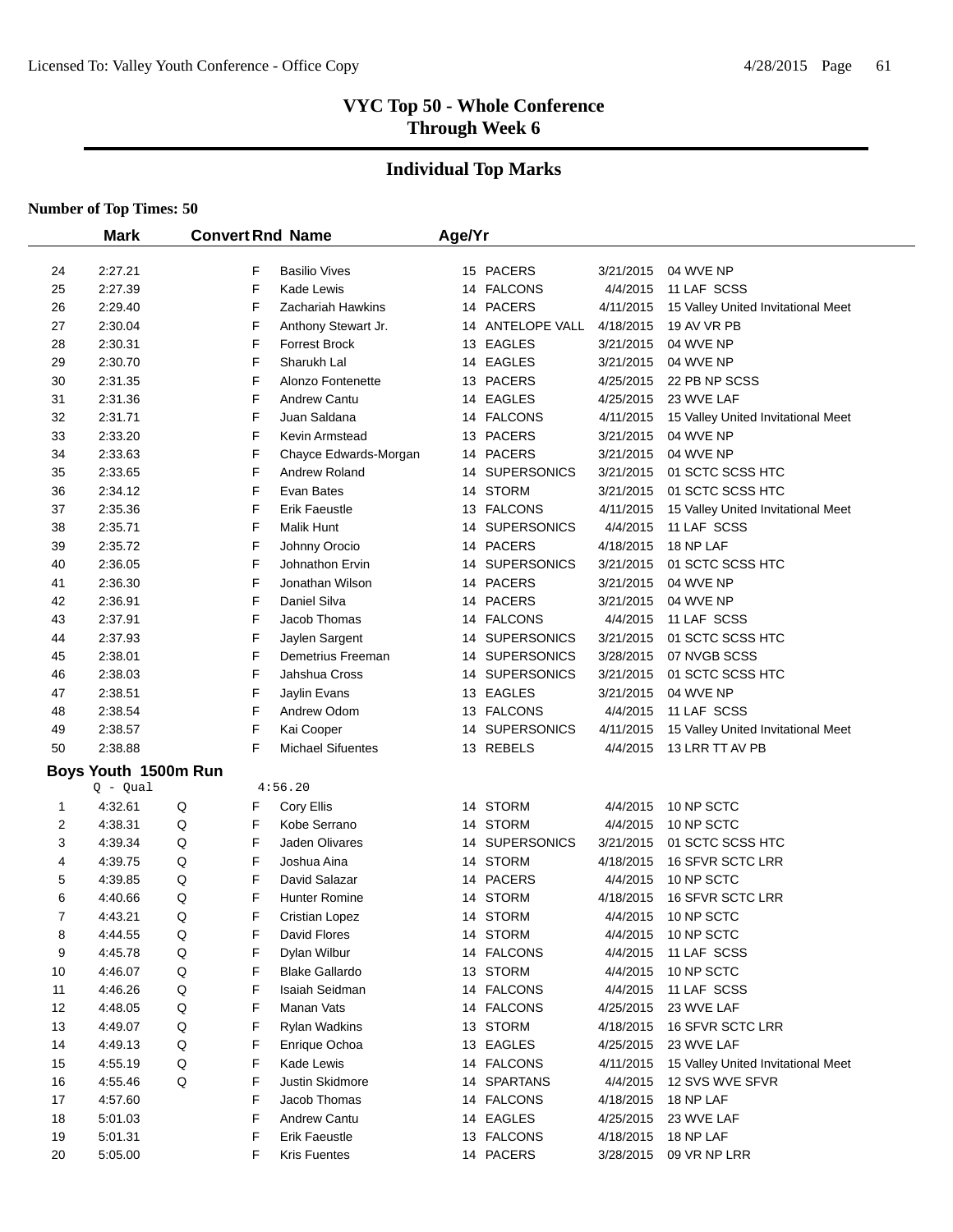# **Individual Top Marks**

|      | <b>Mark</b>          |   |   | <b>Convert Rnd Name</b>  | Age/Yr |                  |           |                                    |
|------|----------------------|---|---|--------------------------|--------|------------------|-----------|------------------------------------|
| 21   | 5:07.21              |   | F | <b>Quinn Garity</b>      |        | 13 PACERS        | 4/11/2015 | 15 Valley United Invitational Meet |
| 22   | 5:08.27              |   | F | Shane Greene             |        | 14 RAIDERS       | 4/25/2015 | 21 SCTC VR SVS                     |
| 23   | 5:08.44              |   | F | Evan Bates               |        | 14 STORM         | 3/21/2015 | 01 SCTC SCSS HTC                   |
| 24   | 5:09.67              |   | F | Antonio Andraus          |        | 13 EAGLES        | 3/28/2015 | 05 SCTC WVE                        |
| 25   | 5:11.56              |   | F | <b>Christian Golmon</b>  |        | 13 SPARTANS      | 4/11/2015 | 15 Valley United Invitational Meet |
| 26   | 5:13.31              |   | F | Johnny Orocio            |        | 14 PACERS        | 3/28/2015 | 09 VR NP LRR                       |
| 27   | 5:13.50              |   | F | Tyler Nilson             |        | 13 STORM         | 4/18/2015 | 16 SFVR SCTC LRR                   |
| 28   | 5:14.38              |   | F | <b>Malik Hunt</b>        |        | 14 SUPERSONICS   | 4/18/2015 | 20 TT SCSS SVS                     |
| 29   | 5:15.01              |   | F | Andrew Odom              |        | 13 FALCONS       | 4/4/2015  | 11 LAF SCSS                        |
| 30   | 5:15.86              |   | F | <b>Richard Morales</b>   |        | 14 EAGLES        | 3/28/2015 | 05 SCTC WVE                        |
| 31   | 5:15.95              |   | F | Alonzo Fontenette        |        | 13 PACERS        | 4/25/2015 | 22 PB NP SCSS                      |
| 32   | 5:17.86              |   | F | Joshua Chan              |        | 14 STORM         | 4/4/2015  | 10 NP SCTC                         |
| 33   | 5:18.46              |   | F | Miguel Marvilla          |        | 13 EAGLES        | 3/28/2015 | 05 SCTC WVE                        |
| 34   | 5:18.92              |   | F | Elijah Leiva             |        | 12 RUSH          | 3/21/2015 | 03 NVGB LRR PB SVS SFVR            |
| 35   | 5:19.49              |   | F | Kevin Kuhlman            |        | 14 STORM         | 4/25/2015 | 21 SCTC VR SVS                     |
| 36   | 5:20.51              |   | F | Jason O'Sullivan         |        | 14 STORM         | 3/28/2015 | 05 SCTC WVE                        |
| 37   | 5:20.81              |   | F | <b>Bruce Meza</b>        | 3      | <b>BEARS</b>     | 4/18/2015 | 17 HTC WVE NVGB                    |
| 38   | 5:20.82              |   | F | Chase Marcy              |        | 14 HAWKS         | 4/4/2015  | 14 VRTC NVGB HTC                   |
| 39   | 5:24.00              |   | F | <b>Vincent Mancillas</b> |        | 14 BEARS         | 4/25/2015 | 25 TT NVGB LRR                     |
| 40   | 5:25.97              |   | F | Kai Cooper               |        | 14 SUPERSONICS   | 4/11/2015 | 15 Valley United Invitational Meet |
| 41   | 5:28.00              |   | F | La Monta Amos            |        | 13 TIGERS        | 4/25/2015 | 25 TT NVGB LRR                     |
| 42   | 5:29.14              |   | F | Anthony Garcia           |        | 13 PACERS        | 3/28/2015 | 09 VR NP LRR                       |
| 43   | 5:29.26              |   | F | Timothy Ng               |        | 13 STORM         | 4/4/2015  | 10 NP SCTC                         |
| 44*  | 5:29.65              |   | F | Thomas A Anderson        |        | 13 STORM         | 4/4/2015  | 10 NP SCTC                         |
| 44*  | 5:29.65              |   | F | D'Sean Foster            |        | 14 SUPERSONICS   | 4/11/2015 | 15 Valley United Invitational Meet |
| 46   | 5:30.01              |   | F | Daniel Guerrero          |        | 13 PACERS        | 4/4/2015  | 10 NP SCTC                         |
| 47   | 5:31.21              |   | F | Anthony Stewart Jr.      |        | 14 ANTELOPE VALL | 4/18/2015 | 19 AV VR PB                        |
| 48   | 5:32.00              |   | F | Daniel Mercado           |        | 13 BEARS         | 4/25/2015 | 25 TT NVGB LRR                     |
| 49   | 5:34.79              |   | F | Pedro Lopez              |        | 14 EAGLES        | 3/28/2015 | 05 SCTC WVE                        |
| 50   | 5:34.80              |   | F | Nicholas Whitman         |        | 14 STORM         | 4/4/2015  | 10 NP SCTC                         |
|      |                      |   |   |                          |        |                  |           |                                    |
|      | Boys Youth 3000m Run |   |   |                          |        |                  |           |                                    |
|      | $Q - Qual$           |   |   | 11:12.00                 |        |                  |           |                                    |
| 1    | 9:59.19              | Q | F | Kobe Serrano             |        | 14 STORM         | 3/28/2015 | 05 SCTC WVE                        |
| 2    | 10:05.31             | Q | F | Cory Ellis               | 14     | <b>STORM</b>     | 3/28/2015 | 05 SCTC WVE                        |
| 3    | 10:06.34             | Q | F | <b>Blake Gallardo</b>    |        | 13 STORM         | 3/28/2015 | 05 SCTC WVE                        |
| 4    | 10:12.66             | Q | F | Hunter Romine            |        | 14 STORM         | 3/28/2015 | 05 SCTC WVE                        |
| 5    | 10:13.07             | Q | F | Manan Vats               |        | 14 FALCONS       | 4/25/2015 | 23 WVE LAF                         |
| 6    | 10:23.10             | Q | F | David Salazar            |        | 14 PACERS        | 4/18/2015 | 18 NP LAF                          |
| 7    | 10:25.76             | Q | F | Isaiah Seidman           |        | 14 FALCONS       | 4/18/2015 | 18 NP LAF                          |
| $8*$ | 10:26.44             | Q | F | Joshua Aina              |        | 14 STORM         | 4/11/2015 | 15 Valley United Invitational Meet |
| $8*$ | 10:26.44             | Q | F | Jaden Olivares           |        | 14 SUPERSONICS   | 4/11/2015 | 15 Valley United Invitational Meet |
| 10   | 10:27.28             | Q | F | Rylan Wadkins            |        | 13 STORM         | 3/28/2015 | 05 SCTC WVE                        |
| 11   | 10:27.77             | Q | F | David Flores             |        | 14 STORM         | 3/28/2015 | 05 SCTC WVE                        |
| 12   | 10:30.91             | Q | F | Kade Lewis               |        | 14 FALCONS       | 4/11/2015 | 15 Valley United Invitational Meet |
| 13   | 10:44.92             | Q | F | Christian Golmon         |        | 12 SPARTANS      | 3/21/2015 | 03 NVGB LRR PB SVS SFVR            |
| 14   | 10:46.70             | Q | F | Enrique Ochoa            |        | 13 EAGLES        | 3/21/2015 | 04 WVE NP                          |
| 15   | 10:51.23             | Q | F | Andrew Cantu             |        | 14 EAGLES        | 3/28/2015 | 05 SCTC WVE                        |
| 16   | 10:53.60             | Q | F | Antonio Andraus          |        | 13 EAGLES        | 3/21/2015 | 04 WVE NP                          |
| 17   | 11:00.66             | Q | F | <b>Tyler Nilson</b>      |        | 13 STORM         | 4/25/2015 | 21 SCTC VR SVS                     |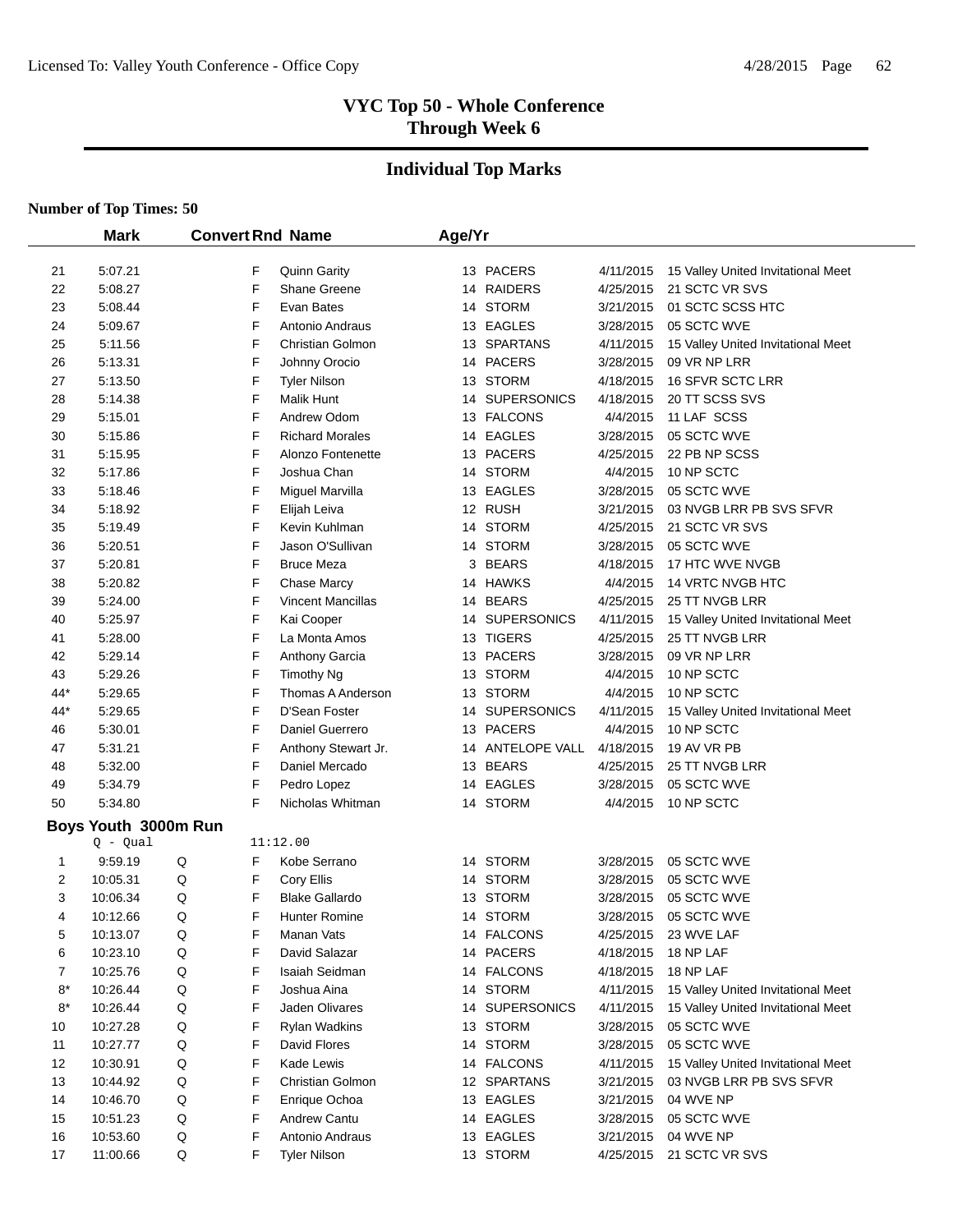#### **Individual Top Marks**

|                         | <b>Mark</b>                 |   |   | <b>Convert Rnd Name</b>  | Age/Yr |                  |           |                                    |
|-------------------------|-----------------------------|---|---|--------------------------|--------|------------------|-----------|------------------------------------|
| 18                      | 11:03.57                    | Q | F | Joshua Chan              |        | 14 STORM         | 4/25/2015 | 21 SCTC VR SVS                     |
| 19                      | 11:04.50                    | Q | F | Johnathan Hawkins        | 14     | PACERS           | 3/21/2015 | 04 WVE NP                          |
| 20                      | 11:09.88                    | Q | F | Evan Bates               | 14     | <b>STORM</b>     | 4/25/2015 | 21 SCTC VR SVS                     |
| 21                      | 11:10.08                    | Q | F | Jason O'Sullivan         |        | 14 STORM         | 4/25/2015 | 21 SCTC VR SVS                     |
| 22                      | 11:10.30                    | Q | F | <b>Quinn Garity</b>      |        | 13 PACERS        | 3/28/2015 | 09 VR NP LRR                       |
| 23                      | 11:17.91                    |   | F | <b>Timothy Ng</b>        |        | 13 STORM         | 3/28/2015 | 05 SCTC WVE                        |
| 24                      | 11:18.95                    |   | F | Anthony Garcia           |        | 13 PACERS        | 4/18/2015 | 18 NP LAF                          |
| 25                      | 11:19.44                    |   | F | Daniel Mercado           |        | 13 BEARS         | 4/25/2015 | 25 TT NVGB LRR                     |
| 26                      | 11:31.66                    |   | F | <b>Vincent Mancillas</b> |        | 14 BEARS         | 4/4/2015  | 14 VRTC NVGB HTC                   |
| 27                      | 11:39.43                    |   | F | Daniel Rush              | 14     | <b>STORM</b>     | 4/4/2015  | 10 NP SCTC                         |
| 28*                     | 11:42.53                    |   | F | Elijah Leiva             |        | 13 RUSH          | 4/11/2015 | 15 Valley United Invitational Meet |
| $28*$                   | 11:42.53                    |   | F | Thomas A Anderson        | 13     | <b>STORM</b>     | 3/21/2015 | 01 SCTC SCSS HTC                   |
| 30                      | 11:46.81                    |   | F | Joseph Valencia          |        | 13 BEARS         | 4/11/2015 | 15 Valley United Invitational Meet |
| 31                      | 11:52.56                    |   | F | Andrew Odom              |        | 13 FALCONS       | 3/28/2015 | 06 LAF HTC SFVR                    |
| 32                      | 11:56.33                    |   | F | Jacob Thomas             |        | 14 FALCONS       | 3/21/2015 | 02 LAF AV TT VR                    |
| 33                      | 12:00.82                    |   | F | Daniel Guerrero          | 13     | <b>PACERS</b>    | 4/18/2015 | 18 NP LAF                          |
| 34                      | 12:00.95                    |   | F | Noah Ataya               | 13     | <b>FALCONS</b>   | 4/18/2015 | 18 NP LAF                          |
| 35                      | 12:23.14                    |   | F | Edan Gold                | 13     | <b>RAIDERS</b>   | 4/25/2015 | 21 SCTC VR SVS                     |
| 36                      | 12:28.47                    |   | F | Chase Marcy              |        | 14 HAWKS         | 3/28/2015 | 06 LAF HTC SFVR                    |
| 37                      |                             |   | F | <b>Bruce Meza</b>        | 3      | <b>BEARS</b>     | 4/4/2015  | <b>14 VRTC NVGB HTC</b>            |
| 38                      | 12:36.63                    |   | F | Nicholas Whitman         |        | <b>STORM</b>     |           | 05 SCTC WVE                        |
|                         | 12:37.91                    |   |   |                          | 14     |                  | 3/28/2015 |                                    |
| 39                      | 12:46.67                    |   | F | David Rangel             |        | 13 BEARS         | 4/4/2015  | 14 VRTC NVGB HTC                   |
| 40                      | 12:54.80                    |   | F | Robbie Miller            |        | 13 STORM         | 3/21/2015 | 01 SCTC SCSS HTC                   |
| 41                      | 12:57.29                    |   | F | <b>Isaiah Duarte</b>     |        | 13 STORM         | 3/21/2015 | 01 SCTC SCSS HTC                   |
| 42                      | 13:45.90                    |   | F | Joe Karpinski            | 13     | RAIDERS          | 4/11/2015 | 15 Valley United Invitational Meet |
| 43                      | 13:57.29                    |   | F | George Liakopoulos       |        | 13 SUPERSONICS   | 3/21/2015 | 01 SCTC SCSS HTC                   |
| 44                      | 13:57.53                    |   | F | Carter Roth              |        | 13 STORM         | 4/18/2015 | 16 SFVR SCTC LRR                   |
| 45                      | 14:29.82                    |   | F | <b>Mason Peters</b>      |        | 13 STORM         | 3/21/2015 | 01 SCTC SCSS HTC                   |
|                         | Boys Youth 100m Hurdles 33" |   |   |                          |        |                  |           |                                    |
|                         | $Q - Qual$                  |   |   | 18.40 15                 |        |                  |           |                                    |
| 1                       |                             |   |   |                          |        | ANTELOPE VALL    |           |                                    |
|                         | 15.94                       | Q | F | Don Chapman              | 14     |                  | 4/11/2015 | 15 Valley United Invitational Meet |
| $\overline{\mathbf{c}}$ | 16.22                       | Q | F | Kobe Lincoln             | 14     | <b>PACERS</b>    | 4/11/2015 | 15 Valley United Invitational Meet |
| 3                       | 17.17                       | Q | F | Alec McDonald            | 13     | <b>STORM</b>     | 4/25/2015 | 21 SCTC VR SVS                     |
| 4                       | 18.19                       | Q | F | Shane Boyle              | 14     | <b>STORM</b>     | 4/25/2015 | 21 SCTC VR SVS                     |
| 5                       | 18.38                       | Q | F | John Fredericks          | 14     | <b>STORM</b>     | 4/18/2015 | <b>16 SFVR SCTC LRR</b>            |
| 6                       | 18.72                       |   | F | Johnathan Hawkins        |        | 14 PACERS        | 4/11/2015 | 15 Valley United Invitational Meet |
| 7                       | 19.79                       |   | F | Yanni Harris             |        | 14 ANTELOPE VALL | 4/4/2015  | 13 LRR TT AV PB                    |
| 8                       | 20.20                       |   | F | Amir Bankhead            |        | 13 ANTELOPE VALL | 3/28/2015 | 08 TT AV PB SVS                    |
| 9                       | 20.91                       |   | F | Alexandre Daigneault     |        | 13 STORM         | 4/25/2015 | 21 SCTC VR SVS                     |
| 10                      | 20.92                       |   | F | Max Nelson               |        | 14 FALCONS       | 4/25/2015 | 23 WVE LAF                         |
| 11                      | 21.00                       |   | F | Akili Ligons             |        | 13 FALCONS       | 4/11/2015 | 15 Valley United Invitational Meet |
| 12                      | 21.16                       |   | F | Gavin Leising            |        | 13 STORM         | 3/28/2015 | 05 SCTC WVE                        |
| 13                      | 21.17                       |   | F | Jason O'Sullivan         |        | 14 STORM         | 3/21/2015 | 01 SCTC SCSS HTC                   |
| 14                      | 21.61                       |   | F | David Rangel             |        | 13 BEARS         | 4/11/2015 | 15 Valley United Invitational Meet |
| 15                      | 22.59                       |   | F | Kyle Shick               |        | 14 STORM         | 4/18/2015 | 16 SFVR SCTC LRR                   |
| 16                      | 22.95                       |   | F | Joseph Valencia          |        | 13 BEARS         | 4/18/2015 | 17 HTC WVE NVGB                    |
| 17                      | 23.17                       |   | F | Quinn Garity             |        | 13 PACERS        | 4/4/2015  | 10 NP SCTC                         |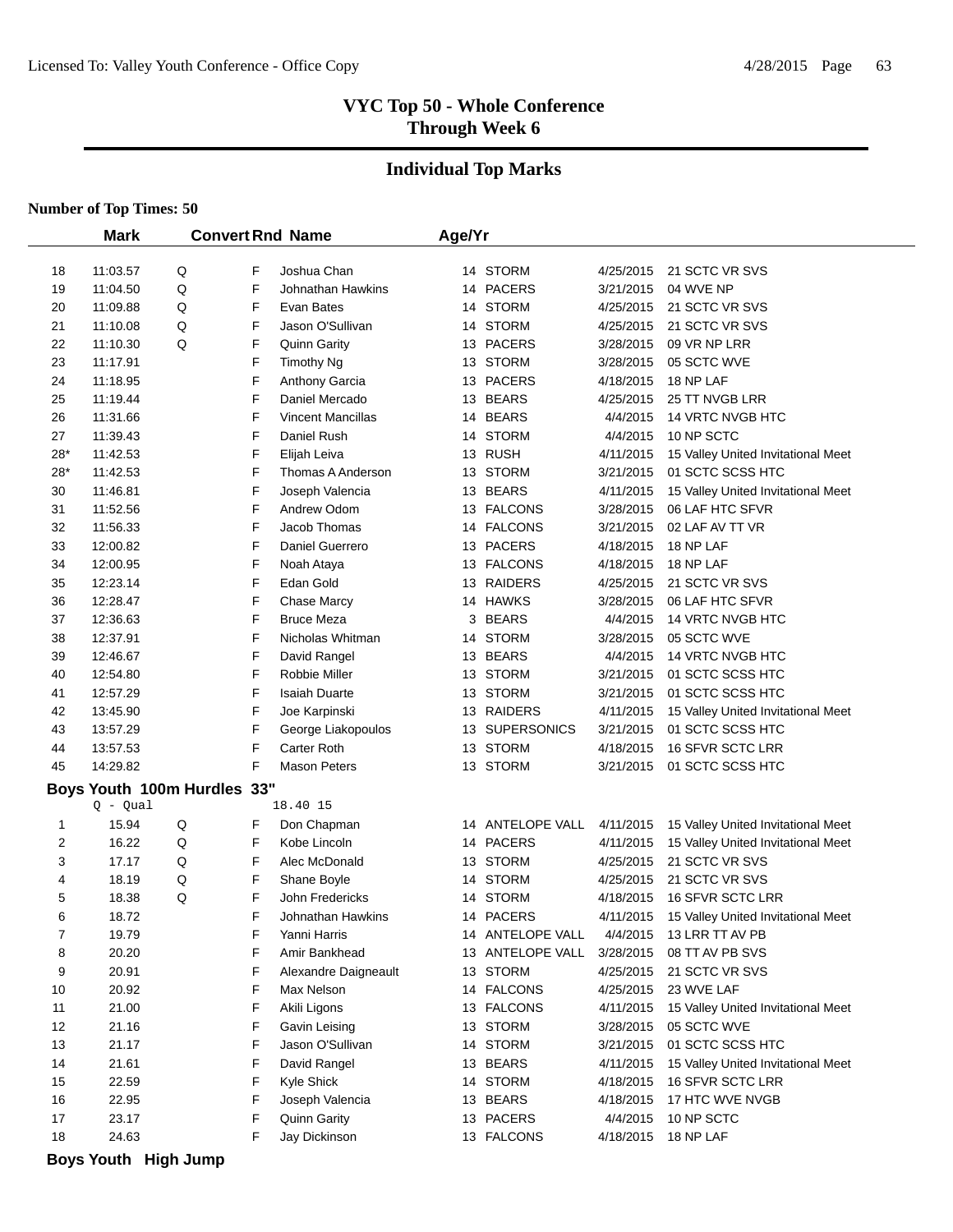# **Individual Top Marks**

|           | <b>Mark</b>                 |   |   | <b>Convert Rnd Name</b>    | Age/Yr |                  |           |                                    |
|-----------|-----------------------------|---|---|----------------------------|--------|------------------|-----------|------------------------------------|
|           | $Q - Qual$                  |   |   | $5 - 00.00$                |        |                  |           |                                    |
| 1         | 5-06.00                     | Q | F | <b>Ezekial Bishop</b>      |        | 15 EAGLES        | 4/4/2015  | 12 SVS WVE SFVR                    |
| 2         | 5-04.00                     | Q | F | Don Chapman                |        | 14 ANTELOPE VALL | 3/28/2015 | 08 TT AV PB SVS                    |
| 3         | 5-02.00                     | Q | F | Rameon Witt                |        | 14 FALCONS       | 4/11/2015 | 15 Valley United Invitational Meet |
| 4*        | 5-00.00                     | Q | F | Clyde Wilson               |        | 14 PACERS        | 4/18/2015 | 18 NP LAF                          |
| $4^*$     | 5-00.00                     | Q | F | Kobe Lincoln               |        | 14 PACERS        | 4/18/2015 | 18 NP LAF                          |
| $6*$      | 4-10.00                     |   | F | Maurice McFarquhan         |        | 13 EAGLES        | 4/25/2015 | 23 WVE LAF                         |
| $6*$      | 4-10.00                     |   | F | Sean Guyton                |        | 14 HAWKS         | 3/28/2015 | 06 LAF HTC SFVR                    |
| 6*        | 4-10.00                     |   | F | Juan Saldana               |        | 14 FALCONS       | 4/18/2015 | 18 NP LAF                          |
| $9*$      | 4-06.00                     |   | F | Gavin Leising              |        | 13 STORM         | 3/21/2015 | 01 SCTC SCSS HTC                   |
| $9^\star$ | 4-06.00                     |   | F | Akili Ligons               |        | 13 FALCONS       | 3/21/2015 | 02 LAF AV TT VR                    |
| $9^\star$ | 4-06.00                     |   | F | Quintin Lyons              |        | 13 PACERS        | 4/18/2015 | 18 NP LAF                          |
| 12        | 4-05.00                     |   | F | Jesse Pacheco              |        | 14 PACERS        | 4/4/2015  | 10 NP SCTC                         |
| $13*$     | 4-04.00                     |   | F | David Rangel               |        | 13 BEARS         | 3/28/2015 | 07 NVGB SCSS                       |
| $13*$     | 4-04.00                     |   | F | Cristian Arriaga           |        | 14 SPARTANS      | 4/18/2015 | 20 TT SCSS SVS                     |
| $13*$     | 4-04.00                     |   | F | <b>Brenden Wilson</b>      |        | 14 FALCONS       | 3/21/2015 | 02 LAF AV TT VR                    |
| $13*$     | 4-04.00                     |   | F | Alec McDonald              |        | 13 STORM         | 4/25/2015 | 21 SCTC VR SVS                     |
| $13*$     | 4-04.00                     |   | F | <b>Thomas Moore</b>        |        | 13 STORM         | 3/21/2015 | 01 SCTC SCSS HTC                   |
| 18        | 4-03.00                     |   | F | <b>Bradley Pierce</b>      |        | 13 EAGLES        | 4/25/2015 | 23 WVE LAF                         |
| 19*       | 4-02.00                     |   | F | Daniel Plata               |        | 13 BEARS         | 4/18/2015 | 17 HTC WVE NVGB                    |
| 19*       | 4-02.00                     |   | F | Cason Berrendaffan         |        | 13 STORM         | 4/18/2015 | 16 SFVR SCTC LRR                   |
| $21*$     | 4-00.00                     |   | F | Elijah Leiva               |        | 13 RUSH          | 4/25/2015 | 24 AVTC HTC SFVR                   |
| $21*$     | 4-00.00                     |   | F | Luke Hollestelle           |        | 13 PACERS        | 4/18/2015 | 18 NP LAF                          |
| $23*$     | 3-10.00                     |   | F | Joseph Valencia            |        | 13 BEARS         | 3/28/2015 | 07 NVGB SCSS                       |
| $23*$     | 3-10.00                     |   | F | Kyle Shick                 |        | 14 STORM         | 3/21/2015 | 01 SCTC SCSS HTC                   |
| $23*$     | 3-10.00                     |   | F | <b>Ethan Strang</b>        |        | 14 STORM         | 3/21/2015 | 01 SCTC SCSS HTC                   |
| $23*$     | 3-10.00                     |   | F | Jay Dickinson              |        | 13 FALCONS       | 4/18/2015 | 18 NP LAF                          |
| 27        | 3-09.00                     |   | F | Owen Jennings              |        | 14 PACERS        | 4/4/2015  | 10 NP SCTC                         |
| $28*$     | 3-08.00                     |   | F | Connor Hall                |        | 13 FALCONS       | 4/4/2015  | 11 LAF SCSS                        |
| $28*$     | 3-08.00                     |   | F | Jacob LaTouf               |        | 13 RAIDERS       | 3/21/2015 | 02 LAF AV TT VR                    |
|           | <b>Boys Youth Long Jump</b> |   |   |                            |        |                  |           |                                    |
|           | $Q - Qual$                  |   |   | $15 - 11.00$               |        |                  |           |                                    |
| 1         | 19-00.75                    | Q | F | Kobe Lincoln               |        | 14 PACERS        | 3/21/2015 | 04 WVE NP                          |
| $2^*$     | 17-08.25                    | Q | F | Prince Hamlin              |        | 14 REBELS        | 4/18/2015 | 16 SFVR SCTC LRR                   |
| $2^*$     | 17-08.25                    | Q | F | Jonathan Wilson            |        | 14 PACERS        | 4/4/2015  | 10 NP SCTC                         |
| 4         | 17-07.25                    | Q | F | Mya Davis                  |        | 14 STORM         | 4/25/2015 | 21 SCTC VR SVS                     |
| 5         | 16-11.00                    | Q | F | Ryan Goldman               |        | 14 RUSH          | 4/25/2015 | 24 AVTC HTC SFVR                   |
| 6         | 16-04.00                    | Q | F | Joshua Orisarayi           |        | 13 EAGLES        | 4/18/2015 | 17 HTC WVE NVGB                    |
| 7         | 15-11.00                    | Q | F | Alex Stanford              |        | 14 RUSH          | 4/25/2015 | 24 AVTC HTC SFVR                   |
| 8         | 15-09.50                    |   | F | <b>Matthew Thaler</b>      |        | 13 RUSH          | 3/21/2015 | 03 NVGB LRR PB SVS SFVR            |
| $9*$      | 15-07.50                    |   | F | <b>Christopher Hawkins</b> |        | 14 STORM         | 4/25/2015 | 21 SCTC VR SVS                     |
| 9*        | 15-07.50                    |   | F | <b>Christian Dafesh</b>    |        | 14 EAGLES        | 4/11/2015 | 15 Valley United Invitational Meet |
| 11        | 15-06.00                    |   | F | <b>Justin Carver</b>       |        | 13 PACERS        | 4/18/2015 | 18 NP LAF                          |
| 12        | 15-05.50                    |   | F | Nasir Marshall             |        | 14 HAWKS         | 4/18/2015 | 17 HTC WVE NVGB                    |
| 13        | 15-03.50                    |   | F | Demaruis Jamison           |        | 13 SUPERSONICS   | 4/4/2015  | 11 LAF SCSS                        |
| 14        | 15-03.00                    |   | F | Demani Jamison             |        | 14 SUPERSONICS   | 4/4/2015  | 11 LAF SCSS                        |
| 15        | 15-02.00                    |   | F | Robert Rosebaugh           |        | 13 PACERS        | 4/25/2015 | 22 PB NP SCSS                      |
| 16        | 14-07.00                    |   | F | Micah Adams                |        | 14 SUPERSONICS   | 4/18/2015 | 20 TT SCSS SVS                     |
| 17        | 14-06.00                    |   | F | Yanni Harris               |        | 14 ANTELOPE VALL | 4/4/2015  | 13 LRR TT AV PB                    |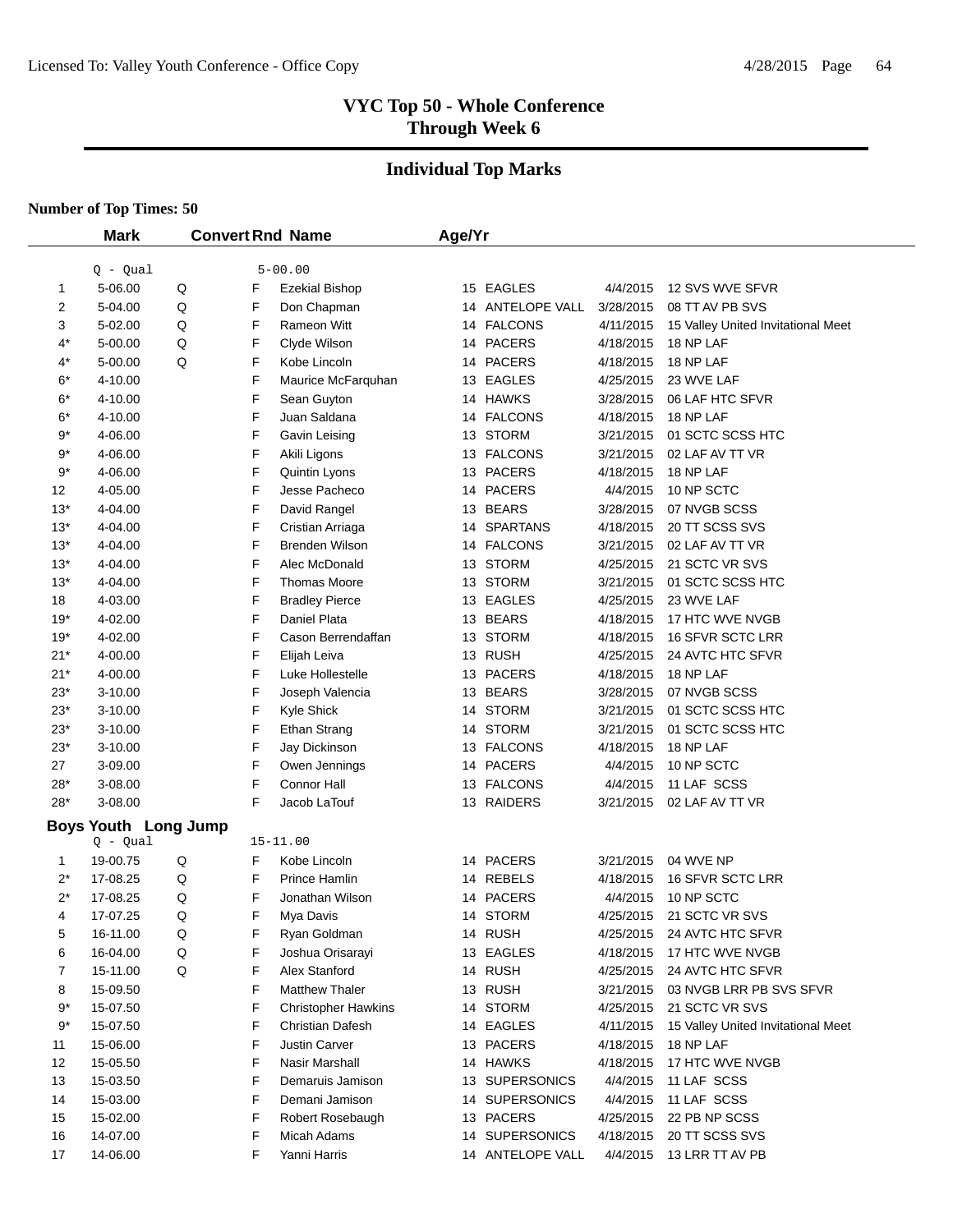# **Individual Top Marks**

|             | <b>Mark</b>               | <b>Convert Rnd Name</b> |                        | Age/Yr |                  |           |                                    |
|-------------|---------------------------|-------------------------|------------------------|--------|------------------|-----------|------------------------------------|
| 18          | 14-05.50                  | F                       | Anias Camarillo        |        | 14 HAWKS         | 4/18/2015 | 17 HTC WVE NVGB                    |
| 19          | 14-05.00                  | F                       | Johnathan Kaelin       |        | 13 TIGERS        | 4/25/2015 | 25 TT NVGB LRR                     |
| 20          | 14-04.25                  | F                       | Mareks Kojalovics      |        | 14 PACERS        | 4/4/2015  | 10 NP SCTC                         |
| 21          | 14-03.50                  | F                       | Garo Barsemian         |        | 14 FALCONS       | 3/21/2015 | 02 LAF AV TT VR                    |
| 22          | 14-03.00                  | F                       | David Rangel           |        | 13 BEARS         | 4/18/2015 | 17 HTC WVE NVGB                    |
| 23*         | 14-01.00                  | F                       | Kai Cooper             |        | 14 SUPERSONICS   | 4/25/2015 | 22 PB NP SCSS                      |
| 23*         | 14-01.00                  | F                       | <b>Akil Andrews</b>    |        | 14 HAWKS         | 4/18/2015 | 17 HTC WVE NVGB                    |
| 25          | 13-09.00                  | F                       | Josh Weide             |        | 14 STORM         | 4/25/2015 | 21 SCTC VR SVS                     |
| 26          | 13-08.50                  | F                       | <b>Matthew Coletto</b> |        | 13 STORM         | 4/4/2015  | 10 NP SCTC                         |
| 27          | 13-08.00                  | F                       | Cameron Carey          |        | 14 FALCONS       | 3/21/2015 | 02 LAF AV TT VR                    |
| 28          | 13-07.00                  | F                       | <b>Dillon Bixler</b>   |        | 13 STORM         | 3/28/2015 | 05 SCTC WVE                        |
| 29          | 13-06.00                  | F                       | Jalyne Mc Fall         |        | 13 TIGERS        | 4/25/2015 | 25 TT NVGB LRR                     |
| 30          | 13-05.50                  | F                       | Xavier Provens         |        | 13 STORM         | 3/28/2015 | 05 SCTC WVE                        |
| 31          | 13-05.00                  | F                       | Devin Butts            |        | 14 PACERS        | 4/4/2015  | 10 NP SCTC                         |
| 32          | 13-04.00                  | F                       | <b>Tyler Kazadi</b>    |        | 14 HAWKS         | 4/25/2015 | 24 AVTC HTC SFVR                   |
| 33          | 13-03.75                  | F                       | Joshua Aina            |        | 14 STORM         | 4/18/2015 | <b>16 SFVR SCTC LRR</b>            |
| 34          | 13-02.50                  | F                       | Clyde Wilson           |        | 14 PACERS        | 3/21/2015 | 04 WVE NP                          |
| 35          | 13-00.00                  | F                       | Daniel Mercado         |        | 13 BEARS         | 4/18/2015 | 17 HTC WVE NVGB                    |
| 36          | 12-11.50                  | F                       | Sarath Kolli           |        | 13 FALCONS       | 4/18/2015 | 18 NP LAF                          |
| 37          | 12-11.00                  | F                       | Devean Adams           |        | 13 SUPERSONICS   | 4/4/2015  | 11 LAF SCSS                        |
| 38          | 12-10.50                  | F                       | Max Nelson             |        | 14 FALCONS       | 4/18/2015 | 18 NP LAF                          |
| 39          | 12-09.25                  | F                       | Jose Cacho             |        | 13 SUPERSONICS   | 4/25/2015 | 22 PB NP SCSS                      |
| 40*         | 12-09.00                  | F                       | Anthony Guzman         |        | 14 ANTELOPE VALL | 4/4/2015  | 13 LRR TT AV PB                    |
| 40*         | 12-09.00                  | F                       | Daryn Allen            |        | 13 FALCONS       | 4/18/2015 | 18 NP LAF                          |
| 42          | 12-08.00                  | F                       | Elijah Leiva           |        | 12 RUSH          | 3/21/2015 | 03 NVGB LRR PB SVS SFVR            |
| 43          | 12-07.50                  | F                       | Daniel Plata           |        | 13 BEARS         | 4/25/2015 | 25 TT NVGB LRR                     |
| 44          | 12-07.25                  | F                       | Jamal Speakes jr       |        | 13 PACERS        | 4/11/2015 | 15 Valley United Invitational Meet |
| 45*         | 12-05.75                  | F                       | Darryl Coleman III     |        | 13 RUSH          | 4/18/2015 | 16 SFVR SCTC LRR                   |
| 45*         | 12-05.75                  | F                       | Malik Hunt             |        | 14 SUPERSONICS   | 4/25/2015 | 22 PB NP SCSS                      |
| 47          | 12-04.00                  | F                       | Dawit Wasse            |        | 13 SUPERSONICS   | 3/28/2015 | 07 NVGB SCSS                       |
| 48          | 12-01.50                  | F                       | Joseph Valencia        |        | 13 BEARS         | 4/18/2015 | 17 HTC WVE NVGB                    |
| 49          | 11-10.75                  | F                       | Dominic Walker         |        | 13 SUPERSONICS   | 4/4/2015  | 11 LAF SCSS                        |
| 50          | 11-08.00                  | F                       | Nicholas Maekawa       |        | 13 STORM         | 3/28/2015 | 05 SCTC WVE                        |
|             | Boys Youth Shot Put 4 kg. |                         |                        |        |                  |           |                                    |
|             | Q - Qual                  |                         | $30 - 06.0015$         |        |                  |           |                                    |
| $\mathbf 1$ | 42-04.00                  | Q<br>F                  | Quintin Lyons          |        | 13 PACERS        | 3/21/2015 | 04 WVE NP                          |
| 2           | 39-07.00                  | F<br>Q                  | Devion Williams        |        | 14 ANTELOPE VALL | 4/11/2015 | 15 Valley United Invitational Meet |
| 3           | 38-10.50                  | F<br>Q                  | <b>Mister Williams</b> |        | 13 EAGLES        | 4/11/2015 | 15 Valley United Invitational Meet |
| 4           | 37-11.00                  | F<br>Q                  | Justice Brown          |        | 14 SUPERSONICS   | 4/25/2015 | 22 PB NP SCSS                      |
| 5           | 32-04.50                  | F<br>Q                  | Jesus Gaytan           |        | 13 BEARS         | 4/18/2015 | 17 HTC WVE NVGB                    |
| 6           | 32-03.50                  | F<br>Q                  | Leighton Ong Yiu       |        | 13 FALCONS       | 3/28/2015 | 06 LAF HTC SFVR                    |
| 7           | 29-11.25                  | F                       | Julius Pugh            |        | 14 RUSH          | 4/11/2015 | 15 Valley United Invitational Meet |
| 8           | 29-08.00                  | F                       | Anthony Guzman         |        | 14 ANTELOPE VALL | 3/28/2015 | 08 TT AV PB SVS                    |
| 9           | 28-08.00                  | F                       | Leshaun Bell Jr        |        | 13 EAGLES        | 4/18/2015 | 17 HTC WVE NVGB                    |
| 10          | 28-04.00                  | F                       | Jason O'Sullivan       |        | 14 STORM         | 4/25/2015 | 21 SCTC VR SVS                     |
| 11          | 28-01.50                  | F                       | Gavin Leising          |        | 13 STORM         | 4/25/2015 | 21 SCTC VR SVS                     |
| 12          | 26-09.00                  | F                       | Nahshawn Keith         |        | 13 EAGLES        | 4/25/2015 | 23 WVE LAF                         |
| 13          | 26-07.00                  | F                       | Johnathon Ervin        |        | 14 SUPERSONICS   | 4/18/2015 | 20 TT SCSS SVS                     |
| 14          | 26-06.50                  | F                       | Darnell Musgrove       |        | 13 REBELS        | 4/25/2015 | 25 TT NVGB LRR                     |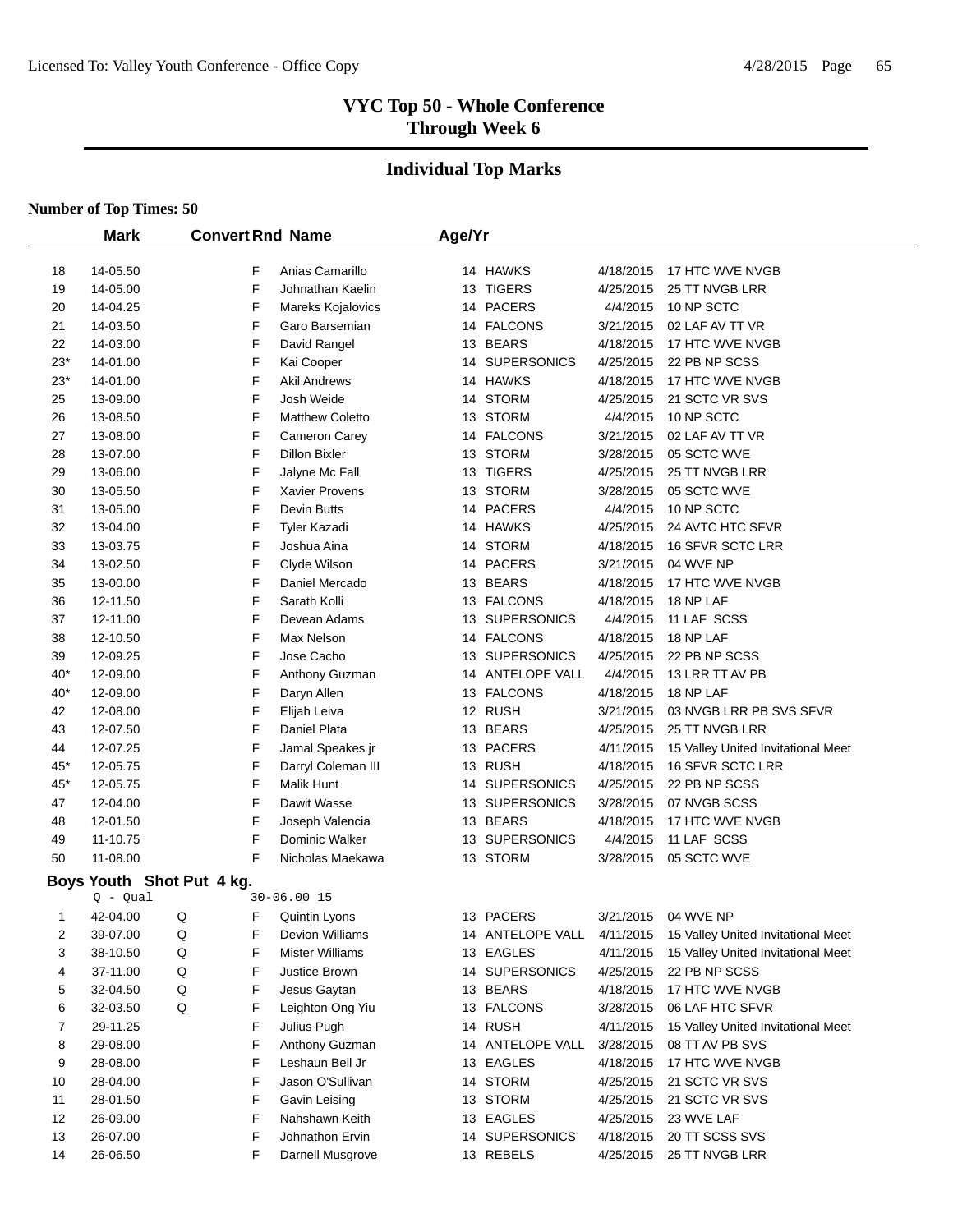# **Individual Top Marks**

|          | <b>Mark</b>                 | <b>Convert Rnd Name</b> |                                | Age/Yr   |                      |                        |                                                                          |
|----------|-----------------------------|-------------------------|--------------------------------|----------|----------------------|------------------------|--------------------------------------------------------------------------|
|          |                             |                         |                                |          |                      |                        |                                                                          |
| 15       | 26-05.00                    | F                       | <b>Michael Maine</b>           |          | 14 SUPERSONICS       | 4/18/2015              | 20 TT SCSS SVS                                                           |
| 16       | 25-06.00                    | F                       | <b>Andrew Sharp</b>            |          | 13 STORM             | 4/4/2015               | 10 NP SCTC                                                               |
| 17       | 24-10.00                    | F                       | David Rangel                   |          | 12 BEARS             | 3/21/2015              | 03 NVGB LRR PB SVS SFVR                                                  |
| 18       | 23-04.25                    | F                       | Kenneth Mackey                 |          | 13 HAWKS             | 3/28/2015              | 06 LAF HTC SFVR                                                          |
| 19       | 22-08.50                    | F                       | Andrew Lopez                   |          | 13 SUPERSONICS       | 3/21/2015              | 01 SCTC SCSS HTC                                                         |
| 20       | 22-07.00                    | F                       | Luke Russell                   | 13       | RAIDERS              | 4/18/2015              | 19 AV VR PB                                                              |
| 21       | 22-05.00                    | F                       | <b>Brandon Farnetti</b>        | 13       | <b>SUPERSONICS</b>   | 4/4/2015               | 11 LAF SCSS                                                              |
| 22       | 21-11.00                    | F                       | <b>Tyler Nilson</b>            | 13       | STORM                | 4/25/2015              | 21 SCTC VR SVS                                                           |
| 23       | 21-04.00                    | F                       | Cameron Cruz                   | 13       | <b>STORM</b>         | 3/21/2015              | 01 SCTC SCSS HTC                                                         |
| 24       | 20-02.00                    | F                       | <b>Kyle Gonzales</b>           | 14       | <b>STORM</b>         | 4/4/2015               | 10 NP SCTC                                                               |
| 25       | 19-05.50                    | F                       | Seth Garden                    | 13       | <b>STORM</b>         | 3/28/2015              | 05 SCTC WVE                                                              |
| 26       | 18-07.00                    | F                       | Johnny Wainwright              | 13       | <b>SUPERSONICS</b>   | 3/28/2015              | 07 NVGB SCSS                                                             |
| 27       | 18-05.50                    | F                       | Chandler Lyon                  | 13       | <b>RAIDERS</b>       | 4/4/2015               | 14 VRTC NVGB HTC                                                         |
| 28       | 18-00.50                    | F                       | George Liakopoulos             | 13       | <b>SUPERSONICS</b>   | 4/11/2015              | 15 Valley United Invitational Meet                                       |
| 29       | 17-11.00                    | F                       | <b>Austin Pilarta</b>          | 13       | <b>BEARS</b>         | 3/28/2015              | 07 NVGB SCSS                                                             |
| 30       | 17-09.00                    | F                       | Anthony Hamilton               | 13       | <b>REBELS</b>        | 4/18/2015              | 16 SFVR SCTC LRR                                                         |
| 31       | 17-08.00                    | F                       | Kaevaan Mackay                 | 14       | <b>RAIDERS</b>       | 3/21/2015              | 02 LAF AV TT VR                                                          |
| 32       | 12-09.50                    | F                       | Jude Rahe-Martinez             |          | 13 RAIDERS           | 4/4/2015               | 14 VRTC NVGB HTC                                                         |
|          | Boys Intermediate 100m Dash |                         |                                |          |                      |                        |                                                                          |
| 1        | 11.82                       | P                       | <b>Trenton Gill</b>            |          | 15 PACERS            | 4/11/2015              | 15 Valley United Invitational Meet                                       |
| 2        | 11.85                       | F                       | <b>Trevor Gill</b>             | 15       | <b>PACERS</b>        | 4/25/2015              | 22 PB NP SCSS                                                            |
| 3        | 12.27                       | F                       | Gabriel Guardado               | 15       | <b>BULLETS</b>       | 4/11/2015              | 15 Valley United Invitational Meet                                       |
| 4        | 12.29                       | F                       | Tariqq Muhammad                |          | 15 HAWKS             | 4/11/2015              | 15 Valley United Invitational Meet                                       |
| 5        | 12.42                       | F                       | <b>Ezekial Bishop</b>          |          | 15 EAGLES            | 4/4/2015               | 12 SVS WVE SFVR                                                          |
| 6        | 12.47                       | P                       | Alexander Michalas             | 15       | <b>BULLETS</b>       | 4/11/2015              | 15 Valley United Invitational Meet                                       |
| 7        | 12.65                       | F                       | Jordan Jackson-Juniel          | 16       | <b>PACERS</b>        | 4/18/2015              | 18 NP LAF                                                                |
| 8        | 12.74                       | F                       | <b>Jake Wheeles</b>            | 15       | <b>STORM</b>         | 4/11/2015              | 15 Valley United Invitational Meet                                       |
| 9        | 12.81                       | F                       | Jalen Fisher                   | 15       | <b>EAGLES</b>        | 4/4/2015               | 12 SVS WVE SFVR                                                          |
| 10       | 12.84                       | F                       | Justin Nakama                  | 15       | <b>FALCONS</b>       | 3/21/2015              | 02 LAF AV TT VR                                                          |
| 11       | 12.90                       | F                       | <b>Isaiah Calvin</b>           | 15       | <b>SUPERSONICS</b>   | 3/21/2015              | 01 SCTC SCSS HTC                                                         |
| 12       | 12.91                       | F                       | Michael Jackson                |          | 15 EAGLES            | 3/28/2015              | 05 SCTC WVE                                                              |
| 13       | 13.00                       | F                       | <b>Brandon Rouzan</b>          | 15       | <b>SUPERSONICS</b>   | 3/21/2015              | 01 SCTC SCSS HTC<br>13 LRR TT AV PB                                      |
| 14       | 13.08<br>13.12              | F<br>P                  | Cameron McDaniel<br>Aaron Lara |          | 16 BULLETS<br>REBELS | 4/4/2015               |                                                                          |
| 15<br>16 | 13.13                       | P                       | Jayden Patel                   | 16<br>16 | RAIDERS              | 4/11/2015<br>4/11/2015 | 15 Valley United Invitational Meet<br>15 Valley United Invitational Meet |
| 17       | 13.15                       | F                       | <b>Issac Serrano</b>           |          | 15 REBELS            | 4/18/2015              | <b>16 SFVR SCTC LRR</b>                                                  |
| 18       | 13.18                       | F                       | <b>Isreal Thomas</b>           |          | 15 PACERS            | 4/18/2015              | 18 NP LAF                                                                |
| 19       | 13.21                       | F                       | Taji Terry                     |          | 15 EAGLES            | 4/25/2015              | 23 WVE LAF                                                               |
| 20       | 13.33                       | F                       | Zachary Rodriguez              |          | 16 STORM             | 4/25/2015              | 21 SCTC VR SVS                                                           |
| 21       | 13.34                       | F                       | Allan Lopez                    |          | 15 SPARTANS          | 4/25/2015              | 21 SCTC VR SVS                                                           |
| 22       | 13.46                       | F                       | Carlos Otano                   |          | 15 RUSH              | 4/4/2015               | 12 SVS WVE SFVR                                                          |
| 23       | 13.80                       | F                       | Jeffery Barajas                |          | 15 RAIDERS           | 4/4/2015               | 14 VRTC NVGB HTC                                                         |
| 24       | 13.83                       | F                       | <b>Frank Gomez</b>             |          | 15 RAIDERS           | 3/21/2015              | 02 LAF AV TT VR                                                          |
| 25       | 14.24                       | F                       | Kaden LeGrande                 |          | 15 EAGLES            | 4/25/2015              | 23 WVE LAF                                                               |
| 26       | 14.46                       | P                       | <b>Andrew Plata</b>            |          | 15 BEARS             | 4/11/2015              | 15 Valley United Invitational Meet                                       |
| 27       | 16.26                       | F                       | David Oliver                   |          | 15 RAIDERS           | 4/25/2015              | 21 SCTC VR SVS                                                           |
| 28       | 25.91                       | F                       | <b>Matthew Nelsen</b>          |          | 15 REBELS            | 4/18/2015              | <b>16 SFVR SCTC LRR</b>                                                  |
|          |                             |                         |                                |          |                      |                        |                                                                          |
|          | Boys Intermediate 200m Dash |                         |                                |          |                      |                        |                                                                          |
| 1        | 24.46                       | F                       | <b>Trenton Gill</b>            |          | 15 PACERS            | 4/4/2015               | 10 NP SCTC                                                               |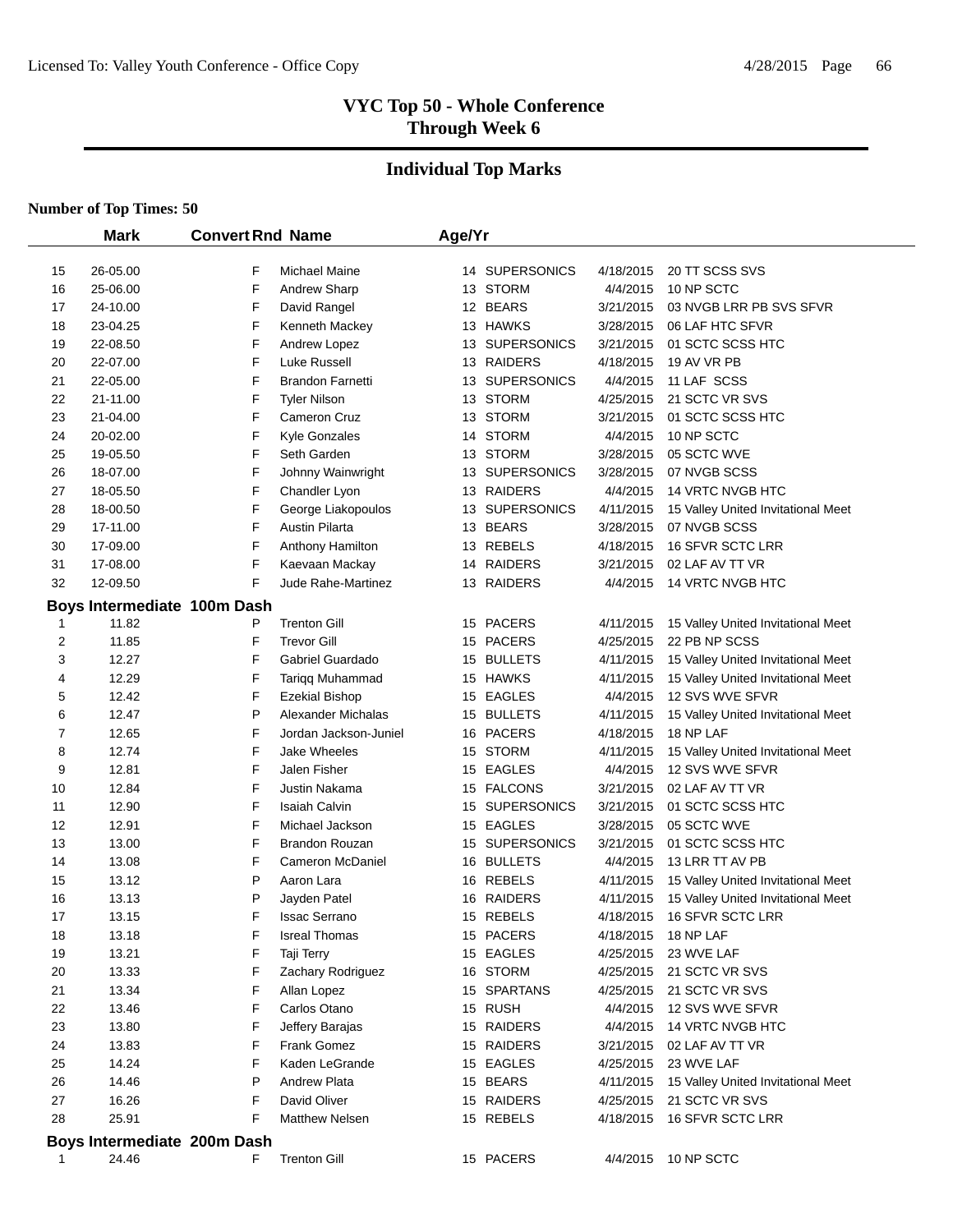#### **Individual Top Marks**

#### **Number of Top Times: 50**

 $\overline{\phantom{0}}$ 

|                | <b>Mark</b> | <b>Convert Rnd Name</b>     |                       | Age/Yr |                |           |                                    |
|----------------|-------------|-----------------------------|-----------------------|--------|----------------|-----------|------------------------------------|
|                |             |                             |                       |        |                |           |                                    |
| $\overline{c}$ | 25.48       | F                           | Julian Silva          |        | 16 BEARS       | 4/18/2015 | 17 HTC WVE NVGB                    |
| 3              | 25.69       | F                           | Jordan Jackson-Juniel |        | 16 PACERS      | 4/18/2015 | 18 NP LAF                          |
| 4              | 25.75       | F                           | Alexander Michalas    |        | 15 BULLETS     | 3/28/2015 | 08 TT AV PB SVS                    |
| 5              | 26.09       | F                           | Cameron McDaniel      |        | 16 BULLETS     | 3/28/2015 | 08 TT AV PB SVS                    |
| 6              | 26.15       | F                           | <b>Basilio Vives</b>  |        | 15 PACERS      | 4/18/2015 | 18 NP LAF                          |
| 7              | 26.36       | F                           | Tariqq Muhammad       |        | 15 HAWKS       | 3/28/2015 | 06 LAF HTC SFVR                    |
| 8              | 26.41       | F                           | Gabriel Guardado      |        | 15 BULLETS     | 4/11/2015 | 15 Valley United Invitational Meet |
| 9              | 26.54       | F                           | <b>Isreal Thomas</b>  |        | 15 PACERS      | 4/18/2015 | 18 NP LAF                          |
| 10             | 26.56       | F                           | Jalen Fisher          |        | 15 EAGLES      | 4/18/2015 | 17 HTC WVE NVGB                    |
| 11             | 26.78       | F                           | <b>Issac Serrano</b>  |        | 15 REBELS      | 4/18/2015 | 16 SFVR SCTC LRR                   |
| 12             | 26.86       | F                           | Carlos Otano          |        | 15 RUSH        | 4/4/2015  | 12 SVS WVE SFVR                    |
| 13             | 27.04       | F                           | Taji Terry            |        | 15 EAGLES      | 4/18/2015 | 17 HTC WVE NVGB                    |
| 14             | 27.07       | F                           | Jayden Patel          |        | 16 RAIDERS     | 4/18/2015 | 19 AV VR PB                        |
| 15             | 27.26       | F                           | Michael Jackson       |        | 15 EAGLES      | 3/28/2015 | 05 SCTC WVE                        |
| 16             | 27.65       | F                           | Isaiah Calvin         |        | 15 SUPERSONICS | 3/28/2015 | 07 NVGB SCSS                       |
| 17             | 28.18       | F                           | <b>Andrew Garcia</b>  |        | 15 SPARTANS    | 4/4/2015  | 12 SVS WVE SFVR                    |
| 18             | 28.23       | F                           | Allan Lopez           |        | 15 SPARTANS    | 4/4/2015  | 12 SVS WVE SFVR                    |
| 19             | 28.27       | F                           | Zachary Rodriguez     |        | 16 STORM       | 4/25/2015 | 21 SCTC VR SVS                     |
| 20             | 28.89       | F                           | Seth Jones            |        | 15 SPARTANS    | 3/28/2015 | 08 TT AV PB SVS                    |
| 21             | 30.29       | F                           | Kaden LeGrande        |        | 15 EAGLES      | 4/4/2015  | 12 SVS WVE SFVR                    |
| 22             | 30.81       | F                           | <b>Andrew Plata</b>   |        | 15 BEARS       | 4/11/2015 | 15 Valley United Invitational Meet |
| 23             | 36.89       | F                           | David Oliver          |        | 15 RAIDERS     | 3/21/2015 | 02 LAF AV TT VR                    |
|                |             | Boys Intermediate 400m Dash |                       |        |                |           |                                    |
| 1              | 52.23       | F                           | <b>Trevor Gill</b>    |        | 15 PACERS      | 4/11/2015 | 15 Valley United Invitational Meet |
| 2              | 53.00       | F                           | <b>Trenton Gill</b>   |        | 15 PACERS      | 4/11/2015 | 15 Valley United Invitational Meet |
| 3              | 55.12       | F                           | Julian Silva          |        | 16 BEARS       | 4/4/2015  | 14 VRTC NVGB HTC                   |
| 4              | 57.33       | F                           | Carlos Otano          |        | 15 RUSH        | 4/18/2015 | 16 SFVR SCTC LRR                   |
| 5              | 58.27       | F                           | Jordan Jackson-Juniel |        | 16 PACERS      | 4/18/2015 | 18 NP LAF                          |
| 6              | 58.52       | F                           | Gabriel Guardado      |        | 15 BULLETS     | 4/25/2015 | 22 PB NP SCSS                      |
| 7              | 58.67       | F                           | Cameron McDaniel      |        | 16 BULLETS     | 3/28/2015 | 08 TT AV PB SVS                    |
| 8              | 58.72       | F                           | Tariqq Muhammad       |        | 15 HAWKS       | 4/11/2015 | 15 Valley United Invitational Meet |
| 9              | 58.87       | F                           | <b>Isreal Thomas</b>  |        | 15 PACERS      | 4/11/2015 | 15 Valley United Invitational Meet |
| 10             | 59.34       | F                           | <b>Basilio Vives</b>  |        | 15 PACERS      | 4/18/2015 | 18 NP LAF                          |
| 11             | 59.90       | F                           | Jayden Patel          |        | 16 RAIDERS     | 4/4/2015  | 14 VRTC NVGB HTC                   |
| 12             | 1:01.05     | F                           | <b>Isaiah Calvin</b>  |        | 15 SUPERSONICS | 3/28/2015 | 07 NVGB SCSS                       |
| 13             | 1:01.11     | F                           | Alexander Michalas    |        | 15 BULLETS     | 3/28/2015 | 08 TT AV PB SVS                    |
| 14             | 1:01.19     | F                           | Taji Terry            |        | 15 EAGLES      | 4/4/2015  | 12 SVS WVE SFVR                    |
| 15             | 1:01.40     | F                           | Aaron Lara            |        | 16 REBELS      | 4/18/2015 | 16 SFVR SCTC LRR                   |
| 16             | 1:01.78     | F                           | Michael Jackson       |        | 15 EAGLES      | 3/28/2015 | 05 SCTC WVE                        |
| 17             | 1:01.79     | F                           | Zachary Rodriguez     |        | 16 STORM       | 3/21/2015 | 01 SCTC SCSS HTC                   |
| 18             | 1:02.38     | F                           | Allan Lopez           |        | 15 SPARTANS    | 4/18/2015 | 20 TT SCSS SVS                     |
| 19             | 1:05.59     | F                           | Jeffery Barajas       |        | 15 RAIDERS     | 4/4/2015  | 14 VRTC NVGB HTC                   |
| 20             | 1:05.94     | F                           | Seth Jones            |        | 15 SPARTANS    | 3/28/2015 | 08 TT AV PB SVS                    |
| 21             | 1:10.12     | F                           | William Henderson     |        | 15 FALCONS     | 3/21/2015 | 02 LAF AV TT VR                    |
| 22             | 1:10.21     | F                           | Andrew Garcia         |        | 15 SPARTANS    | 4/18/2015 | 20 TT SCSS SVS                     |
| 23             | 1:11.68     | F                           | Kaden LeGrande        |        | 15 EAGLES      | 4/4/2015  | 12 SVS WVE SFVR                    |
| 24             | 1:21.97     | F                           | David Oliver          |        | 15 RAIDERS     | 4/18/2015 | 19 AV VR PB                        |
| 25             | 1:26.00     | F                           | <b>Matthew Nelsen</b> |        | 15 REBELS      | 4/18/2015 | 16 SFVR SCTC LRR                   |

**Boys Intermediate 800m Run**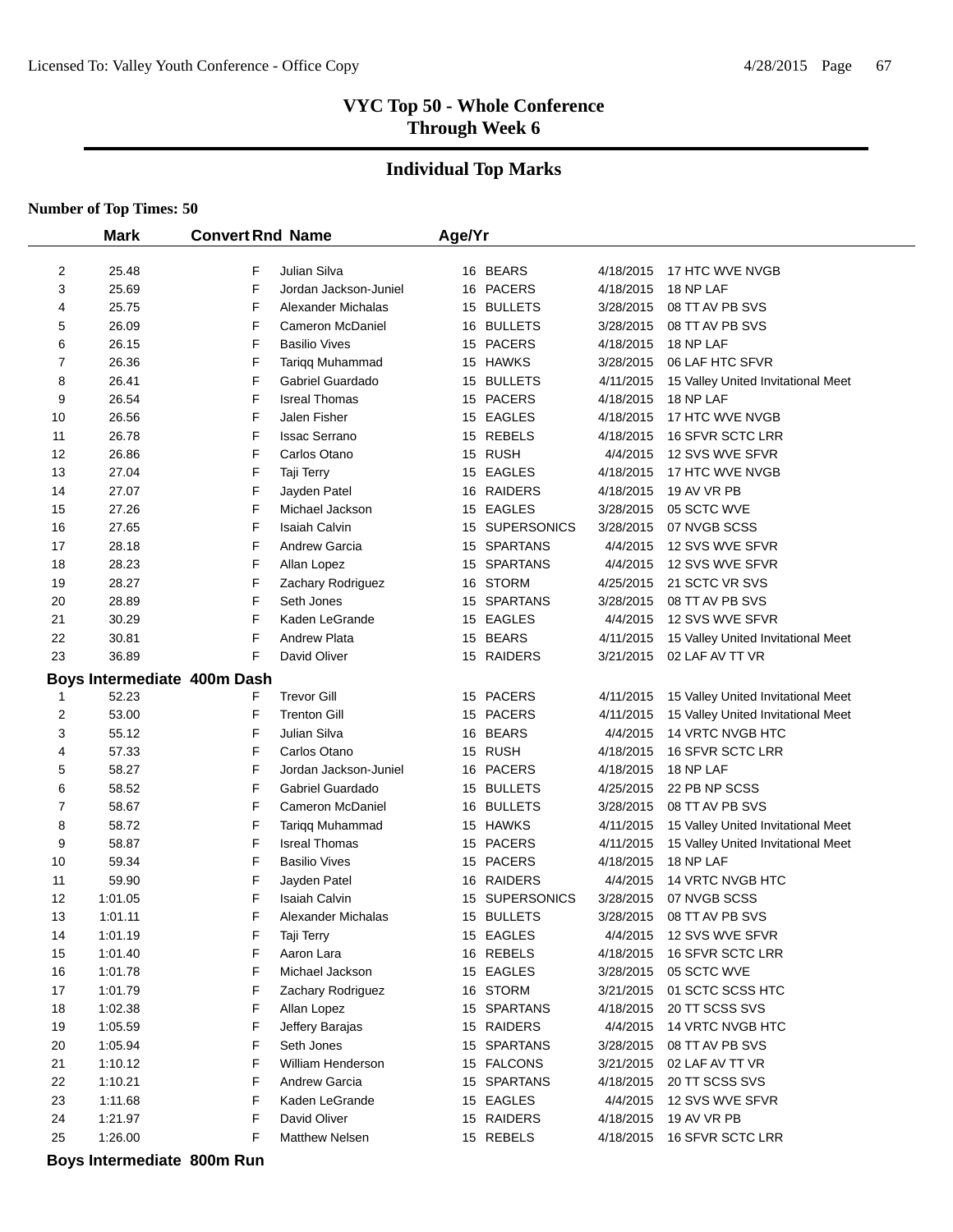# **Individual Top Marks**

|    | <b>Mark</b>                        | <b>Convert Rnd Name</b> |                         | Age/Yr |                |           |                                    |
|----|------------------------------------|-------------------------|-------------------------|--------|----------------|-----------|------------------------------------|
|    |                                    |                         |                         |        |                |           |                                    |
| 1  | 2:09.36                            | F                       | Julian Silva            |        | 16 BEARS       | 4/18/2015 | 17 HTC WVE NVGB                    |
| 2  | 2:20.18                            | F                       | Gabriel Guardado        |        | 15 BULLETS     | 4/18/2015 | 19 AV VR PB                        |
| 3  | 2:25.48                            | F                       | Joshua Duarte           |        | 15 STORM       | 4/25/2015 | 21 SCTC VR SVS                     |
| 4  | 2:25.92                            | F                       | <b>Basilio Vives</b>    |        | 15 PACERS      | 4/4/2015  | 10 NP SCTC                         |
| 5  | 2:32.42                            | F                       | Seth Jones              |        | 15 SPARTANS    | 4/11/2015 | 15 Valley United Invitational Meet |
| 6  | 2:33.09                            | F                       | Joshua Anderson         |        | 15 STORM       | 4/4/2015  | 10 NP SCTC                         |
| 7  | 2:35.50                            | F                       | Jeffery Barajas         |        | 15 RAIDERS     | 3/21/2015 | 02 LAF AV TT VR                    |
| 8  | 2:36.95                            | F                       | Allan Lopez             |        | 15 SPARTANS    | 4/18/2015 | 20 TT SCSS SVS                     |
| 9  | 2:37.50                            | F                       | <b>Andrew Garcia</b>    |        | 15 SPARTANS    | 3/28/2015 | 08 TT AV PB SVS                    |
| 10 | 2:39.14                            | F                       | <b>Isaiah Calvin</b>    |        | 15 SUPERSONICS | 3/21/2015 | 01 SCTC SCSS HTC                   |
| 11 | 2:42.64                            | F                       | Jake Freeman            |        | 15 EAGLES      | 3/28/2015 | 05 SCTC WVE                        |
| 12 | 2:44.90                            | F                       | <b>Brandon Rouzan</b>   |        | 15 SUPERSONICS | 3/21/2015 | 01 SCTC SCSS HTC                   |
| 13 | 2:49.96                            | F                       | <b>Isreal Thomas</b>    |        | 15 PACERS      | 3/28/2015 | 09 VR NP LRR                       |
| 14 | 3:33.06                            | F                       | <b>Matthew Nelsen</b>   |        | 15 REBELS      | 3/28/2015 | 09 VR NP LRR                       |
|    | Boys Intermediate 1500m Run        |                         |                         |        |                |           |                                    |
| 1  | 4:42.15                            | F                       | Joshua Duarte           |        | 15 STORM       | 4/18/2015 | <b>16 SFVR SCTC LRR</b>            |
| 2  | 4:42.30                            | F                       | Julian Silva            |        | 15 BEARS       | 3/21/2015 | 03 NVGB LRR PB SVS SFVR            |
| 3  | 4:48.36                            | F                       | <b>Cameron McDaniel</b> |        | 16 BULLETS     | 4/11/2015 | 15 Valley United Invitational Meet |
| 4  | 5:03.59                            | F                       | <b>Andrew Garcia</b>    |        | 15 SPARTANS    | 3/28/2015 | 08 TT AV PB SVS                    |
| 5  | 5:05.83                            | F                       | Seth Jones              |        | 15 SPARTANS    | 4/18/2015 | 20 TT SCSS SVS                     |
| 6  | 5:13.00                            | F                       | Joshua Anderson         |        | 15 STORM       | 4/18/2015 | 16 SFVR SCTC LRR                   |
| 7  | 5:20.48                            | F                       | Jeremiah Gill           |        | 16 STORM       | 3/28/2015 | 05 SCTC WVE                        |
| 8  | 5:27.80                            | F                       | Jake Freeman            |        | 15 EAGLES      | 3/21/2015 | 04 WVE NP                          |
| 9  | 5:35.16                            | F                       | Jeffery Barajas         |        | 15 RAIDERS     | 4/18/2015 | 19 AV VR PB                        |
| 10 | 6:43.01                            | F                       | Joseph Rountree         |        | 15 STORM       | 4/18/2015 | 16 SFVR SCTC LRR                   |
| 11 | 6:46.66                            | F                       | <b>Matthew Nelsen</b>   |        | 15 REBELS      | 4/4/2015  | 13 LRR TT AV PB                    |
|    | Boys Intermediate 3000m Run        |                         |                         |        |                |           |                                    |
| 1  | 10:18.93                           | F                       | Joshua Duarte           |        | 15 STORM       | 4/25/2015 | 21 SCTC VR SVS                     |
| 2  | 11:12.75                           | F                       | Joshua Anderson         |        | 15 STORM       | 3/21/2015 | 01 SCTC SCSS HTC                   |
| 3  | 11:21.64                           | F                       | Jake Freeman            |        | 15 EAGLES      | 4/18/2015 | 17 HTC WVE NVGB                    |
| 4  | 11:29.34                           | F                       | <b>Andrew Garcia</b>    |        | 14 SPARTANS    | 3/21/2015 | 03 NVGB LRR PB SVS SFVR            |
| 5  | 12:37.98                           | F                       | Jeffery Barajas         |        | 15 RAIDERS     | 4/4/2015  | 14 VRTC NVGB HTC                   |
| 6  | 14:23.84                           | F                       | <b>Matthew Nelsen</b>   |        | 14 REBELS      | 3/21/2015 | 03 NVGB LRR PB SVS SFVR            |
|    | Boys Intermediate 100m Hurdles 36" |                         |                         |        |                |           |                                    |
| 1  | 18.69                              | F                       | Zachary Rodriguez       |        | 16 STORM       | 3/21/2015 | 01 SCTC SCSS HTC                   |
|    | Boys Intermediate High Jump        |                         |                         |        |                |           |                                    |
| 1  | 4-06.00                            | F                       | Allan Lopez             |        | 14 SPARTANS    | 3/21/2015 | 03 NVGB LRR PB SVS SFVR            |
| 2  | 4-04.00                            | F                       | Maurice McFarquhan      |        | 13 EAGLES      | 4/4/2015  | 12 SVS WVE SFVR                    |
| 3  | 3-08.00                            | F                       | <b>Matthew Nelsen</b>   |        | 15 REBELS      | 4/25/2015 | 25 TT NVGB LRR                     |
| 4  | 3-04.00                            | F                       | <b>Issac Serrano</b>    |        | 15 REBELS      | 4/25/2015 | 25 TT NVGB LRR                     |
|    |                                    |                         |                         |        |                |           |                                    |
|    | Boys Intermediate Long Jump        |                         |                         |        |                |           |                                    |
| 1  | 17-03.75                           | F                       | <b>Isreal Thomas</b>    |        | 15 PACERS      | 3/28/2015 | 09 VR NP LRR                       |
| 2  | 17-00.00                           | F                       | Carlos Otano            |        | 15 RUSH        | 4/11/2015 | 15 Valley United Invitational Meet |
| 3  | 16-11.50                           | F                       | Aaron Lara              |        | 16 REBELS      | 4/4/2015  | 13 LRR TT AV PB                    |
| 4  | 16-10.75                           | F                       | <b>Trenton Gill</b>     |        | 15 PACERS      | 4/11/2015 | 15 Valley United Invitational Meet |
| 5  | 16-10.00                           | F                       | Jalen Fisher            |        | 15 EAGLES      | 4/18/2015 | 17 HTC WVE NVGB                    |
| 6  | 16-08.50                           | F                       | Michael Jackson         |        | 15 EAGLES      | 4/18/2015 | 17 HTC WVE NVGB                    |
| 7  | 16-04.00                           | F                       | Gabriel Guardado        |        | 15 BULLETS     | 4/18/2015 | 19 AV VR PB                        |